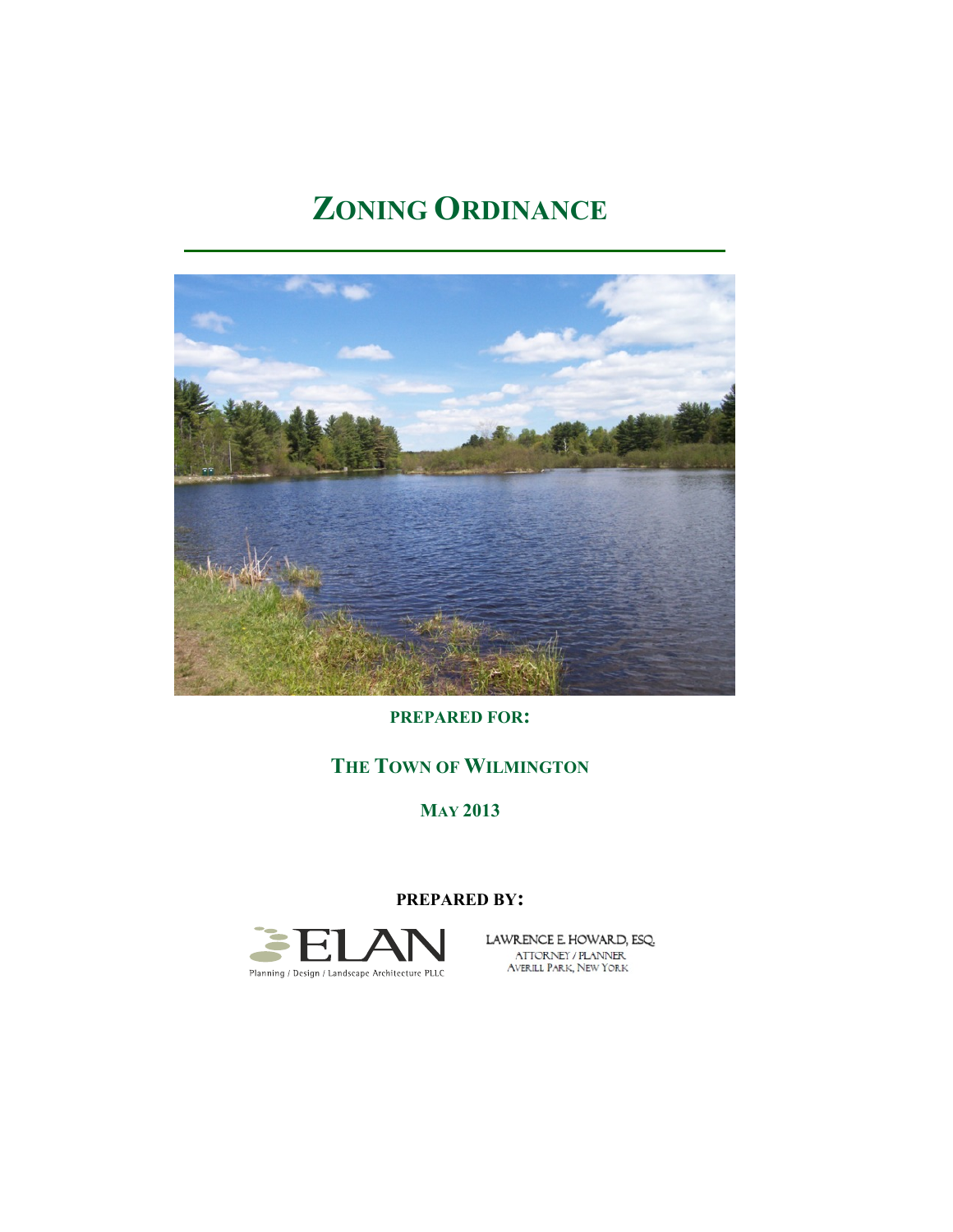# **TABLE OF CONTENTS**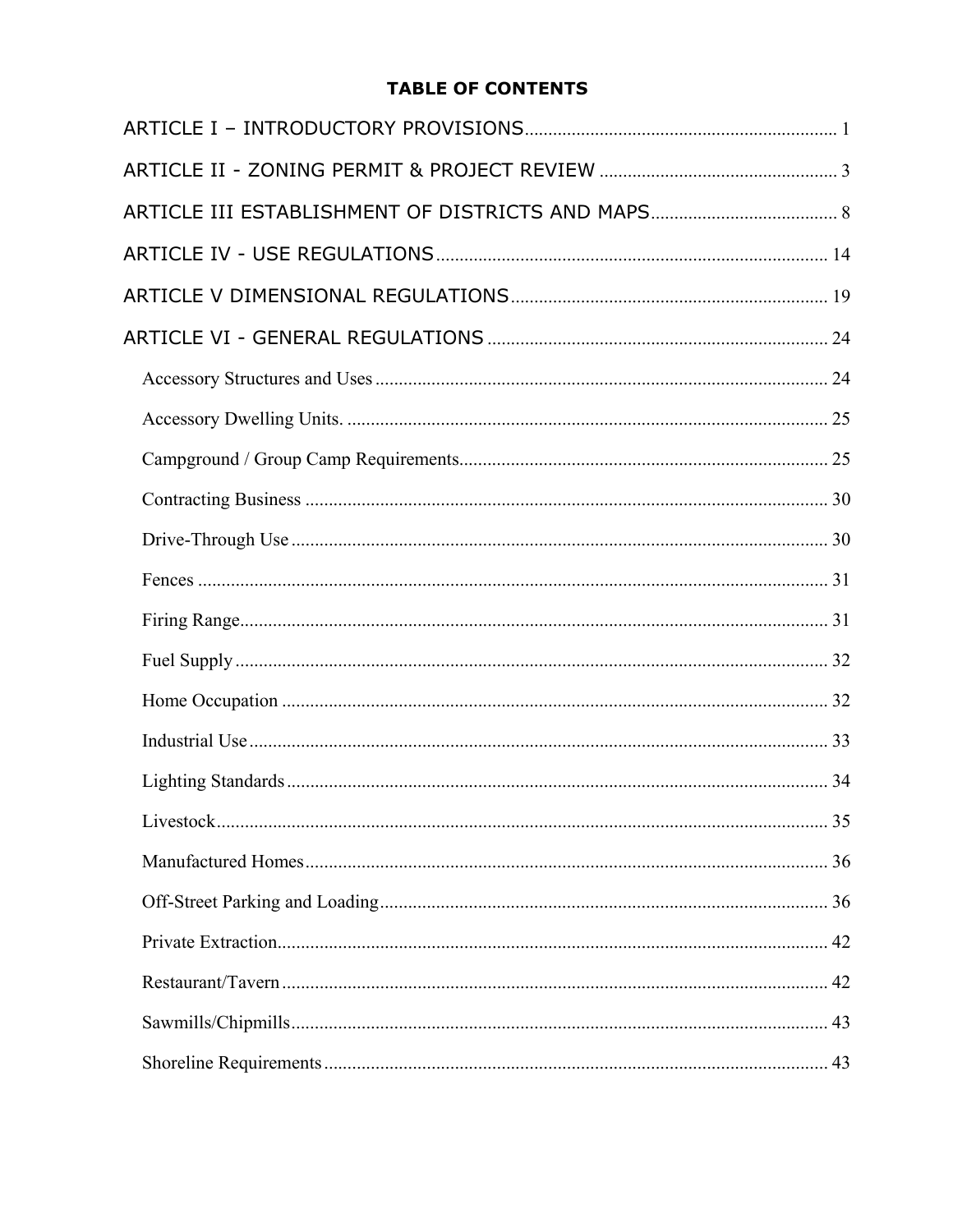| ARTICLE VII - PLANNED DEVELOPMENT DISTRICT (PDD) PROVISION  72 |  |
|----------------------------------------------------------------|--|
|                                                                |  |
|                                                                |  |
|                                                                |  |
|                                                                |  |
|                                                                |  |
| ARTICLE XIII - NONCONFORMING USES, STRUCTURES AND LOTS  124    |  |
|                                                                |  |
|                                                                |  |
|                                                                |  |
| ARTICLE XVII REPEALER, SEVERABILITY & EFFECTIVE DATE  166      |  |
|                                                                |  |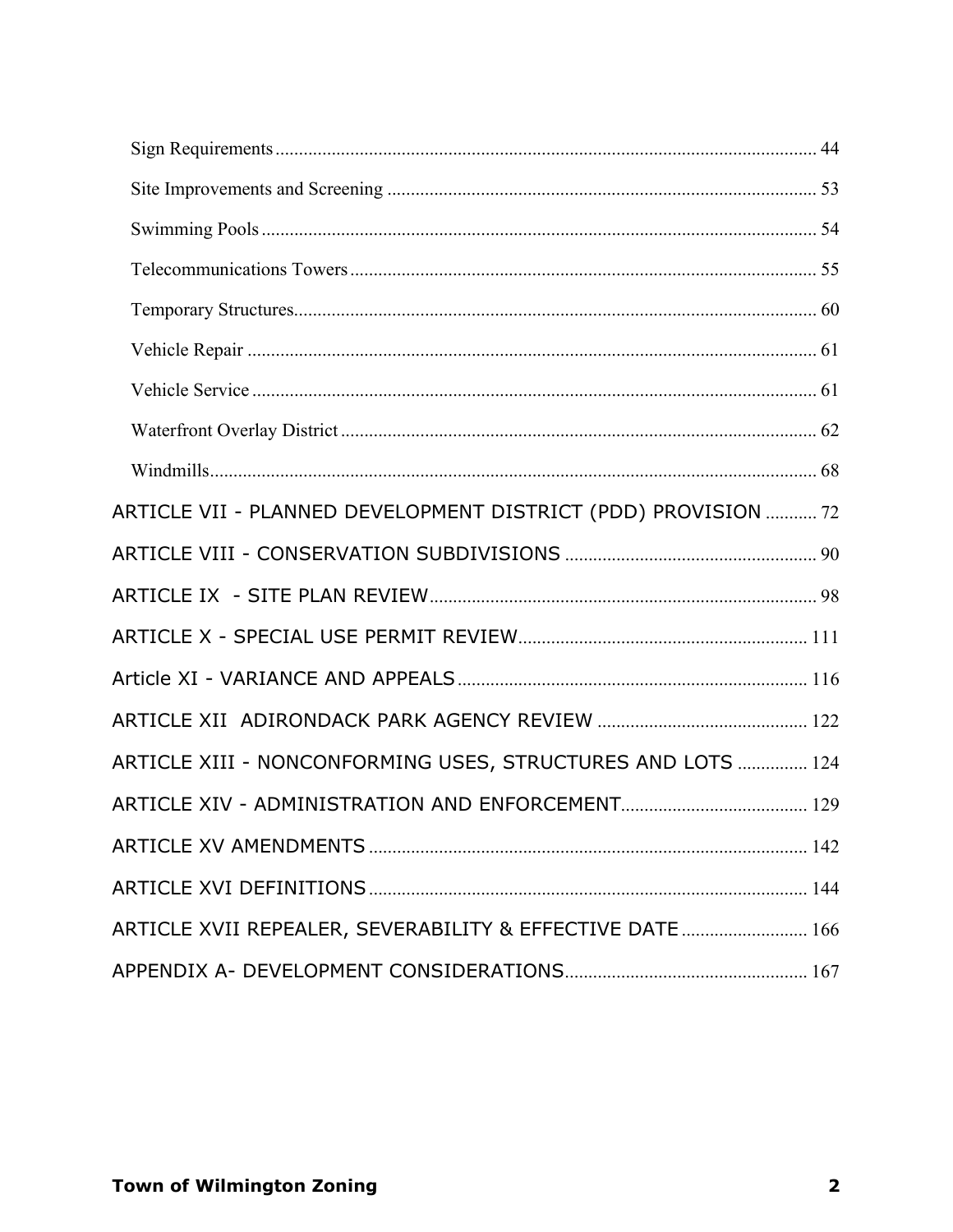# **ARTICLE I – INTRODUCTORY PROVISIONS**

# **Title**

This chapter shall be known as the "Town of Wilmington Zoning Code" and is hereinafter referred to as (this "Code.")

# **Enactment & Authority**

Enactment of this local law by the Town is pursuant to Article 16 of the Town Law of the State of New York, and Article 27 of the Executive Law of the State of New York and pursuant to Municipal Home Rule Law and the Constitution of State of New York, and the Town Board hereby declares its legislative intent to supersede any provision of any local law rule regulation or provision of the Town Law inconsistent with this Code. The Town Law provisions intended to be superseded include those portions of Article 16 Sections 267 and 271 as they relate to seating alternates on the Planning Board and Zoning Board of Appeals and any other provision of law that the Town may supersede pursuant to the Municipal Home Rule Law and the Constitution of the State of New York. The Courts are hereby directed to take notice of this legislative intent and apply it in the event the Town has failed to specify any provision of law that may require supersession. The Town Board hereby declares that it would have enacted this Code and superseded such inconsistent provision had the need to do so been apparent.

# **Purpose & Objectives of the Chapter**

The purpose of this chapter is to broadly protect the public health, safety, and welfare of the residents of the Town of Wilmington and to protect their property through the land use regulations under the authority of the New York State Town Law and in accordance with the Town of Wilmington Local Waterfront Revitalization Program and Comprehensive Plan. Revitalization of the Ausable waterfront area, as well as guiding appropriate infill development in the hamlet in order to protect the open lands in the surrounding areas of the community, is the primary objective of this chapter.

It is the further purpose and objective of this chapter to support the conservation, protection, development and use of the unique scenic, aesthetic, wildlife, recreational, open space, historic, ecological and natural resources of the community. It is also the purpose and objective of this chapter to preserve the beauty and character of the Adirondack Park setting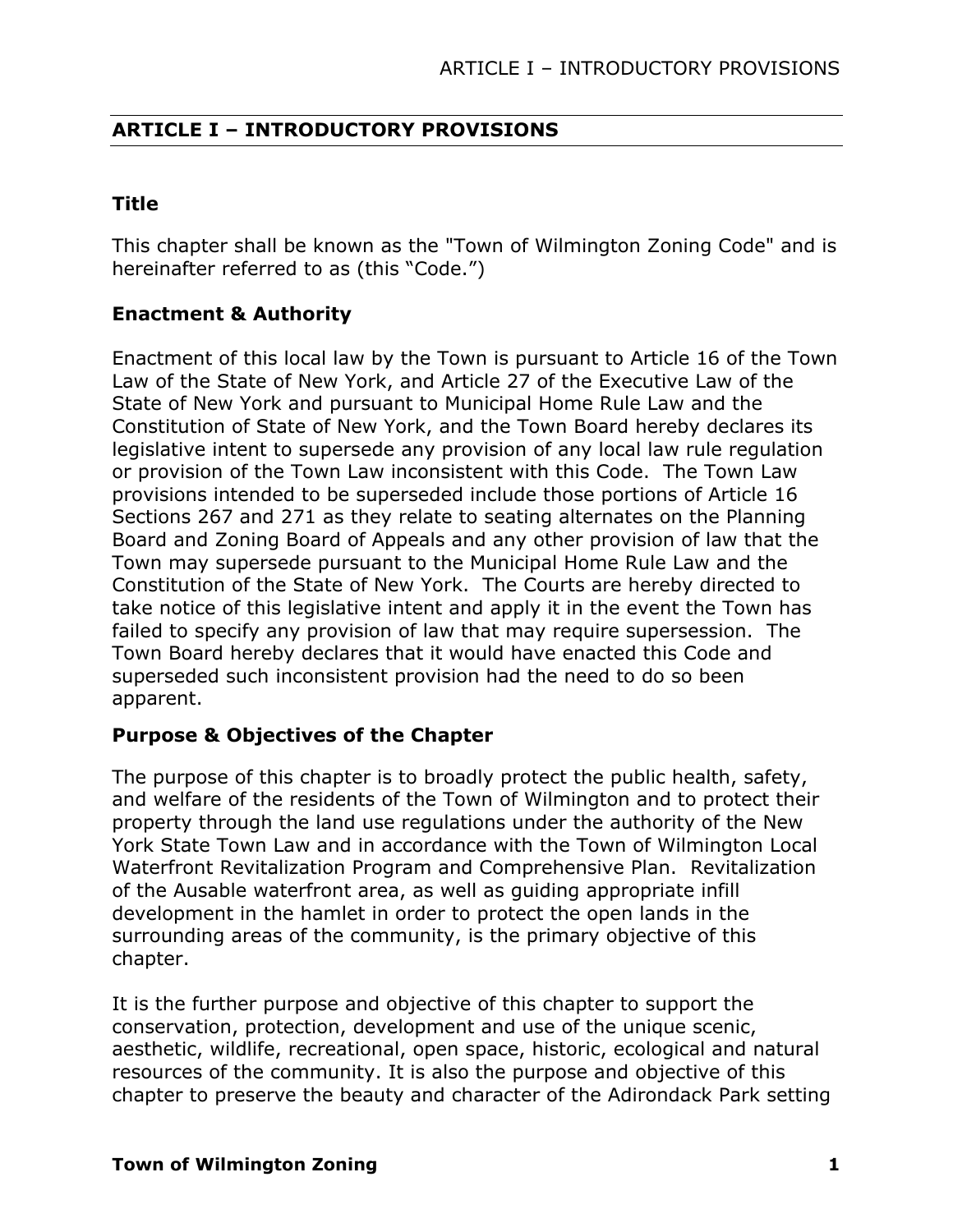to the benefit the Town of Wilmington, its residents, visitors, and business community.

# **Applicability**

Except as hereinafter provided: No new building or land shall hereafter be used or occupied and no building or part thereof shall be erected, moved, or altered unless in conformity with this Code.

#### **Authority of the Adirondack Park Agency**

Nothing in this code shall be deemed to supersede, alter or impair the jurisdiction of the Adirondack Park Agency, pursuant to the Adirondack Park Agency Act, to review and approve, approve subject to conditions, or disapprove those developments and subdivisions of land defined by the Adirondack Park Agency Act as Class A and Class B regional projects, or otherwise supersede, alter or impair the statutory function, duties and responsibilities of that Agency with regard to matters involving the Town. The authority of the Adirondack Park Agency cannot, in the context of its Class A and B regional project review, override a decision by the Town to deny a permit for a given land use or development.

#### Waterfront Consistency Review

All provisions, requirements and procedures included within the Town's adopted Waterfront Consistency Review Law (Consistency Law), as amended, shall apply. The Consistency Law ensures that proposed actions, as defined within the Consistency Law, are consistent with the Town's adopted Local Waterfront Revitalization Program (LWRP).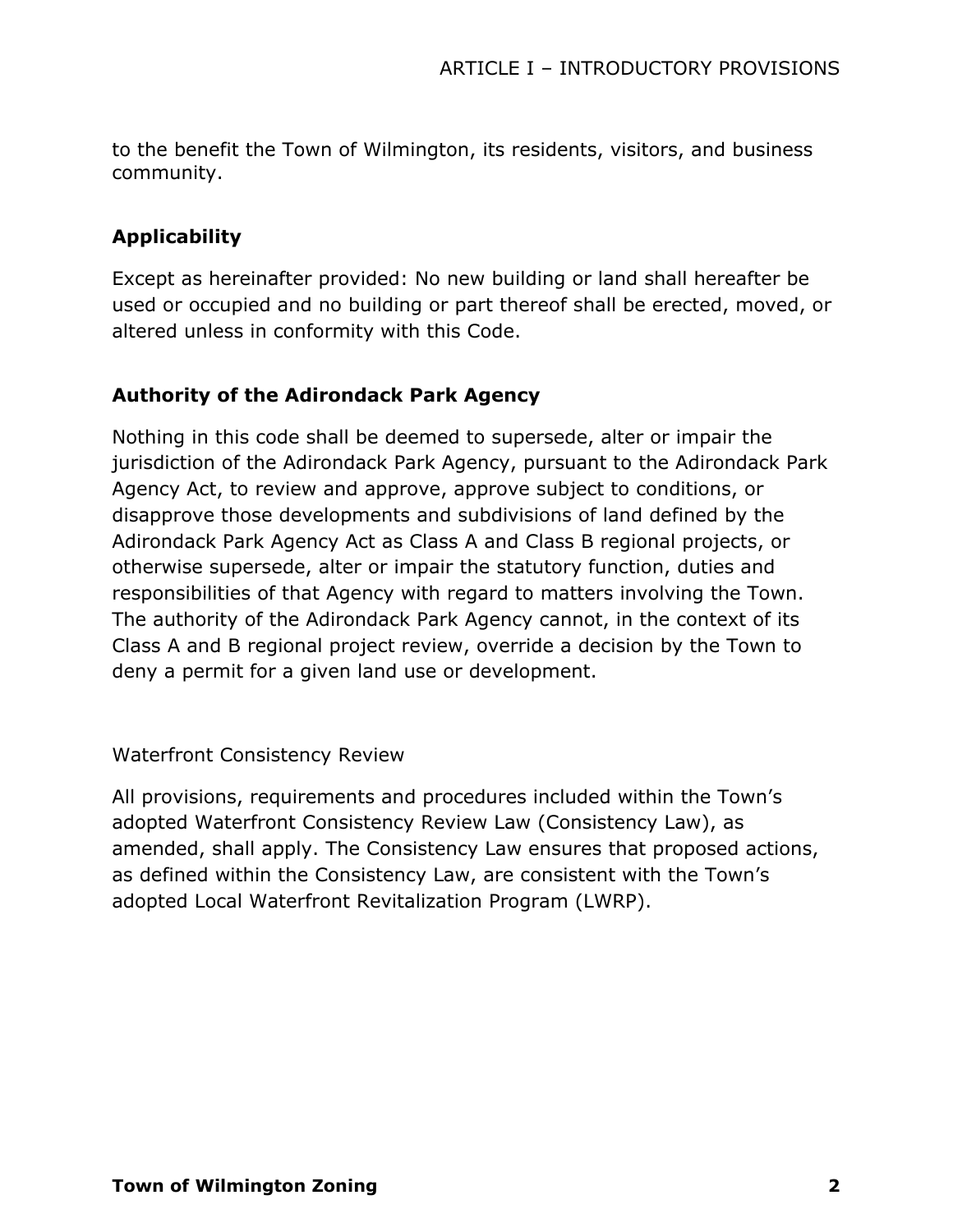# **ARTICLE II - ZONING PERMIT & PROJECT REVIEW**

#### **Permits**

A. Permits Required

No development or demolition may be commenced within the Town without a Permit issued by the Code Enforcement Officer.

- (1) Permit Types
	- (a) Basic permit

All demolition activities and all uses designated with a "P" in the Use Table are permitted uses and require approval and a Certificate of Completion from the Code Enforcement Officer.

- (b) All uses designated "S" in the Use Table are subject to Site Plan Review and may be permitted with the approval of the Planning Board and a Certificate of Completion from the Code Enforcement Officer. Uses designated with an "S" shall be subject to the provisions of Article IV.
- (c) All uses designated "S/U" in the Use Table are subject to Special Permit Review and Site Plan Review and may be permitted with the approval of the Planning Board and a Certificate of Completion from the Code Enforcement Officer. Uses designated with an "S/U" shall be subject to the provisions of Articles IX and X.
- (d) Planned Development Districts
- (e) All Planned Development District applications shall be subject to the provisions of Article VII.
- (f) Sign Permits

All signs, other than exempt signs, shall require a Building/Use Permit and Certificate of Completion in accordance with the standards and requirements of Article VI.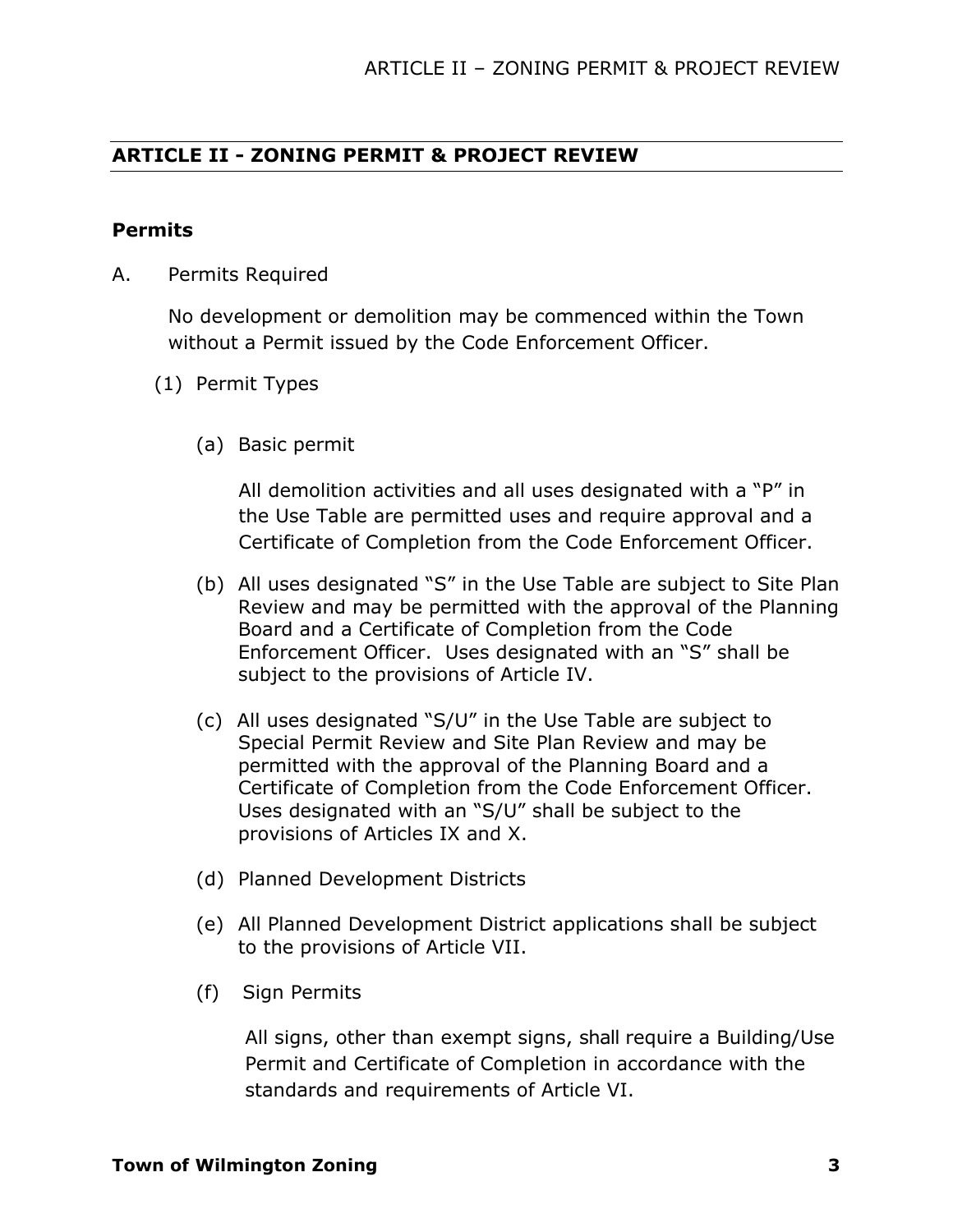- B. Issuance Of A Notice of Decision
	- (1) The Code Enforcement Officer shall issue a Notice of Decision if it is determined that:
		- (a) The development meets the use, area, bulk and height controls set forth in this Code or a variance has been granted for relief from such controls.
		- (b) The development has received Site Plan approval, if applicable, and all conditions of that approval have been met.
		- (c) The development has received Special Use Permit approval, if applicable, and all conditions of that approval have been met.
	- (2) The Code Enforcement Officer, and such persons as may be designated by the Code Enforcement Officer, may conduct examinations, tests, and other inspections of the sites for which a Certificate of Completion has been applied, as the Code Enforcement Officer deems necessary and appropriate for the purposes of this Code.
	- (3) No issuance of Building Permit until Notice of Decision has been issued.
	- (4) Expiration Of Notice of Decision

A Notice of Decision shall expire two years from issuance if the site or structure fails to meet the terms of the Notice of Decision. Work may not thereafter be undertaken or continued unless a new Notice of Decision has been applied for and issued in the same manner and subject to all provisions governing the initial application for issuance of a Notice of Decision, unless the terms of the Notice of Decision provides a different expiration date or there has been a mutually agreed upon extension.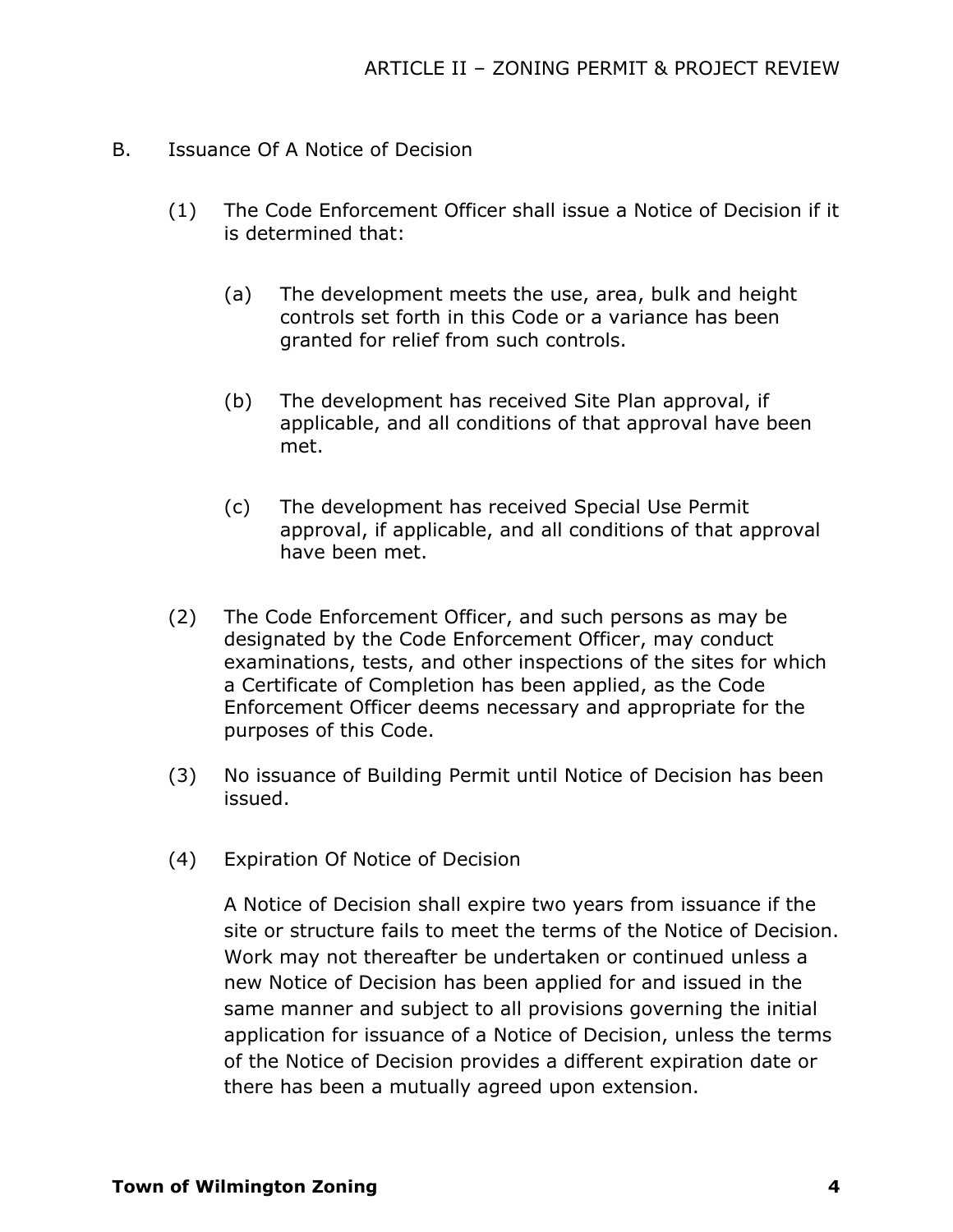C. Revocation Of Notice of Decision

The Code Enforcement Officer may revoke a Notice of Decision:

- (1) When there has been any false statement or misrepresentation as to a material fact in the application, plans or specifications on which the Notice of Decision was based.
- (2) Where a Notice of Decision was issued in error.
- (3) Where the work performed under the Notice of Decision is not being finished in accordance with the provisions of the application, plans or specifications.
- D. Preexisting Violations

No new Notice of Decision shall be issued or additional review conducted on any parcel with an existing violation(s) relative to zoning, construction, sanitation, or subdivision regulations until all violations on that parcel are corrected.

E. Posting Of Permits

All applicants shall display a Town Notice of Decision on the subject premises. The Notice of Decision provided by the Town, shall be clearly visible from a public way, and shall not be removed until all of the requirements of this Code are complied with.

F. Issuance of Certificate of Completion

The Code Enforcement Officer shall issue a Certificate of Completion once all requirements and conditions of the Notice of Decision have been met.

- G. Variances
	- (1) Area variance. The Zoning Board of Appeals has the power to grant variances from the area or dimensional requirements of this Code. In making its determination, the Zoning Board of Appeals shall take into consideration the benefit to the applicant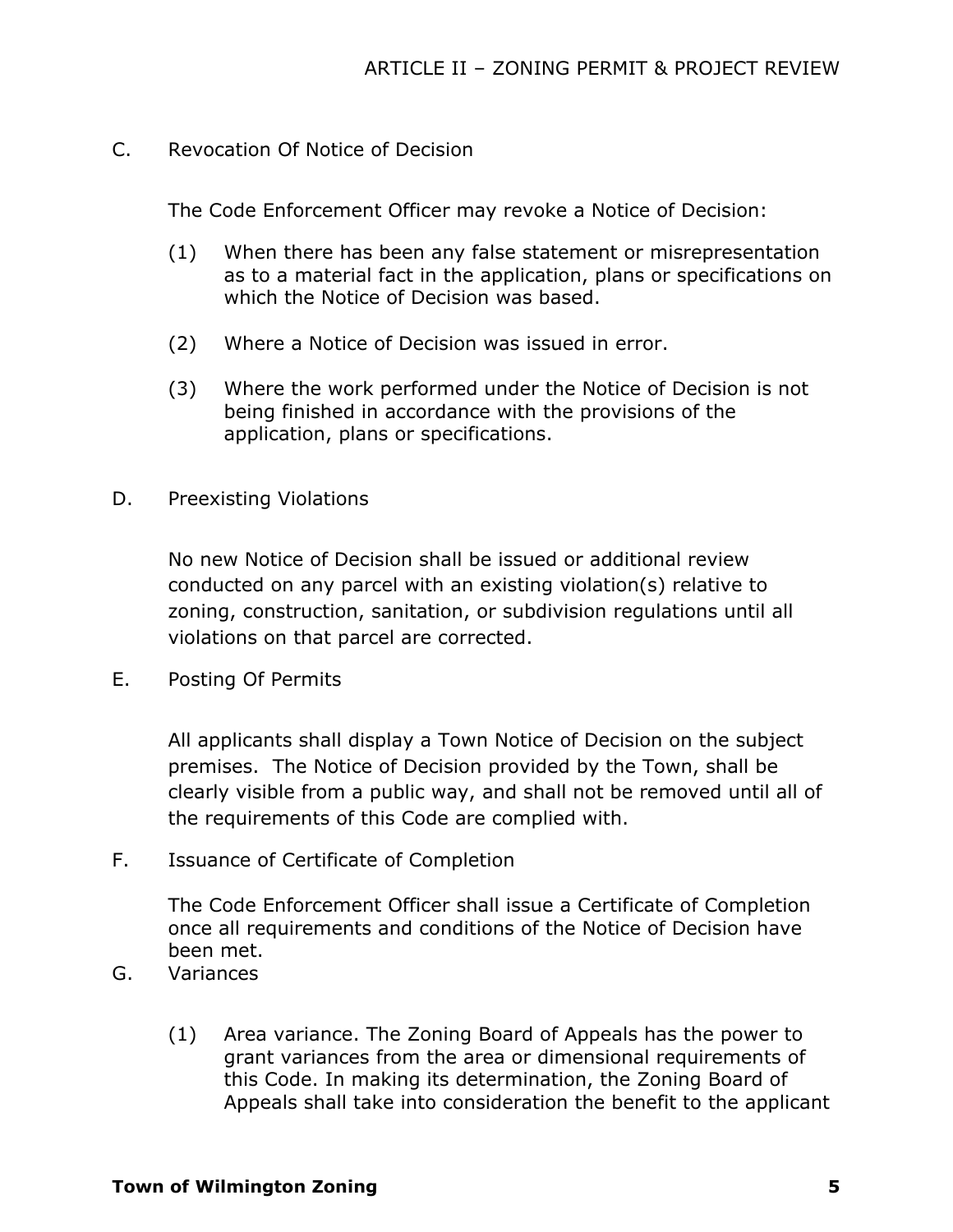if the variance is granted as weighed against the detriment to the health, safety or welfare of the neighborhood or community of such grant.

- (2) Use variances. The Zoning Board of Appeals has the power to grant use variances, authorizing a use of the land which otherwise would not be allowed or would be prohibited by the terms of the Code. No such use variance shall be granted by the Zoning Board of Appeals without a showing by the applicant that applicable zoning regulations and restrictions have caused unnecessary hardship.
- H. Appeals.

Applicants, or any officer, department, board or bureau of the Town has the right to appeal any order, requirement, decision, interpretation or determination of officials charged with the enforcement of this Code to the Zoning Board of Appeals. The Zoning Board of Appeals may reverse or affirm, wholly or partly, or modify the order, requirement, decision, interpretation or determination being appealed and shall make such order, requirement, decision, interpretation or determination as, in its opinion, ought to have been made in the matter by the administrative official charged with the enforcement of this Code, and to that end shall assume all the powers of the administrative official from whose order, requirement, decision or determination the appeal is taken.

- I. Fees
	- (1) Permit application fees and expenses.
		- (a) Fees required by this Code shall be paid upon the submission of applications and appeals.
		- (b) The fees for applications and appeals shall be established by the Town Board from time to time. A fee schedule shall be posted in the Town Hall.
		- (c) No required fee shall be substituted for any other fee.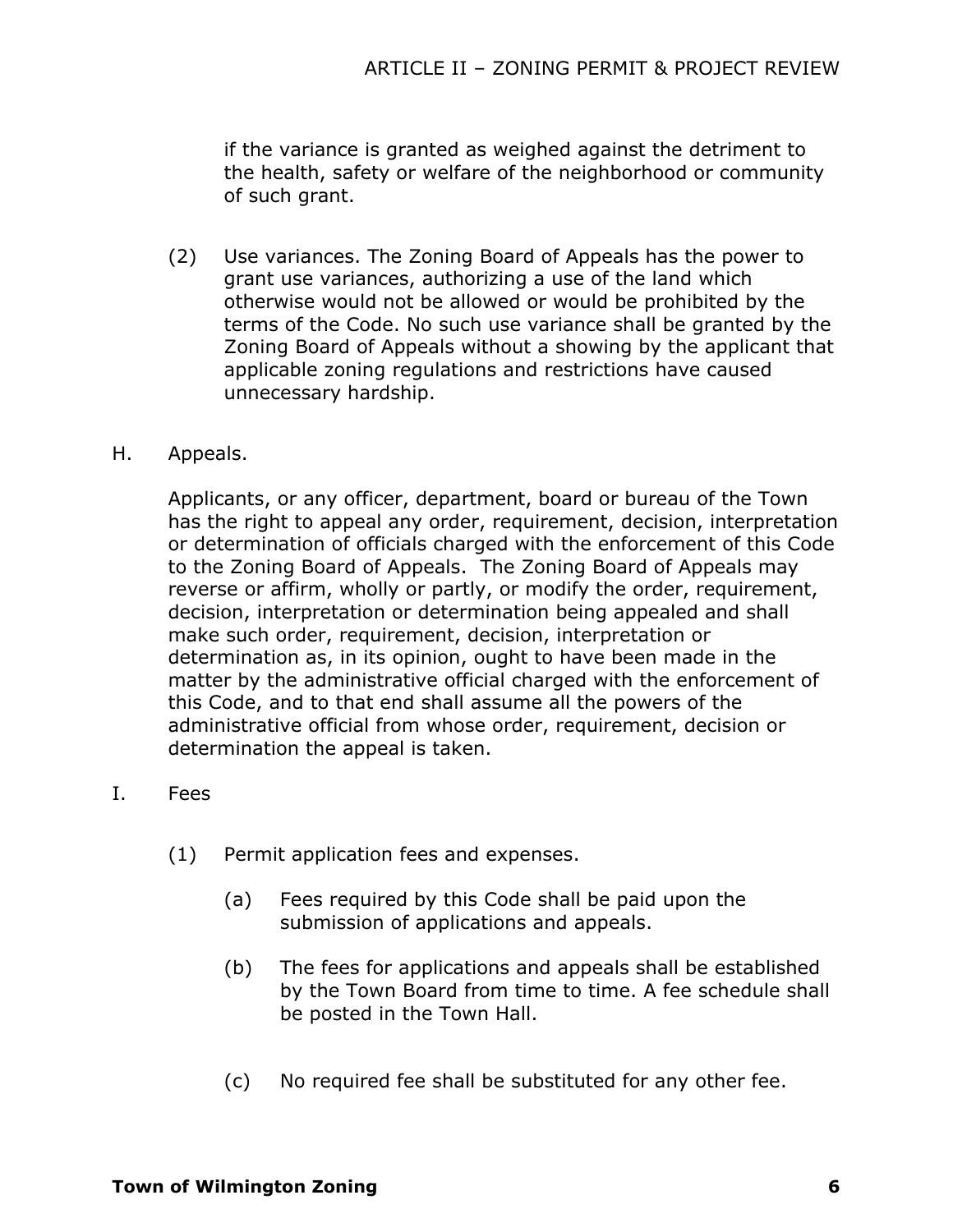# J. SEQRA

The Town shall comply with the provisions of the New York State Environmental Quality Review Act under Article Eight of the Environmental Conservation Law and its implementing regulations as codified in Title Six, Part Six Hundred Seventeen of the New York Codes, Rules and Regulations. Upon receipt of any complete application, the Town or any officer, department, board or bureau of the Town shall initiate the New York State Environmental Quality Review process.

#### K. Waterfront Consistency Review

All provisions, requirements and procedures included within the Town's adopted Waterfront Consistency Review Law (Consistency Law), as amended, shall apply. The Consistency Law ensures that proposed actions, as defined within the Consistency Law, are consistent with the Town's adopted Local Waterfront Revitalization Program (LWRP).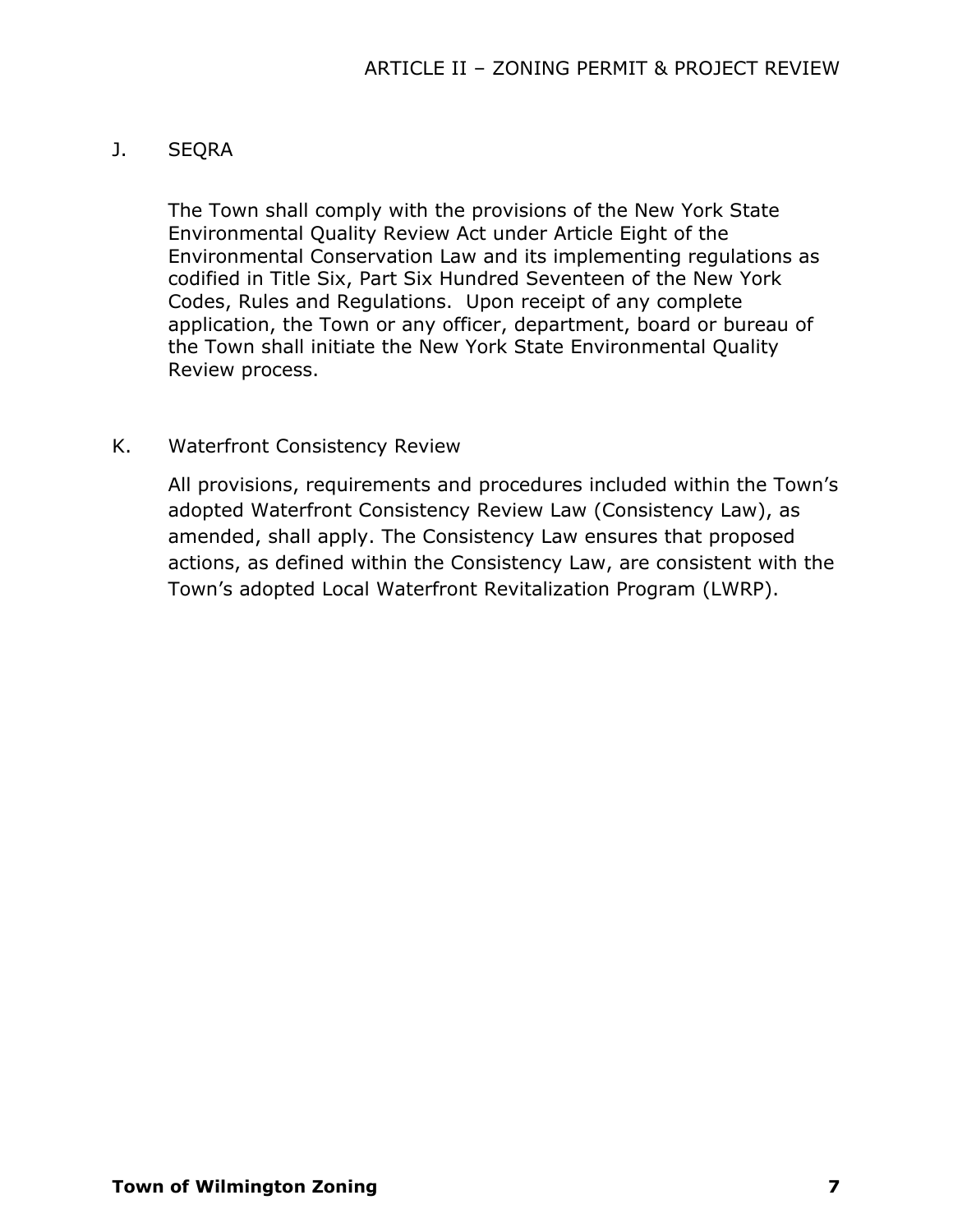#### **ARTICLE III ESTABLISHMENT OF DISTRICTS AND MAPS**

#### **Districts Classification**

- A. For the purpose of this Code, the Town of Wilmington is hereby divided into the following, designated districts:
	- 1. Hamlet 1 and Hamlet 2 Hamlet areas provide for a diverse and vibrant mixture of commercial and residential development while retaining the small-town character, reinforcing historic development patterns and remaining pedestrian-oriented. This district is intended to maximize the economic development potential by encouraging infill, reuse and expansion, and by protecting and enhancing a mixture of uses compatible with the surrounding residential neighborhoods.
	- 2. Moderate Intensity

Areas adjacent to the hamlet, where residential uses mix with tourist accommodations and other commercial uses to enhance the unique character of Wilmington's lower density neighborhoods.

3. Low Intensity

Residential areas where the natural setting and good access to hamlet areas provide for the ability to develop traditional low density housing and certain compatible commercial uses without changing the area's scenic and water-enhanced characteristics.

4. Rural Use

Natural areas where special care is taken to restrict development to very low densities in order to protect the open space character or unique landscape characteristics.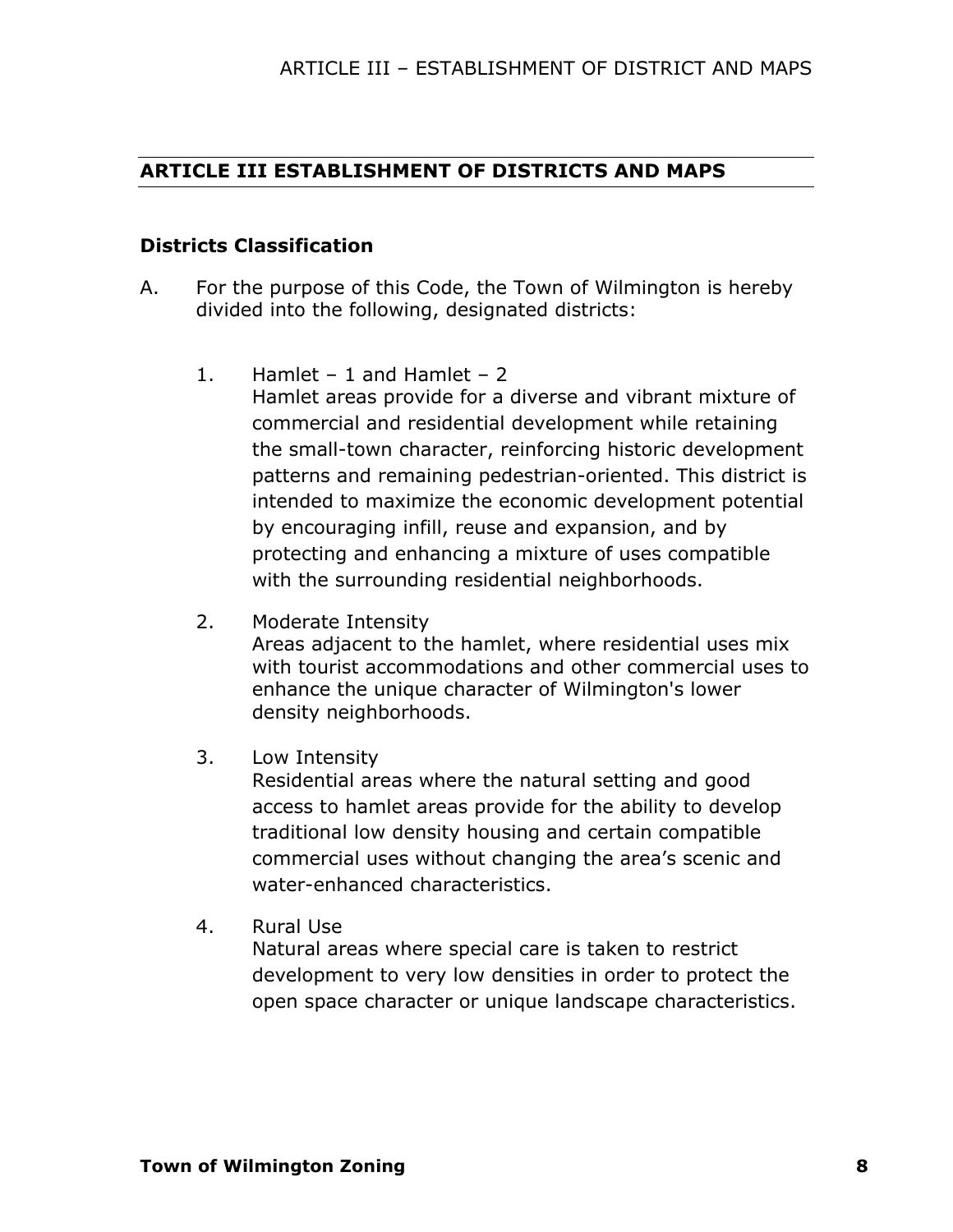- 5. Resource Management Areas where the need to protect, manage, and enhance natural and open space resources is important.
- B. NYS Forest Preserve Lands (reference the Adirondack Park Agency Act)

Lands located outside of the areas classified by the Town of Wilmington are considered State Forest Preserve Lands and are regulated by the State of New York in the Adirondack Park State Land Master Plan as amended. The following State Forest classifications can be found in the Town of Wilmington.

1. Wilderness

A wilderness area is defined to mean an area of state land or water having a primeval character, without significant improvement or permanent human habitation, which is protected and managed so as to preserve, enhance and restore, where necessary, its natural conditions.

2. Wild Forest

A wild forest area is defined as an area that frequently lacks the sense of remoteness of wilderness, primitive or canoe areas and that permits a wide variety of outdoor recreation

3. Intensive Use

An intensive use area is an area where the state provides facilities for intensive forms of outdoor recreation by the public.

- C. Waterfront Overlay District
	- 1. The Town intends to protect a scenic corridor along the Ausable River and its tributaries, in accordance with the Town of Wilmington Local Waterfront Revitalization Plan. The purpose of the district is to maintain a green, undeveloped corridor along much of the Town's waterfront and to provide a consistent level of protection of the visual, environmental and historic resources within this corridor.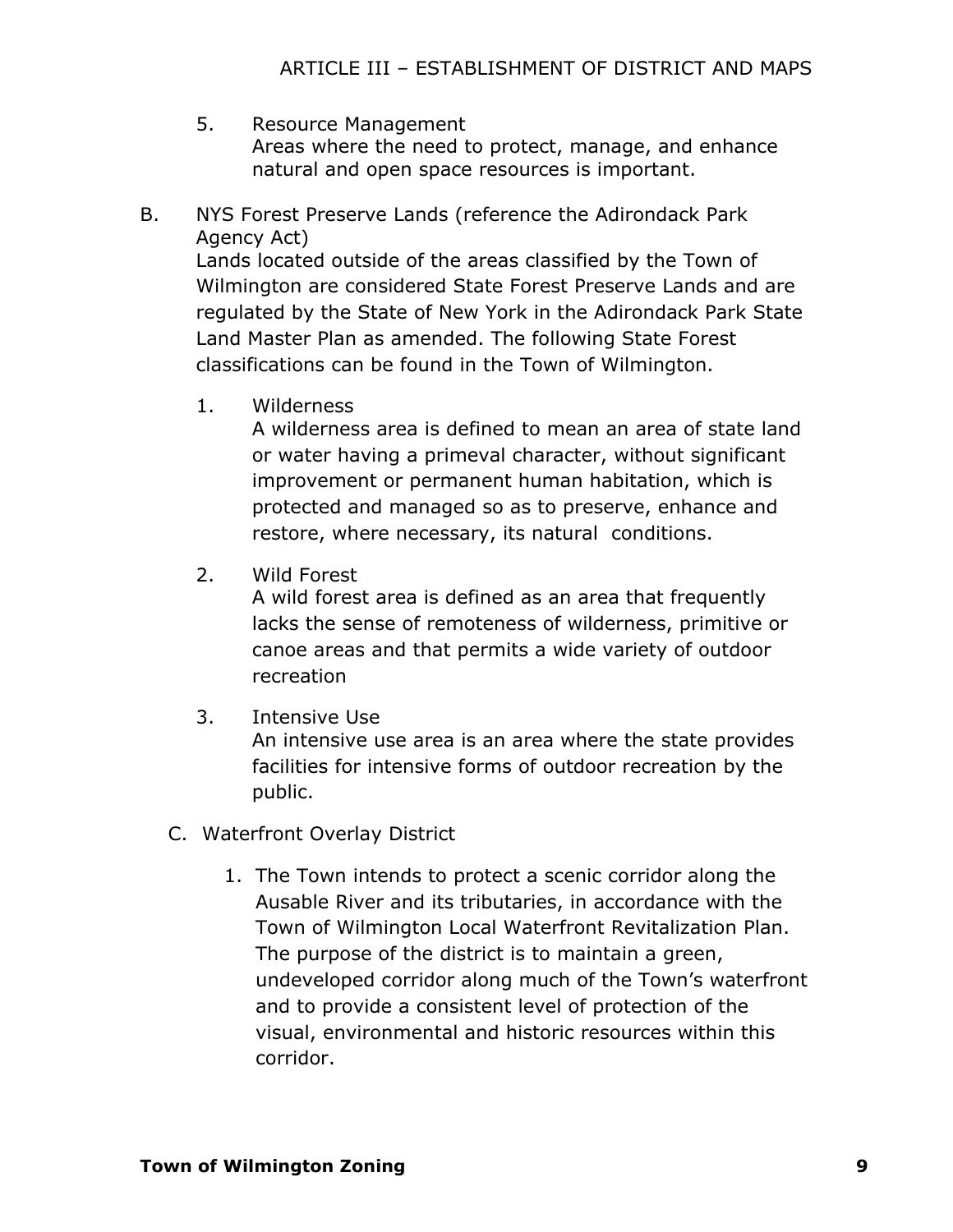# ARTICLE III – ESTABLISHMENT OF DISTRICT AND MAPS

2. The Waterfront Overlay (WO) District is overlayed onto existing zoning districts. All provisions of the underlying districts remain in full force, except where provisions of the WO District differ. In such cases, the more restrictive provision shall apply. The principal control mechanisms of the WO are construction setbacks from the waterline, restrictions on the removal of natural vegetation within an established buffer zone adjacent to the water, and performance standards governing land use activities within the district. Specific requirements of the WO can be found in Article VI – General Regulations.

#### **Boundary Descriptions**

- A. The boundaries for each zoning district are the boundaries indicated on the map entitled "Town of Wilmington Zoning Map" which is hereby incorporated and declared to be part of this chapter, and hereinafter referred to as the "Town Zoning Map."
- B. Interpretation of district boundaries. Where uncertainty exists as to the boundaries of districts as shown on the Zoning Map, the following rules shall apply:
	- (1) Boundaries indicated as approximately following the center lines of streets or highways shall be construed to follow such center lines.
	- (2) Boundaries indicated as approximately following lot lines shall be construed to follow such lot lines.
	- (3) Boundaries indicated as following shorelines of ponds and lakes shall be construed to follow such shorelines and, in the event of change in the shoreline, shall be construed as moving with the actual shoreline.
	- (4) Boundaries indicated as following center lines of streams shall be construed to follow such center lines and, in the event of change in the center line, shall be construed as moving with the actual center line.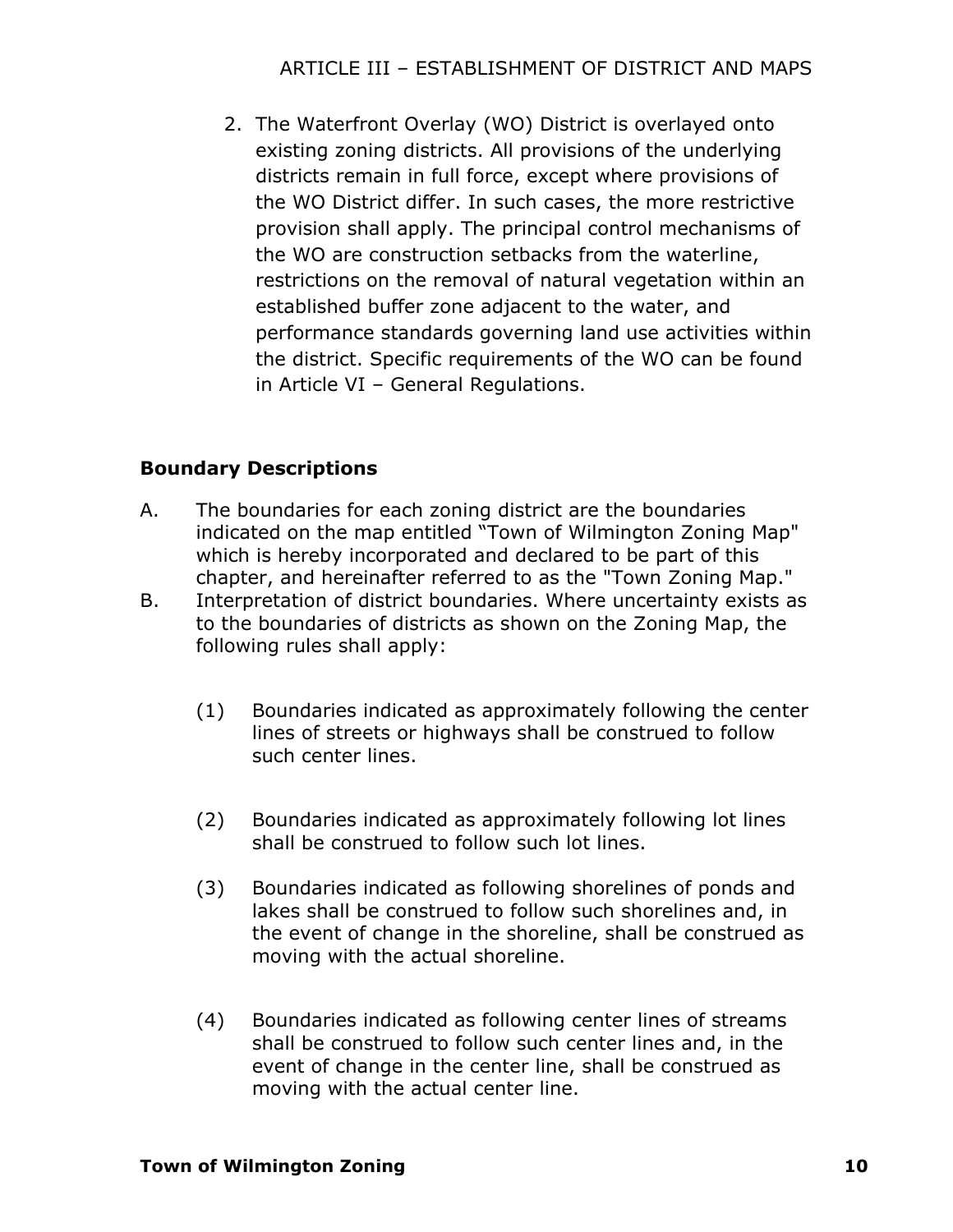- (5) Where district boundaries are not indicated as approximately following the items above, or is not designated on the Zoning Map, the boundary line shall be determined by the use of the scale designated on the Town Zoning Map.
- (6) Whenever any street, alley or other public way is abandoned in the manner authorized by law, the district adjoining each side of such street, alley or public way shall be automatically extended to the center of the former right-of-way and all of the area included in the abandoned right-of-way shall henceforth be subject to all regulations on the extended districts.
- C. In that further clarification or definition is considered necessary or appropriate, the location of a district boundary shall be determined by the Zoning Board of Appeals.
- D. Parcels located in more than one zoning district

Where an applicant owns a parcel of land located in more than one zoning district, the total number of principal buildings allowable on such parcel pursuant the Dimensional Table herein, may be distributed amongst such districts, provided that:

- (1) No lot is created that is smaller than the minimum lot size permitted in the zone where the lot is proposed pursuant to the Dimensional Table of this Code.
- (2) The total number of principal buildings permitted for the entire parcel as determined by Dimensional Table of this Code is not exceeded.
- (3) All the dimensional requirements in the zone where the lot exists as determined by the Dimensional Table are met.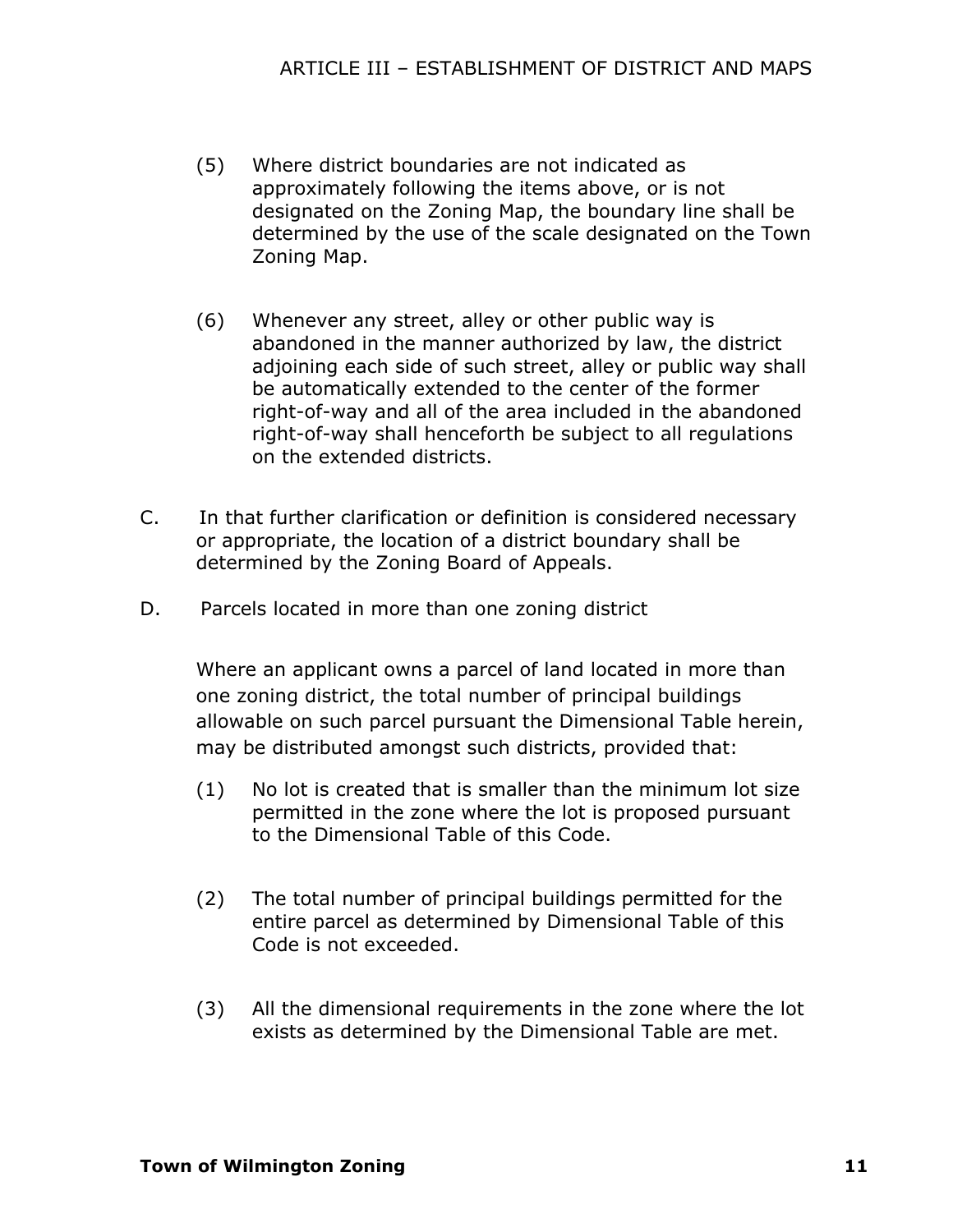- (4) Uses prohibited in a district pursuant to Use Table of this code are not located therein.
- (5) Building rights are not transferred across boundaries of land use areas as shown on the Official Adirondack Park Land Use and Development Plan Map adopted pursuant to section 805 of the Adirondack Park Agency Act and incorporated into this chapter pursuant to Adirondack Park Land Use and Development Plan Map; and
- (6) Deed restrictions, scenic or conservation easements or similar devices, approved by the Town Attorney, shall be provided to implement density requirements and principal building limitations.
- E. Parcels Divided By Public Rights-Of Way

The division of any tax map parcel by a road does not constitute a defacto subdivision of the tax map parcel.

F. Adirondack Park Land Use and Development Plan Map

The boundaries within the Town of the land use areas established by the Official Adirondack Park Land Use and Development Plan Map, as may be from time to time amended, pursuant to Subdivision 2 of Section 805 of the Adirondack Park Agency Act, are indicated by the separate map entitled "Adirondack Park Land Use and Development Plan Map of the Town of Wilmington" dated with the effective date of this chapter, which accompanies this chapter, and which is hereby adopted and declared to be part of this chapter, and hereafter known as the "Park Plan Map." Any change of the boundaries within the Town of a land use area by an amendment of the Official Adirondack Park Land Use and Development Plan Map pursuant to Subdivision 2 of Section 805 of the Adirondack Park Agency Act shall take effect for the purposes of this chapter concurrently with that amendment without further action, and the Park Plan Map shall be promptly changed in accordance with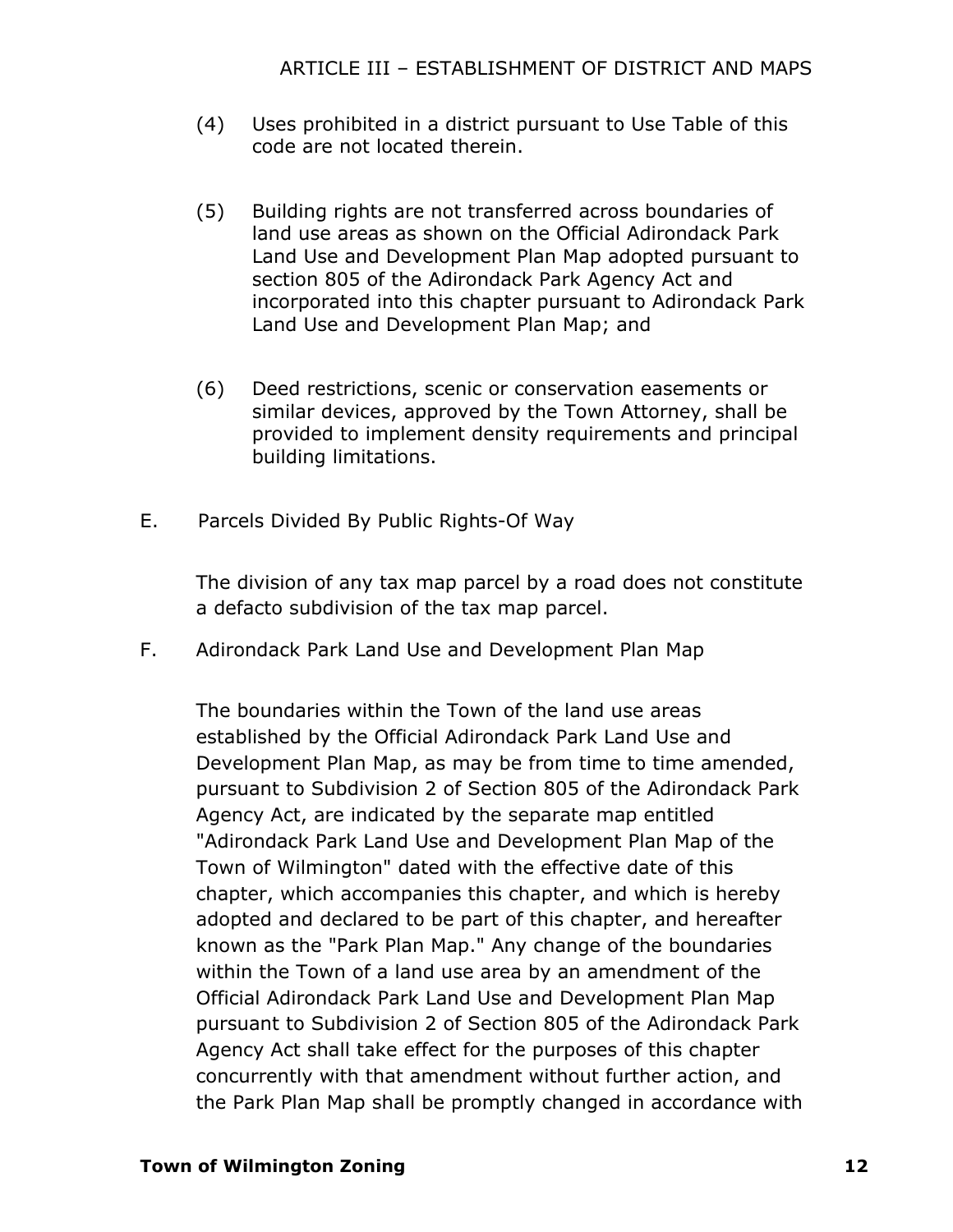# ARTICLE III – ESTABLISHMENT OF DISTRICT AND MAPS

that amendment. The amendment provisions of Article XV of this chapter do not apply to the Park Plan Map which is amended only pursuant to the provisions of the Adirondack Park Agency Act. Copies of the Park Plan Map which may from time to time be published and distributed are accurate only as of the date of their printing and shall bear words to that effect.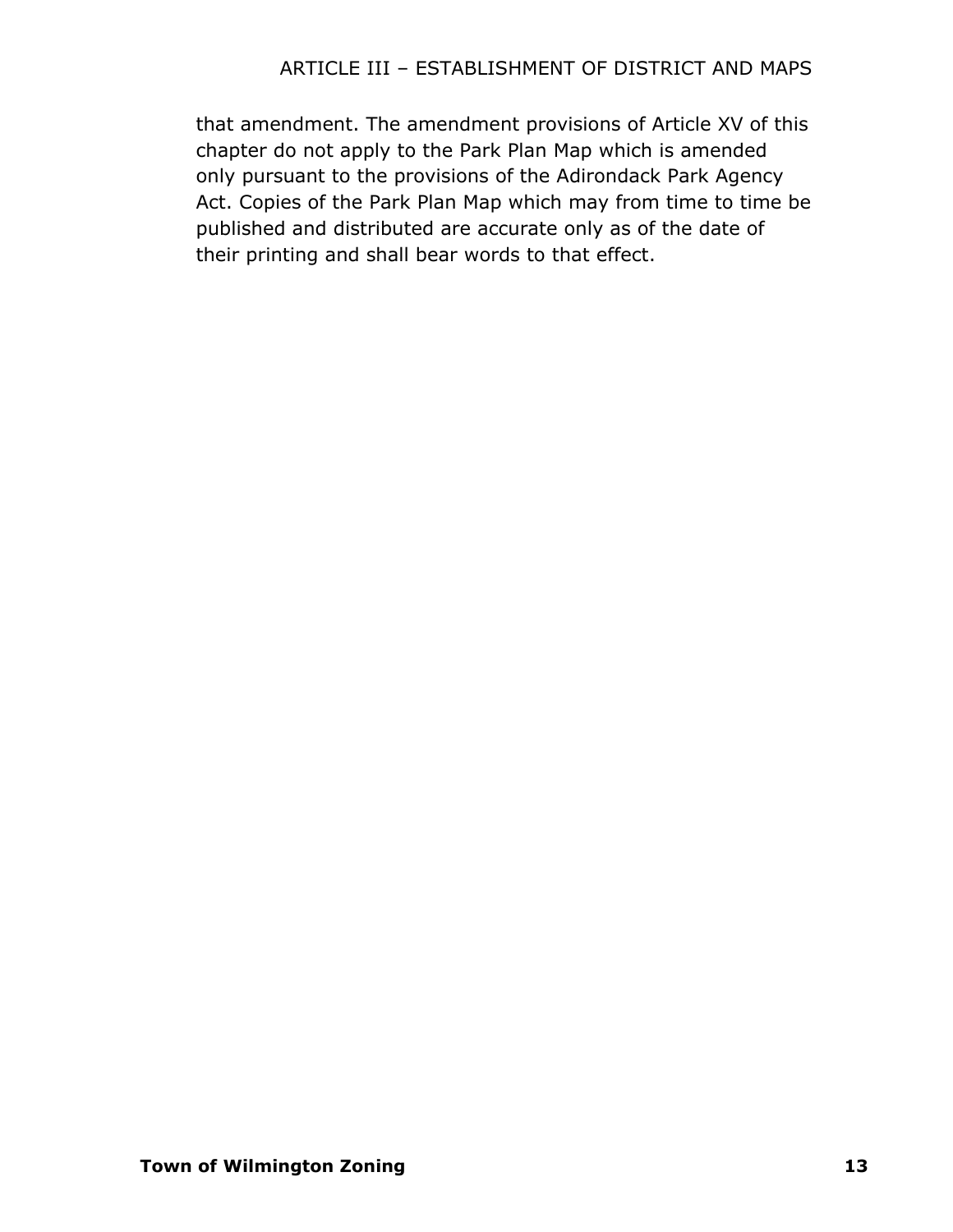#### **Use regulations**

A. Permitted uses

All uses listed in the use table below shall be permitted in each zoning district in which the use is listed as a permissible use for that district, provided that all other requirements of this Code are met. All permitted uses are indicated with a "P." All permitted uses requiring Site Plan Review are indicated with an "S." All permitted uses requiring a Special Permit are indicated with an "S/U."

B. Prohibited Uses

Any use not listed in the following table is deemed prohibited unless such principal or accessory uses are expressly permitted elsewhere by this Code, unless a use variance is granted in accordance with the provisions of this Code.

C. Permitted accessory uses

All uses permitted for each district shall be permitted as accessory uses, provided the combination of uses shall meet all of the other provisions of this Code. The larger or more restrictive of the dimensional and area regulations set forth in Article V regarding the uses will be applied in a situation where more than one use is proposed on a site.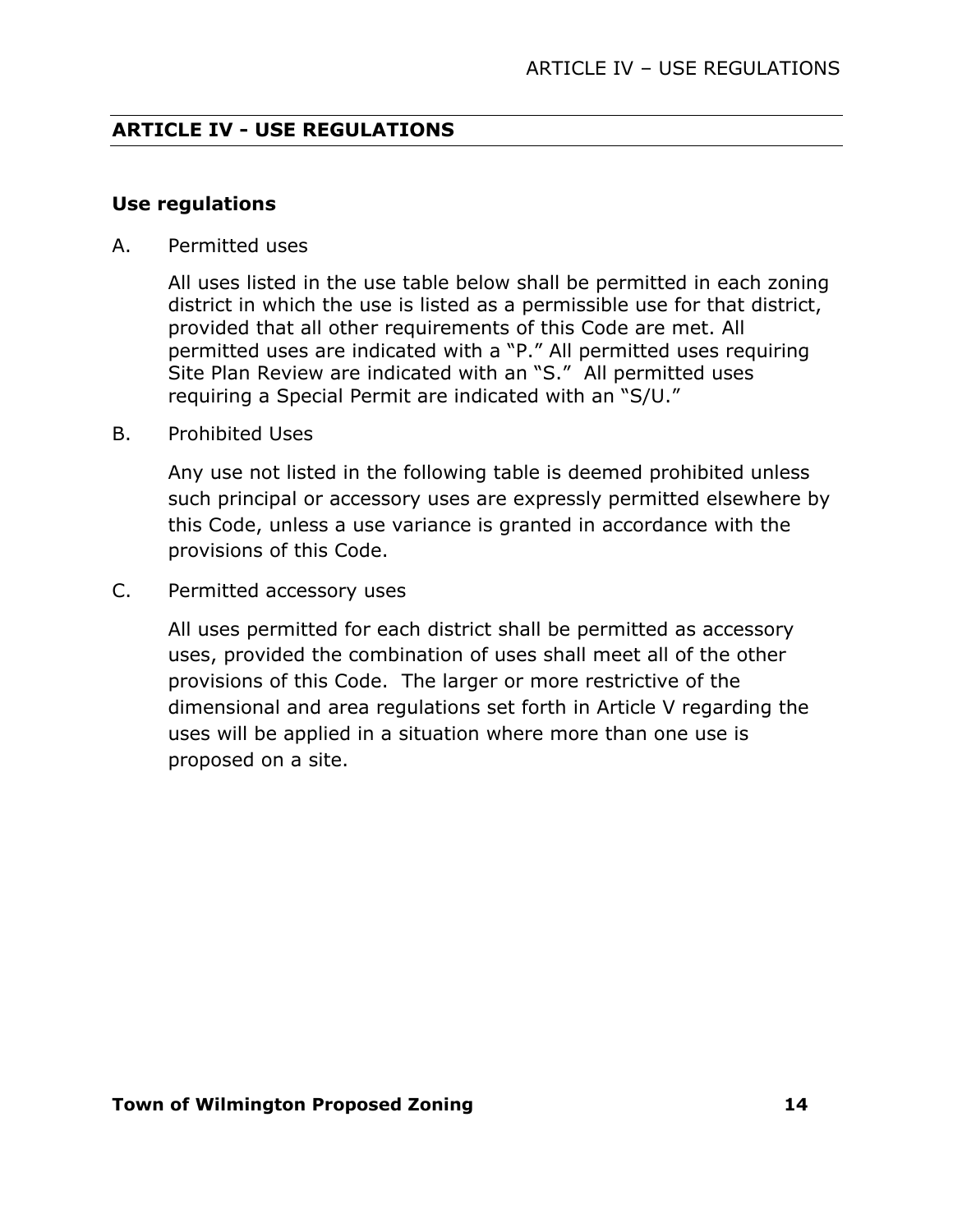| General                   |                             | <b>DISTRICT</b>         |                                     |                         |                         |                                      |  |  |  |
|---------------------------|-----------------------------|-------------------------|-------------------------------------|-------------------------|-------------------------|--------------------------------------|--|--|--|
| <b>Regs</b><br>VI         | <b>USES</b>                 | Hamlet-1<br>/Hamlet-2   | <b>Moderate</b><br><b>Intensity</b> | Low<br><b>Intensity</b> | <b>Rural Use</b>        | <b>Resource</b><br><b>Management</b> |  |  |  |
|                           | <b>RESIDENTIAL USES</b>     |                         |                                     |                         |                         |                                      |  |  |  |
| $\boldsymbol{\mathsf{x}}$ | Dwelling, Accessory         | P                       | P                                   | $\overline{P}$          | $\overline{P}$          | $\overline{P}$                       |  |  |  |
|                           | Dwelling, Single Family     | $\overline{P}$          | $\overline{P}$                      | $\overline{P}$          | $\overline{P}$          | $\overline{P}$                       |  |  |  |
|                           | Dwelling, Two Family        | P                       | P                                   | P                       | P                       | P                                    |  |  |  |
|                           | Dwelling, Multi-family      | $\overline{\mathsf{s}}$ | $\overline{\mathsf{s}}$             | $\overline{S}$          | $\overline{\mathsf{s}}$ | $\overline{\mathsf{S}}$              |  |  |  |
| $\mathbf{x}$              | Dwelling, Manufactured Home |                         |                                     | $\overline{s}$          | $\overline{s}$          | $\overline{\mathsf{s}}$              |  |  |  |
|                           | <b>COMMERCIAL USES</b>      |                         |                                     |                         |                         |                                      |  |  |  |
|                           | Agricultural Use, Personal  | $\mathsf S$             | $\mathsf{S}$                        | P                       | P                       | P                                    |  |  |  |
|                           | Agricultural Use            | S/U                     | S/U                                 | S/U                     | S/U                     | S/U                                  |  |  |  |
|                           | Bed & Breakfast/Inn         | S/U                     | S/U                                 | S/U                     | S/U                     | S/U                                  |  |  |  |
|                           | <b>Boarding House</b>       | S/U                     | S/U                                 | S/U                     | S/U                     | S/U                                  |  |  |  |
| $\pmb{\mathsf{x}}$        | Campground, Group Camp      | S/U                     | S/U                                 | S/U                     | S/U                     | S/U                                  |  |  |  |
|                           | Church                      | $\overline{\mathsf{S}}$ | $\overline{\mathsf{S}}$             | $\overline{\mathsf{S}}$ | $\overline{\mathsf{S}}$ | $\overline{S}$                       |  |  |  |
|                           | Club                        | S/U                     | S/U                                 | S/U                     | S/U                     | S/U                                  |  |  |  |
| $\pmb{\mathsf{x}}$        | <b>Contracting Business</b> |                         | S/U                                 | S/U                     | S/U                     | S/U                                  |  |  |  |
|                           | Daycare center              | S/U                     | S/U                                 | S/U                     | S/U                     | S/U                                  |  |  |  |

Key:<br>P - Permitted Use<br>S - Site Plan Review Required<br>S/U - Special Use Permit and Site Plan Review Required<br>Use not allowed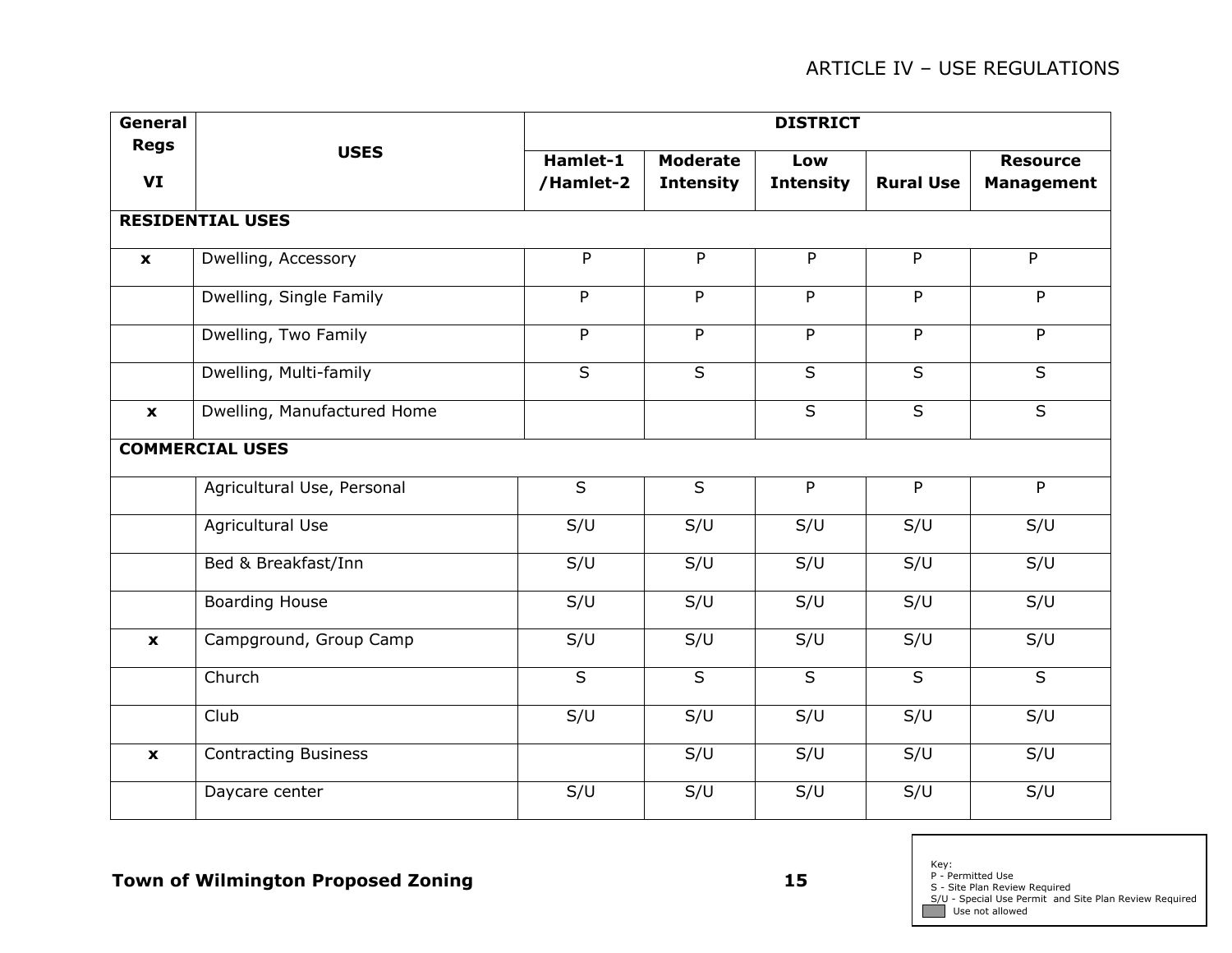| General            |                                                                                                           | <b>DISTRICT</b>       |                                     |                         |                  |                                      |  |  |  |
|--------------------|-----------------------------------------------------------------------------------------------------------|-----------------------|-------------------------------------|-------------------------|------------------|--------------------------------------|--|--|--|
| <b>Regs</b><br>VI  | <b>USES</b>                                                                                               | Hamlet-1<br>/Hamlet-2 | <b>Moderate</b><br><b>Intensity</b> | Low<br><b>Intensity</b> | <b>Rural Use</b> | <b>Resource</b><br><b>Management</b> |  |  |  |
|                    | Drive-through use                                                                                         | S/U                   | S/U                                 |                         |                  |                                      |  |  |  |
| $\mathbf{x}$       | Firing Range                                                                                              |                       |                                     |                         | S/U              | S/U                                  |  |  |  |
|                    | <b>Fishing Club</b>                                                                                       | S/U                   | $\overline{S}/U$                    | S/U                     | S/U              | S/U                                  |  |  |  |
|                    | Forestry less than 50 ac.                                                                                 |                       |                                     | $\mathsf S$             | $\sf S$          | $\mathsf S$                          |  |  |  |
|                    | Forestry more than 50 ac.                                                                                 | S/U                   | S/U                                 | P                       | $\mathsf{P}$     | P                                    |  |  |  |
|                    | Forestry (with an approved<br>management plan from certified<br>programs such as 480-a; FSC; Tree<br>Farm | P                     | P                                   | P                       | P                | P                                    |  |  |  |
| $\mathbf{x}$       | Fuel Supply                                                                                               | S/U                   | S/U                                 | S/U                     | S/U              | S/U                                  |  |  |  |
|                    | <b>Funeral Home</b>                                                                                       | S/U                   | S/U                                 |                         |                  |                                      |  |  |  |
|                    | Game Preserve                                                                                             |                       |                                     |                         | S/U              | S/U                                  |  |  |  |
| $\mathbf{x}$       | Home Occupation I                                                                                         | $\mathsf{P}$          | P                                   | P                       | $\mathsf{P}$     | $\overline{P}$                       |  |  |  |
| $\pmb{\mathsf{x}}$ | Home Occupation II                                                                                        | S/U                   | S/U                                 | S/U                     | S/U              | S/U                                  |  |  |  |
|                    | Hotel/Motel                                                                                               | S/U                   | S/U                                 | S/U                     | S/U              | S/U                                  |  |  |  |
|                    | <b>Hunting Club</b>                                                                                       |                       |                                     |                         | S/U              | S/U                                  |  |  |  |
|                    | <b>Indoor Recreation</b>                                                                                  | S/U                   | S/U                                 | S/U                     | S/U              | S/U                                  |  |  |  |
| $\mathbf{x}$       | Kennel                                                                                                    |                       |                                     |                         |                  | S/U                                  |  |  |  |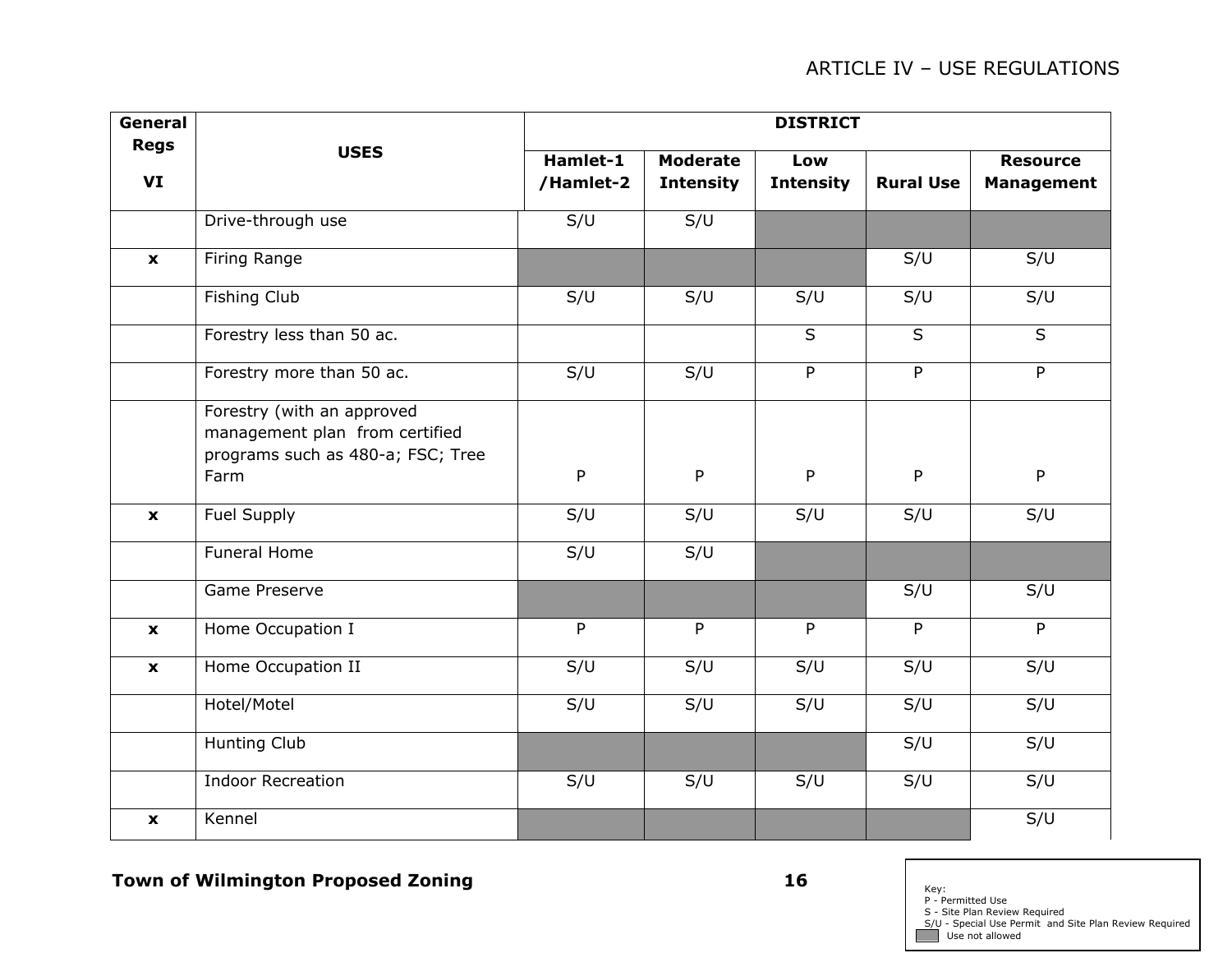| General                   |                                           | <b>DISTRICT</b> |                         |                  |                  |                         |  |  |  |
|---------------------------|-------------------------------------------|-----------------|-------------------------|------------------|------------------|-------------------------|--|--|--|
| <b>Regs</b>               | <b>USES</b>                               | Hamlet-1        | <b>Moderate</b>         | Low              |                  | <b>Resource</b>         |  |  |  |
| VI                        |                                           | /Hamlet-2       | <b>Intensity</b>        | <b>Intensity</b> | <b>Rural Use</b> | <b>Management</b>       |  |  |  |
|                           | Nursery                                   | S/U             | S/U                     | S/U              | S/U              | S/U                     |  |  |  |
|                           | Office                                    | S/U             | S/U                     | S/U              | S/U              | S/U                     |  |  |  |
| $\mathbf{x}$              | Open Space Recreation                     | S/U             | S/U                     | S/U              | S/U              | S/U                     |  |  |  |
|                           | Outdoor Furnace                           |                 |                         | $\overline{S}$   | $\overline{S}$   | $\overline{\mathsf{S}}$ |  |  |  |
| $\overline{\mathbf{x}}$   | <b>Personal Service</b>                   | S/U             | S/U                     | S/U              |                  |                         |  |  |  |
|                           | <b>Private Extraction</b>                 | S/U             | S/U                     | S/U              | S/U              | S/U                     |  |  |  |
|                           | Public, Semi-public facility, Institution | S/U             | S/U                     | S/U              | S/U              | S/U                     |  |  |  |
|                           | Public, Private Utility                   | S/U             | S/U                     | S/U              | S/U              | S/U                     |  |  |  |
|                           | Restaurant                                | S/U             | S/U                     | S/U              |                  |                         |  |  |  |
| $\boldsymbol{\mathsf{x}}$ | <b>Retail Use</b>                         | S/U             | S/U                     | S/U              |                  |                         |  |  |  |
|                           | <b>Riding Stable</b>                      |                 |                         | S/U              | S/U              | S/U                     |  |  |  |
|                           | Roadside Stand                            | $\overline{s}$  | $\overline{\mathsf{S}}$ | $\sf S$          | $\sf S$          | $\overline{S}$          |  |  |  |
|                           | Senior Housing                            | S/U             | S/U                     | S/U              | S/U              | S/U                     |  |  |  |
|                           | Tavern                                    | S/U             | S/U                     | S/U              |                  |                         |  |  |  |
| $\boldsymbol{\mathsf{x}}$ | <b>Telecommunications Tower</b>           | S/U             | S/U                     | S/U              | S/U              | S/U                     |  |  |  |
|                           | <b>Tourist Attraction</b>                 | S/U             | S/U                     | S/U              | S/U              | S/U                     |  |  |  |

Key: P - Permitted Use

S - Site Plan Review Required S/U - Special Use Permit and Site Plan Review Required Use not allowed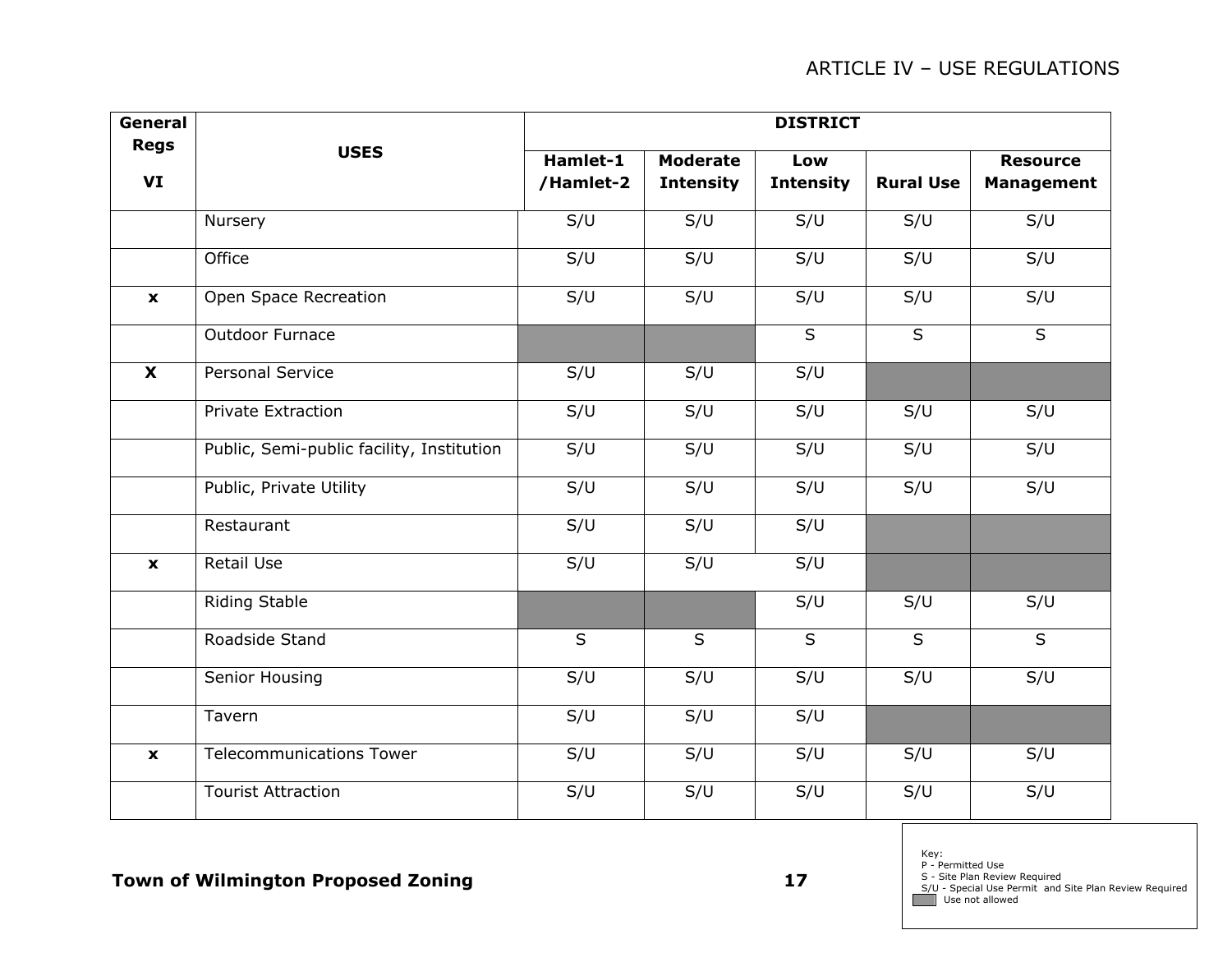| General                   |                            | <b>DISTRICT</b>       |                                     |                         |                  |                                      |  |  |
|---------------------------|----------------------------|-----------------------|-------------------------------------|-------------------------|------------------|--------------------------------------|--|--|
| <b>Regs</b><br>VI         | <b>USES</b>                | Hamlet-1<br>/Hamlet-2 | <b>Moderate</b><br><b>Intensity</b> | Low<br><b>Intensity</b> | <b>Rural Use</b> | <b>Resource</b><br><b>Management</b> |  |  |
| $\mathbf{x}$              | Vehicle Repair             | S/U                   | S/U                                 | S/U                     |                  |                                      |  |  |
| $\mathbf{x}$              | Vehicle Sales, Rentals     | S/U                   | S/U                                 | S/U                     |                  |                                      |  |  |
| $\mathbf{x}$              | Vehicle Service            | S/U                   | S/U                                 | S/U                     |                  |                                      |  |  |
|                           | Veterinary Clinic          | S/U                   | S/U                                 | S/U                     | S/U              | S/U                                  |  |  |
| $\mathbf{x}$              | Windmills                  |                       |                                     |                         | S/U              | S/U                                  |  |  |
|                           | <b>INDUSTRIAL USES</b>     |                       |                                     |                         |                  |                                      |  |  |
|                           | Sand and Gravel Extraction |                       |                                     | S/U                     | S/U              | S/U                                  |  |  |
|                           | <b>Industrial Use</b>      |                       |                                     | S/U                     | S/U              | S/U                                  |  |  |
|                           | Light Manufacturing        | S/U                   | S/U                                 | S/U                     | S/U              | S/U                                  |  |  |
|                           | <b>Mineral Extraction</b>  |                       |                                     | S/U                     | S/U              | S/U                                  |  |  |
|                           | Sawmill/Chipmill           |                       |                                     | S/U                     | S/U              | S/U                                  |  |  |
| Warehouse<br>$\mathbf{x}$ |                            | S/U                   | S/U                                 |                         |                  |                                      |  |  |

Note: Reference the Waterfront Overlay District for additional requirements, Article VI – General Regulations.

Key:

P - Permitted Use

S - Site Plan Review Required

S/U - Special Use Permit and Site Plan Review Required

Use not allowed

#### **Town of Wilmington Proposed Zoning 18**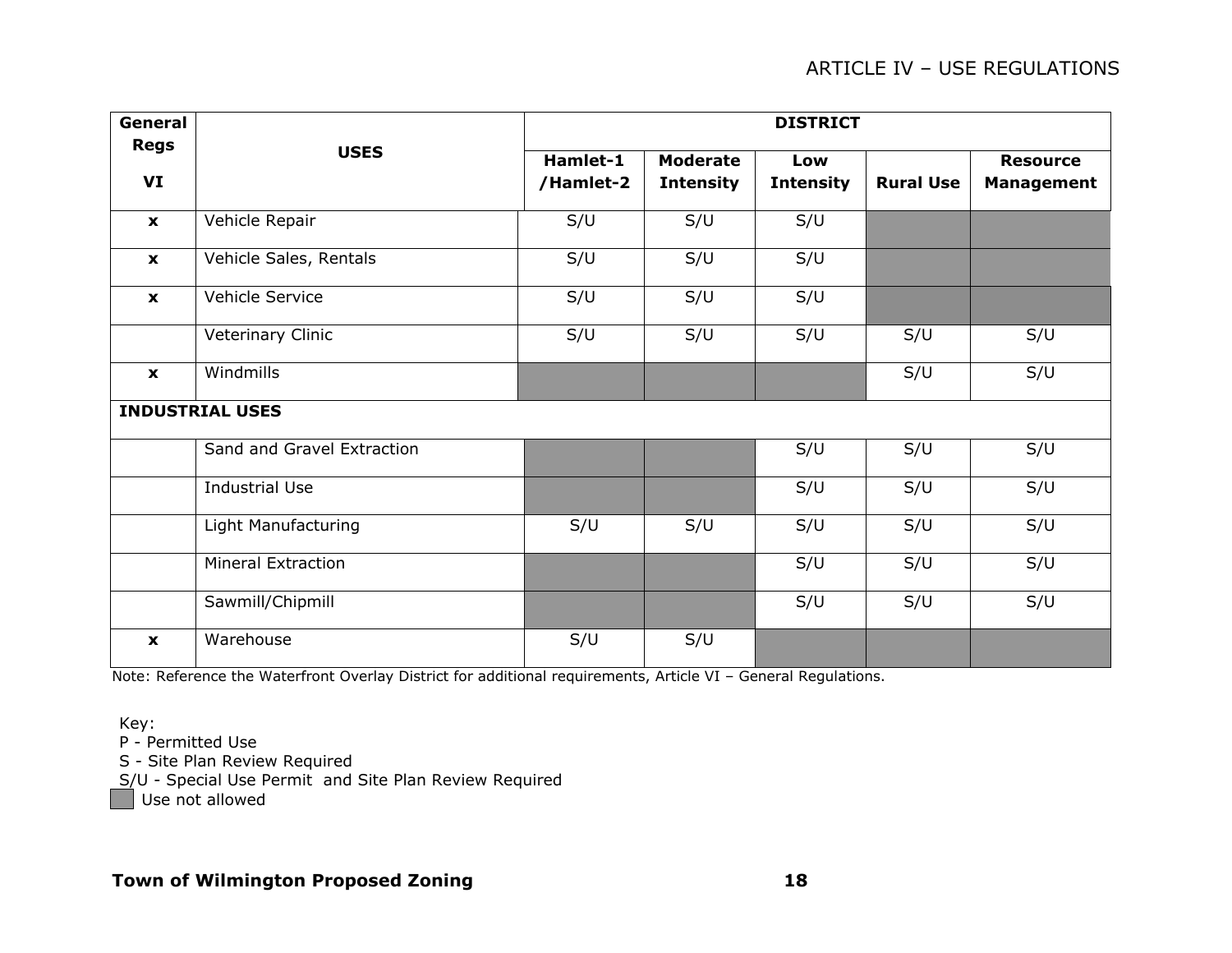#### **ARTICLE V DIMENSIONAL REGULATIONS**

# **Dimensional Table**

| Density:               |                         | <b>Minimum</b>               |                                          | <b>Minimum Setbacks (ft)</b> |      | <b>Shoreline Restrictions</b> |                        |                                     |                                            | <b>Scenic</b>         |                                                |
|------------------------|-------------------------|------------------------------|------------------------------------------|------------------------------|------|-------------------------------|------------------------|-------------------------------------|--------------------------------------------|-----------------------|------------------------------------------------|
| <b>District</b>        | # of<br>acres<br>per PB | Lot<br><b>Size</b><br>(ac)   | Lot<br><b>Width</b><br>(f <sup>t</sup> ) | Front <sup>3</sup>           | Rear | <b>Side</b>                   | Min. Lot<br>Width (ft) | <b>Setback</b><br>(f <sup>t</sup> ) | Max.<br><b>Building</b><br>Height $(ft)^T$ | Max % Lot<br>Coverage | Overlay<br><b>Setback</b><br>(f <sup>t</sup> ) |
| Resource<br>Management | 42.7                    | 8.5                          | 250                                      | 50                           | 75   | 30                            | 200                    | 100                                 | 40                                         | 15                    | 150                                            |
| <b>Rural Use</b>       | 8.5                     | 5                            | 250                                      | 50                           | 75   | 30                            | 150                    | 75                                  | 40                                         | 15                    | 150                                            |
| Low Intensity          | 3.2                     | 3                            | 150                                      | 50                           | 75   | 30                            | 150                    | 75                                  | 40                                         | 15                    | 150                                            |
| Moderate<br>Intensity  | 1.3                     | 1                            | 100                                      | 35                           | 20   | 20                            | 100                    | 75                                  | 40                                         | 25                    | 150                                            |
| Hamlet - $1^2$         | N/A                     | 1                            | 60                                       | 35                           | 10   | 10                            | 100                    | 75                                  | 40                                         | 40                    | 150                                            |
| Hamlet - $2^2$         |                         | $\qquad \qquad \blacksquare$ | 60                                       | 35                           | 10   | 10                            | 100                    | 50                                  | 40                                         | 40                    | 150                                            |

PB – Principal Building Unit

 $<sup>1</sup>$  3 story maximum.</sup>

<sup>2</sup> Additional Density

Requirements

 $3$  Front Setback shall be affected from the point at which the width of the lot meets the minimum lot width req.

Note: Reference the Waterfront Overlay District for additional requirements, Article VI – General Regulations.

#### **Town of Wilmington Zoning 19**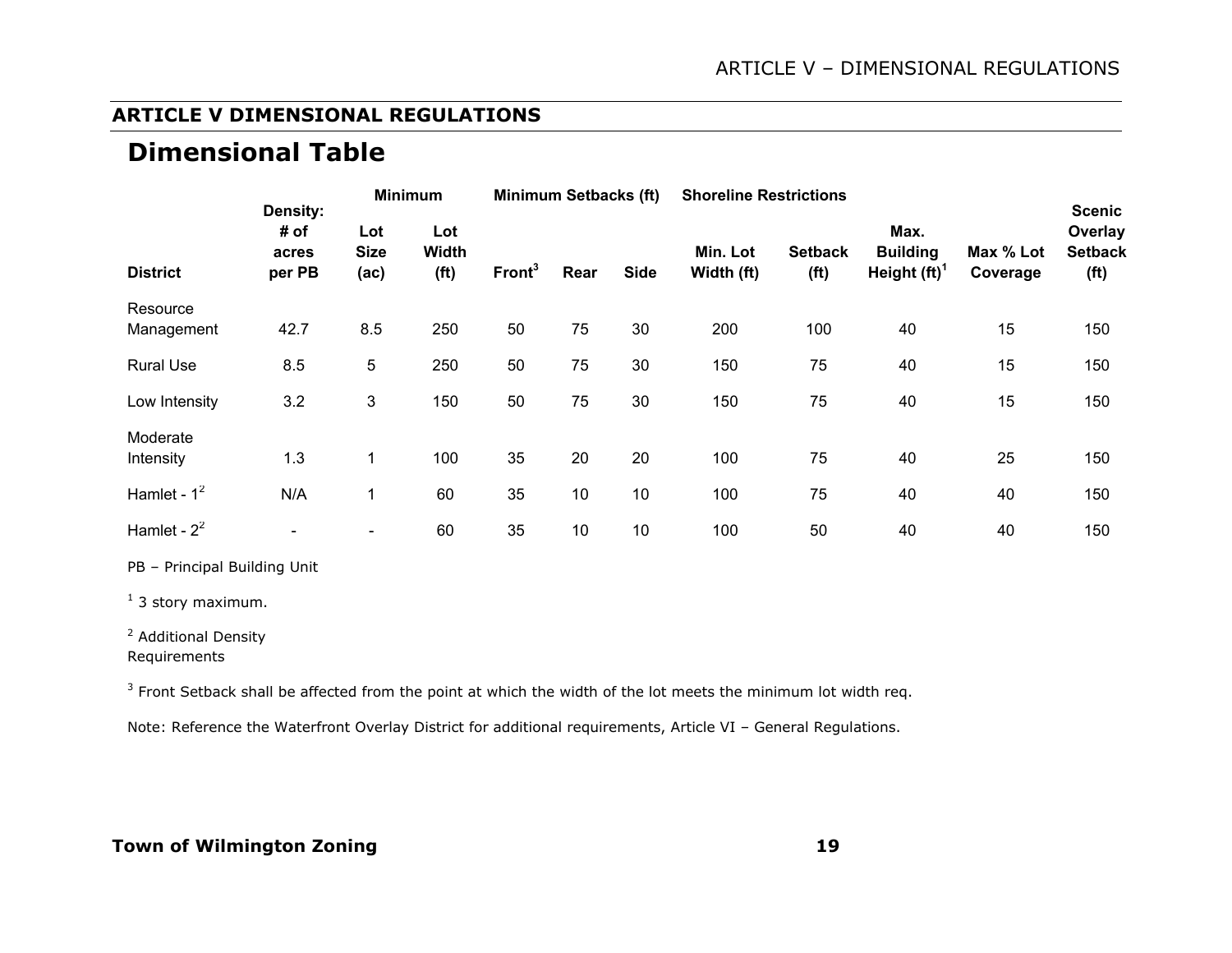#### **Density and Lot Calculation**

- A. This code regulates density of development separately from lot size. Whenever a parcel of land is subdivided, the proposed subdivision shall comply with both maximum density and minimum lot size requirements of the land use district. The Planning Board shall establish and the applicant shall show on the plat, the number of lots, the number of Principle Building Units and the number of permissible re-subdivisions that may be created on the entire parcel to be subdivided.
- B. Plat notations shall indicate, that either "This lot may contain only one principal building and may not be further subdivided" or "This lot may contain a maximum of {insert number} principal buildings and may, with appropriate approvals, be subdivided into a total of no more than {insert number} lots." Upon re-subdivision of any lot, such notations shall be made for each new lot.
- C. Any individual septic system must meet New York State Health Department requirements.

# **Additional Density Requirements for Hamlet – 1 (H1)**

- A. Tourist Accommodations. The minimum land area required for all tourist cabins or similar unattached units shall be one-tenth of an acre.
- B. Multi-Family Dwellings. The overall minimum land area required for a multifamily dwelling shall be ½ acre per multi-family dwelling unit.

#### **Additional Density Requirements for Manufactured Homes**

A. Manufactured Homes. The minimum land area required for all mobile homes shall be 3 acres.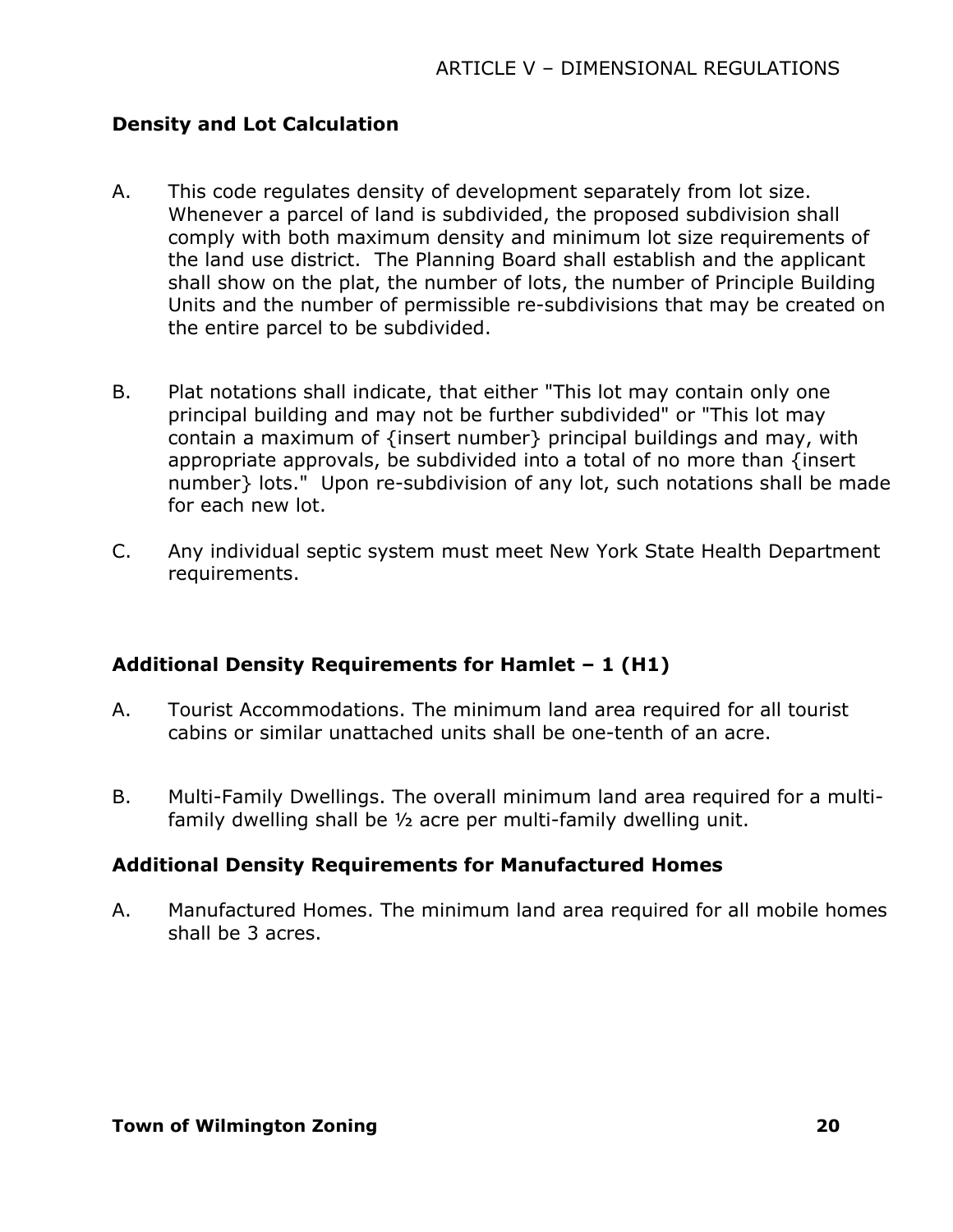| <b>Dwelling Type</b>      | <b>Land Required for First</b><br><b>Dwelling Unit</b> | <b>Land Required for each</b><br><b>Additional Dwelling Unit</b> |
|---------------------------|--------------------------------------------------------|------------------------------------------------------------------|
| Single-Family Residential | 20,000 sq. ft.                                         |                                                                  |
| Multi-Family Residential  | 20,000 sq. ft.                                         | 7,500 sq. ft.                                                    |
| Apartments                | 10,000 sq. ft.                                         | 7,500 sq. ft.                                                    |
| Timeshares                | 20,000 sq. ft.                                         | 7,500 sq. ft.                                                    |
| Hotel/Motel               | 5,000 sq. ft.                                          | $1,500$ sq. ft.                                                  |
| Commercial                | 20,000 sq. ft.                                         | 10,000 sq. ft.                                                   |

# **Additional Hamlet – 2 (H2) Density Requirements**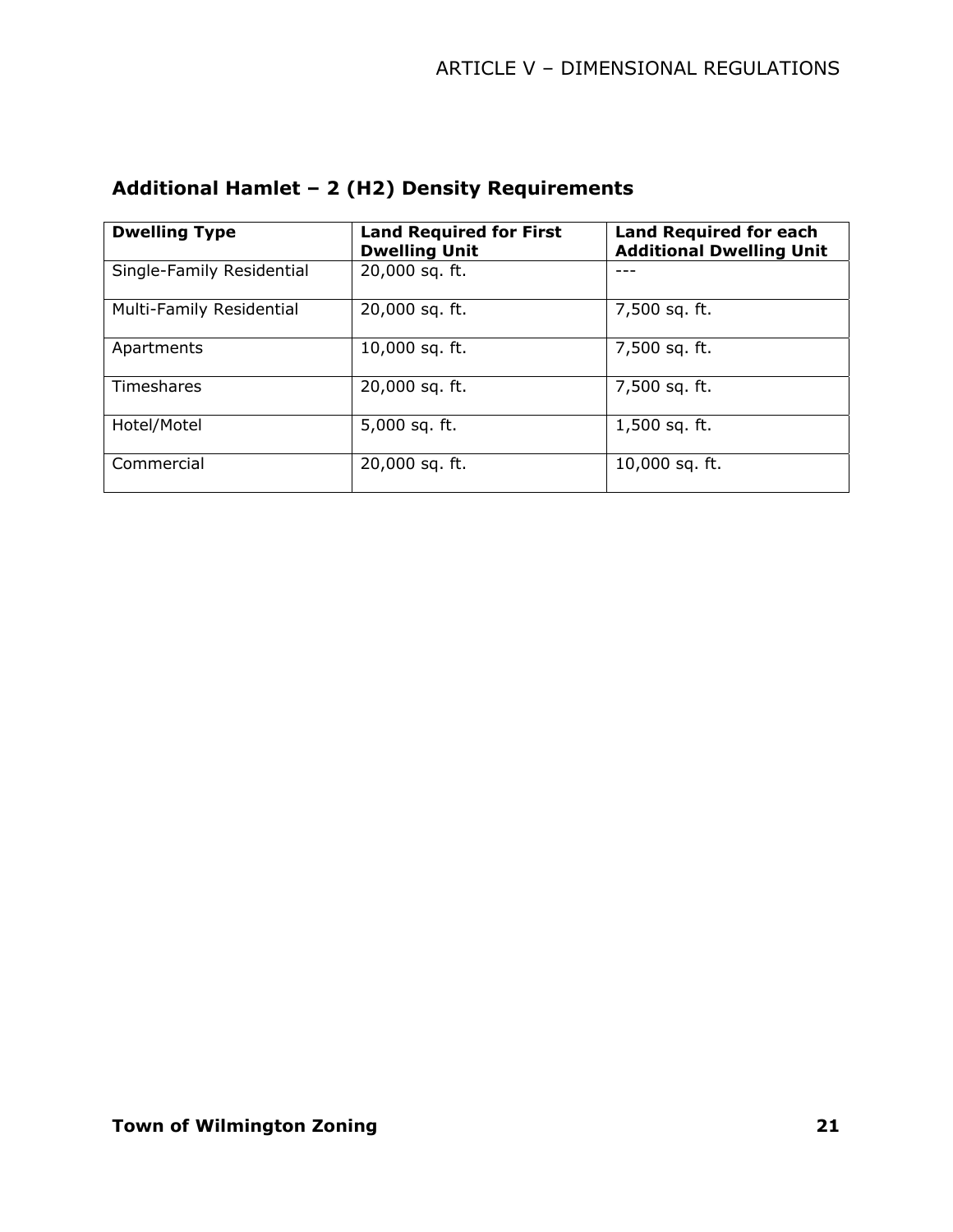#### **Scenic Road Corridor**

- A. In order to preserve the Town's rural character the following roads have been designated as scenic road corridors. Development along or adjacent to these roads are subject to the provisions of this section.
	- 1. John Bliss Road from County Route 19A (Bonnie View Road) to County Route 19 (Haselton Road);
	- 2. Bilhuber Road from County Route 19 (Haselton Road) to State Route 86;
	- 3. Hardy Road from State Route 86 to Springfield Road;
	- 4. State Route 86 from the Town of North Elba line to the Flume Bridge over the AuSable River;
	- 5. State Route 86 from the Town of Jay line to Bilhuber Road;
	- 6. Fox Farm Road from Route 86 to the Springfield Road;
	- 7. Whiteface Mountain Memorial Highway (State Route 431) from Route 86 to the Toll Gate.
- B. No development within one hundred fifty (150) feet from the centerline of the paved portion of a travel corridor designated in this code shall be undertaken unless or until a site plan has been reviewed and approved, or approved with conditions pursuant to Article IX and a land use and development permit has been issued pursuant to this code.
- C. The following general standards shall guide the site plan review for a proposed development along or adjacent to a designated scenic road corridor:
	- a. Vehicular, bicycle and pedestrian traffic access and circulation should be adequate; including safe and well-designed points of ingress and egress that does not impede traffic flow along the corridor.
	- b. Off-street parking and loading areas should be adequate and visually screened from the corridor.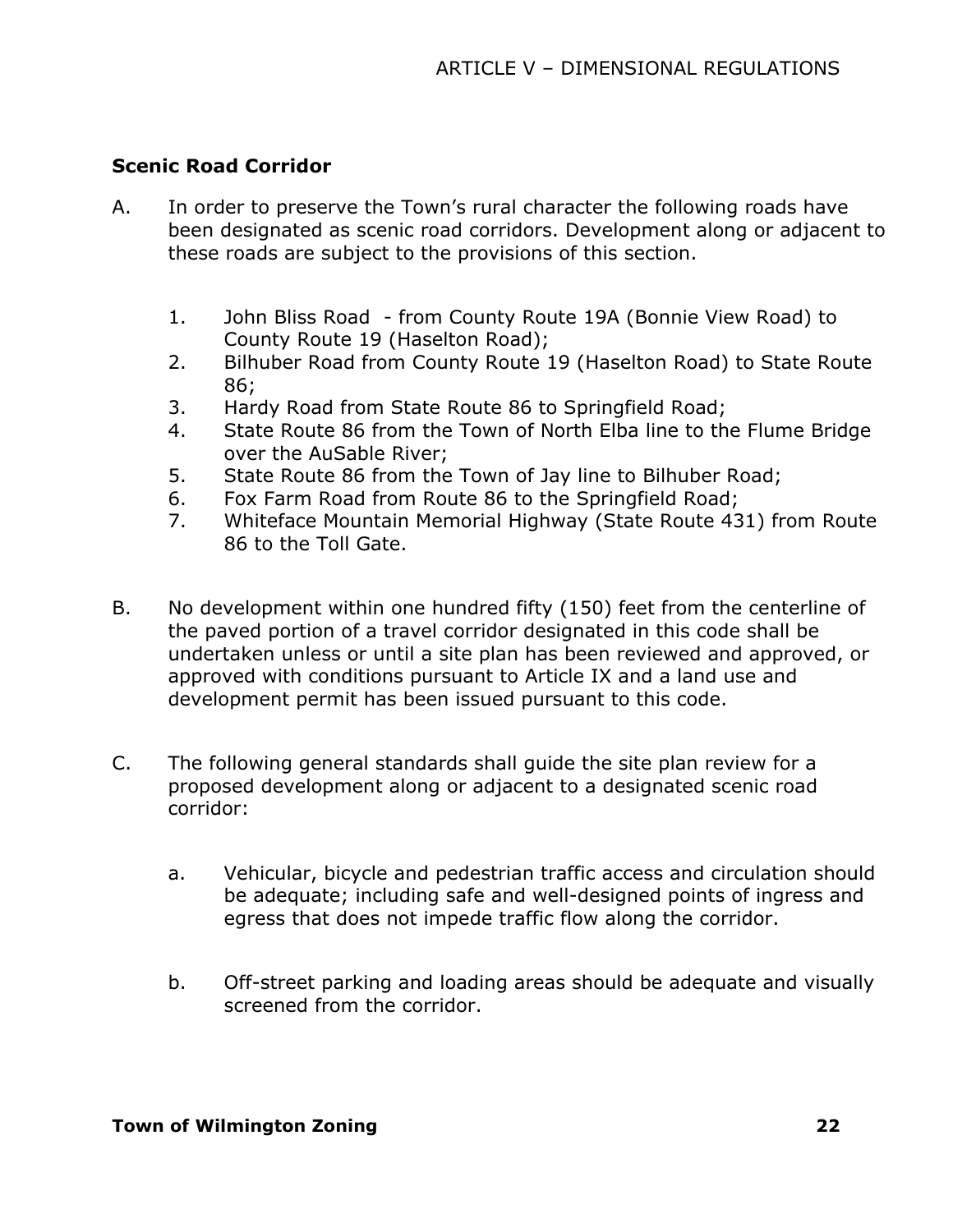- c. The proposed development, as detailed in the site plan, should be in harmony with the natural surrounding and existing land uses of the area.
- d. The open space character of the scenic road corridor should be protected to the greatest extent possible through the placement and design of buildings and signs, landscaping and plantings and minimal removal of existing vegetation.
- e. In the case of development involving more than two hundred (200) feet of frontage along either side of a designated scenic road, the number of access points to the street, highway or road should be strictly limited and a vegetative buffer should be in place along at least one-half (1/2) of each such frontage.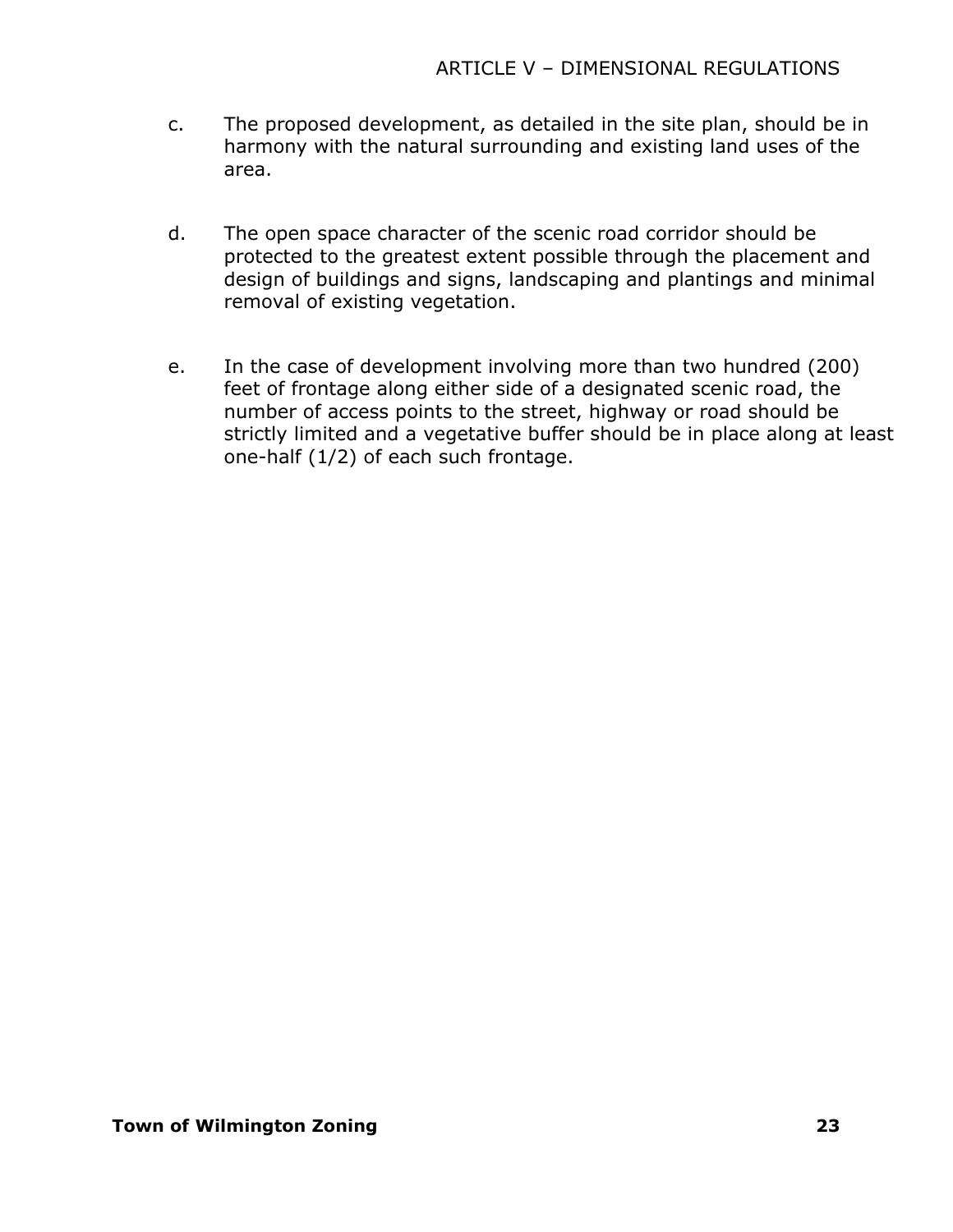#### **ARTICLE VI - GENERAL REGULATIONS**

#### **Accessory Structures and Uses**

- A. On any lot, accessory structures(s) or use(s) in connection with the principal building or use may be constructed and located subject to the following process:
	- (1) All accessory structures or uses shall require a Land Use and Development Permit unless specifically exempt.
	- (2) Where applicable, such Permit shall be issued conditional upon satisfactory completion and issuance of a Certificate of Occupancy for the principal building or use to which it is accessory. If said Certificate of Occupancy is not issued within one (1) year from the date of issuance of the Permit for the accessory structure or use, the conditions upon which said Permit is issued shall be deemed not to have been complied with and the accessory structure or use shall be considered in violation of this Code.
	- (3) The Codes Enforcement Officer may authorize a one (1) year extension to allow for compliance with the conditions under which the Permit was issued.
- B. Accessory structure(s) or use(s) shall be governed by the following:
	- (1) Accessory structures to a residential use which are not attached to a principal building may be erected in accordance with the following requirements:
		- (a) Front Yard Setback Not to be located in any required front yard setback except as allowed for under Shoreline Requirements.
		- (b) Rear or Side Yard Located in accordance with the Dimensional Requirements of this Code.
		- (c) No closer than ten (10) feet from a principal building or other accessory structure.
	- (2) A non-residential accessory structure, whether attached to the principal building or not, shall comply in all respects with the requirements of this Code applicable to the principal building.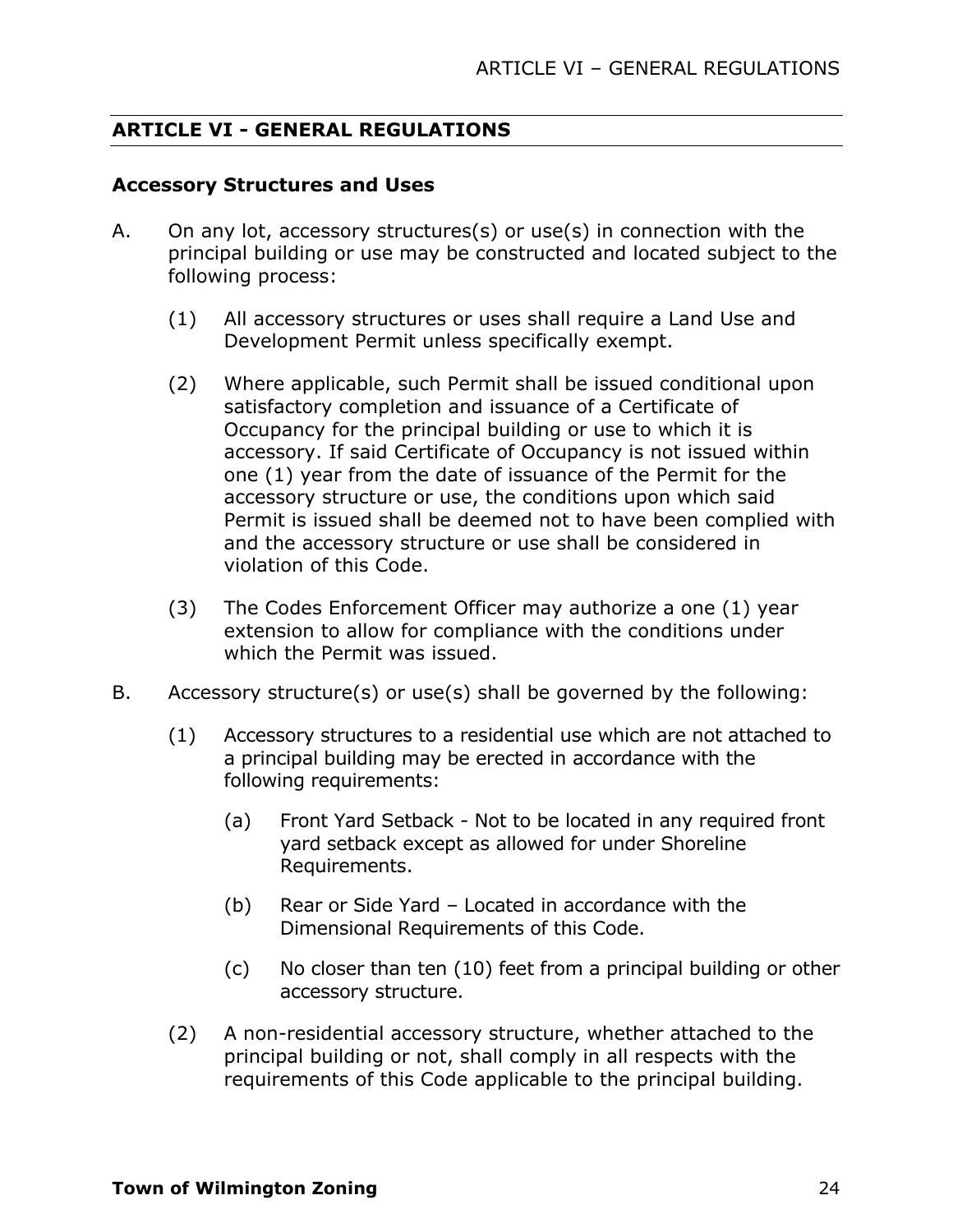# **Accessory Dwelling Units.**

It is recognized that the need for an accessory dwelling unit may occur. To ensure the public safety, health and welfare of the community the following shall apply to accessory dwelling units:

- A. Accessory dwelling units shall be no larger than the principal dwelling.
- B. The owner(s) of the lot upon which the accessory dwelling unit is located shall reside within the principle or accessory dwelling unit.
- C. A homeowner of a lawful single-family use shall be permitted one accessory dwelling unit where permitted according to the Use Table.
- D. Any individual septic system must meet New York State Health Department requirements.
- E. One off-street parking space required per accessory dwelling unit.
- F. An accessory dwelling unit shall constitute a principal building and shall be consistent with the Dimensional Table of this Code.

#### **Campground / Group Camp Requirements**

A. Procedure

All proposed campgrounds and group camps shall be subject to, and be approved and developed under the Special Permit Review process of this Code and as set forth and according to the following requirements.

- B. Standards
	- (1) General

Creation and expansion, extension or alteration of any campground or group camp shall be in accordance with the minimum requirements hereinafter set forth.

- (2) Site Considerations shall be as follows:
	- (a) Any campground or group camp involving lands designated as a Flood Hazard Area by the Federal Insurance Administration of the U.S. Department of Housing and Urban Development as depicted on the Zoning Map(s) or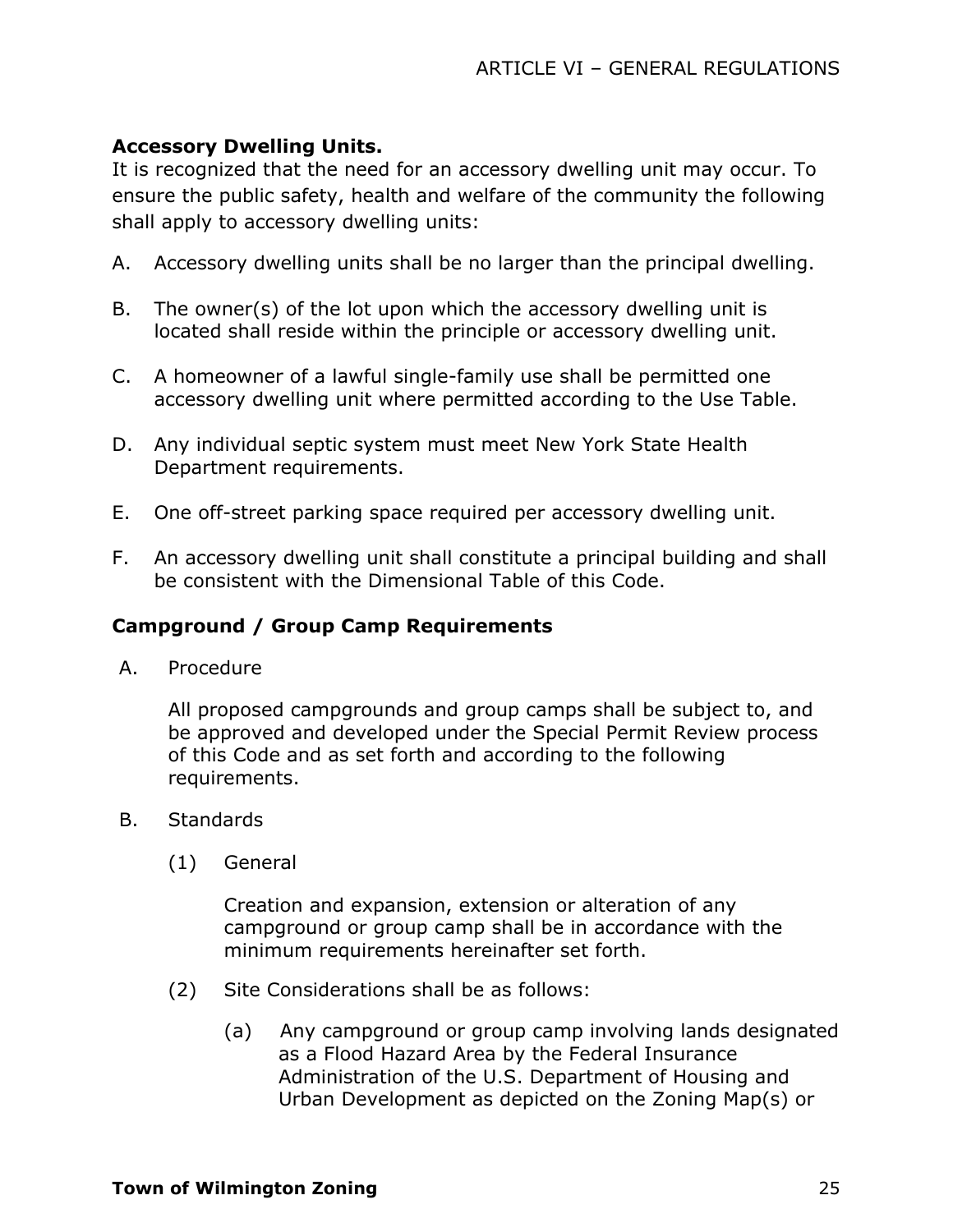any other land subject to repeated flooding or deemed by the Planning Board to be subject to flood hazard shall be reviewed by the Board in accord with the applicable provisions of the Site Plan Review Section of this Code.

- (b) The campground or group camp shall be located in areas where grades and soil conditions are suitable for location of recreational living units. The campground or group camp shall be located on a well-drained site which is properly graded to insure proper drainage and be free at all times from stagnant pools of water.
- (c) The site shall be at least twenty (20) acres, and shall have access to a public roadway.
- (3) Unit Area

Each campground shall have defined and identifiable camping site areas. The total number of unit areas in such campground shall not exceed twelve (12) per gross acre. Each unit area shall have a total area of not less than twenty-five hundred (2,500) square feet with a minimum dimension of thirty (30) feet, or three thousand (3,000) square feet for travel trailer camp areas. Only one recreational vehicle unit, including travel trailers, shall be permitted to occupy any one camp area.

(4) Improved Unit Area

Each designated lot shall have an improved area which will provide for the placement and removal of recreational vehicle or travel trailer and for the retention of each in a stable condition. This improved area shall be of sufficient size to accommodate the dimensions of all anticipated recreational vehicles and travel trailers, and shall be suitably graded to permit proper surface drainage.

(5) Location of Units

A recreational vehicle or travel trailer shall be located at a minimum distance of:

- (a) Seventy-five (75) feet from a stream, brook or river.
- (b) Seventy-five (75) feet from an adjacent unit, in any direction.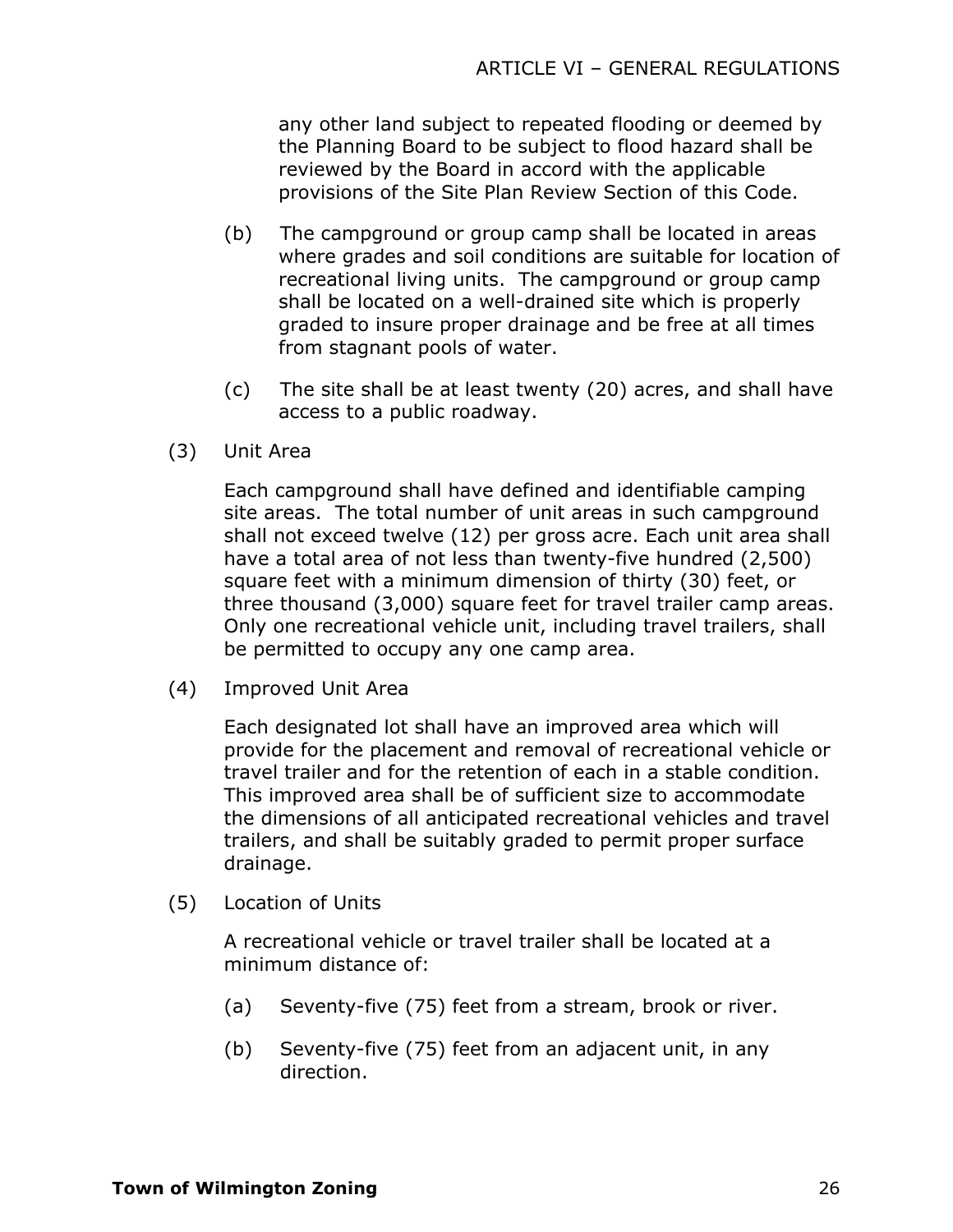- (c) Seventy-five (75) feet from an adjacent property line.
- (d) One hundred (100) feet from the edge of the pavement or improved surface area of a public roadway.
- (e) twenty (20) feet from the edge of any paved or improved surface area of any roadway within the campground.
- (6) Accessibility shall be as follows:
	- (a) Each campground or group camp shall be easily accessible from an existing public roadway.
	- (b) Location and number of points of entry and exit shall be approved by the Planning Board according to the terms under which the Permit is authorized. Such entrances and exits shall be designed and strategically located for the safe and convenient movement into and out of the campgrounds, and to minimize conflicts with the movement of traffic on the public roadway. Ease of access and egress and turning movements shall be considered in the design of the roadway system.
	- (c) Each campground or group camp shall have improved roadways to provide convenient access to all camping unit areas and other important facilities within the site. In addition:
		- [1] All roadways shall be fifteen (15) feet for one-way roads, twenty (20) feet for two-way roads, with three (3) inches of rubble or gravel for drainage where necessary.
		- [2] Adequate access shall be provided to each improved camping site area.
- (7) Utilities and Service Facilities

All waste water disposal, water and public accommodation facilities provided in any campground or group camp shall be in accordance with the regulations of the N.Y.S. Department of Environmental Conservation or Department of Health as is applicable. In addition, the following utilities and service facilities shall be provided in each campground:

(a) An adequate supply of pure water for drinking and domestic purposes shall be supplied.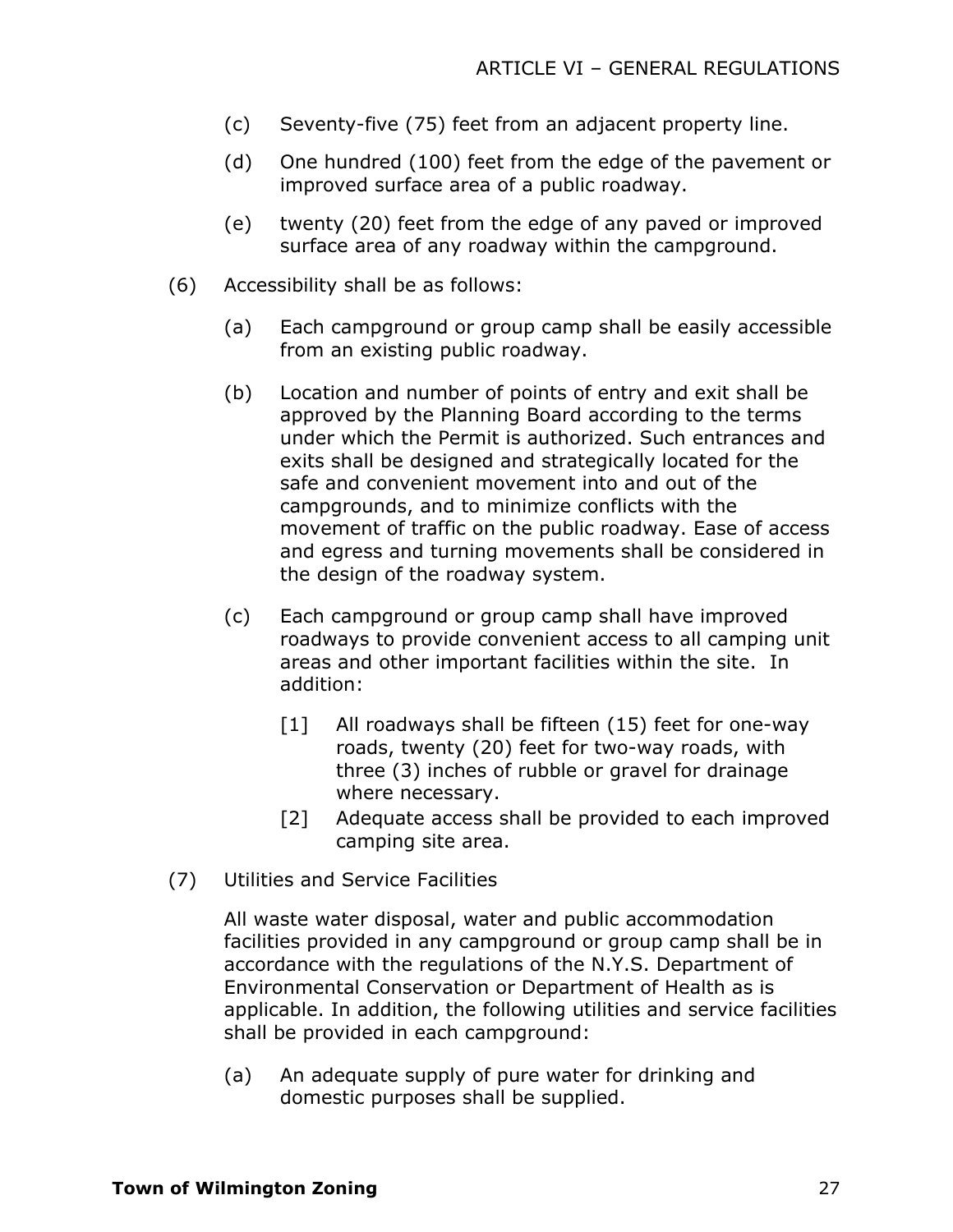- (b) Waste from all service buildings and individual lots shall be discharged into an approved public or private sewer system in compliance with the N.Y.S. Department of Environmental Conservation and N.Y.S. Department of Health, and in such a manner so as not to present a health hazard.
- (c) If other service buildings and facilities are to be provided as deemed necessary for the normal operation of the campground or group camp, all such buildings shall be maintained in a sanitary and safe condition.
- (d) Refuse disposal shall be the responsibility of the operator of the campground or group camp and such refuse shall be disposed of daily and in a covered can with a plastic bag liner at each site.
- (e) Where electrical connections or services are provided, they shall be weather-proof connections and outlets which are of a type approved by the New York State Building Construction Code. Proposed electrical service shall be shown on the plan.
- (8) Recreation-Open Space Area

Each campground or group camp shall provide common open space for the use of the occupants of such campgrounds. Such open space shall be conveniently located in the campground or group camp and shall constitute a minimum of twenty (20) percent of the total campground area, such area to be designated on the site plan in such manner as to be an integral part of any proposed campground or group camp.

(9) Fireplaces; Campfires

All fires in any campground or group camp shall be in a designated improved location with at least a stone or other fireproof enclosure demarcating the usable area from which all vegetative growth or other flammable material which might contribute to the accidental spread of the fire shall be removed.

- (10) Landscaping shall be as follows:
	- (a) Lawn and ground cover shall be provided on those areas not used for the placement of individual recreational living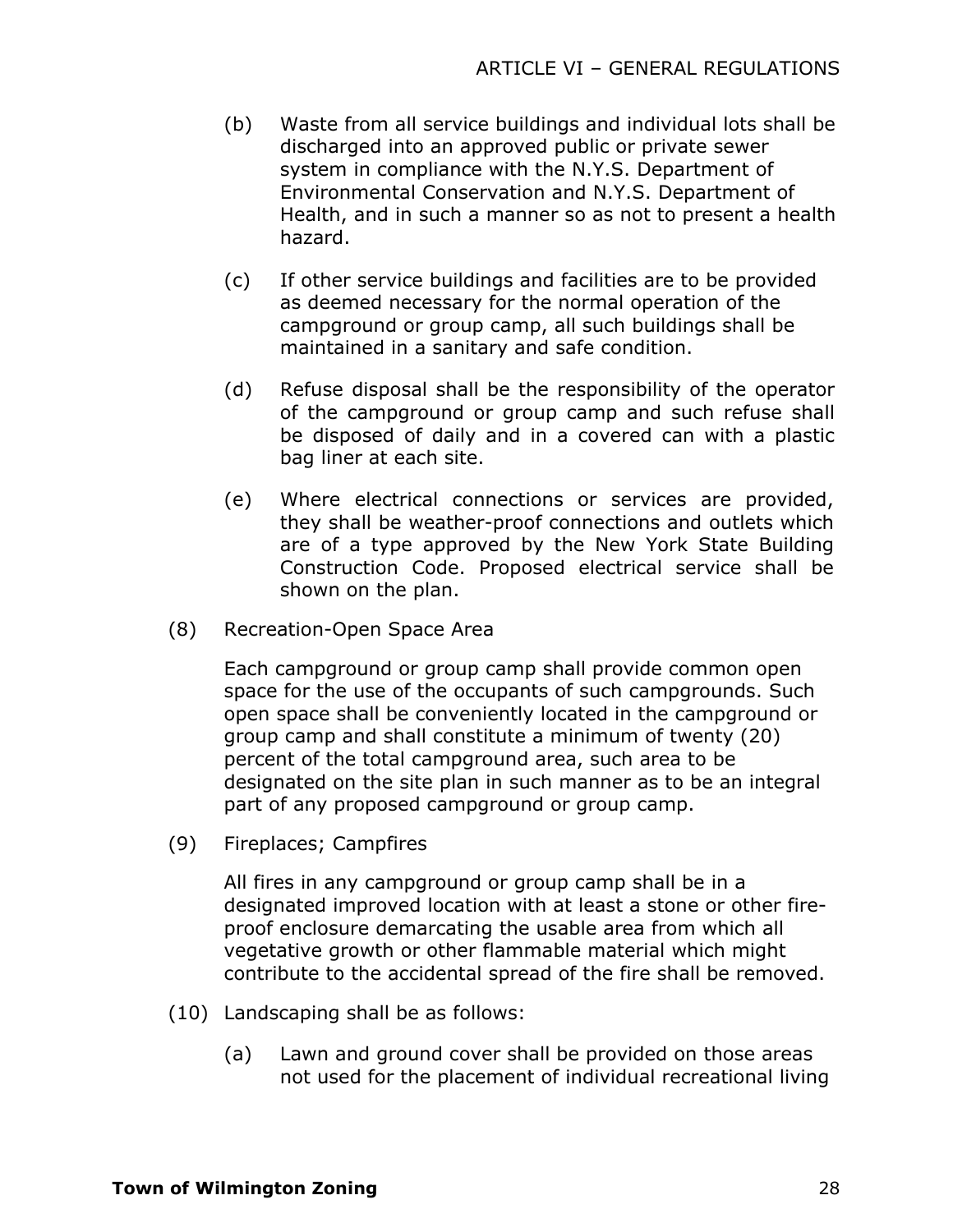units and other buildings, walkways, roads and parking areas.

- (b) Plantings shall be provided to the extent needed in order to screen objectionable views, provide adequate shade and to provide suitable settings for the recreational living units and other facilities. Views which shall be screened include laundry facilities, other non-residential uses, refuse storage and collection areas, and all abutting yards of adjacent properties.
- (c) Other planting shall be provided along those areas within the campground which front upon or are visible from existing public roadways so as to substantially screen the campground from public view at all seasons of the year.
- (11) Removal of Wheels

It shall be unlawful to remove wheels from any recreational living unit or otherwise permanently affix such unit to the ground. Such removal shall be grounds for the revocation of the Operating Permit for such campground.

(12) Storage of Recreational Living Units

May be permitted on the campground in an area that does not allow occupancy by a registered guest of the campground. This area will not have any utilities or service facilities that will allow a recreational living unit to be occupied. A unit may be stored on the premises for no longer than fifteen (15) consecutive months.

- C. Administration and Enforcement
	- (1) Land Use and Development Permit
		- (a) Permit Required

No campground or group camp shall be established or expanded, in the Town until a Special Use Permit therefore has been approved by the Planning Board. All Land Use and Development Permits required under the provisions of this Code shall be considered according to the following:

[1] For the establishment of a campground or group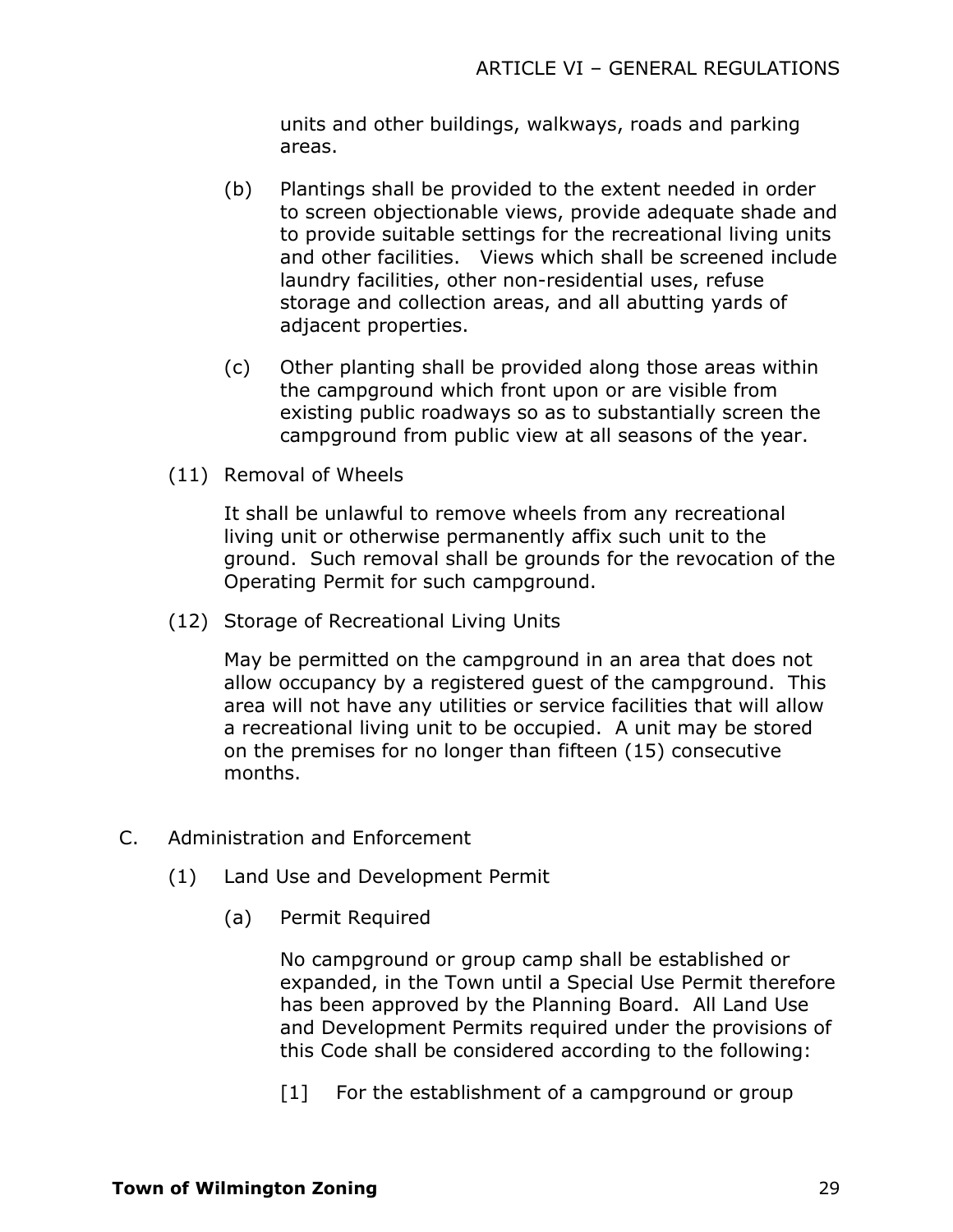camp, the Permit shall be authorized by the Planning Board in accord with the Special Permit Review process of this Code; and

- [2] Any alteration or improvement of the site made shall meet the requirements of this Code.
- (b) Application

Plans and information shall be as required according to the respective process called for above and set forth in Article II of this Code, and such other information as may be necessary for the Codes Enforcement Officer or other instrument of the Town to render a determination under and provide for the administration and enforcement of this Code.

(c) Notification of Determination

Authorization and issuance or denial of the applied for Permit shall be in accord with the established timeframe of the respective procedures set forth in this Code for consideration of a campground or group camp under Special Permit Review.

(d) Duration of Validity

A Land Use and Development Permit issued under this Code shall be valid for a period of one (1) year from the date of issuance and shall thereafter be deemed null and void; except as application may be made to and considered by the Board of Appeals, which Board may, for due cause shown, authorize a one (1) year extension to the validity of the Permit.

# **Contracting Business**

- A. No heavy equipment or construction materials shall be stored within the front-yard setback.
- B. All storage areas and vehicle and equipment parking areas shall be adequately screened, so as to not be visible from the public right-ofway.

#### **Drive-Through Use**

No more than 2 drive-through uses shall be allowed on a single lot.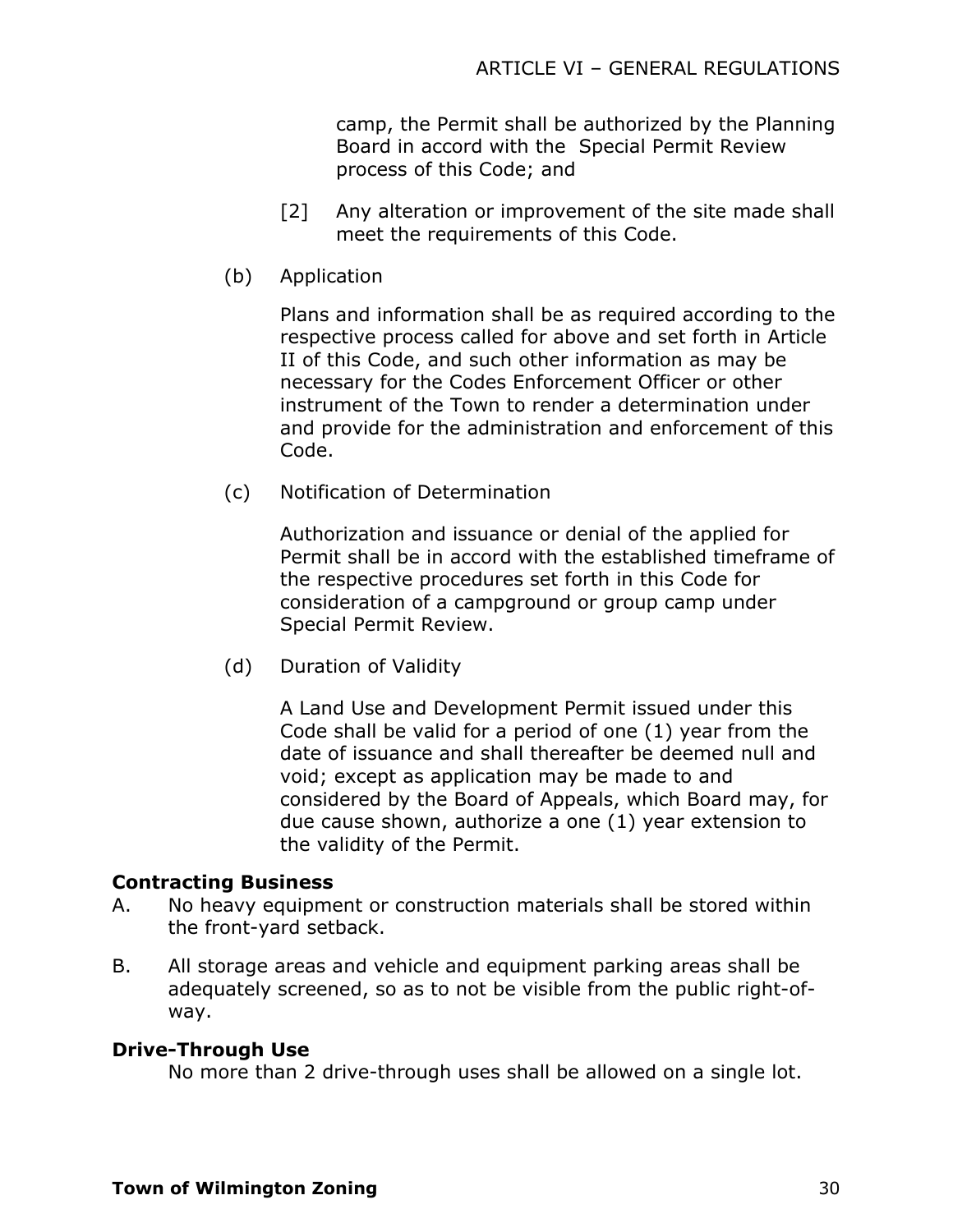#### **Fences**

- A. Installation of fences shall require a permit. During Site Plan Review, if required, the Planning Board may modify the following standards. Other applicants who wish to modify these standards who are not subject to site plan review must receive a variance from the Zoning Board of Appeals.
- B. Fences shall be permitted without a principle use and may be located in front, side and rear yard setback areas. Fences shall be allowed on any property line provided they comply with all other regulations set forth herein.
- C. The height of fences and all walls for all uses other than industrial uses shall not exceed six (6) feet in side yards, and six (6) feet in rear yards. The height of fences and all walls shall not exceed four (4) feet in front yards, and shall not obstruct vehicle sight lines or interfere in any way with the view corridor from public roadways.
- D. The height of fences and walls installed within 10 feet of the mean high water mark shall be measured from the mean high water mark.
- E. The finished side of the fence shall face neighboring properties or the street.
- F. Fences and all walls shall not encroach on any public right-of-way. Fences shall be set back a minimum of 2 feet from any sidewalk.
- G. The owner of the fence or wall must maintain both sides of the fence or wall in good condition.
- H. Fences and retaining walls along streams, rivers and water bodies may have to meet other regulatory review requirements.

#### **Firing Range**

- A. Maintenance shall be in accordance with US EPA best management practices, in order to minimize contamination from lead. A completed Environmental Management Plan shall be required before issuance of a Special Use Permit.
- B. Outdoor firing ranges shall have adequate backstops as recommended by the National Rifle Association.
- C. Outdoor firing ranges shall only operate during daylight hours.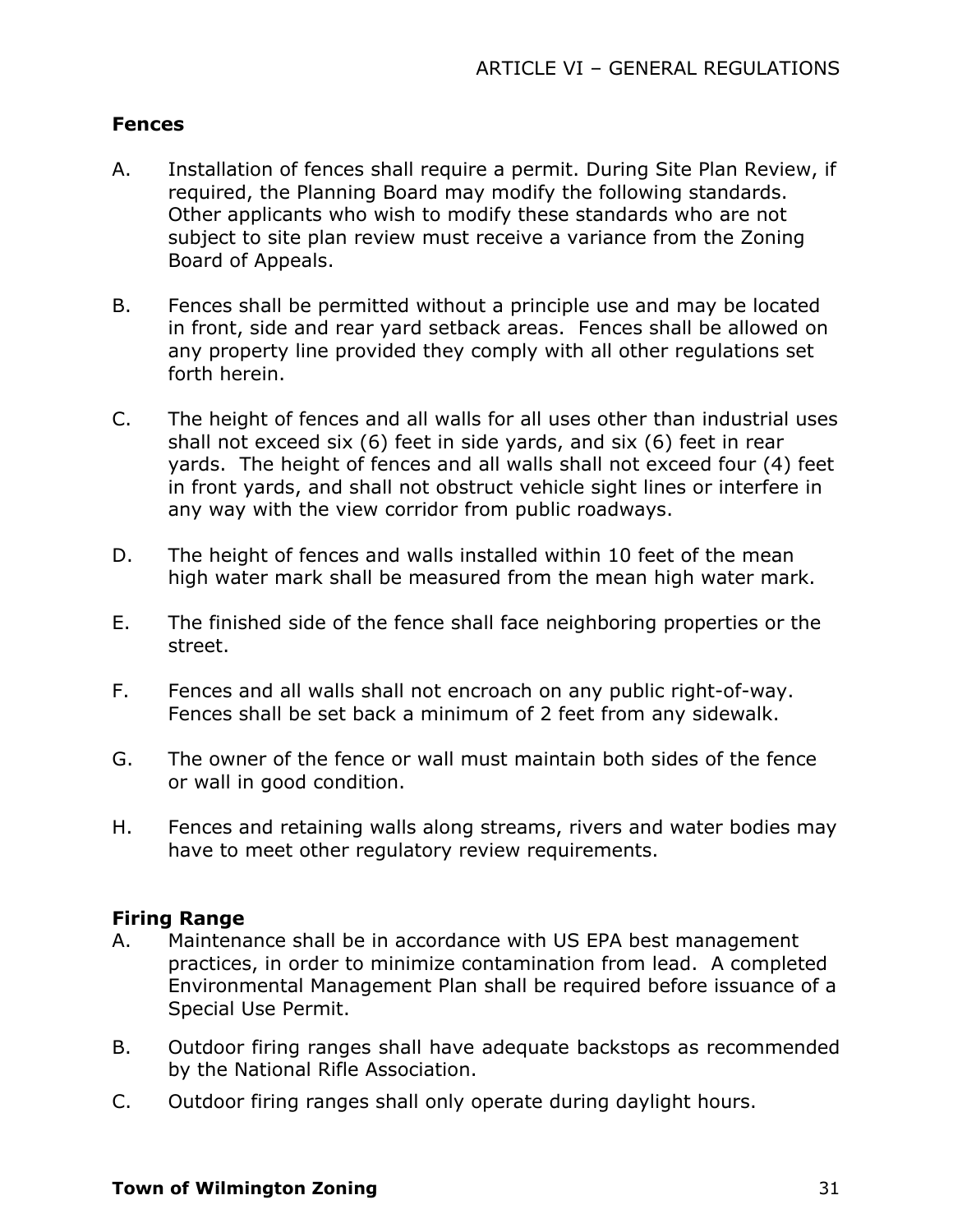## **Fuel Supply**

All fuel tanks shall be adequately screened so as to not be visible from the public right-of-way.

# **Home Occupation**

- A. Home occupations are permitted as shown on the Use Table, in existing and new homes, in outbuildings and in garages, subject to the following criteria and standards.
	- (1) All home occupations shall:
		- (a) Be conducted by a resident of the lot;
		- (b) Be compatible with the other uses allowed in the district;
		- (c) Maintain the character of the neighborhood;
		- (d) Ensure the peace, privacy, quiet, and dignity of the area; and
		- (e) Avoid excessive noise, traffic, nuisance, fire hazard, and other adverse effects of business uses.
	- (2) Home Occupation Level One
		- (a) Home occupations shall be conducted in a manner which does not give the outward appearance of a business.
		- (b) Home occupations shall be conducted within the home or accessory structure. Such use shall not alter the external appearance from a residential character.
		- (c) Home occupations shall not generate automobile or truck traffic that would exceed the volume of traffic that would otherwise be generated by typical residential use.
		- (d) Home occupations shall have no external storage of materials, equipment, containers, finished products or associated vehicles outside the home, outbuilding or garage other than that which is normally associated with residential use.
		- (e) Home occupations shall be incidental and secondary to the use of a dwelling unit for residential purposes. The space occupied by the home occupation itself does not necessarily have to be in the habitable area.
		- (f) Home occupations shall be limited to one (1) per lot and shall not have any non-resident employees.
		- (g) Home occupations shall not provide any additional offstreet parking above and beyond the parking already required.
		- (h) Home occupations that require the storage of heavy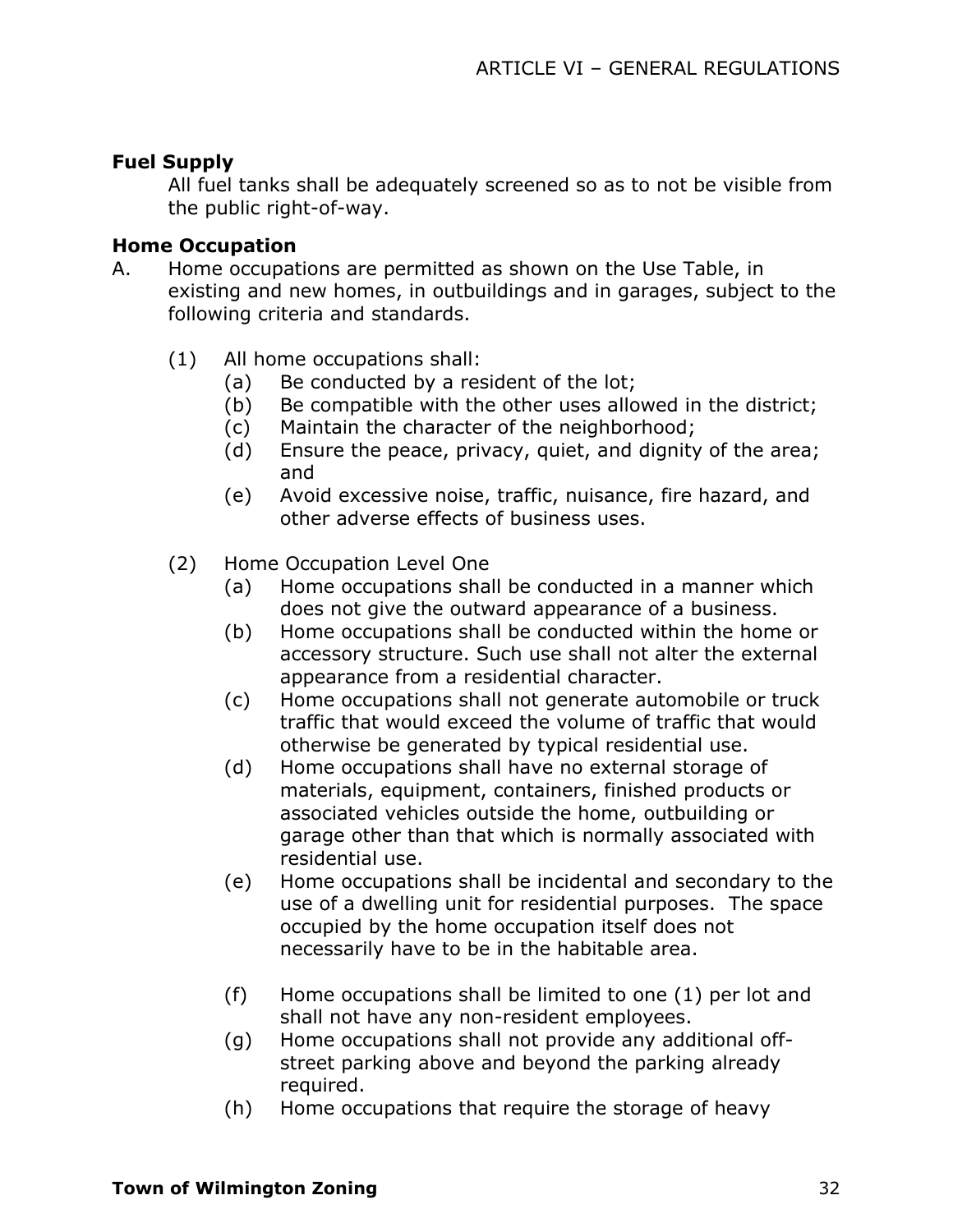equipment or tractor trailer parking shall be considered Level Two home occupations.

- (3) Home Occupation Level Two
	- (a) Home occupations shall be limited to two (2) per lot.
	- (b) Home occupations shall be incidental and secondary to the use of a dwelling unit for residential purposes. The space occupied by the home occupation itself does not necessarily have to be in the habitable area.
	- (c) Each home occupation shall have only one sign which shall not exceed two (2) square feet.
	- (d) Home occupations shall allow no more than two (2) nonresident assistants, interns, or employees at any one time per home occupation.
	- (e) Home occupations shall provide off-street parking for any and all anticipated increase in vehicles at the dwelling above and beyond the parking already required by the provisions of this Code.

#### **Industrial Use**

- A. Materials stored outside shall be screened and buffered so as to not be visible from the public right-of-way.
- B. No activities that will become noxious or offensive due to the emission of noise, smoke, dust, odors, gas or light shall be conducted without Site Plan Review or Special Permit approval by the Planning Board.

#### **Kennel**

- A. For all outdoor kennel uses, vegetative or architectural screening shall be provided to screen the parking from the public Right-of-Way and/or neighboring residential uses.
- B. All animal and medical wastes shall be disposed of in a sanitary and environmentally safe manner, consistent in all respects with all state and federal requirements.
- C. Shall not be less than 200 ft from centerline of any roadway, 100 ft from any side or rear lot line. A 200 ft setback shall be required from any existing occupied structure on an adjoining parcel.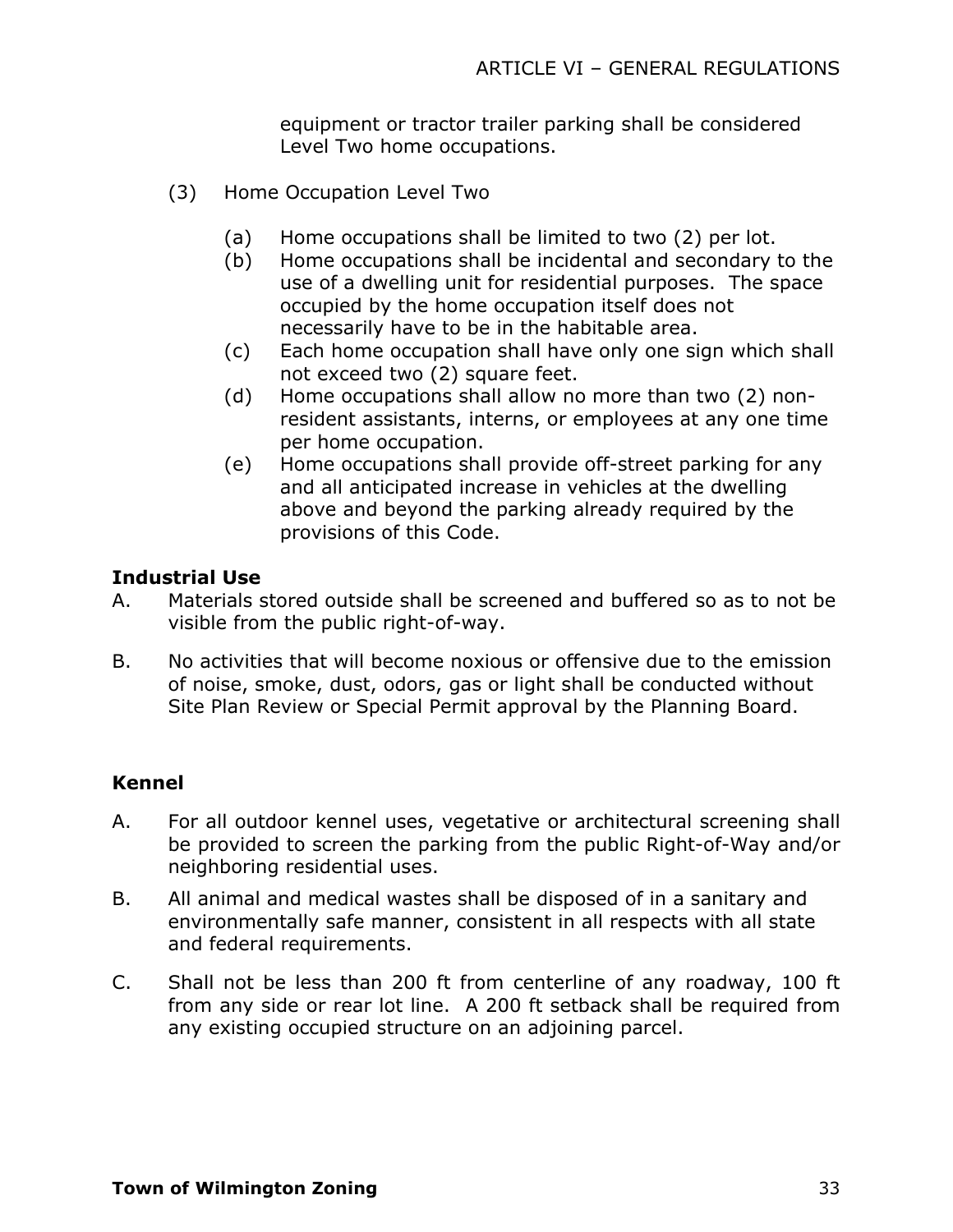# **Lighting Standards**

A. Purpose

It is the intent of these regulations to minimize glare, prevent or reduce light pollution, and provide the minimum light levels necessary for safe use of property.

B. Applicability

These regulations shall apply to all outdoor light fixtures.

C. Light levels

The minimum light level necessary to promote safe use of property shall be used. The trespass of light across property lines is prohibited except where it can be demonstrated that it is necessary for safety or security purposes.

- (1) Light levels at the boundaries of commercial lots that abut or adioin lots with residential uses shall not exceed 0.1 footcandles.
- (2) Light trespass between commercial lots is permitted in situations in which visibility between lots is necessary to promote safety, such as shared parking areas.
- (3) The light levels at commercial lot lines shall not exceed those found elsewhere on the lot.
- D. Light Direction
	- (1) No light shall be emitted from light fixtures in an upward direction except when illuminating the American Flag.
	- (2) Fixtures shall be shielded and have cut-offs to direct light toward the ground or a structure to avoid light pollution.
	- (3) The light source within the fixture shall not be visible.
- E. Light Poles
	- (1) On commercial lots, public spaces and sidewalks shall feature pedestrian-scaled lighting. Poles shall be no higher than 14'.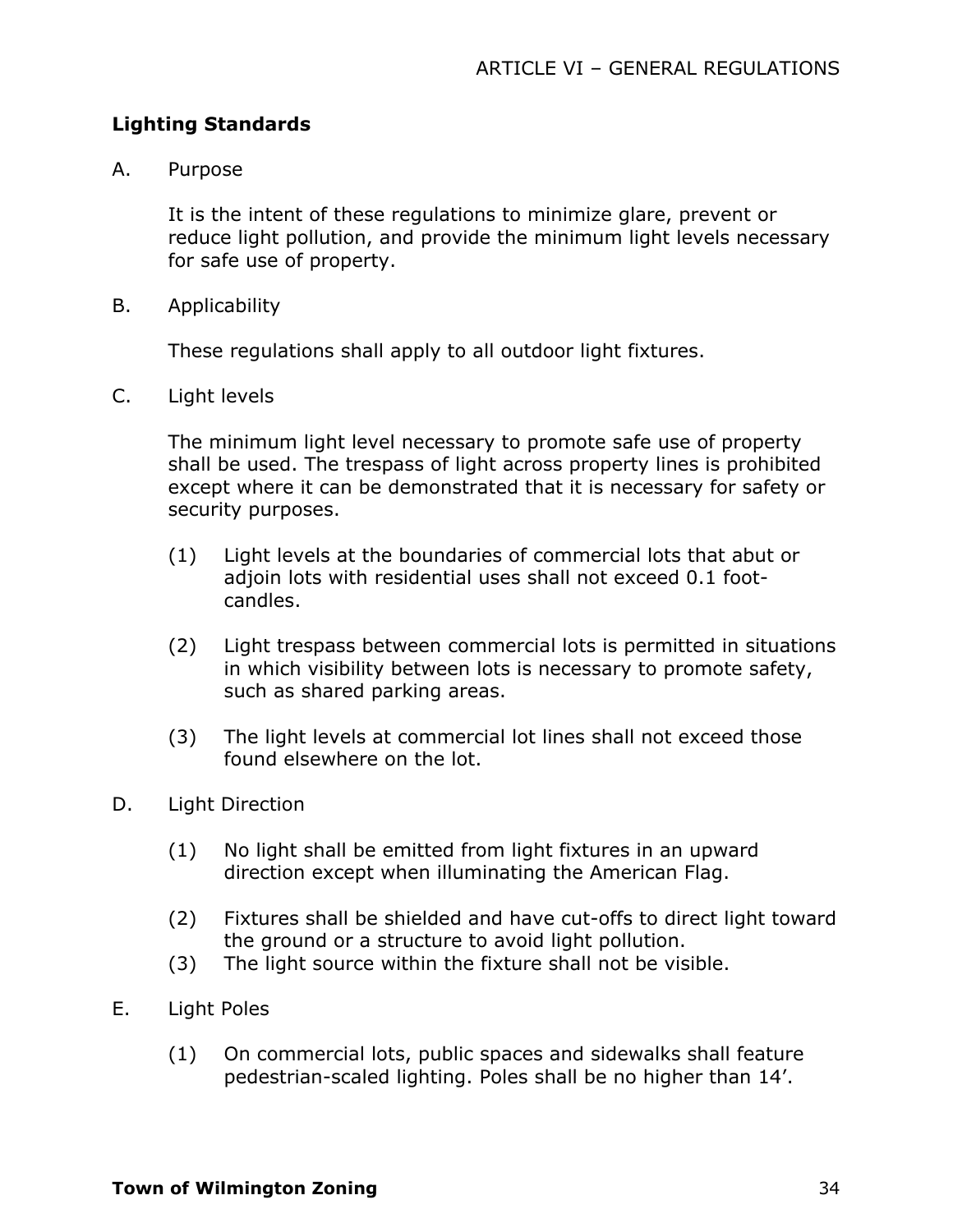(2) Parking lot light poles shall be no higher than 20' or the height of the primary structure, whichever is less.

# **Livestock**

- A. The purpose of this section is to protect the health, safety and general welfare of the citizens of the Town, as well as to provide for the safety and health of horses and livestock other than household pets.
- B. In any zone in the Town wherein the keeping of livestock is allowed, the following regulations shall be complied with:
	- (1) A lot or parcel of at least one (1) acre shall be required for the keeping of horses, ponies or other livestock.
	- (2) Within the pasture or field there must be provided a barn or similar three-sided lean-to with a roof to provide shelter for the horses, ponies or other livestock. Such structure shall be sized to accommodate the type and number of proposed animals.
- C. Location
	- (1) All barns, stables and/or similar three-sided lean-tos with roofs for the purpose of sheltering horses, ponies or similar livestock shall be located a minimum of 100 ft from the road centerline or shoreline, or any neighboring dwelling.
	- (2) Pasture or field fencing may be placed at any point up to the property line. Said fencing shall be a minimum of fifty feet (50') from a neighboring dwelling.
- D. All pasture or field fences shall be constructed of such material and in such a manner as to prevent and preclude an escape of livestock.
- E. All fences, barns, three-sided lean-tos or similar structures must be maintained in a state of repair.
- F. Stables and similar enclosures must be built and maintained to avoid the creation of offensive odors, fly breeding or other nuisances.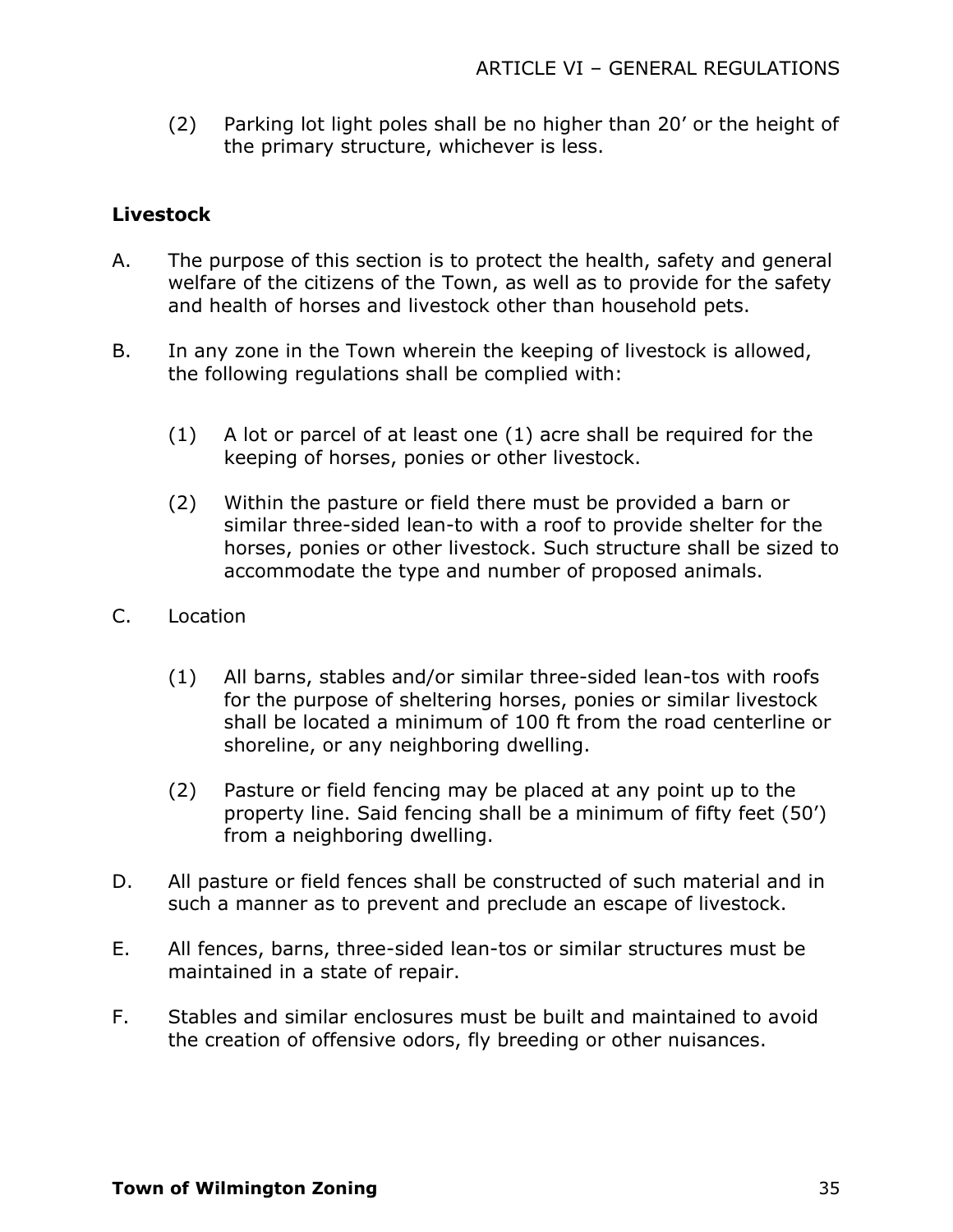# **Manufactured Homes**

- A. Purpose. The purpose of this section is to promote the health, safety, and general welfare of the community, including the protection and preservation of the property of the Town of Wilmington and of its inhabitants by establishing specific requirements and regulations governing the installation of manufactured homes.
- B. The installation of the manufactured home shall conform to the requirements of the NYS Building Code and the United States Department of Housing and Urban Development.
	- (1) All manufactured homes within the Town of Wilmington shall be installed on a permanent foundation with the wheel and tongue removed.
	- (2) The manufactured home shall have an approved metal, wood, or other suitable skirting or framing, properly ventilated and attached, which shall enclose the area from the bottom of the floor line of the mobile home to the ground, and which shall be installed within thirty (30) days of the installation of the mobile home.

# **Off-Street Parking and Loading**

- A. Off-street parking. Off-street parking spaces shall be required for all buildings constructed, expanded or engaged in new use after the effective date of this Code, except building alterations or additions that will not increase the gross floor area of the existing structure within any two year period by more than 5000 square feet or 25%, whichever is less.
	- (1) Parking spaces required in all districts shall be located in the side or rear yard on the same lot as the principal use unless otherwise permitted by the Planning Board.
	- (2) All square footage requirements refer to the gross floor area of the building or portion thereof dedicated to the use in question.
	- (3) Screening
		- (a) Off-street parking areas for all non-residential uses and apartment buildings located within 50 feet of single family, two family or multi family building dwellings shall be shielded by wall, fencing or other suitable material which shall serve to screen noise and uncontrolled entrance.
		- (b) Parking lots shall be screened from all street or rights-ofway in such a manner as to facilitate adequate site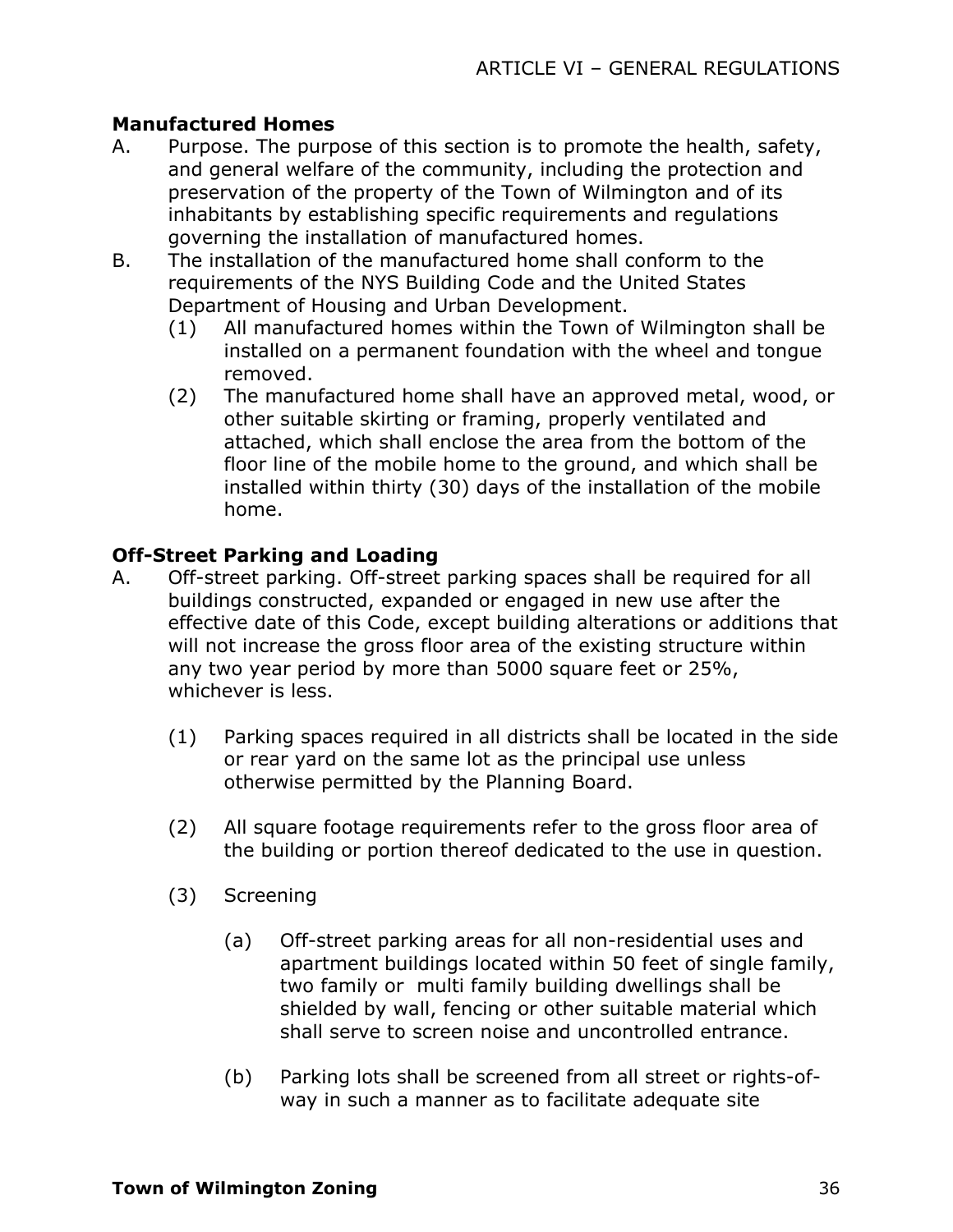distance at points of egress.

- (4) Parking spaces in residential districts shall be used only for parking directly related to a permitted use in such district and shall not be located in any required front yard.
- (5) Improved parking area requirements
	- (a) All parking areas shall be improved with stone, asphalt, pavers, or similar treatment.
	- (b) No improved parking areas shall be comprised primarily of dirt.
- (6) Parking or storage in any residential district of recreational vehicles or boats out-of-doors shall be confined to the rear or side yard and not within ten (10) feet of any lot line. No unlicensed, inoperable motor vehicle shall be parked or stored out-of-doors or other than in a fully enclosed structure in any residential district for a period to exceed six (6) months.
- (7) Parking lot landscaping requirements.
	- (a) Buffer planting shall be installed between the parking lot and adjacent properties.
	- (b) Buffer planting shall be installed between the parking lot and the street.
	- (c) If existing trees and vegetation are left on the site, these may be used in lieu of new plantings.
- (8) Parking lots with more than 40 (Forty) cars shall be designed in accordance with the following:
	- (a) One tree planted on the perimeter of the parking lot for every 10 cars or fraction thereof.
	- (b) One tree planted in the interior of a parking lot (on traffic islands) for every 10 cars or fraction thereof.
	- (c) Internal planted traffic islands shall be included to reduce the impact of the parking area and provide safety for vehicles moving within the area.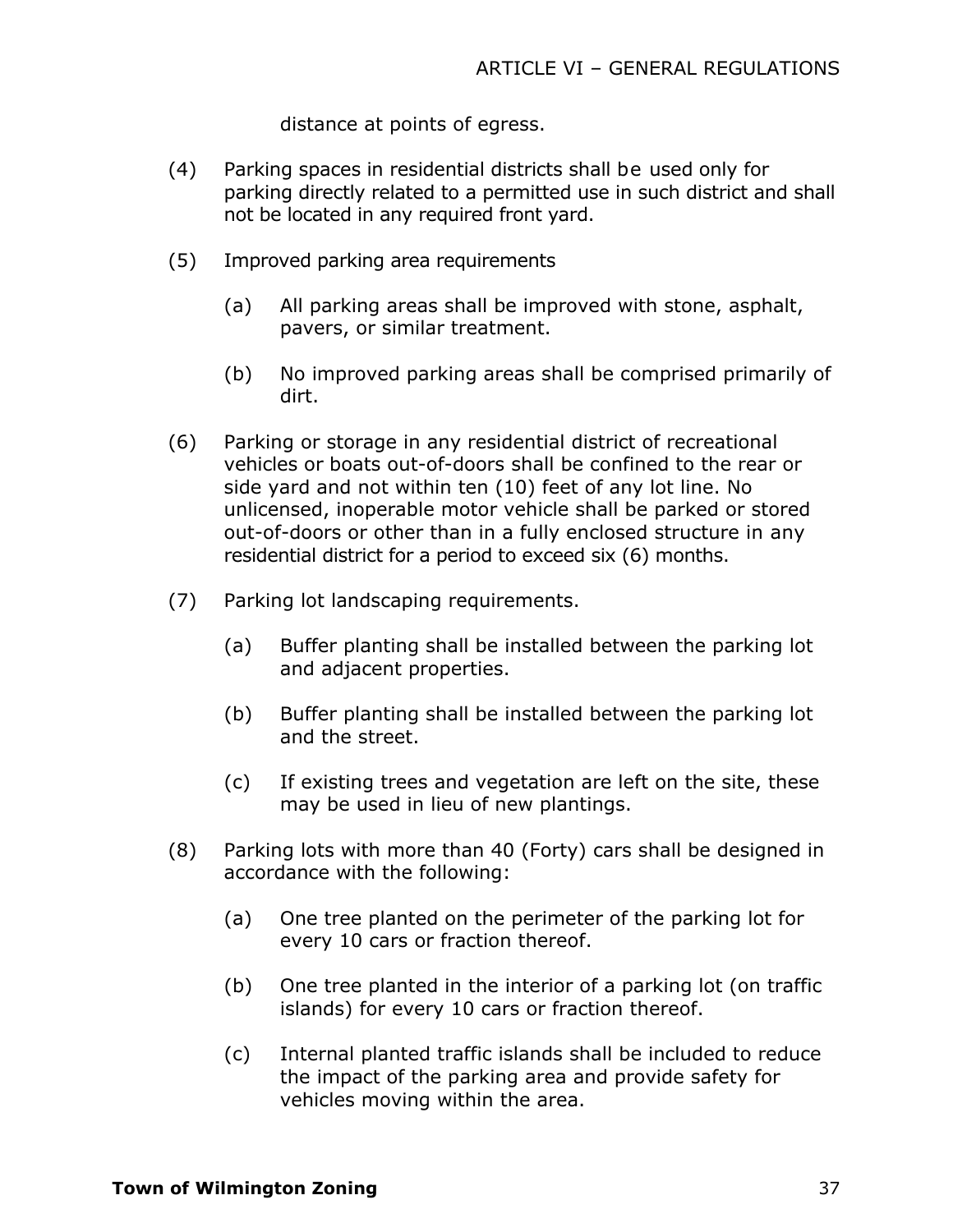- (9) New plantings shall comply with the following sizes:
	- (a) Major tree 3-1/2" caliper
	- (b) Flowering tree 2-1/2" caliper
	- (c) Evergreen tree 4-6' height
	- (d) Shrub 2-3' height or spread
- (10) Parking space size.
	- (a) All requirements of with the Americans with Disability Act (ADA) shall apply to handicap parking spaces.
	- (b) Perpendicular parking (90˚)
		- [1] Each parking space shall be a minimum of nine feet by eighteen feet (9' x 18').
		- [2] The minimum aisle width shall be twenty-four feet (24') for two-way traffic.
		- [3] The minimum aisle width shall be twenty-two feet (22') for one-way traffic.
	- (c) Angled parking  $(60^\circ)$ 
		- [1] Each parking space shall be nine feet by twenty-two feet (9'x 22').
		- [2] The minimum aisle width shall be twenty-three feet (23') for two-way traffic.
		- [3] The minimum aisle width shall be eighteen feet (18') for one-way traffic.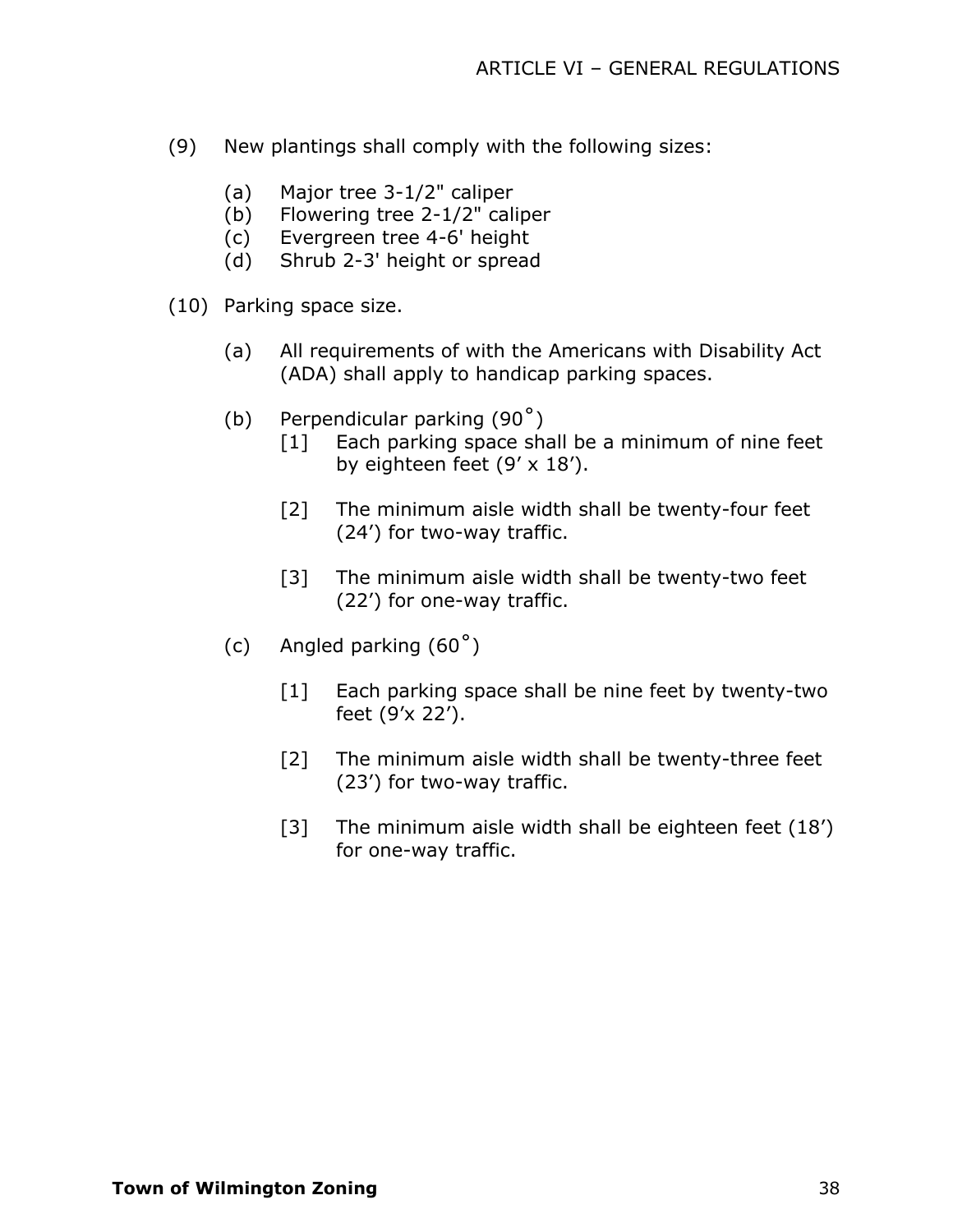| <b>B. Off-Street Parking Schedule</b> |                                          |                                          |  |  |
|---------------------------------------|------------------------------------------|------------------------------------------|--|--|
|                                       |                                          | Moderate Intensity, Low Intensity, Rural |  |  |
| <b>Use</b>                            | <b>Hamlet</b>                            | <b>Use, Resource Management</b>          |  |  |
| <b>Residential Uses</b>               |                                          |                                          |  |  |
| Dwelling, Accessory                   | 1 per dwelling unit                      | 1 per dwelling unit                      |  |  |
| Dwelling, Single Family               | 2 per dwelling unit                      | 2 per dwelling unit                      |  |  |
| Dwelling, Two Family                  | 1.5 per dwelling unit                    | 1.5 per dwelling unit                    |  |  |
| Dwelling, Multi-Family                | 1.5 per dwelling unit                    | 1.5 per dwelling unit                    |  |  |
| <b>Commercial Uses</b>                |                                          |                                          |  |  |
| Agricultural Use, Personal            | N/a                                      | None                                     |  |  |
| <b>Agricultural Use</b>               | N/a                                      | None                                     |  |  |
| Bed & Breakfast/Inn                   | 1 per guest room                         | 1 per guest room                         |  |  |
| <b>Boarding House</b>                 | 1 per guest room                         | 1 per guest room                         |  |  |
| Campground, Group Camp                | N/a                                      | Per SPR                                  |  |  |
|                                       | 1 per 10 seating spaces in main assembly | 1 per 10 seating spaces in main assembly |  |  |
| Church                                | room                                     | room                                     |  |  |
| Club                                  | 1 per 2 people at rated capacity         | 1 per 2 people at rated capacity         |  |  |
| <b>Contracting Business</b>           | 1 per 1000sf GFA                         | 1 per 1000sf GFA                         |  |  |
| Daycare Center                        | 1 per 5 clients plus 1 per employee      | 1 per 5 clients plus 1 per employee      |  |  |
| Drive-through Use                     | N/a                                      | N/a                                      |  |  |
| <b>Firing Range</b>                   | N/a                                      | Per SPR                                  |  |  |
|                                       | 1 per 10 members at maximum              | 1 per 10 members at maximum              |  |  |
| <b>Fishing Club</b>                   | membership                               | membership                               |  |  |
| <b>Fuel Supply</b>                    | N/a                                      | Per SPR                                  |  |  |
| <b>Funeral Home</b>                   | 1 per 500sf GFA                          | 1 per 500sf GFA                          |  |  |
| <b>Game Preserve</b>                  | N/a                                      | 1 per employee                           |  |  |
| Home Occupation I                     | None                                     | None                                     |  |  |
| <b>Home Occupation II</b>             | 1 per employee                           | 1 per employee                           |  |  |
|                                       | 1 per guest room plus 1 per every 2      | 1 per guest room plus 1 per every 2      |  |  |
| Hotel/Motel                           | employees                                | employees                                |  |  |
| <b>Hunting Club</b>                   | N/a                                      | Per SPR                                  |  |  |
| <b>Indoor Recreation Facility</b>     | N/a                                      | Per SPR                                  |  |  |
| Kennel                                | N/a                                      | 1 per employee                           |  |  |
| <b>Nursery</b>                        | 1 per 400sf of retail sales area         | Per SPR                                  |  |  |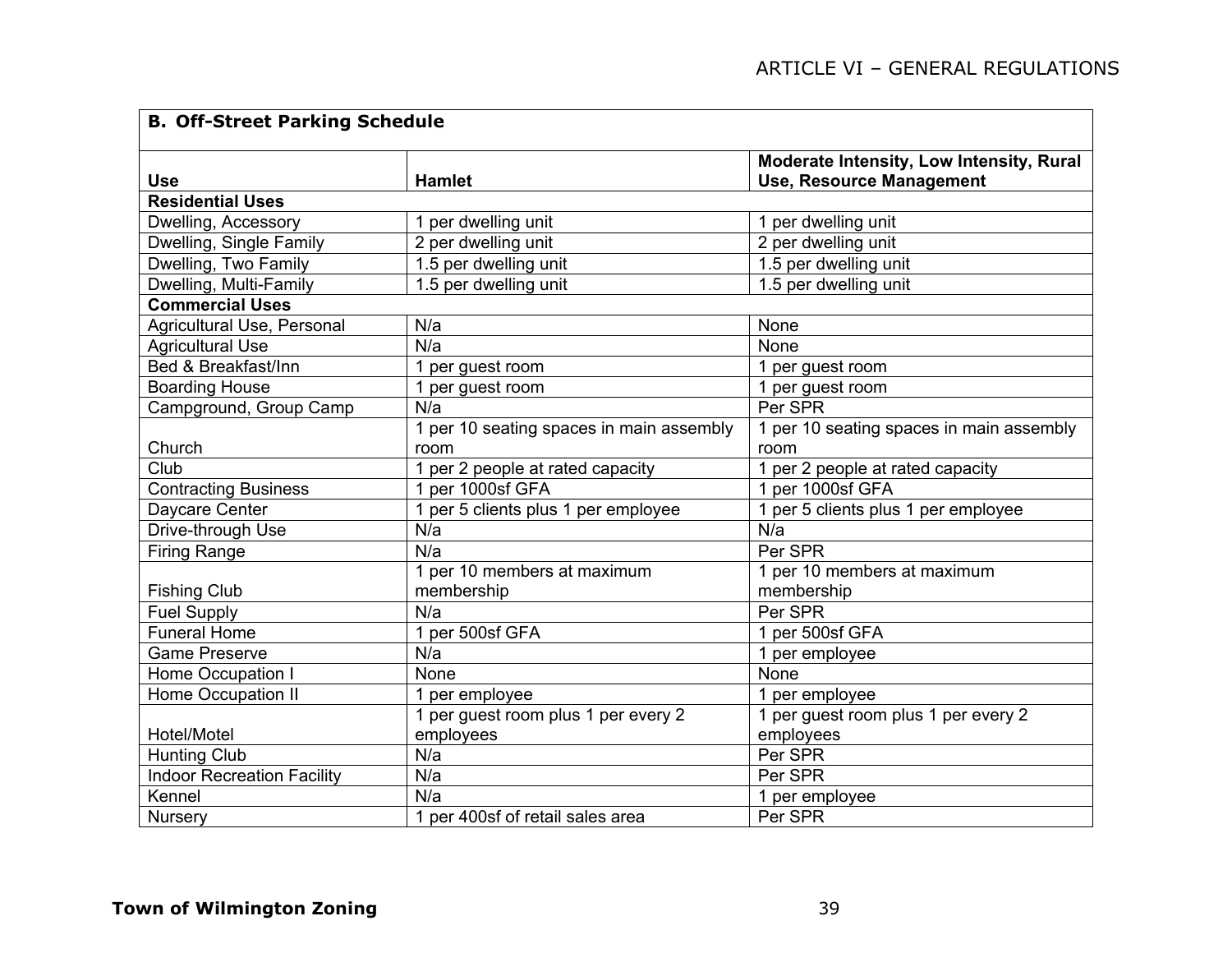| Office                           | 1 per 500sf GFA     | 1 per 500sf GFA     |  |  |
|----------------------------------|---------------------|---------------------|--|--|
| Open Space Recreation Use        | Per SPR             | Per SPR             |  |  |
| <b>Outdoor Furnace</b>           | N/a                 | N/a                 |  |  |
| <b>Private Extraction</b>        | N/a                 | None                |  |  |
| Public, Semi-Public, Institution | Per SPR             | Per SPR             |  |  |
| Public, Private Utility          | Per SPR             | Per SPR             |  |  |
| Restaurant                       | Per SPR             | 1 per 200sf GFA     |  |  |
| <b>Retail Use</b>                | 1 per 300sf GFA     | 1 per 300sf GFA     |  |  |
| <b>Riding Stable</b>             | N/a                 | Per SPR             |  |  |
| Roadside Stand                   | Per SPR             | Per SPR             |  |  |
| Senior Housing                   | 1 per dwelling unit | 1 per dwelling unit |  |  |
| Tavern                           | Per SPR             | 1 per 200sf GFA     |  |  |
| <b>Telecommunications Tower</b>  | N/a                 | N/a                 |  |  |
| <b>Tourist Attraction</b>        | Per SPR             | Per SPR             |  |  |
| Vehicle Repair                   | Per SPR             | Per SPR             |  |  |
| Vehicle Sales, Rentals           | Per SPR             | Per SPR             |  |  |
| <b>Vehicle Service</b>           | Per SPR             | Per SPR             |  |  |
| <b>Veterinary Clinic</b>         | 1 per 1000sf GFA    | 1 per 1000sf GFA    |  |  |
| Windmills                        | N/a                 | N/a                 |  |  |
| <b>Industrial Uses</b>           |                     |                     |  |  |
| Sand and Gravel Extraction       | N/a                 | 1 per employee      |  |  |
| <b>Industrial Use</b>            | N/a                 | 1 per employee      |  |  |
| <b>Light Manufacturing</b>       | 1 per employee      | 1 per employee      |  |  |
| <b>Mineral Extraction</b>        | N/a                 | 1 per employee      |  |  |
| Sawmill/Chipmill                 | N/a                 | Per SPR             |  |  |
| Warehouse, Storage               | 1 per 1000sf GFA    | 1 per 1000sf GFA    |  |  |

GFA: Gross floor area SPR: Special permit review N/a: Not applicable None: No requirements Sf: Square feet Rated capacity: Fire capacity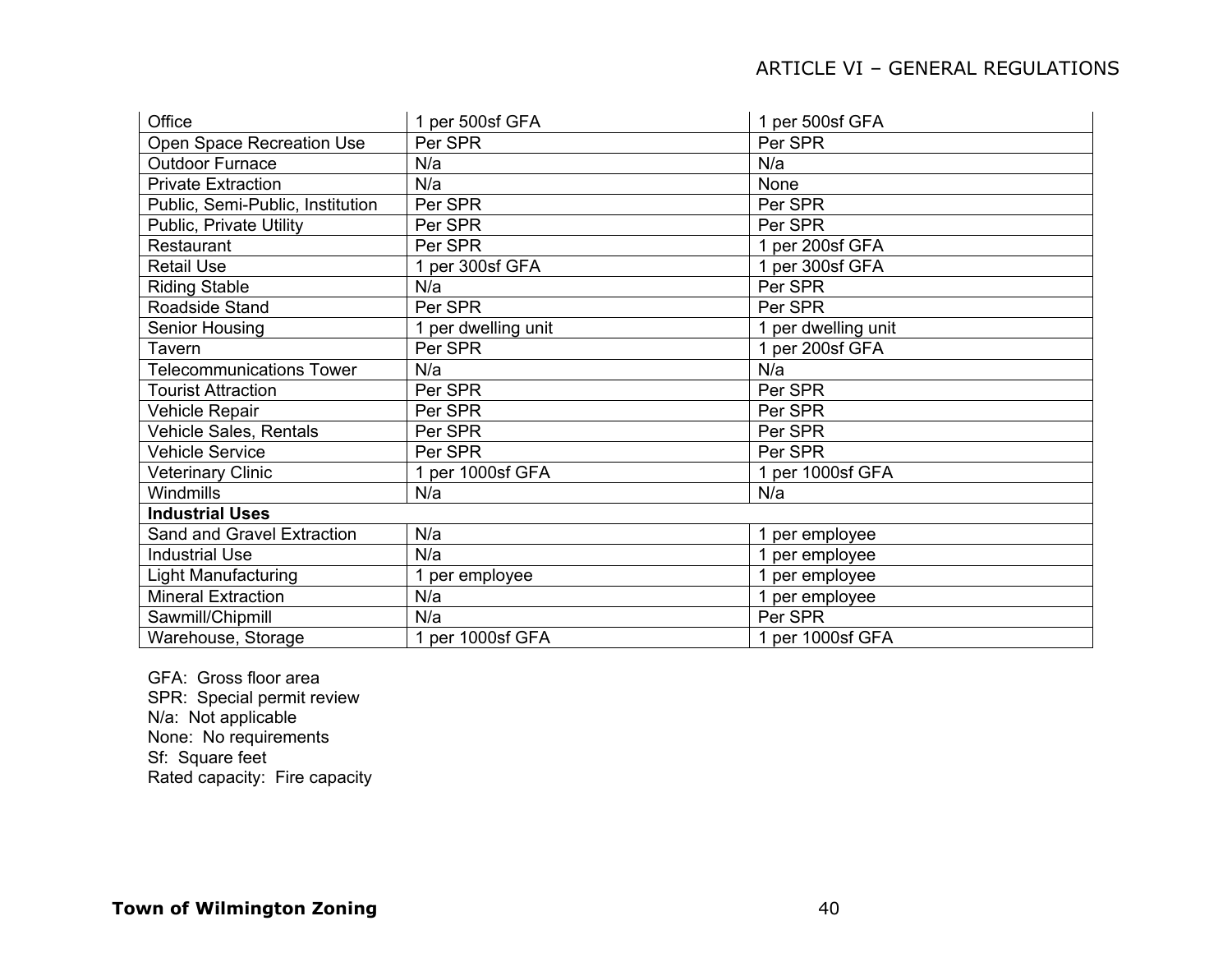- C. Stacked and tandem parking restrictions
	- (1) Except as otherwise provided herein, stacked parking is not allowed.
	- (2) Stacked or valet parking may be allowed at the discretion of the Planning Board if an attendant is present to move vehicles. If stacked parking is used for required parking spaces, a written guarantee must be filed with the Town ensuring that an attendant will always be present when the lot is in operation. The requirements for minimum or maximum spaces continue to apply for stacked parking.
	- (3) Tandem Parking is allowed for single-family detached dwelling units and two-family dwelling units.

#### D. Waivers

- (1) The total number of parking spaces required by this Code may be reduced by the Planning Board to the extent that the applicant can demonstrate that the regulation is unnecessarily stringent for reasons of:
	- (a) Unique use times;
	- (b) Shared or dual use;
- (2) Waiver Limits

During Site Plan Review, the Planning Board may waive up to fifty percent (50%) of the required spaces. If no Site Plan Review is required a Variance must be received from the Zoning Board of Appeals.

#### E. Off-Street Loading

(1) At least one off-street loading space shall be provided for each commercial or industrial establishment hereafter erected and/or substantially altered to have a gross floor area in excess of 10,000 square feet. Space for off-street loading shall be in addition to space for off-street parking. The Planning Board may require an off-street loading space for commercial or industrial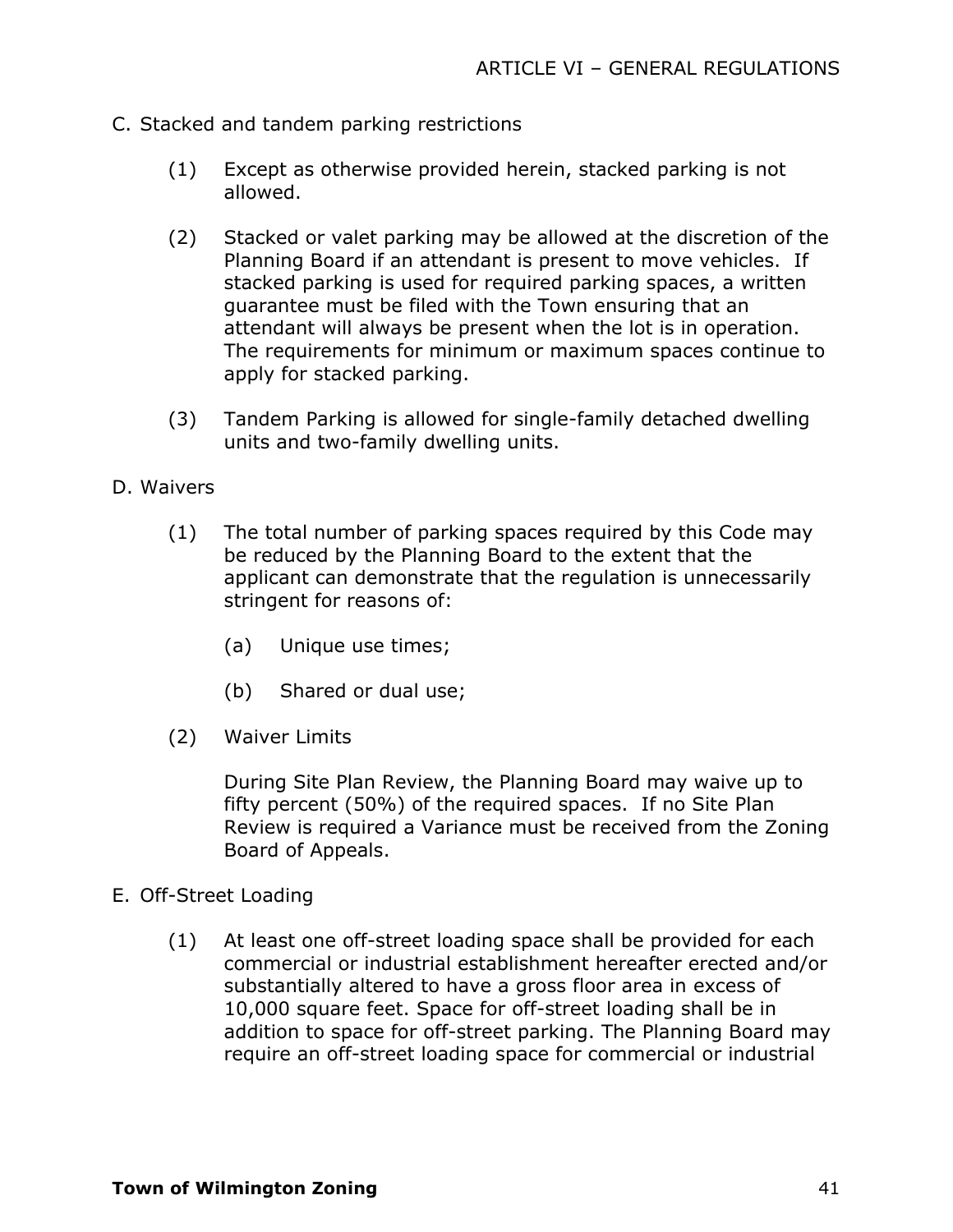uses that are less than 10,000 square feet or additional offstreet loading spaces during review if it determines that such space is needed by the commercial or industrial use.

- (2) Each off-street loading space shall be subject to the following minimum requirements:
	- (a) Each berth shall be not less than 12 feet wide, 40 feet long and 14 feet in height when covered.
	- (b) Off-street loading space (or spaces) located within 50 feet of residential property shall be shielded by wall, fencing, or other suitable material which shall serve to screen noise and uncontrolled entrance.

# **Private Extraction**

The following provisions apply to private extraction:

- A. Excavation
	- (1) Slopes caused by the excavation shall not exceed 30%.
	- (2) Depth of excavation shall approach no closer than five feet to the average high point of the groundwater table measured annually.
	- (3) Stockpiled material shall not exceed 35 feet in height.
	- (4) The entry into the excavated area shall be curved so as to prevent a direct view from the public right-of-way.
- B. Buffer Zones
	- (1) A one hundred-foot no cut buffer zone shall surround the excavation within the limits of the property.
	- (2) A one hundred-foot no cut buffer zone shall separate the excavation from any stream bed.

### **Restaurant/Tavern**

A. Ground-mounted utilities and dumpsters shall be screened with solid fencing and/or landscaping consistent with the architectural style of the structure. The use of enclosed structures for trash storage that complements the project architecture is encouraged.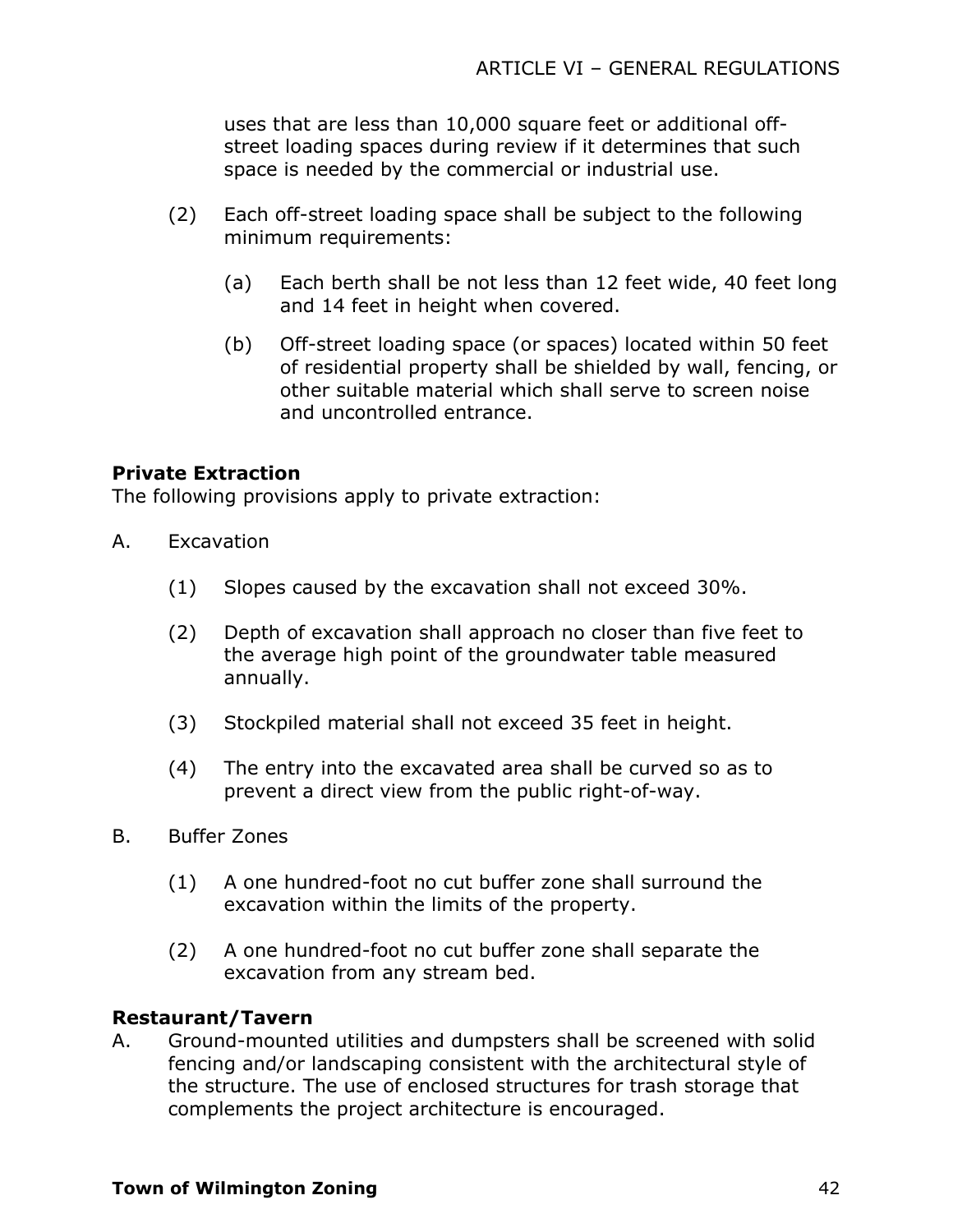B. Dumpsters shall not be located within 20' of any property lines.

## **Sawmills/Chipmills**

There shall be a minimum setback of 400 feet from any existing dwelling unit.

### **Shoreline Requirements**

In addition to all other requirements of this Code, the following shall apply to any navigable stream, river, lake or pond and to all property fronting on or having access to such body of water in the Adirondack Park.

A. Lot Width

The minimum lot width along the shoreline shall be measured according to the Adirondack Park Land Use and Development Plan as follows:

| Category                   | Lot Width                    |
|----------------------------|------------------------------|
| Hamlet                     | One hundred (100) feet       |
| Moderate Intensity Use     | One hundred (100) feet       |
| Low Intensity Use          | One hundred five (150) ft.   |
| <b>Rural Use</b>           | One hundred fifty (150) feet |
| <b>Resource Management</b> | Two hundred (200) feet       |

B. Setback

The minimum setback of all principal and accessory buildings or structures in excess of one hundred (100) square feet, other than docks, boat houses or swimming floats hereinafter regulated, shall be a minimum distance from the mean high-water mark as follows for the respective classifications of the Adirondack Park Land Use and Development Plan:

| Category                        | Setback                |
|---------------------------------|------------------------|
| Hamlet & Moderate Intensity Use | Fifty (50) feet        |
| Low Intensity & Rural Use       | Seventy-five (75) feet |
| Resource Management             | One hundred (100) feet |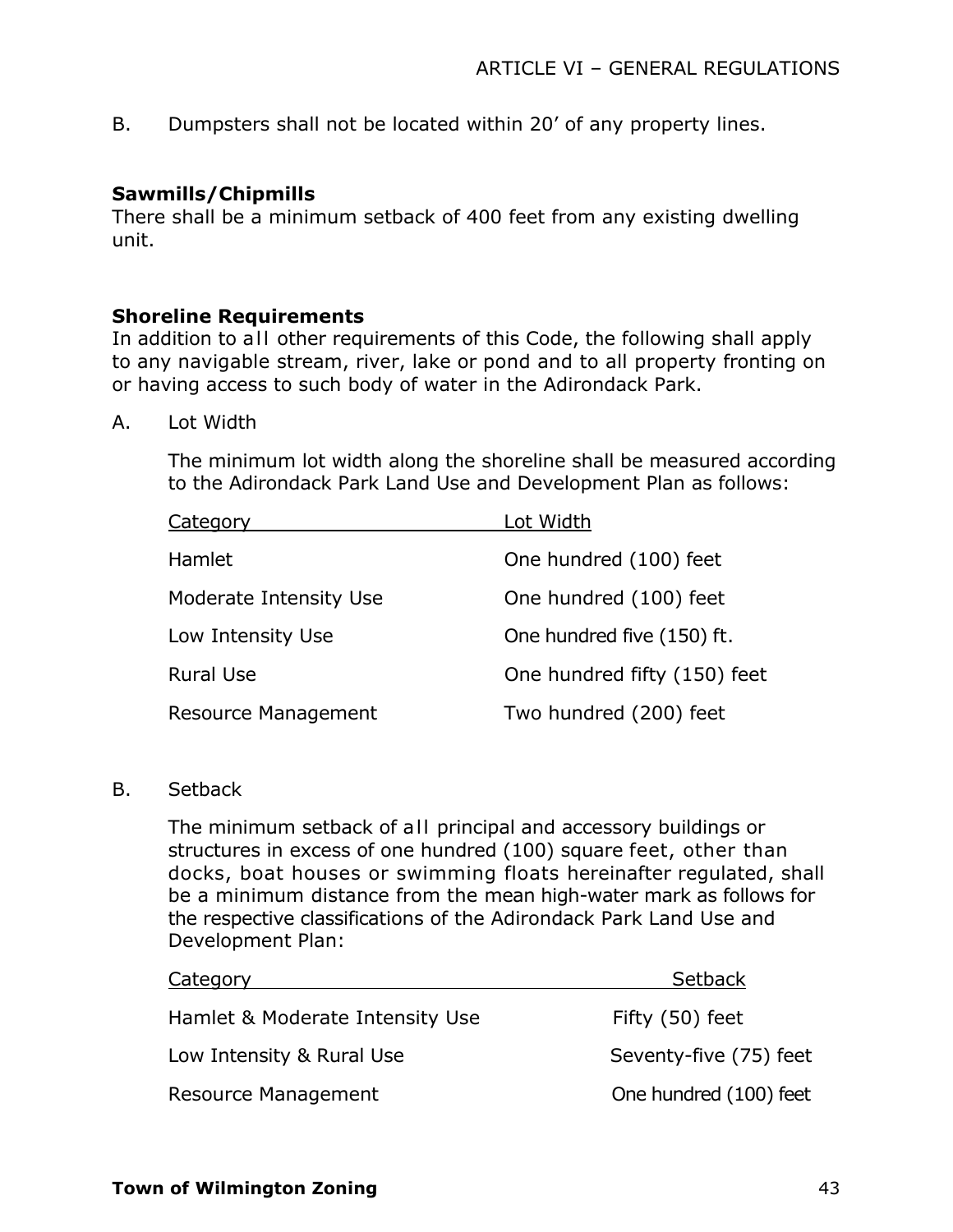- C. Cutting Restrictions on Shoreline Lots
	- (1) Within 35 feet of the mean high water mark, no vegetation may be removed, except that up to a maximum of 30% of the trees in excess of six inches in diameter at 4 1/2 feet above ground elevation existing at any time may be cut over any ten-year period.
	- (2) The above cutting standards shall not be deemed to prevent the removal of diseased vegetation or of rotten or damaged trees or other vegetation that presents safety or health hazards.
	- (3) There shall be neither removal of vegetation nor any grading within 10 feet from the top of the slope of any stream bed or drainageway.

### **Sign Requirements**

A. Applicability

The location, placement, painting, alteration, extension, installation or other erection of any sign other than an exempt sign as hereinafter defined shall require a Building/Use Permit in accordance with the standards and requirements as set forth hereunder. A permit is not required for maintenance, repair or repainting of a legal, existing sign so long as the size, configuration, location and message content are not altered.

- B. General Provisions
	- (1) Construction
		- (a) All signs shall be constructed of durable materials, maintained in good condition and not allowed to become dilapidated or in a state of disrepair.
		- (b) The back or reverse side of a single-face sign visible from any public right-of-way shall be finished.
	- (2) Location
		- (a) Signs, other than an official traffic sign, shall not be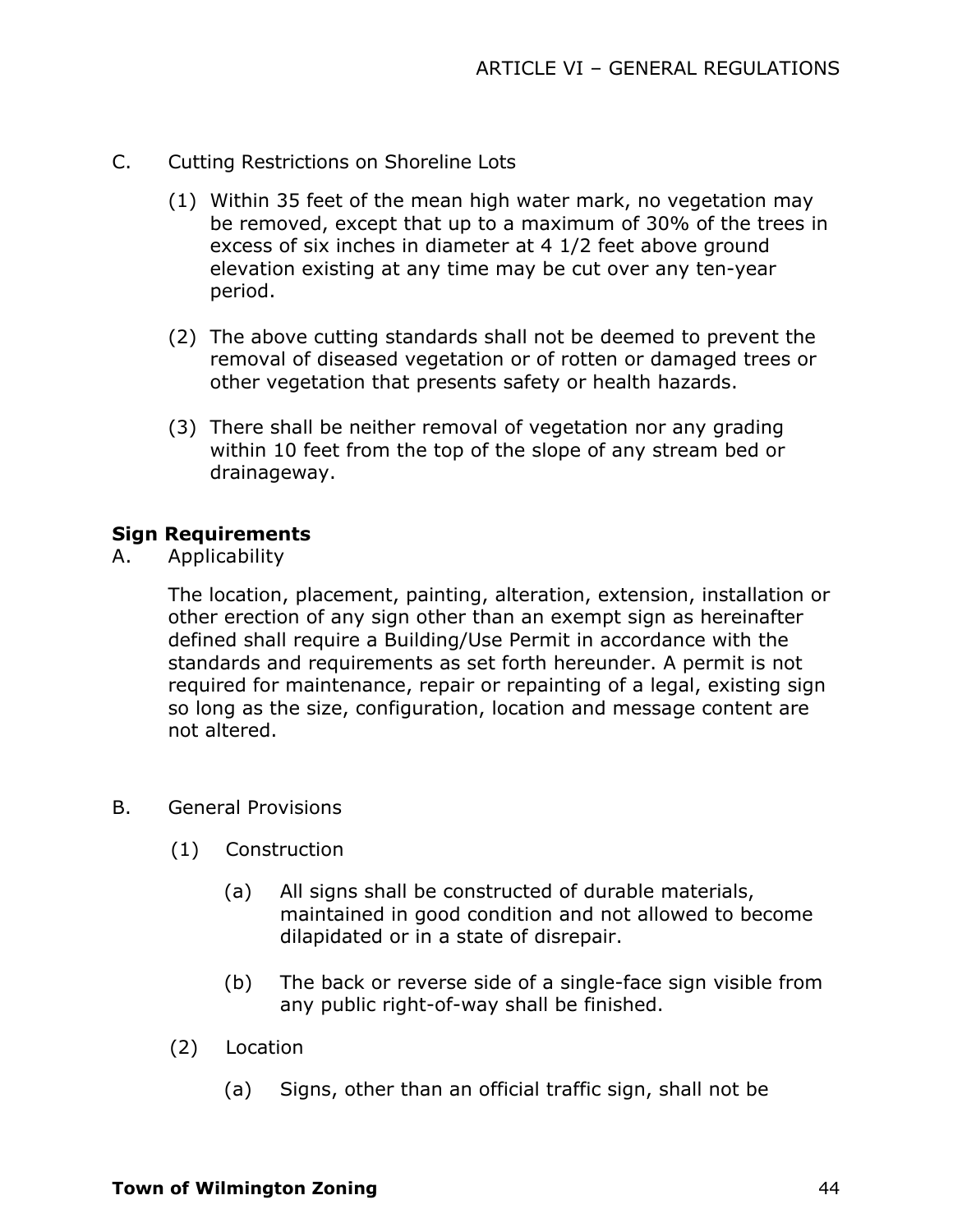located within ten (10) feet of the outside edge of the shoulder in the road bed.

- (b) No sign shall project more than three (3) feet from the wall of any building.
- (c) No sign shall be located on any roof.
- (d) No sign shall be located within ten (10) feet of any side or rear lot line, except where such sign is attached to and does not project more than eighteen (18) inches from the face of the building.
- (e) No sign shall be so located, erected or attached in a manner that obstructs either partially or wholly, the vehicular sight area which shall be maintained free from visual obstructions for a distance of twenty-five (25) feet in both directions from a street corner and a distance of ten (10) feet in both directions from a curb cut along a public right-of-way, so as to provide safe sight distance for both vehicles and pedestrians.
- (f) No sign shall be placed upon or be supported by any tree, rock or other natural object other than the ground; except for a "no trespass" or "posted" sign.
- (g) Fences, outbuildings and appurtenant structures shall not be considered a sign.
- (3) Prohibited Signs
	- (a) Portable signs as defined in this Code.
	- (b) No signs visible from a navigable waterway.
- C. Temporary Signs Not Requiring a Permit
	- (1) Temporary commercial signs for special events may be displayed for no more than 14 days before such event and must be removed within 24 hours after such event.
	- (2) Temporary commercial signs including, "Grand Opening," "End of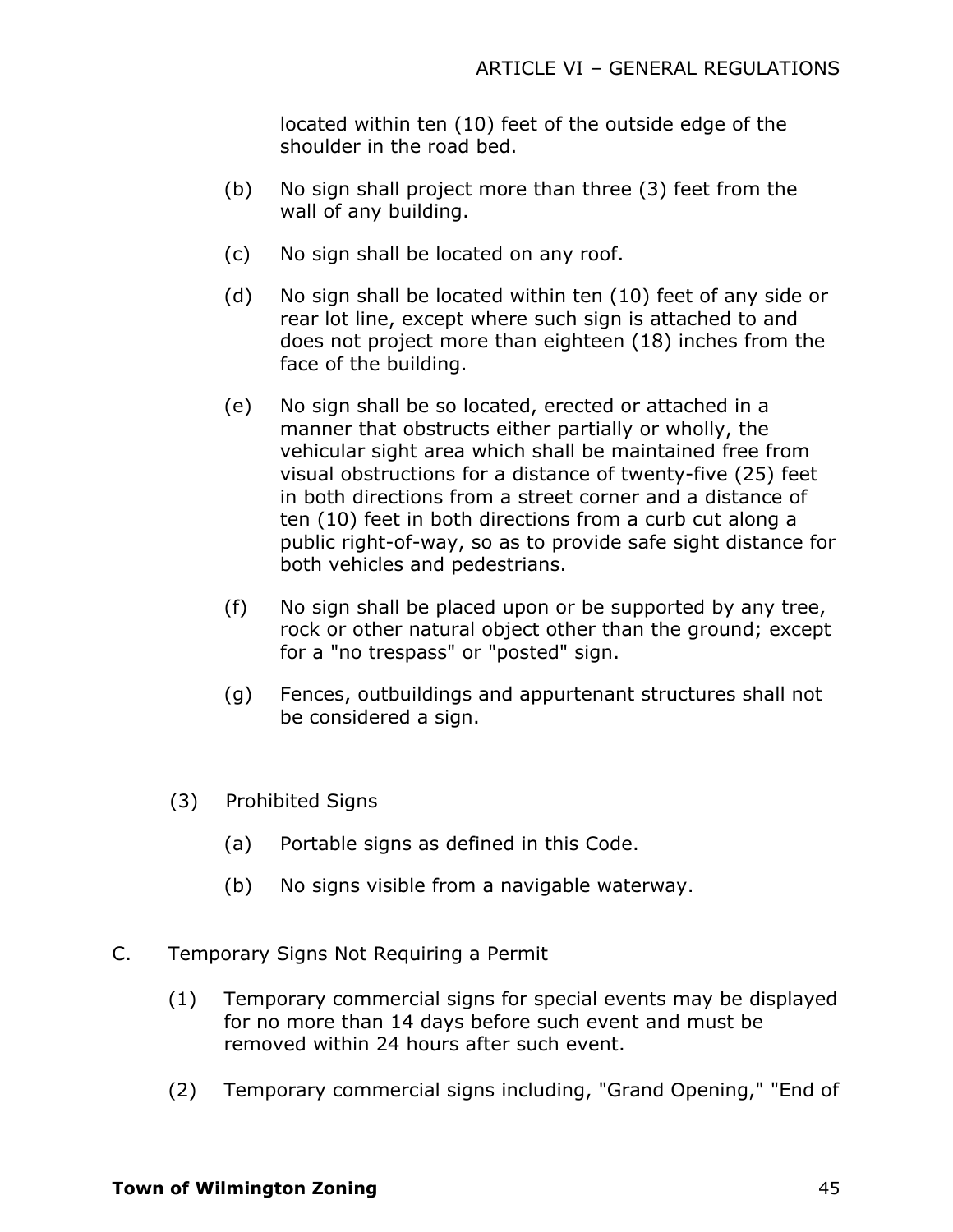Season," "Closeout," and "Going Out of Business" or signs with similar messages, provided that they are no more than fifteen 15 square feet with no single dimension greater than five feet, shall be permitted for no more than 14 consecutive days within any thirty (30) day time period.

- (3) Temporary Commercial Directional and Informational Signs
	- (a) Shall be removed within 24 hours after the event or purpose for which they were displayed has been terminated.
	- (b) Such signs shall not attach to trees or be placed in a position that will obstruct or impair vision or traffic or in any manner create a hazard or disturbance to the health and welfare of the general public.
	- (c) Each business property site is allowed only three (3) such signs at a time.
- (4) Temporary municipal signs indicating a public event.
- D. Temporary Signs Requiring a Permit

All other temporary signs require a permit and must comply with the following regulations:

- (1) Each Certificate of Compliance shall not exceed 30 days.
- (2) The sign shall be no more than 24 square feet with no single dimension greater than six feet.
- (3) Such signs shall not project more than 15 inches from the face of the building wall nor extend beyond the outer edge of the wall to which it is attached.
- (4) Such signs shall not be attached to trees or be placed in a position that will obstruct or impair vision or traffic or in any manner create a hazard or disturbance to the health and welfare of the general public.
- (5) Placement of temporary signs shall not hinder pedestrian traffic.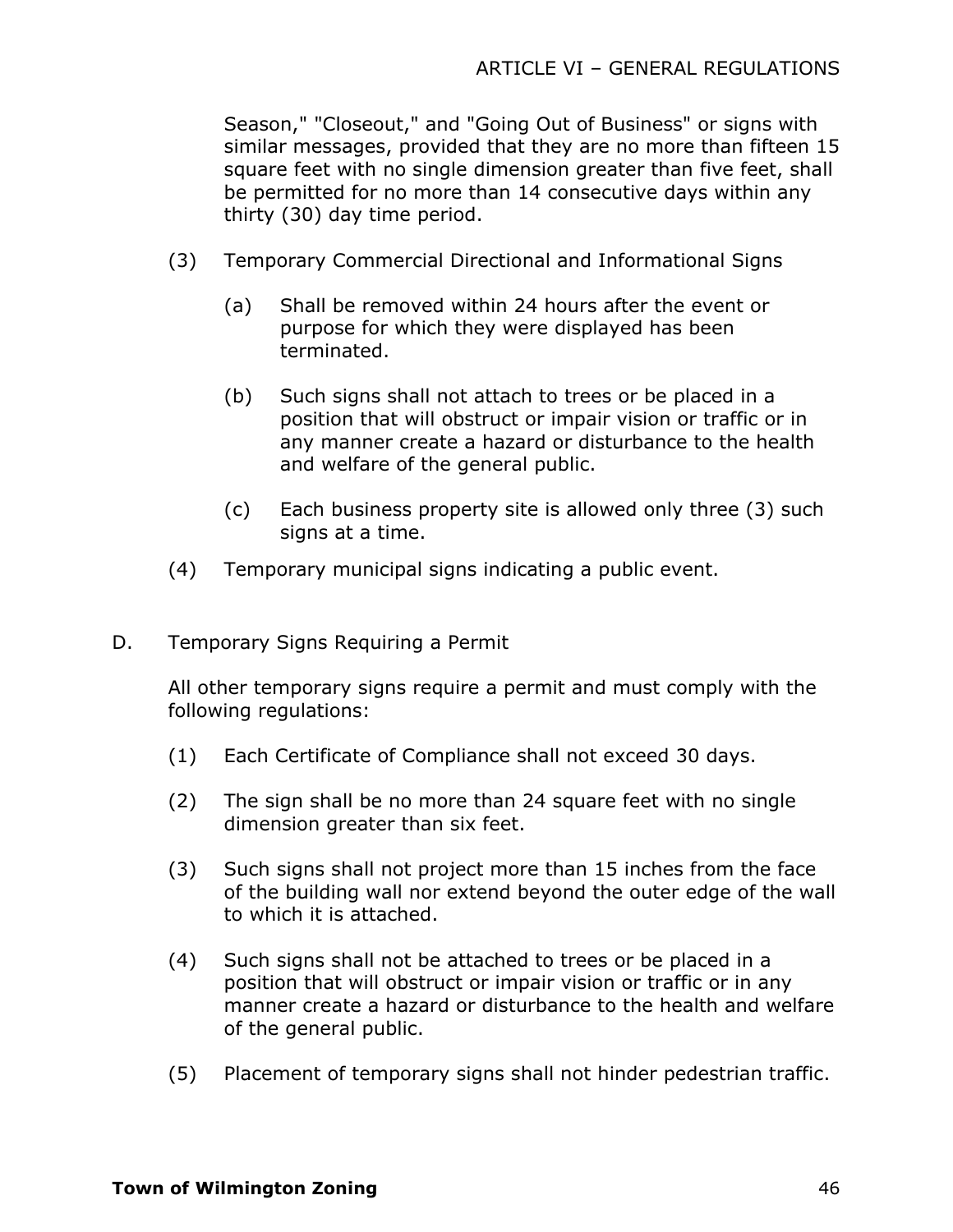- (6) Each business property site is allowed only one such sign at a time. Each such sign shall be located on the property designated in the permit application.
- E. Signs Not Requiring a Permit

The following signs do not require a Permit from the Town:

- (1) Any sign required by New York State Law.
- (2) Directional Signs
	- (a) Directional signs of a public or quasi-public nature identifying or locating a town, hospital, public building, parking lot, church, college, service or civic club, educational, cultural or public recreational building.
	- (b) In any district, a directional sign designating the location of an institution of public or quasi-public nature or the location of a community facility, or similar signs may be erected, provided that they not exceed six (6) square feet in area and shall not extend over any property line or within ten (10) feet of the outside edge of the shoulder in the road bed.
- (3) Commercial Incidental Signs

A commercial incidental sign such as a single name plate indicating professional services, the accessory use of a dwelling for a home occupation or permitted use such as a restaurant in a club, institution or other non-residential building, may be erected without a permit, provided that such sign shall not exceed two (2) square feet.

- (4) Real Estate Signs
	- (a) Not more than one (1) sign twelve (12) square feet in area located on the individual lot and/or building and/or buildings being offered for sale or lease thereof.
	- (b) Real estate signs advertising property for sale shall be removed within thirty (30) days of the sale of the property.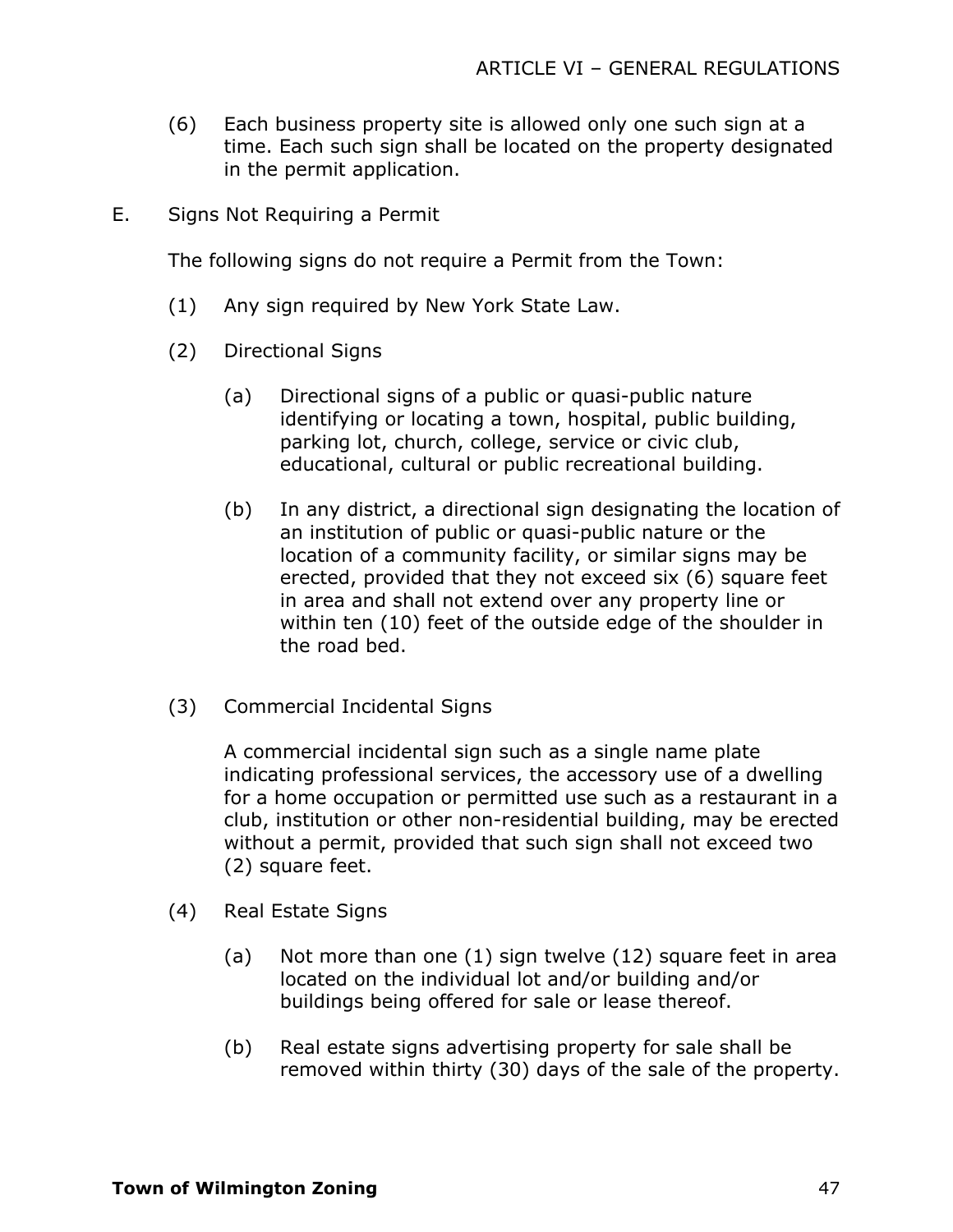- (c) Signs advertising yard or garage sales, etc. may be displayed two (2) days prior to the sale and the day of the sale. Such signs must be removed the day after the sale. Additionally, such signs may not be displayed for more than three (3) consecutive days.
- (5) "Warning," "Private Drive," "Posted" or "No Trespassing" signs, not to exceed two square feet.
- (6) Historical tablets, memorial plaques or emblems installed by governmental agencies or religious or legally recognized not-forprofit.
- (7) During construction, repair or renovation, a single nonilluminated project sign denoting the developer, architect, engineer, subcontractors or contractor on the premises or a sign advertising the sale or development of a tract of land is permitted. The size of the sign shall not exceed 32 square feet. Such sign shall be 25 feet from the edge of pavement or improved travel surface of the roadway. Such sign shall be removed promptly upon completion of the work.
- (8) Signs designating credit cards accepted may be displayed, but such signs shall not occupy more than two square feet of the building façade.
- (9) Freestanding A-Type sign. One portable sign (sandwich board), one or two sided; not exceeding ten square feet per side in area may be displayed, per store front. Such signs must be placed so as not to interfere with pedestrian or vehicular traffic and must be removed during non-business hours.
- F. Signs Requiring a Permit

The following signs require a permit subject to the limitations provided below.

- (1) Interior signs. No sign, or combination of signs, erected or maintained in the window of a building and visible from any public or private street or highway, shall occupy more than 35% of the window area.
- (2) Wall signs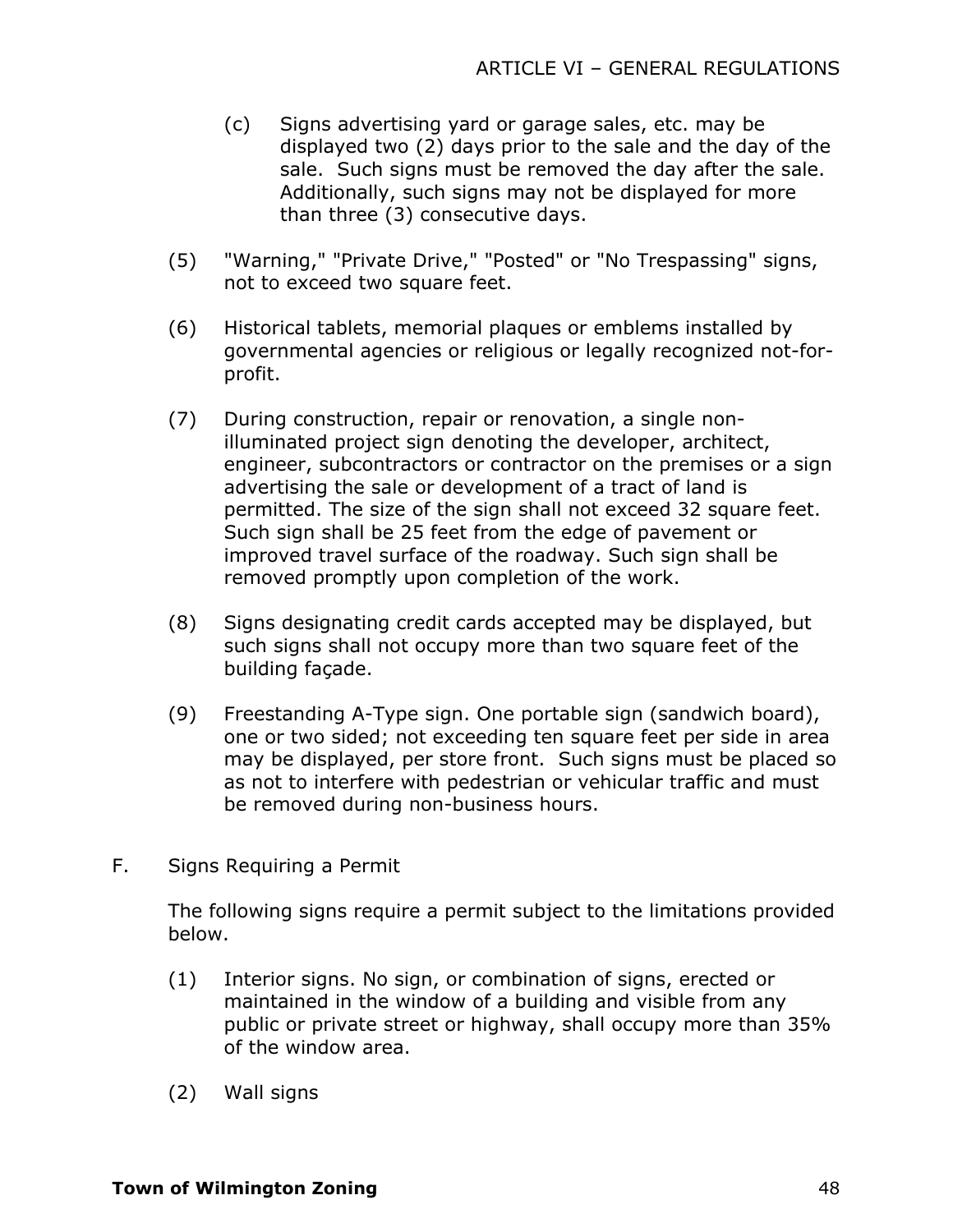Total wall signage shall not exceed one and one-half (1.5) square feet per linear foot of building frontage, ten percent (10%) of the total area of the building façade, or twenty-five (25) square feet, whichever is less.

- (3) Projecting Signs
	- (a) Size

The maximum size of any projecting sign shall be no more than five square feet.

(b) Lighting

Projecting signs may be externally illuminated and may not be internally illuminated.

(c) Attachment

Signs shall be perpendicular to and attached to the building face of the premises which they advertise.

(d) Projection

Signs shall have a minimum projection of six inches and a maximum projection of three feet from the building face.

(e) Clearance

Signs shall have a minimum clearance of eight feet and a maximum clearance of 10 feet from the ground. All measurements of clearance are from the ground to the bottom of the sign.

(f) Encroachment

No sign shall be permitted to overhang the vehicular travel way of any highway, street or other vehicular public rightof-way.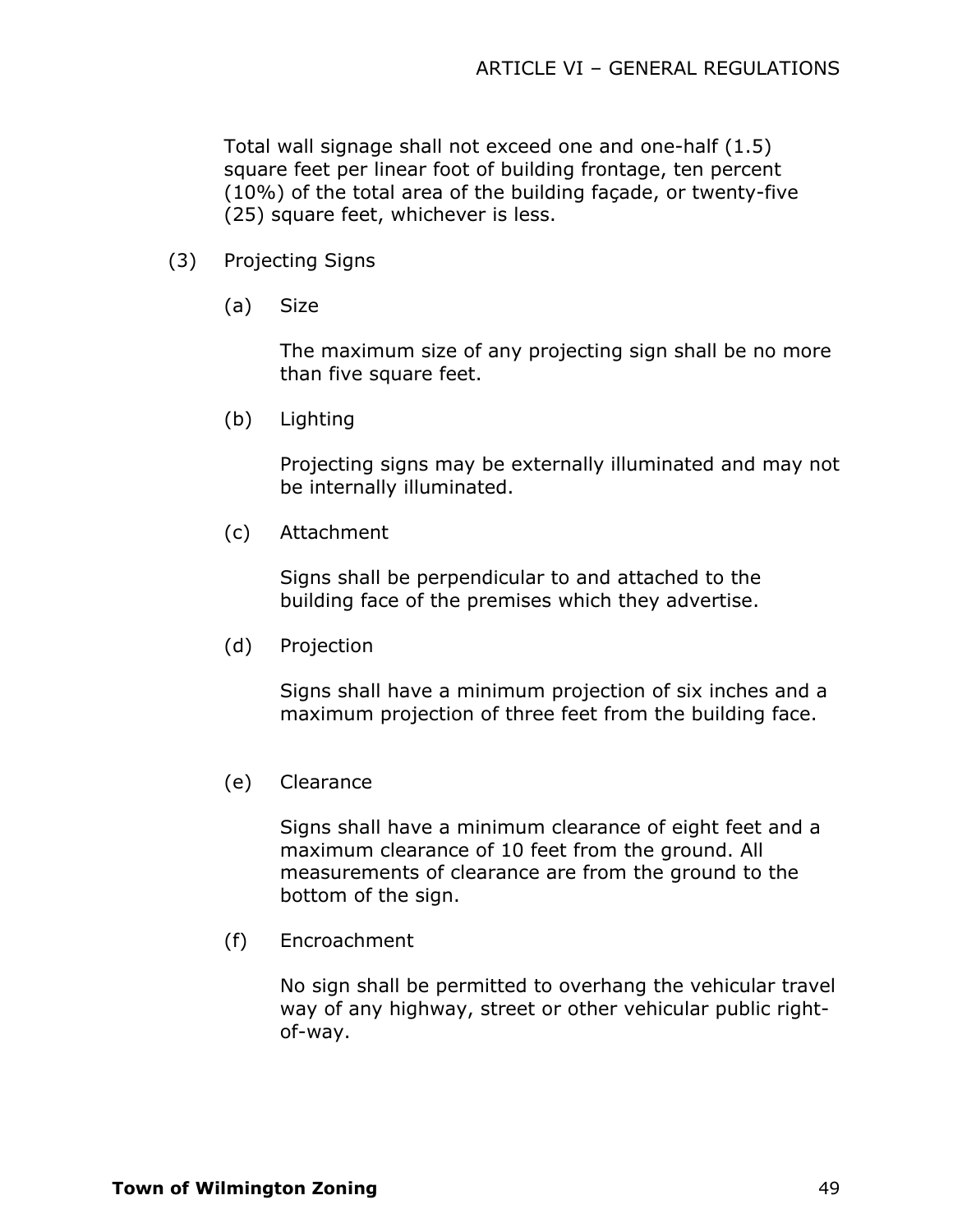(4) Awning and Canopy Signs

Awning lettering may contain names, numbers, and graphics limited to the business name or building name upon which the awning is located.

- (5) Free-Standing Signs
	- (a) Free-standing signs shall not be permitted in a front or side yard where the building in that yard is set back less than ten (10) feet from the property line.
	- (b) Free-standing signs larger than eight (8) square feet are subject to the side and rear setback yard provisions in the dimensional table of this code.
	- (c) No free-standing sign shall be erected or maintained where any part of the sign is closer than five feet to any existing building.
	- (d) No free-standing sign shall have a display area exceeding 120 square feet with a maximum dimension of 12 linear feet on any one side, height or width.
	- (e) No free-standing sign or its support shall exceed a height of 16 feet.
- (6) Illuminated Signs
	- (a) Any illuminated sign or lighting device shall employ only lights of constant intensity and no sign shall be illuminated by or contain flashing, intermittent or moving light or lights. The provisions of this section shall not be applied so as to prohibit a sign changing to show time and/or temperature.
	- (b) All exterior lighting shall be downward facing with the light source shielded.
	- (c) In no event shall an illuminated sign or lighting device be placed or directed as to illuminate a public street, highway, sidewalk or adjacent premises as to cause glare or reflection or light trespass that may constitute a traffic hazard or nuisance.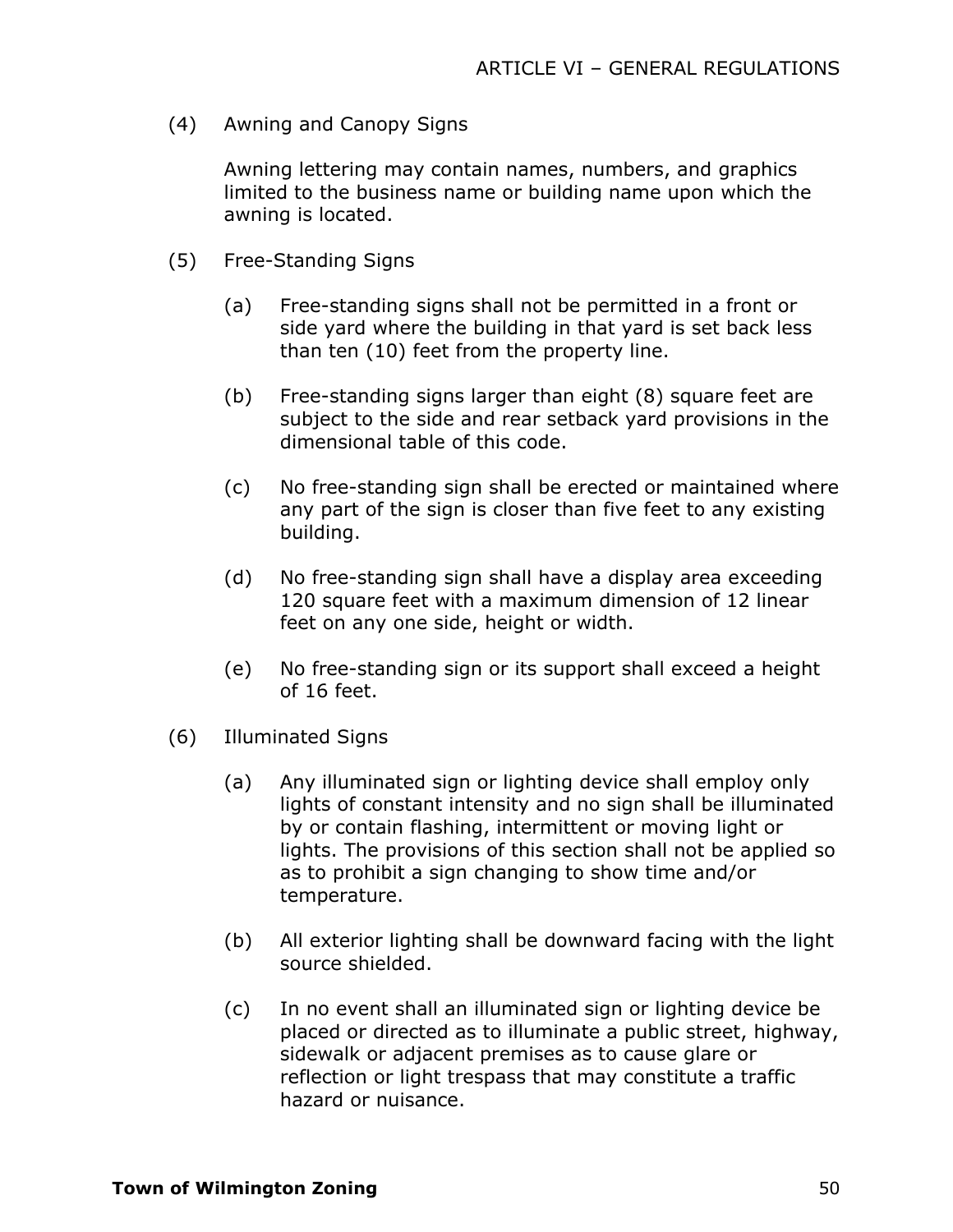- (d) No lights or string of lights will be used for the purpose of advertising, displaying or otherwise attracting attention to the premises when not part of a sign or approved street or outdoor lighting. This shall not be interpreted to include season or holiday decorations temporarily displayed.
- (e) No internally illuminated signs are permitted, except
	- 1. Neon product signs displayed in a window inside a building; and
	- 2. Neon "No Vacancy" signs with the illuminated lettering limited in size to no more than two square feet.
- (7) Off-Premise Signs
	- (a) Off-Premise Signs shall be subject to special permit approval by the Planning Board.
	- (b) Any such business will be limited to two (2) off-premise signs, no larger than 32 square feet in area.
	- (c) No more than one off-premises sign may be located on any individual lot.
	- (d) All off-premises signs shall conform to all applicable requirements of the New York State Department of

Environmental Conservation and the New York State Department of Transportation for off-premises signs within the Adirondack Park.

- (e) A home occupation would not be allowed any off-premises sign other than those which are permitted by N.Y.S. D.O.T.
- G. Placement and Number of Permitted Signs
	- (1) Placement and Number
		- (a) Individual businesses may be granted a permit for two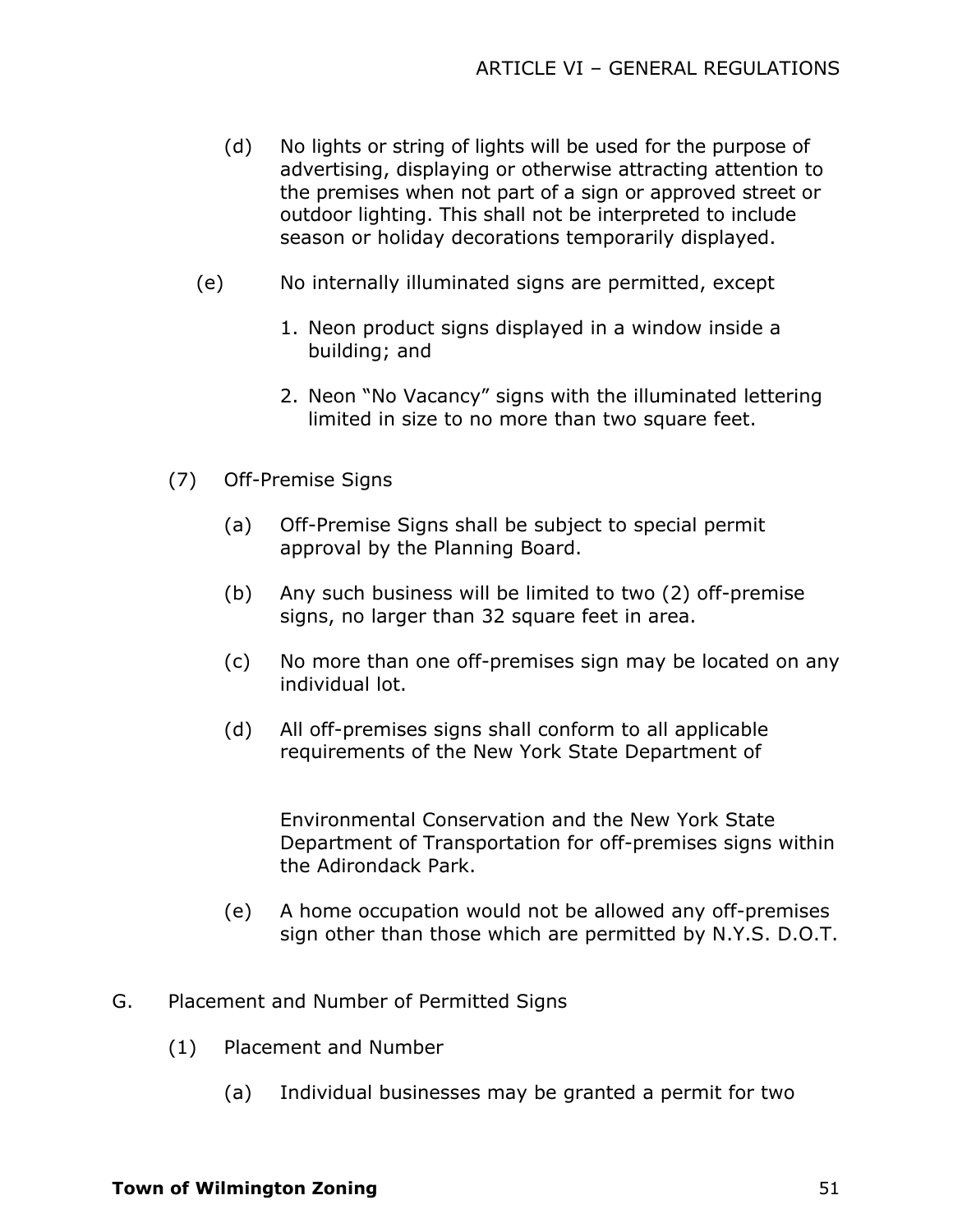signs, one free-standing double-faced sign and one sign attached to a building, or two signs attached to a building (wall or projecting).

- (b) Businesses where the principal building is located with frontage on more than one street or public highway will be permitted one wall sign or one projecting sign facing each street and one freestanding sign.
- (c) The Planning Board may consider an application for an alternate arrangement in the number and size of signs when a building, group of buildings or lot under single ownership or management contain more than one distinct business. The total number and size of such signing shall not exceed the combination to which each single business would be otherwise entitled.
- H. Measurement of Sign Display Area

In measuring the square foot area of signs permitted under this Code, the entire face of the sign and, in the case of any open sign made up of individual boards, letters, figures or designs shall be measured as one sign. Signs that have a structure that is integral to the message shall be measured as part of the display area. However, if the multiple faces of any sign are separated in any manner other than by being mounted on common posts, they shall be considered as separate signs. Only one (1) side of double faced signs shall be measured when determining the area.



- I. Sign Removal
	- (1) Any new sign, or temporary sign which does not comply with the regulations established for the issuance of a permit pursuant to this Code or which permit is revoked or which is deemed to be an abandoned sign; or which is not maintained in good and complete condition with lettering and graphics clean, legible, in true alignment and finishes in good repair, is prohibited and shall be brought into compliance.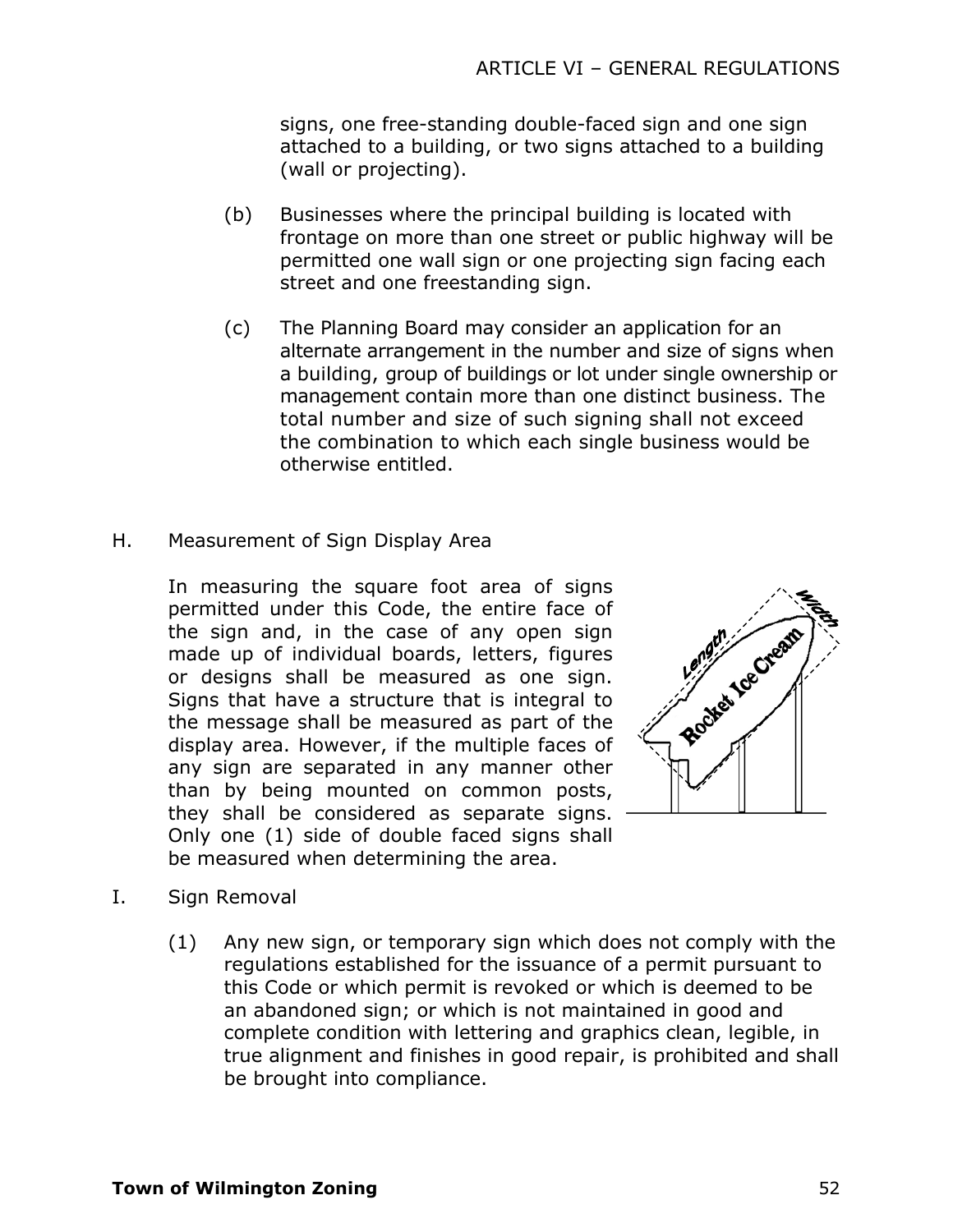- (2) The business, property and/or sign owner of any non-complying sign shall be in violation until such sign(s) is removed or repaired.
- (3) In the case of an unsafe sign which, in the opinion of the Codes Enforcement Officer, is an immediate peril to persons or property, the Code Enforcement Officer may order and arrange for the removal of such sign, without notice to the owner thereof.
- J. Amortization of Non-Conforming Signs

Non-conforming signs existing either by variance previously granted or by conformance with the regulations existing when the original permit was granted, shall be removed or brought into compliance with the provisions herein no later than five (5) years after the adoption of this Code. Within one year, all flashing, twirling, moving, and "Mel's Diner"-type signs shall be removed or brought into compliance.

## **Site Improvements and Screening**

- A. Fencing and Screen-Planting may be required according to the following:
	- (1) Any use required by this Code to be fenced or screened from view shall provide a fence and/or structural or planting screen sufficient to enclose or so as to preclude entry or effectively screen such uses from view from abutting properties and the public right-of-way as is considered appropriate.
	- (2) Plans and site design for the installation of such fencing or screening as are required by this Code shall be reviewed and approved by the Planning Board prior to authorization of a Permit.
	- (3) Any fencing or screening installed in accordance with this Code shall be maintained in good order. Failure to maintain required fencing and screening shall be considered a violation of this Code.

### **Solar Collectors**

(1) Solar collectors which are not located on the roof or walls of a building, (i.e. free-standing solar collectors) shall be considered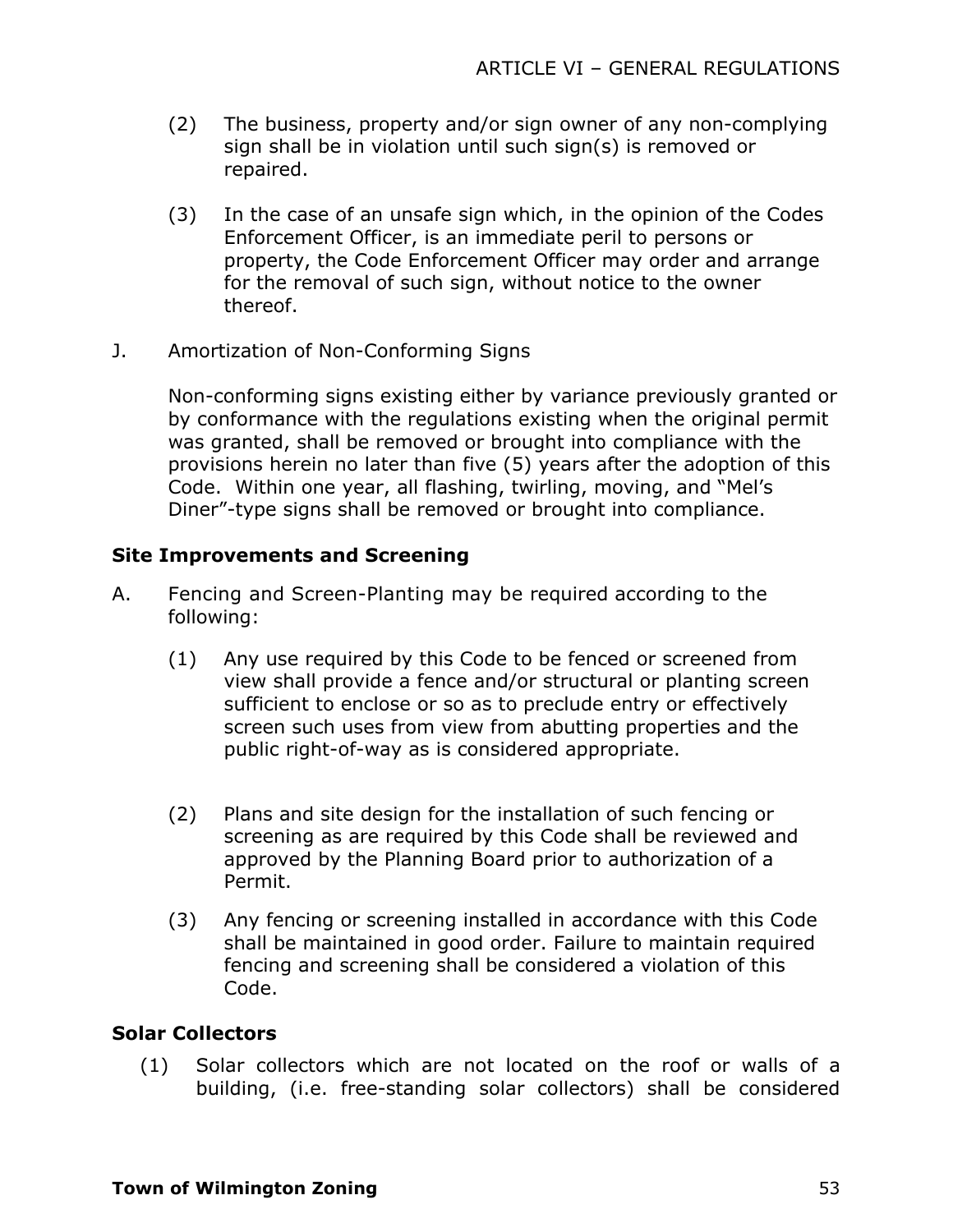accessory structures and shall abide by the dimensional requirements for the zone in which it is located.

(2) Free-standing solar collectors shall be screened from the view of the public right-of-way and shall not obstruct or otherwise impede the views from existing buildings on neighboring properties.

### **Swimming Pools**

Swimming pools may be erected in all districts provided they conform to all state laws and regulations and the following provisions:

- (1) Pools may be installed only as accessory to a residence for the private use of the owners or occupants of such residence and their families and guests, or as an accessory use to a primary lodging use.
- (2) Subject to approval

No work shall be commenced on the construction or installation of any swimming pool, including any excavation or removal of sand, gravel, topsoil or other materials, until and unless the plans and specifications have been approved and a permit has been issued by the Codes Enforcement Officer.

- (3) Pools and pool equipment shall be installed in compliance with the setbacks of this Code.
- (4) Pools shall be completely surrounded by a substantial fence constructed of natural or artificial materials. Such fence shall be

in conformity with all New York State and Local rules and regulations.

- (5) No such pool shall adversely affect the character of any residential neighborhood and all lighting or other appurtenances shall be so arranged as not to interfere with neighboring uses.
- (6) Provisions for drainage from the pool will be adequate and will consider the capacity of any public storm water drainage system into which it is to flow.
- (7) A swimming pool to be constructed or installed as an accessory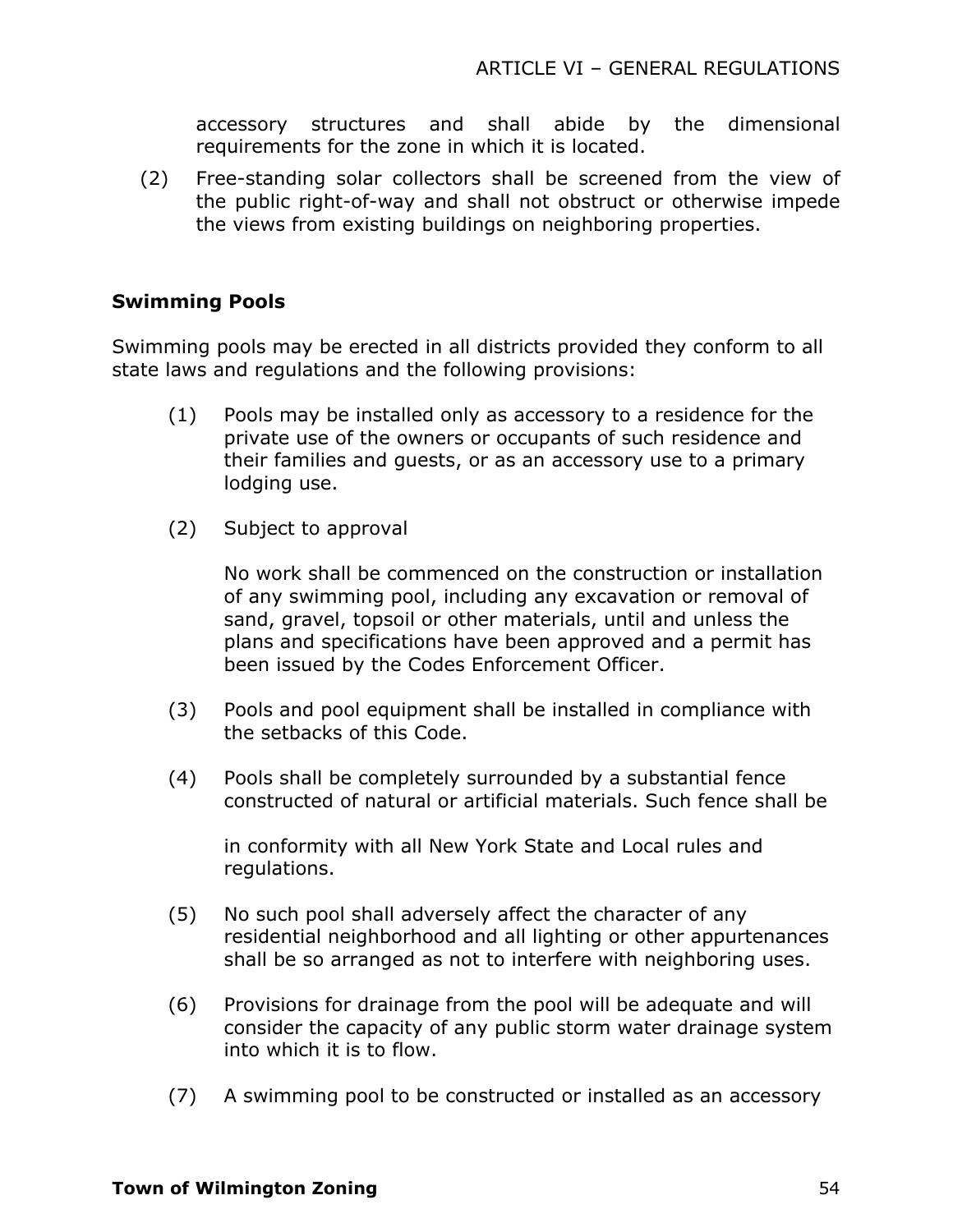use to a motel, tourist or like accommodation or as part of any commercial or club facility shall be permitted after application to, and issuance of a Permit therefore by the Codes Enforcement Officer. Such swimming pool shall be so located as not to cause a hazard to public safety or nuisance to adjoining uses and shall be designed and located in accord with acceptable engineering standards and any applicable County or State requirements.

### **Telecommunications Towers**

A. Siting

Where technically feasible, new telecommunications facilities should be sited on existing telecommunications towers or utility distribution lines or properties of the Town of Wilmington designated for such use in order to preserve the aesthetic and scenic value of the Town.

B. Additional Special Use Permit Requirements

Applicants for a special permit to place, construct or modify telecommunications facilities within the Town of Wilmington shall submit the following additional information to the Planning Board for its referral to a professional engineer or consultant for review and recommendation:

- (1) Visual Environmental Assessment Form (Visual EAF), landscaping plan and visual assessment report, including appropriate modeling and photography assessing the visibility from key viewpoints identified in the Visual EAF, existing tree lines and proposed elevations.
- (2) Preliminary report prepared by a licensed professional engineer describing:
	- (a) Feasibility of co-location on existing structures and telecommunications towers.
	- (b) Applicant's full map and grid coverage in the Town of Wilmington and adjoining towns.
	- (c) Surrounding topography and relation to line of sight transmission.
	- (d) Available road access, electric power and land-based telephone lines and/or microwave link capability.
	- (e) Required improvements or construction activities, including those within the public right-of-way or lands owned or controlled by the Town of Wilmington.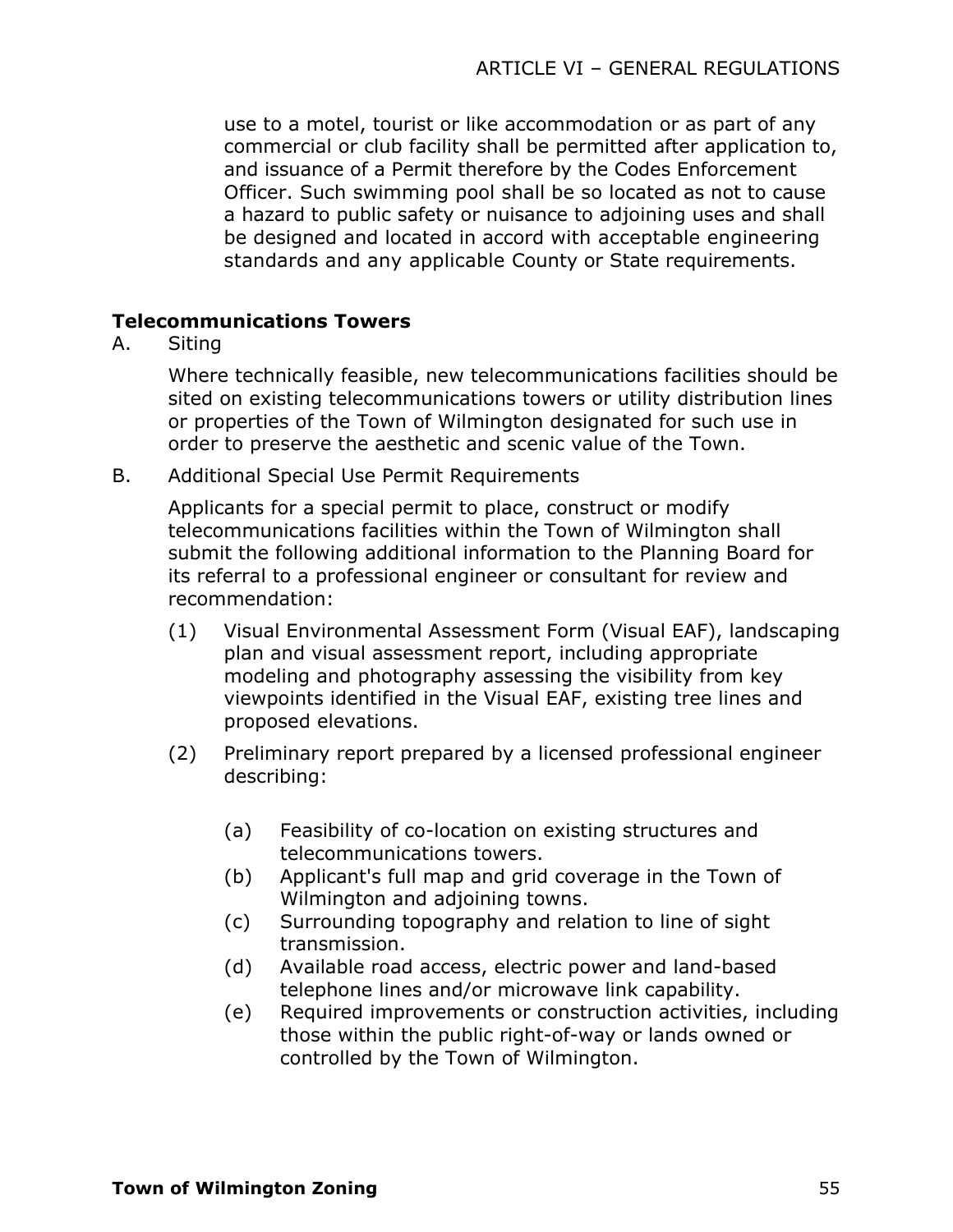- (f) Identity of location, ownership and usage of currently existing telecommunications facilities within the Town of Wilmington and adjoining towns.
- (g) Plans for construction of telecommunications accessory equipment building or structure and landscaping plan.
- (h) Proposed mitigation measures for visual impacts.
- (i) Proposed safety measures.
- (j) Compatibility with existing telecommunications networks, and public safety.
- (k) Emergency networks, such as fire, ambulance, police and 911.
- (3) In the case of an application for a telecommunications tower, additional information shall be provided describing the telecommunications tower height and design, foundation, including a cross section of the structure; the telecommunications tower's compliance with applicable structural standards; the telecommunications tower's capacity, including the number and type of telecommunications antennas it can accommodate and the basis of calculation of capacity.
- (4) Demonstration of need for proposed telecommunications facility showing the impracticality of upgrading or expanding an existing site within the Town of Wilmington and adjoining towns.
- (5) Demonstration that the proposed site is the most appropriate available site, based on technological feasibility, for the location of the telecommunications facility.
- (6) Inventory of existing telecommunications facilities within the Town of Wilmington and adjoining towns outlining opportunities for shared use as an alternative to the proposed use. The applicant must demonstrate that the proposed telecommunications tower or telecommunications antenna cannot be accommodated on an existing approved telecommunications tower or facility within the Town of Wilmington and adjoining towns.
- (7) Proof of certified mail announcements to all other telecommunications providers in the area declaring the applicant's sharing capabilities and/or siting needs.
- (8) A map showing the location of the premises for which the permit is sought and a sketch plan showing all features of the facility necessary for providing road access, electrical service, landbased telephone line connection and/or microwave link capability within the property boundaries of the proposed location.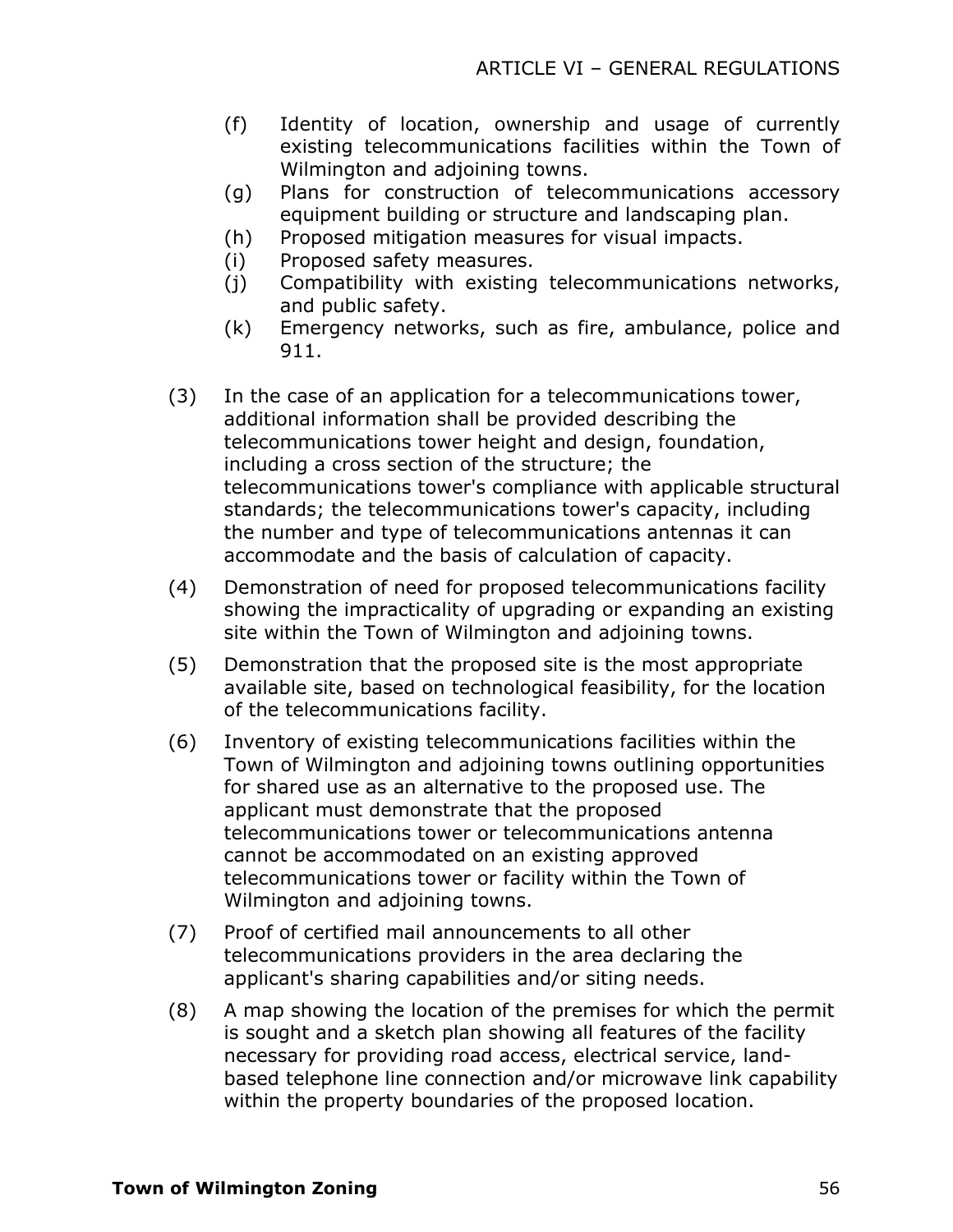- (9) In the case of an application for a telecommunications antenna or tower to be located on lands owned by a party other than the applicant or the Town, a copy of the lease agreement with the property owner shall be provided to the Planning Board.
- (10) Such other information as may be required by the Planning Board or its engineer.
- C. General Requirements.
	- (1) Separation distance

Telecommunications towers shall be separated from all residential dwellings and building sites by a distance of 500 feet or 1 1/2 times the height of the tower, whichever is greater.

- (2) All telecommunications accessory structures shall comply with zoning setback regulations in the affected zone. In any event, a telecommunications tower shall be set back a distance at least equal to its height. Additional setbacks may be required by the Planning Board in order to provide for the public safety.
- (3) Minimal visual impacts

All telecommunications towers and telecommunications antennas shall be sited and surrounded by wooded areas so as to have the least possible practical visual effect on the environment.

(4) Lighting

Telecommunications towers shall not be artificially lighted unless otherwise required by the Federal Aviation Administration or other federal, state or local authority.

(5) Material and paint

Telecommunications towers and telecommunications antennas shall be of a galvanized finish, or painted gray above the surrounding tree line and gray or green below the tree line; the mountings of telecommunications antennas shall be nonreflective and of the appropriate color to blend with their background.

- (6) Screening
	- (a) Vegetative screening

The following vegetative screening shall be provided: one row of native evergreen shrubs or trees capable of forming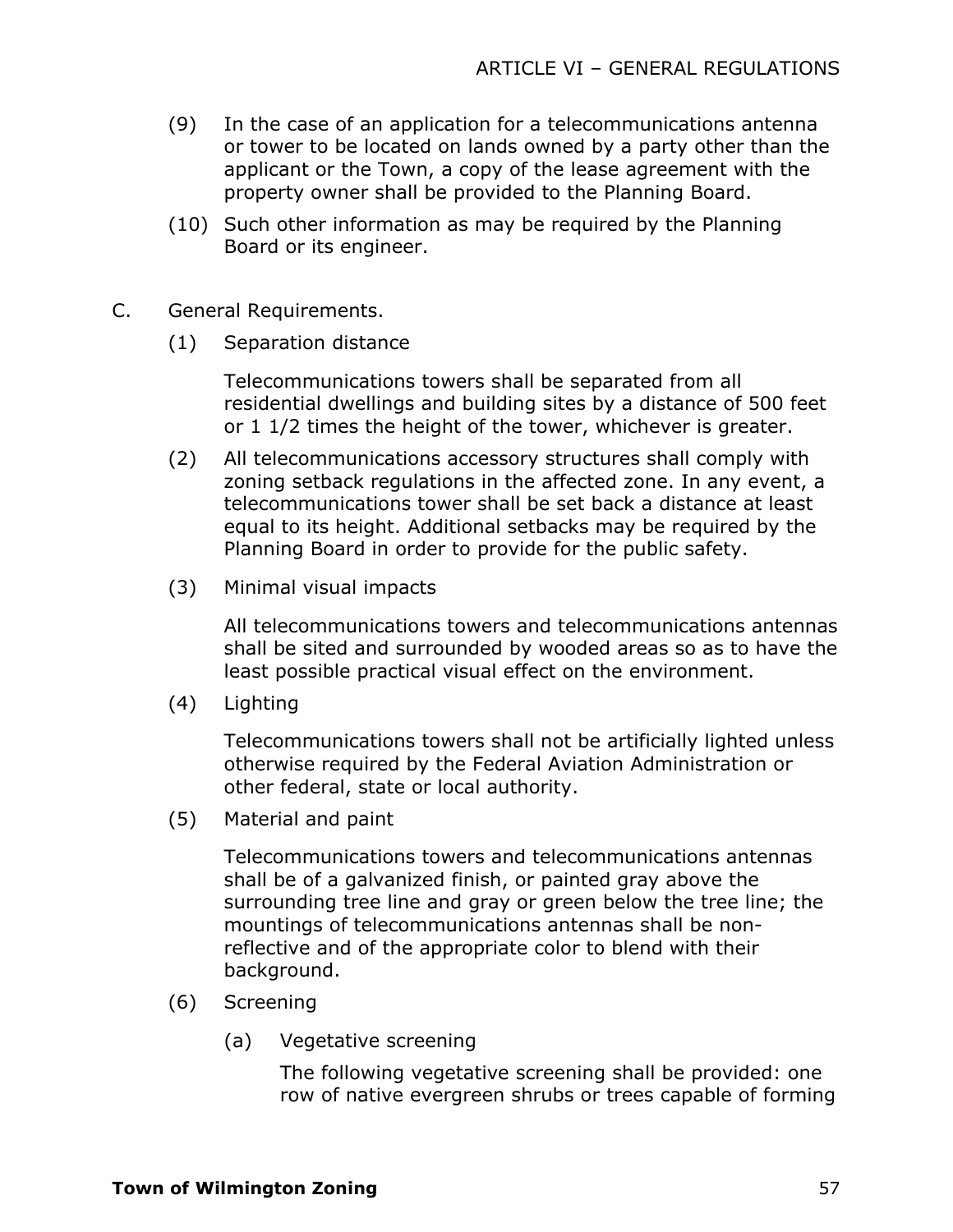a continuous hedge at least eight feet in height within two years of planting shall be provided to effectively screen the telecommunications tower base and accessory facilities. Additional screening may be required by the Planning Board to screen portions of the telecommunications tower from nearby residential property of important views.

(b) Architectural screening

Creative design measures, to camouflage facilities by integrating them with existing buildings and among other existing uses, are preferred.

(7) Height

The size of telecommunications sites shall be limited to the minimum required to provide the proposed area telecommunications services.

(8) Access road

Existing roadways shall be used for access to the site whenever possible.

(9) Telecommunications accessory structures

Telecommunications support facilities such as vaults and equipment rooms, utilities and other support structures shall be screened, placed underground, depressed, earth bermed or sited below the ridgeline to the greatest extent feasible, particularly in areas of high visibility.

(10) Telecommunications antennas

Due to their high visibility, dish and parabolic telecommunications antennas shall not be used when overland connections are possible. If dish and parabolic antennas are required, they should be located at as low an elevation as possible without compromising the function of the device, preferably on the sides of buildings or ground mounted on slopes below the ridgeline wherever possible, rather than elevated on telecommunications towers. Microwave and satellite dishes shall be of mesh construction wherever possible.

(11) Utility service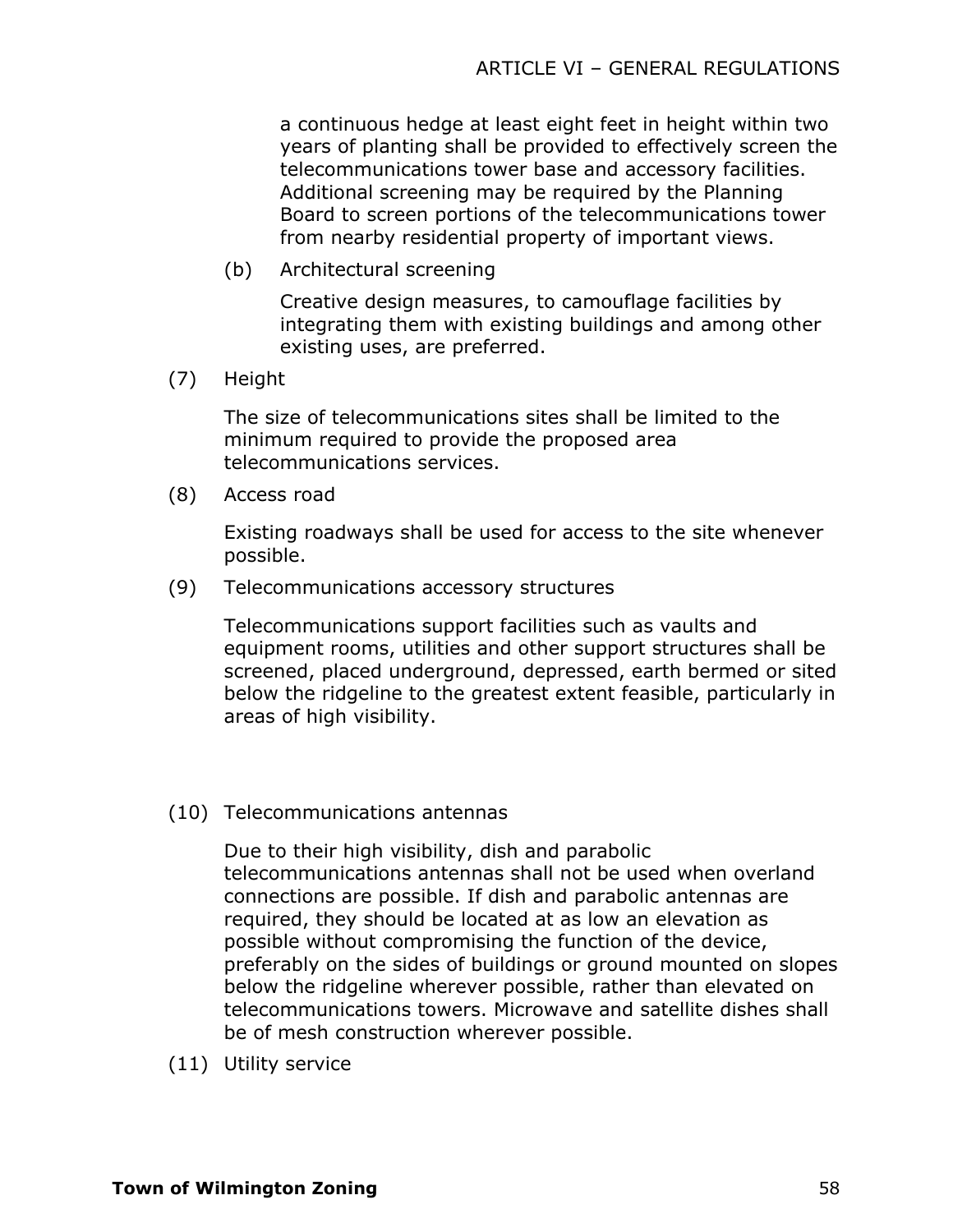Electrical and land-based telephone utilities extended to service telecommunications sites shall be underground.

(12) Security provisions

Each site shall have a security program, including physical features such as fencing, anti-climbing devices or elevating ladders on the telecommunications towers.

(13) Safe zone

Telecommunications towers shall be designed so that in the event of failure they will fall within the setback area of the site and/or away from adjacent property.

(14) Noise

Noise producing equipment and towers shall be sited, constructed and/or insulated to minimize noise impacts on adjacent properties.

(15) Annual inspection and report

Telecommunications towers over 100 feet in height, including towers existing on the effective date hereof, shall be inspected annually by a licensed professional engineer, or at any other time upon a determination by the Codes Enforcement Officer that the telecommunications tower may have sustained structural damage, and a copy of the inspection report shall be submitted to the Codes Enforcement Officer.

(16) Removal

If the use of the tower for the authorized cellular telephone, voice, data or other forms telecommunications is discontinued for more than one year, its successors and assigns, shall remove the tower from the site within the following year. If the use of the herein authorized antennas for cellular telephone, voice, data or other forms of wireless communications is discontinued for more than six months, their successors and assigns, shall remove the antenna array from the tower within the following six months. Once the time frames for removal have expired according to this condition, placement of a new tower on the project site or replacement of the antennas on the tower for cellular telephone, voice, data or other forms of wireless communications shall be subject to review and approval by the Agency in the form of a new or amended permit. The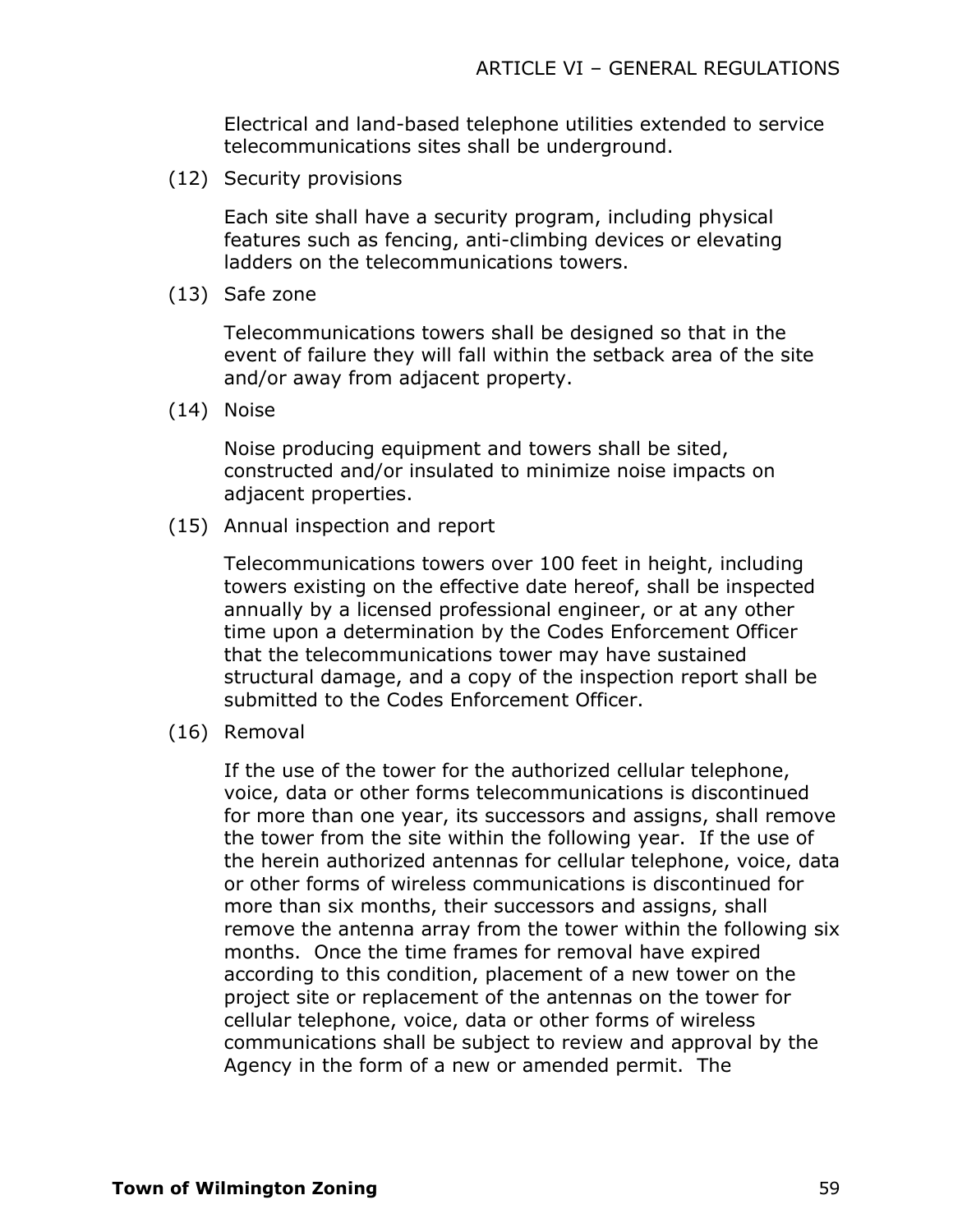landowners, their successors and assigns shall allow timely removal of the tower or antenna array pursuant to this condition.

Applicants shall post a bond or other suitable undertaking as a condition of the use permit in order to guarantee removal of abandoned structures.

(17) Post-installation field report

A post-installation field report identifying the facility's coverage area, the telecommunications tower's maximum capacity, committed capacity and unused capacity, if any, and co-located users of the telecommunications tower shall be submitted to the Town.

D. Proof of insurance

The applicant and the owner of the property where the telecommunications tower and/or antenna are to be located shall provide the Town Clerk with proof of insurance in a sufficient dollar amount to cover potential personal and property damage associated with construction and operation thereof.

E. Special permit term

Special permits granted pursuant to this section shall be issued for a term of 10 years or the period of time requested by the applicant, whichever is less.

### **Temporary Structures**

- A. A building, mobile home, trailer or other structure, accessory to a construction project for office, storage or related construction use may be permitted upon issuance of a Permit by the Code Enforcement Officer. Such installation shall be temporary and continued only for the duration of the construction project to which it is accessory.
- B. The facility shall not be designed or used for living accommodations except for the non-permanent accommodation of a clerk-of-the-works or night watchman and shall be promptly removed upon completion of the construction project to which it is accessory.
- C. Upon notice from the Code Enforcement Officer, the Permit shall expire and the rights and privileges there-under shall be vacated. Failure to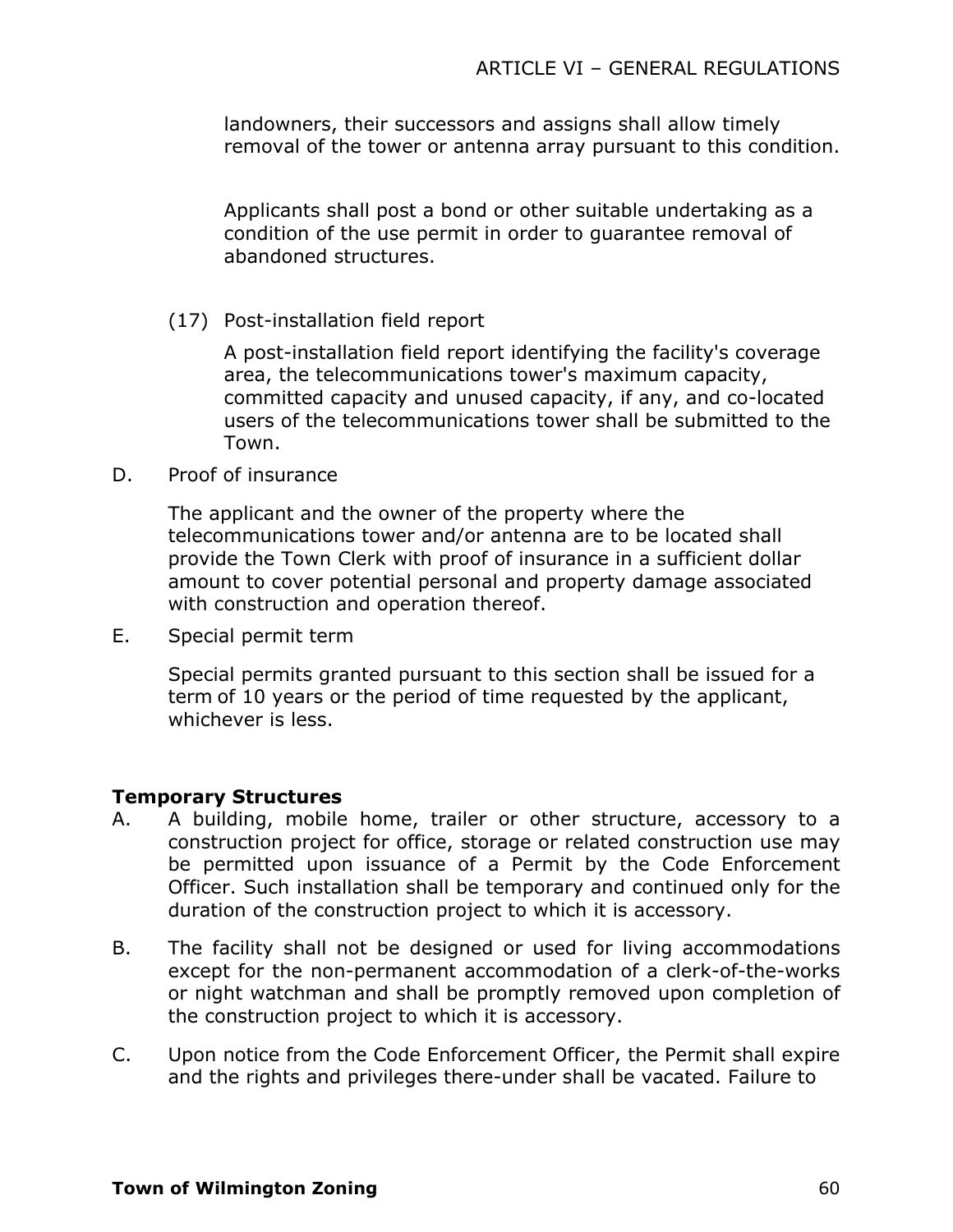remove such installation in a prompt manner after notice by the Code Enforcement Officer shall be considered a violation of this Code.

### **Vehicle Repair**

- A. No more than one unlicensed vehicle not being serviced shall be stored on the property at any given time.
- B. Minimum setback of 200 feet from a residential district or any existing residential use.
- C. Any autowash, in addition to meeting the off-street parking requirements, shall provide four stacking spaces per bay on the lot to prevent the waiting of automobiles in the public right-of-way.
- D. All parking and service areas shall be reasonably screened at all seasons of the year from the view of adjacent residential lots and streets. The general landscaping of the site shall be in character with the neighborhood. Such landscaping shall include the preservation of existing trees over eight (8) inches in diameter to the maximum extent possible.

### **Vehicle Service**

- A. No more than one unlicensed vehicle not being serviced shall be stored on the property at any given time.
- B. Minimum setback of 200 feet from a residential district or any existing residential use, except in the Hamlet district where a setback of 25 feet with screening shall be required.
- C. Any autowash in addition to meeting the off-street parking requirements shall provide four stacking spaces per bay on the lot to prevent the waiting of automobiles in the public right-of-way.
- D. All parking and service areas shall be reasonably screened at all seasons of the year from the view of adjacent residential lots and streets. The general landscaping of the site shall be in character with the neighborhood. Such landscaping shall include the preservation of existing trees over eight (8) inches in diameter to the maximum extent possible.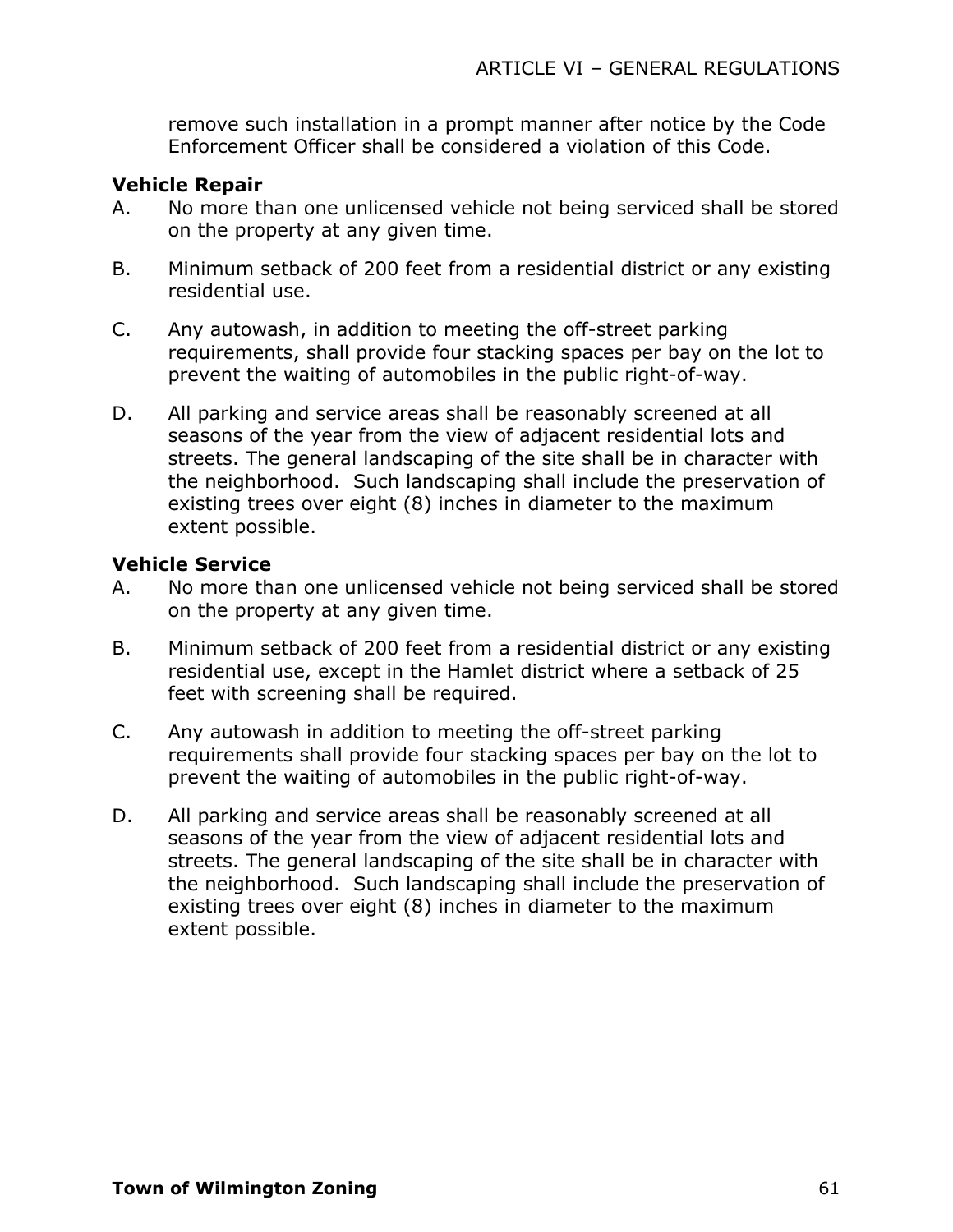### **Waterfront Overlay District**

- A. Purpose and intent.
	- (1) The Town intends to protect a scenic corridor along the Ausable River and its tributaries, in accordance with the Town of Wilmington Local Waterfront Revitalization Plan. The purpose of the district is to maintain a green, undeveloped corridor along much of the Town's waterfront and to provide a consistent level of protection of the visual, environmental and historic resources within this corridor.
	- (2) The existing vegetation along the Ausable River is effective in creating a secluded natural experience for waterfront land owners, boaters, hikers and other waterfront users. In addition, a vegetative buffer reduces the velocity and volume of stormwater runoff entering the River, increases infiltration, decreases erosion, and protects water quality. Vegetation filters out pollutants, including nutrients from fertilizers and agricultural pesticides. Therefore protection of the Ausable River waterfront is critical to its users as well as its ecology.
	- (3) The Waterfront Overlay (WO) District is overlayed onto existing zoning districts. All provisions of the underlying districts remain in full force, except where provisions of the WO District differ. In such cases, the more restrictive provision shall apply. The principal control mechanisms of the WO are construction setbacks from the waterline, restrictions on the removal of natural vegetation within an established buffer zone adjacent to the water, and performance standards governing land use activities within the district.
	- (4) The specific purposes of this district include the following:
		- (a) To preserve natural, scenic, and historic values along the Ausable River.
		- (b) To preserve woodlands, wetlands, and other green space.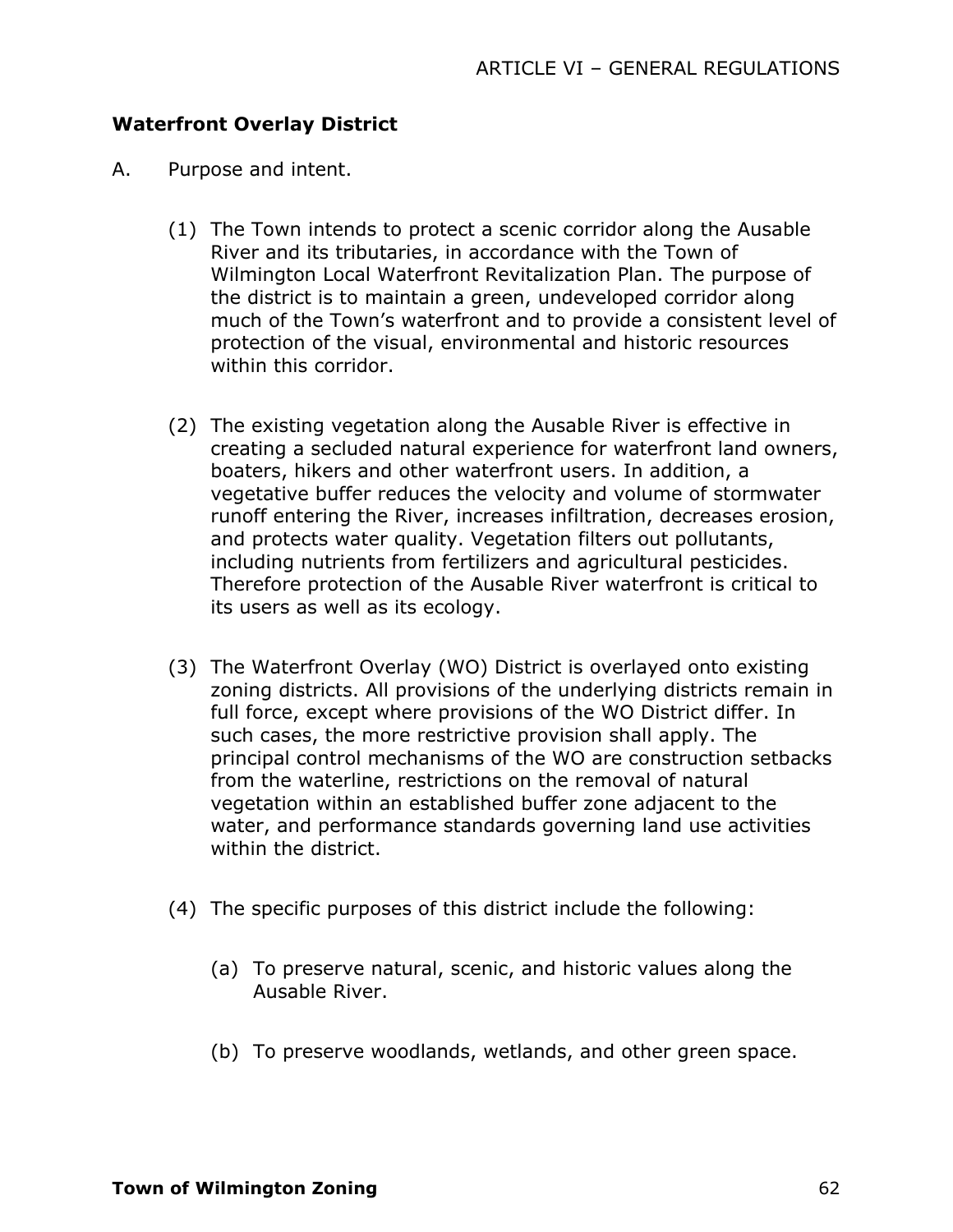- (c) To regulate uses and structures along the Ausable River to avoid increased erosion and sedimentation.
- (d) To encourage compatible land uses along the Ausable River.
- (e) To recognize areas of significant environmental sensitivity that should not be intensely developed.
- (f) To allow reasonable uses of lands while directing more intense development to the most appropriate areas of the community.
- B. Permitted uses; prohibited uses.
	- (1) The underlying zoning district determines the permitted principal uses, accessory uses and special permit uses within the Waterfront Overlay District.
	- (2) The following uses, however, are specifically prohibited within the WO District:
		- (a) Junkyards and solid waste disposal or processing facilities.
		- (b) Mineral extraction or surface mining.
		- (c) Freight or truck terminals.
		- (d) Bulk fuel storage.
		- (e) Bulk industrial chemical storage or processing.
		- (f) Uses which may be noxious or injurious due to the production or emission of dust, smoke, odor, gases, fumes, solid or liquid waste, noise, light, vibration, or nuclear or electromagnetic radiation or due to the likelihood of injury to persons or damage to property if an accident occurs.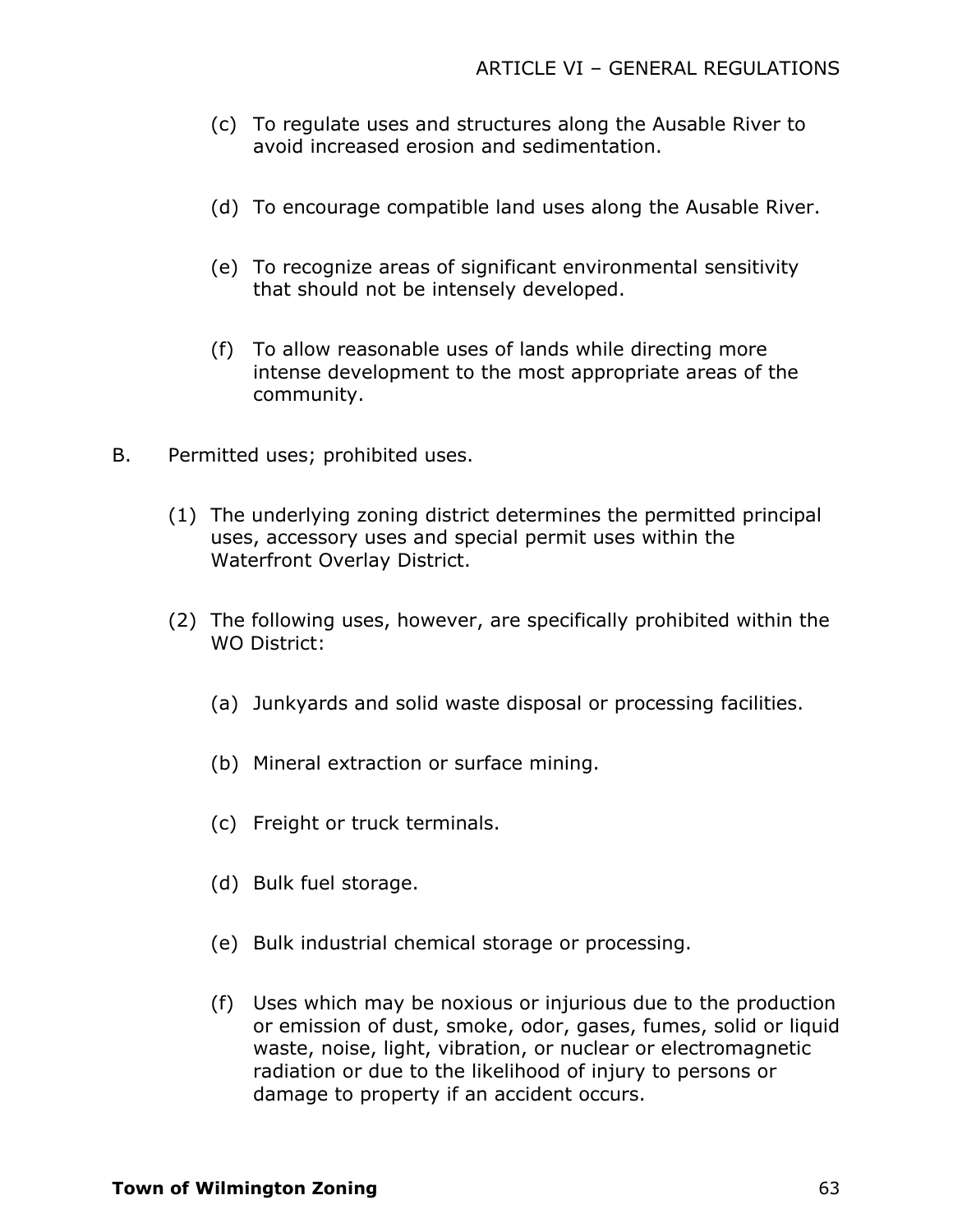- C. Development regulations.
	- (1) Setback requirements.
		- (a) The minimum setback from the high water mark of the river shall be 200 feet for principal and accessory buildings.
		- (b) Structures demonstrated to be directly related to the Ausable River may be authorized within the required setback distance; however, the Planning Board shall have the authority to impose additional conditions at the time of site plan review as may be warranted such as buffering or screening.
	- (2) Riparian area vegetated buffer. Riparian areas shall be maintained with a natural vegetation strip on each parcel or lot between the normal high water mark of the river and a point 100 feet from and perpendicular to the normal high water mark. Removal of vegetation in the riparian area shall require a special permit in accordance with the following requirements:
		- (a) No clear-cutting shall be allowed.
		- (b) One hundred percent of the vegetation strip may be selectively thinned as follows. No more than 30% of the number of trees six inches in diameter at 4.5 feet above the ground, or larger, shall be cut in any ten-year period. Additional trees may be removed if the applicant can demonstrate one or more of the following conditions:
			- [1] It is clearly necessary for traffic safety.
			- [2] It is clearly necessary for the development of an approved principal or accessory use or building, street, sidewalk, paved area, driveway, stormwater facility, utility or sewage system.
			- [3] It is within 25 feet of the foundation of an approved structure.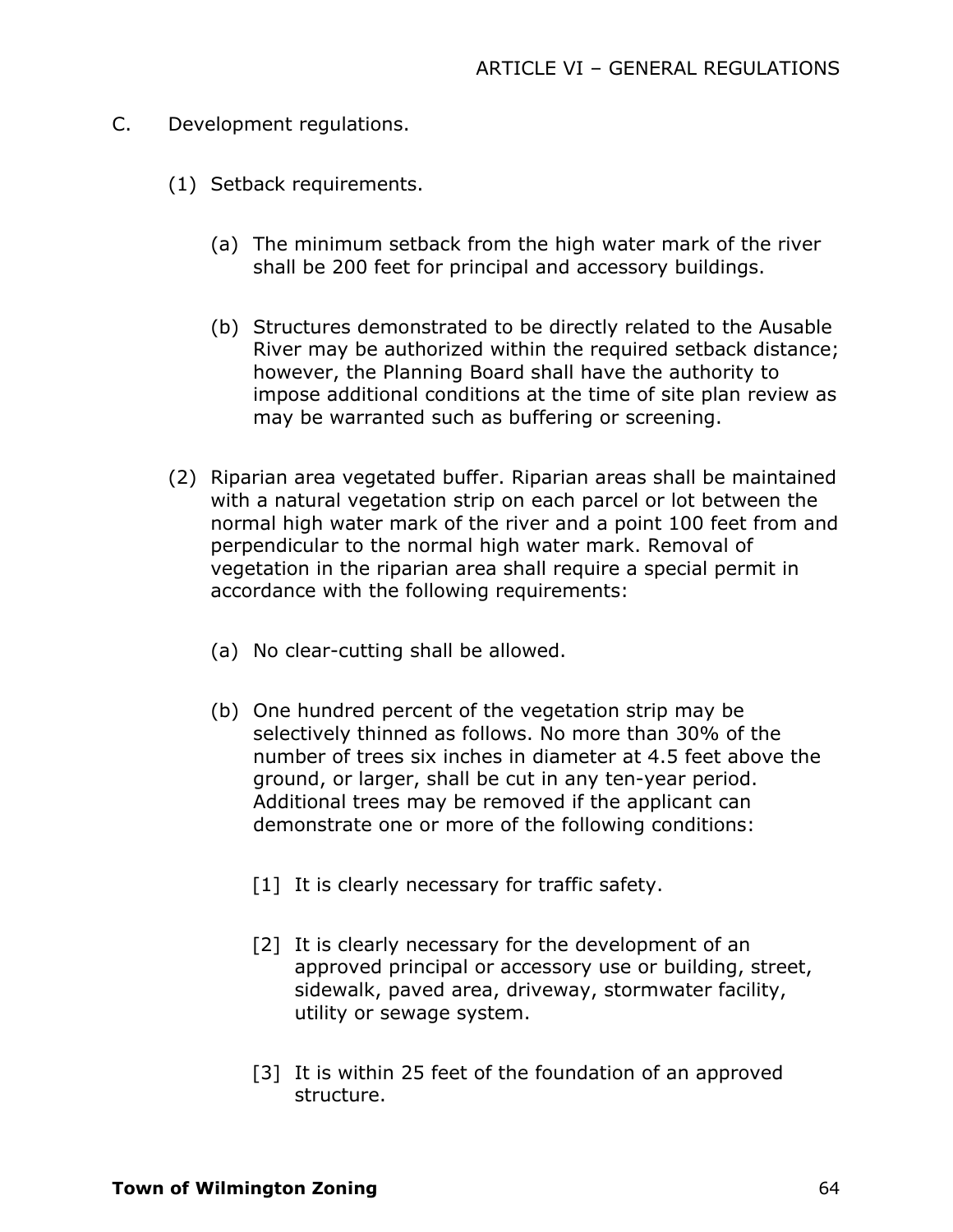- [4] It is diseased, dead or poses a clear danger to public safety, structure, utility or public improvement.
- [5] It is related to agricultural activities, such as orchards or cultivation activities.
- (c) Existing soil and organic matter shall not be altered or disturbed within the vegetation strip or within 10 feet of the top of slope except in connection with an activity otherwise permitted.
- (d) No structures shall be permitted within the vegetation strip, with the exception of docks, boat ramps, bulkhead, pump houses, utilities, pervious walkways, and elevated walkways which provide the property owner with reasonable access to the water. Park-related furnishings (benches, picnic tables, pavilions, refuse containers, etc.) and vehicular parking areas shall be permitted, if associated with public recreation areas or public access to the river.
- (e) No potentially polluting material, including but not limited to lawn clippings, leaves, garbage, refuse containers, junk cars, junk appliances, or toxic materials, may be dumped or stored within the natural vegetation strip. The vegetation strip shall not contain commercial or industrial storage or display, manufacturing or processing activity, loading and unloading areas or vehicular parking areas.
- (f) Where there is no preexisting natural vegetation, new development requiring Planning Board approval pursuant to this section or Site Plan Review shall include vegetation which shall screen the proposed development from the water and any existing waterfront trails or pathways. The width of this revegetated strip should be at least 75 feet from the high water mark of the river. The plant material should consist of indigenous trees, shrubs, and grasses.
- (g) Reasonable efforts shall be taken during construction to ensure that trees protected by this section are not accidentally injured or removed, including root compaction by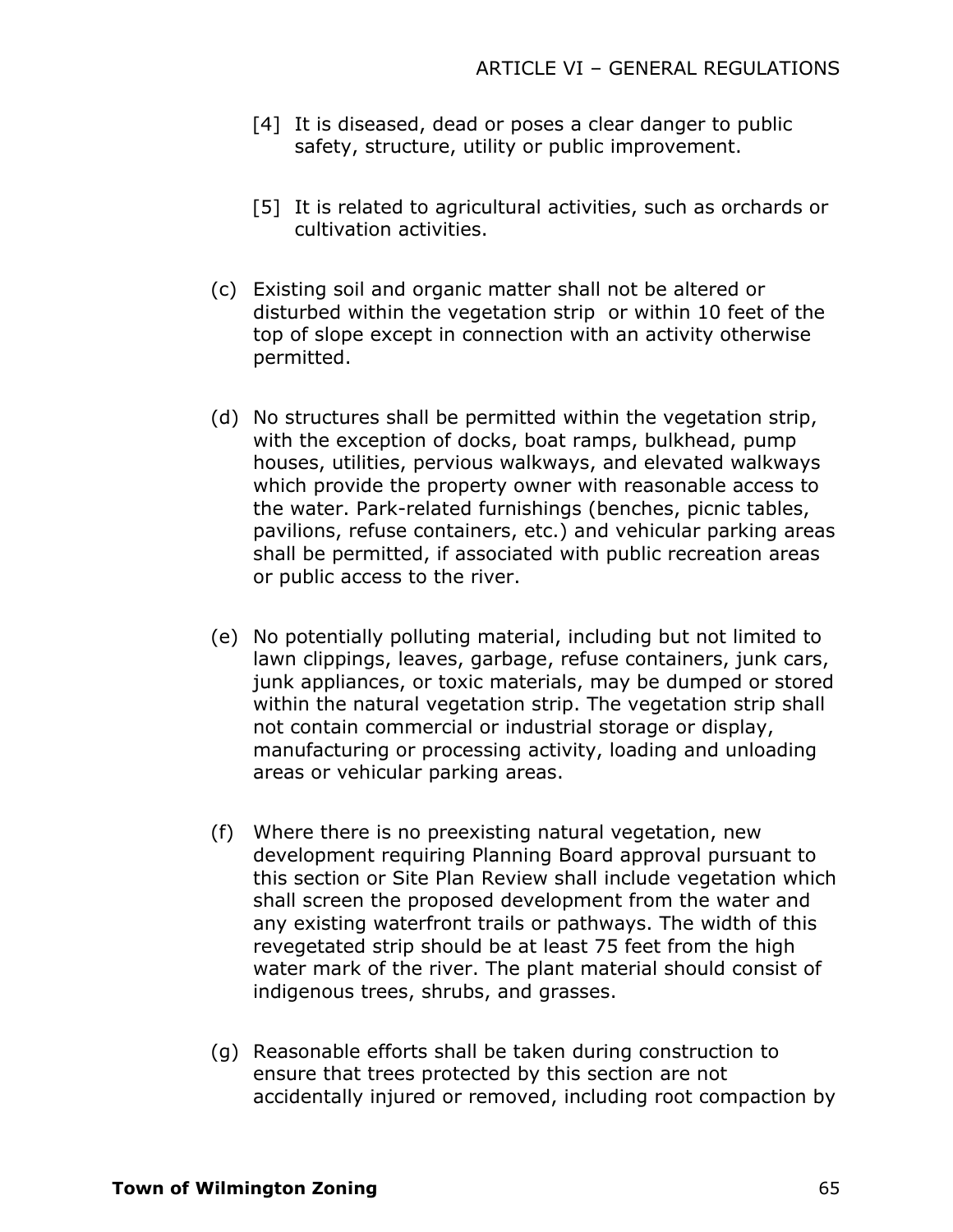equipment or change in grade level. The developer shall replace any protected trees which are destroyed or injured with mature trees of similar diameter.

- (3) Protection of water quality.
	- (a) There shall be no disturbance of existing Federal and New York State wetlands as identified by the NYS Department of Environmental Conservation located within this WO District unless appropriate mitigation measures are defined and approved pursuant to a permit from the Department of Environmental Conservation and US Army Corp of Engineers.
	- (b) Stormwater and sedimentation control shall be guided by the standards of the New York Standards and Specifications for Erosion and Sediment Control, the New York State Stormwater Management Design Manual and the Town of Wilmington Stormwater Management and Erosion and Sediment Control Law.
- (4) Docks and water surface use.
	- (a) Not more than one dock shall be permitted per residence.
	- (b) Multiple boat slips may be clustered.
	- (c) Bulkhead docks or off-channel basins are preferred for permanent docking.
- (5) Agricultural activities.

Soil shall not be tilled within 100 feet of the high water mark of the river or within 100 feet of direct tributaries that are within the WO District.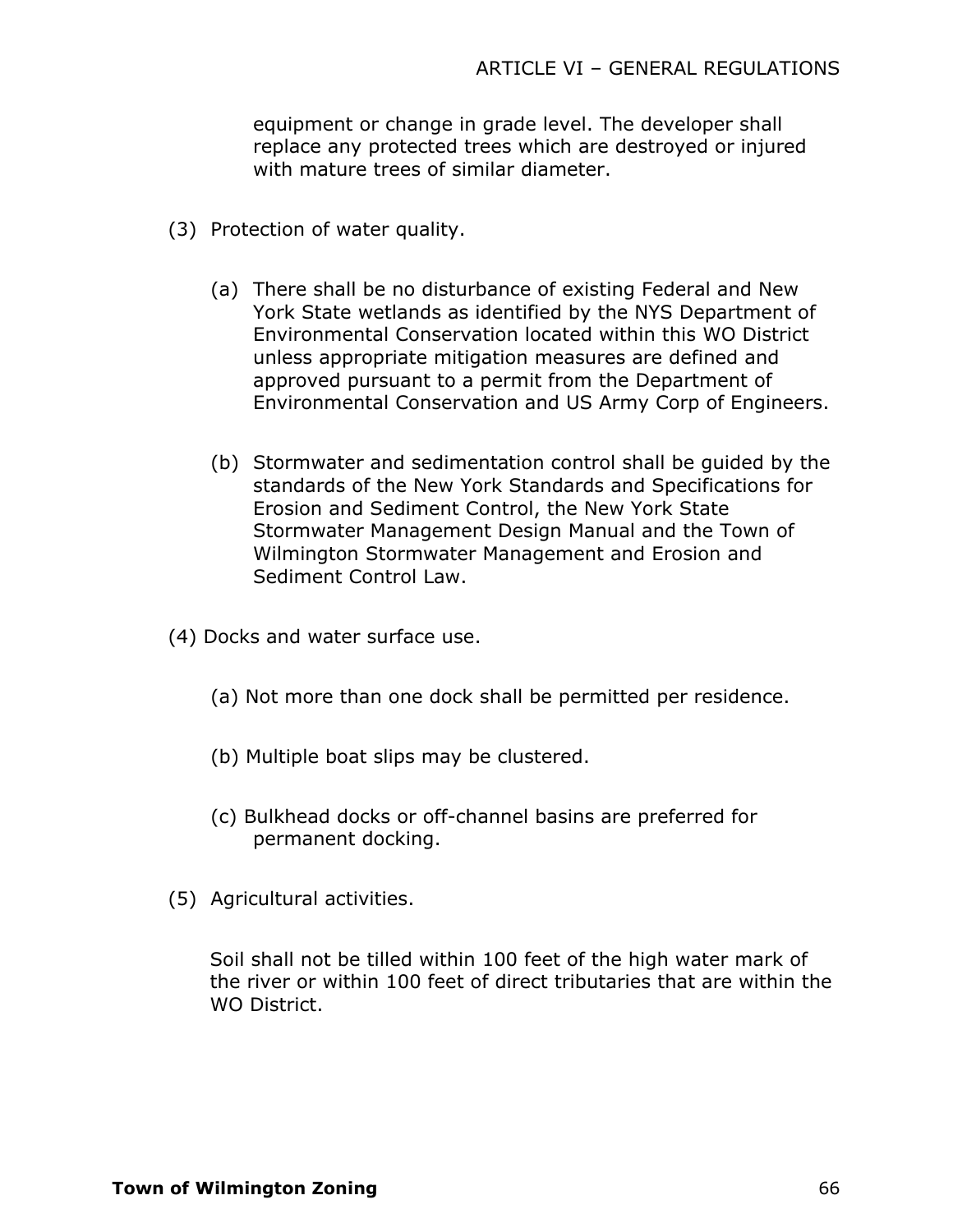- (6) Additional requirements and standards.
	- (a) Parking, fences and signs shall not detract from water views and are subject to regulations contained in Article VI – General Regulations, respectively. The following signs are prohibited within 300 feet of the river:
		- [1] Off-premises signs such as billboards.
		- [2] Freestanding signs on site with a total height of greater than 12 feet above the surrounding average ground level or a sign area of greater than 40 square feet.
		- [3] Signs intended to be towed from one location to another.
	- (b) Development shall not interfere with or in any way prohibit, hinder or discourage the public use of waterfront trails.
	- (c) New development shall provide opportunities for trail linkages as identified in the Town of Wilmington Local Waterfront Revitalization Plan. Any easement or trail construction should accommodate a pedestrian walkway or pathway having a right of way width of at least twenty (20) feet along the length of and abutting the Ausable River shoreline.
	- (c) When located adjacent to historic structures, new buildings shall reflect the architectural character of the existing historic structure.
- D. Site plan.

Any proposed principal building or any proposed or expanded paved area larger than 5,000 square feet that would be partially or entirely located within the WO District shall be submitted for review by the Planning Board. Site plan review shall be conducted in accordance with the procedures established in Article IX – Site Plan Review.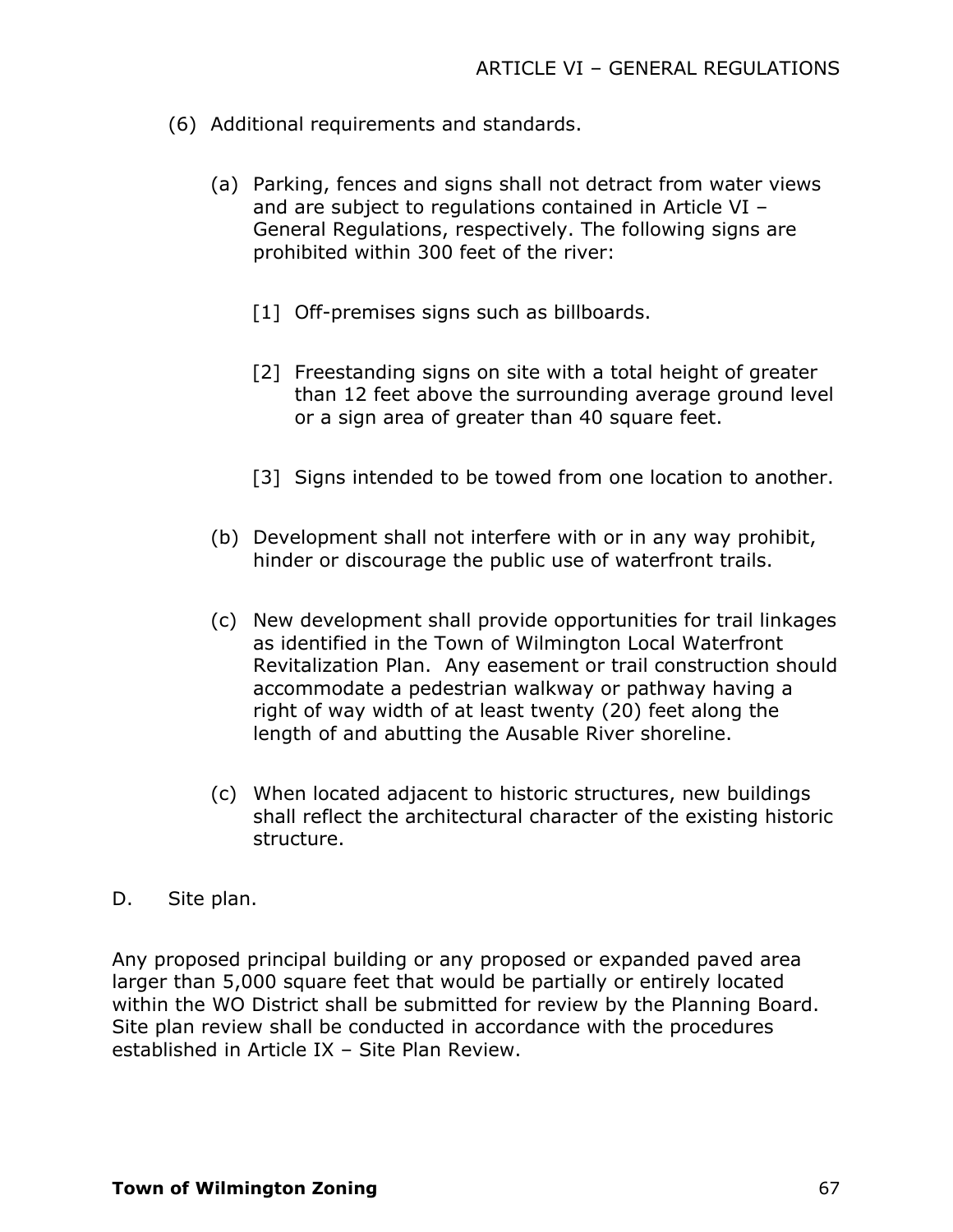## **Windmills**

The following shall apply to personal windmills:

- A. Review and Approval
	- (1) Windmills shall require a special use permit prior to their erection or use on any property with in the Town of Wilmington.
	- (2) In addition to the requirements for special use permits outlined in this code, Windmills shall also be subject to the following requirements.
- B. Application Materials
	- (1) Location of tower and tower height, including blades.
	- (2) Property lines and physical dimensions of the tax parcel.
	- (3) Underground utility lines within a radius equal to the proposed tower height, including the blades.
	- (4) Dimensional representation of the various structural components of the tower construction, including the base and footings.
	- (5) A Full Environmental Assessment Form ("EAF") and a Visual EAF Addendum Form prepared in accordance with the State Environmental Quality Review Act.
	- (6) Location, approximate dimensions and types of major existing structures and all uses on tax parcel. Design data indicating the basis of design, including manufacturer's dimensional drawings, installation and operation instructions.
	- (7) Certification by a registered professional engineer or manufacturer's certification that the tower designs is sufficient to withstand wind load requirements for structures as established by the New York State Uniform Fire Prevention and Building Code.
	- (8) Provide the zoning designations of the immediate and adjacent sites and the locations of any buildings or improvements that are within the "fall zone" of a proposed tower.
	- (9) Proof of Liability Insurance at a sum to be determined by Town Attorney.
- C. General Conditions
	- (1) Number No more than two Windmills may be located on a single parcel of property.
	- (2) Visual Impact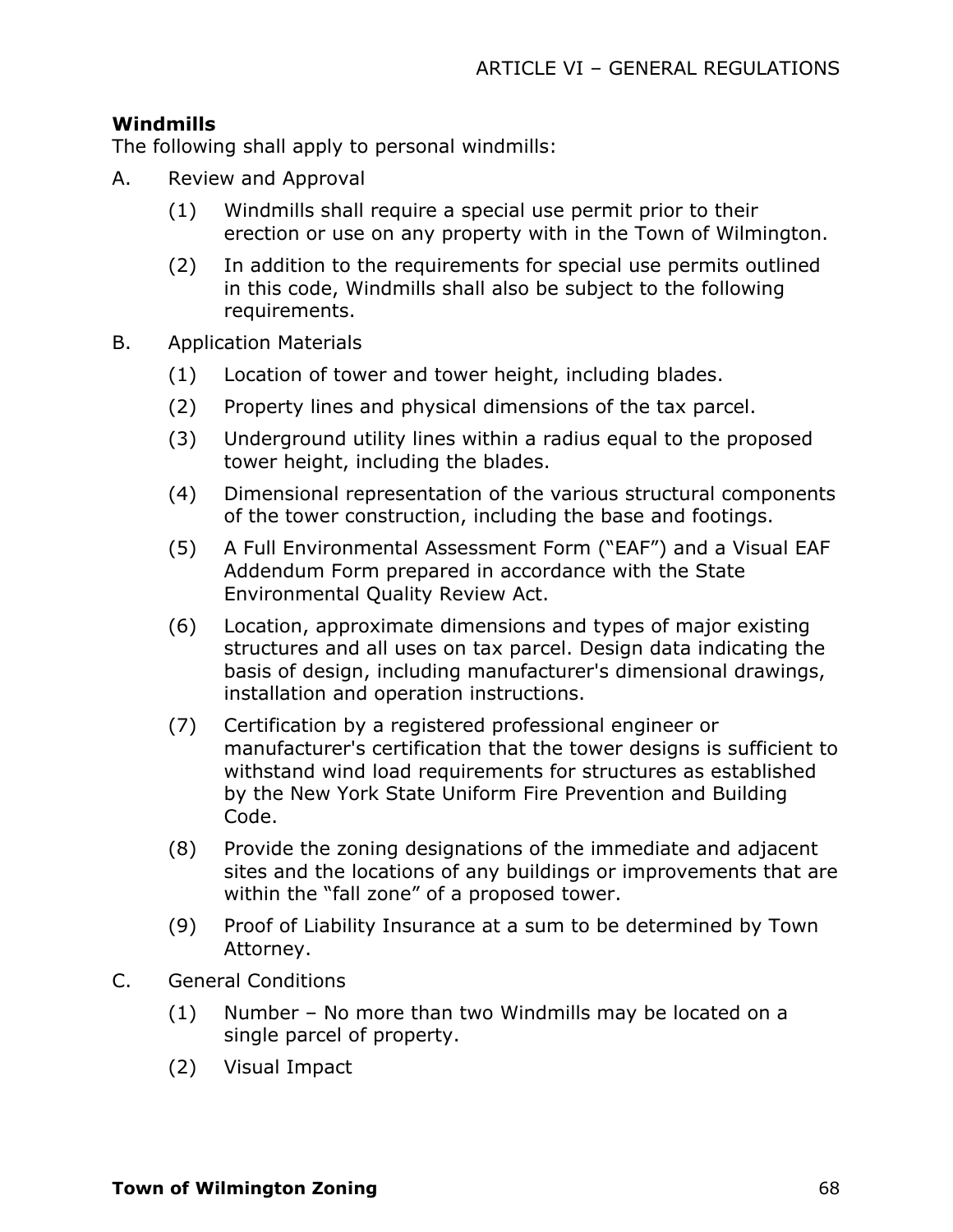- a) No windmill shall be installed in a location where it is determined by the Board to have a significant detrimental impact on the neighborhood character.
- b) Windmills shall not be installed in any location that would substantially detract from or block the view of a portion of a recognized scenic viewshed, as viewed from any public road right-of-way or publicly owned land within the Town of Wilmington.
- c) All power transmission lines from or to the wind generation and electricity generation equipment shall be located underground.
- (3) Broadcast Interference
	- a) Windmills shall not be installed in any location along the major axis of an existing microwave communications link where its operation is likely to produce electromagnetic interference in the link's operation.
	- b) Windmills shall not be installed in any location where their proximity to existing fixed broadcast, retransmission, or reception antenna (including residential reception antenna) for radio, television, or wireless phone will create interference with signal transmission or reception.
- (4) Tower Access
	- a) The tower-climbing apparatus shall be located no closer than 12 feet from the ground; or
	- b) A locked anti-climb device installed on the tower; or
	- c) The tower shall be completely enclosed by a locked, protective fence at least six feet high.
- D. Dimensional Conditions
	- (1) The maximum height of the windmill shall be determined by the Planning Board during the Special Use Permit process.
	- (2) No windmill shall be erected in any location where its overall height, including blades, is greater than one and one half the distance from its base to any property line.
	- (3) Guy wires and anchors for towers shall not be located closer than 10 feet to any property line.
	- (4) No windmill shall be erected less than 100 feet from the centerline of any public road.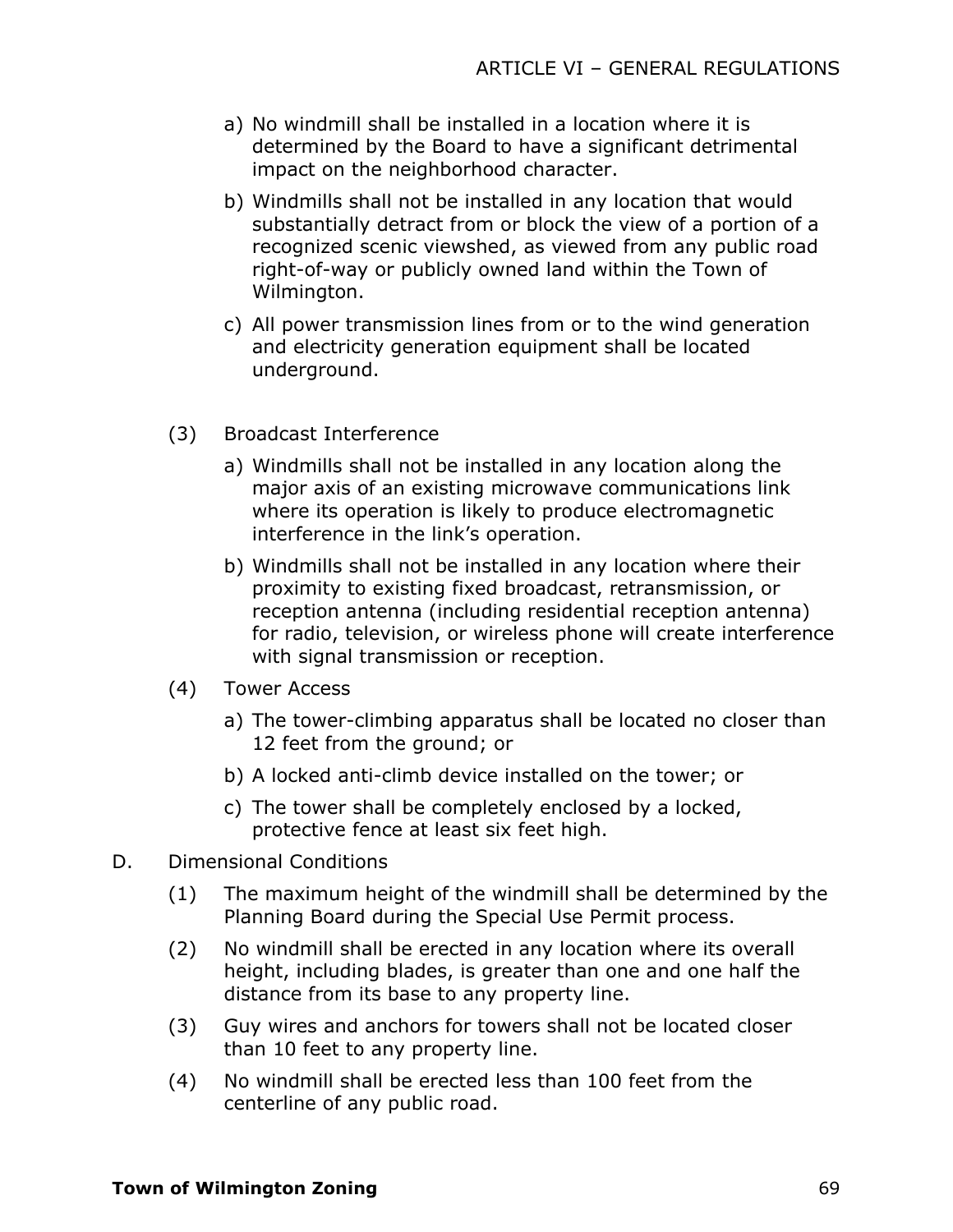- (5) These setback requirements may be waived where the applicant submits a signed waiver from the owner(s) of the neighboring property, overhead utility lines, or other structures in relation to which the applicant does not meet the setback requirements set forth above.
- (6) Where an applicant proposes to locate one or more Windmills on a site consisting of multiple contiguous parcels owned or leased by the applicant, the term "property lines" shall mean the exterior boundaries of the contiguous parcels, which adjoin parcels not owned or leased by the applicant.

# E. Safety

- (1) Each Windmill shall be equipped with both manual and automatic controls to limit the rotational speed of the blade below the design limits of the rotor. The application must include a statement by a New York State registered professional engineer certifying that the rotor and over-speed controls have been designed and fabricated for the proposed use in accordance with good engineering practices.
- (2) The engineer shall also certify the structural compatibility of possible towers with available rotors. This certification would normally be supplied by the manufacturer and include the distance and trajectory of the thrown blade from an exploding turbine or propeller according to the Loss of Blade Theory.
- (3) The minimum distance between the ground and any protruding blades shall not be less than 15 feet as measured at the lowest point of the arc of the blades.
- F. Removal and Restoration
	- (1) The Windmill shall be removed if it is not used to generate electricity for one continuous year. The property shall be restored within 18 months after the one year period.
	- (2) A Removal/Restoration Bond in an amount no less than 125% of the estimated cost of the removal of the tower and restoration of the site shall be provided to the Town.
	- (3) The applicant shall include the following information regarding decommissioning and restoring the site:
		- a) The anticipated life of the project;
		- b) The estimated decommissioning costs in current dollars;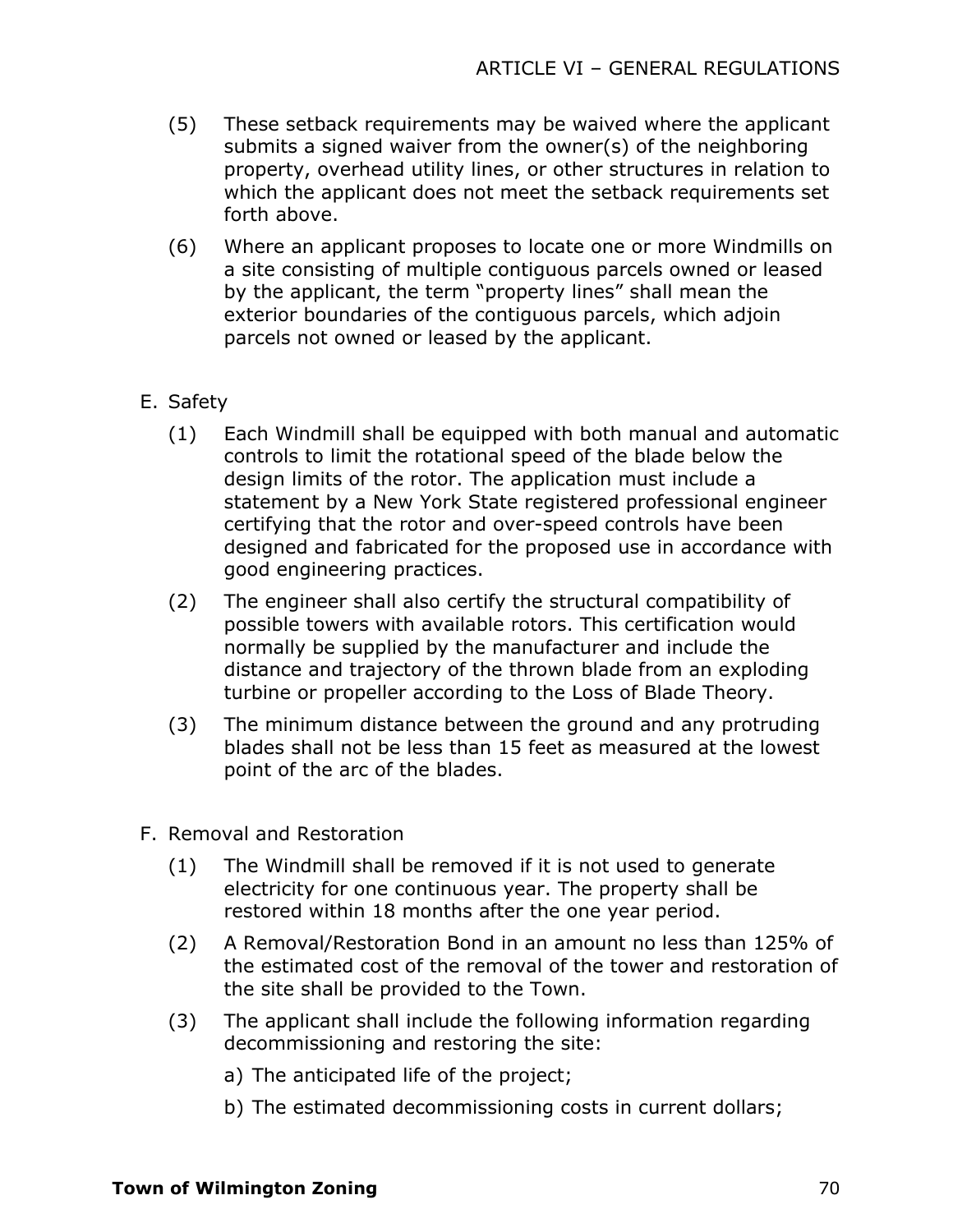- c) The method and schedule for updating the costs of decommissioning and restoration;
- d) The method of ensuring that funds will be available for decommissioning and restoration; and
- e) The anticipated manner in which the project will be decommissioned and the site restored.
- (4) The Town Board shall require the applicant to provide an appropriate and adequate demolition bond for purposes of removing the Windmill. Proof of this bond shall be provided upon request.
- (5) The sufficiency of the demolition bond shall be confirmed at least every five years by an analysis and report of the cost of removal and property restoration to be performed by a New York State licensed professional engineer, the cost of same to be borne by the applicant. If said analysis and report determines that the amount of the bond in force is insufficient to cover the removal, disposal and restoration costs, the bond shall be increased to the amount necessary to cover such costs within 10 days of the applicant's receipt of such report.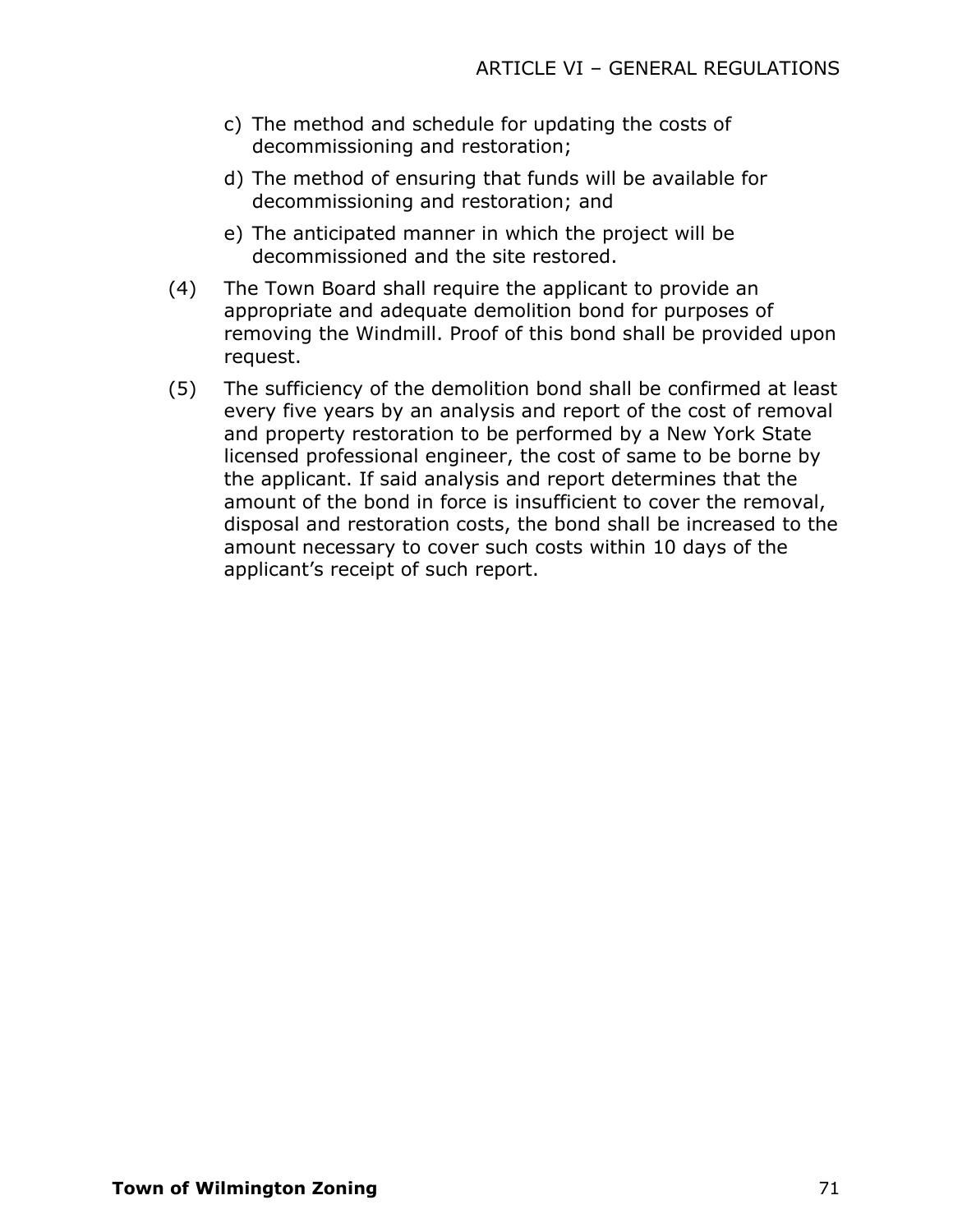# **ARTICLE VII - PLANNED DEVELOPMENT DISTRICT (PDD) PROVISION**

# **Intent**

- A. Planned Development Districts (PDDs) provide a procedure for allowing flexible use of land use through creative planning and design. PDDs allow development matched to the unique characteristics of the site and allow innovative development techniques that might not otherwise be possible through the strict application of standard use, area, bulk and density specifications.
- B. PDDs recognize the unique environmental, physical, and cultural resources of the project area. PDD legislation adopted by the Town Board will replace the existing zoning for the parcel or parcels becoming PDDs and will become basis for detailed design, review and control of subsequent development.
- C. Planned Development Districts shall advance the goals of the Local Waterfront Revitalization Program and Comprehensive Plan, promote innovation in the design and layout of structures, ensure adequate provision of community services, and preserve significant natural features and permanently protect open space resources.
- D. Planned Development Districts shall encourage a mix of uses on one site which is not attainable through traditional zoning. The intent of PDDs is not to circumvent the variance or traditional zoning amendment process in order to establish single uses which would not normally be allowed by the underlying zoning district.
- E. While flexibility is encouraged, it is intended that conformance with the Local Waterfront Revitalization Program and Comprehensive Plan, municipal service availability and the purposes of this chapter shall ensure that the general welfare is protected through equal treatment under this uniform procedure.

The Town Board shall consider the health, safety and welfare of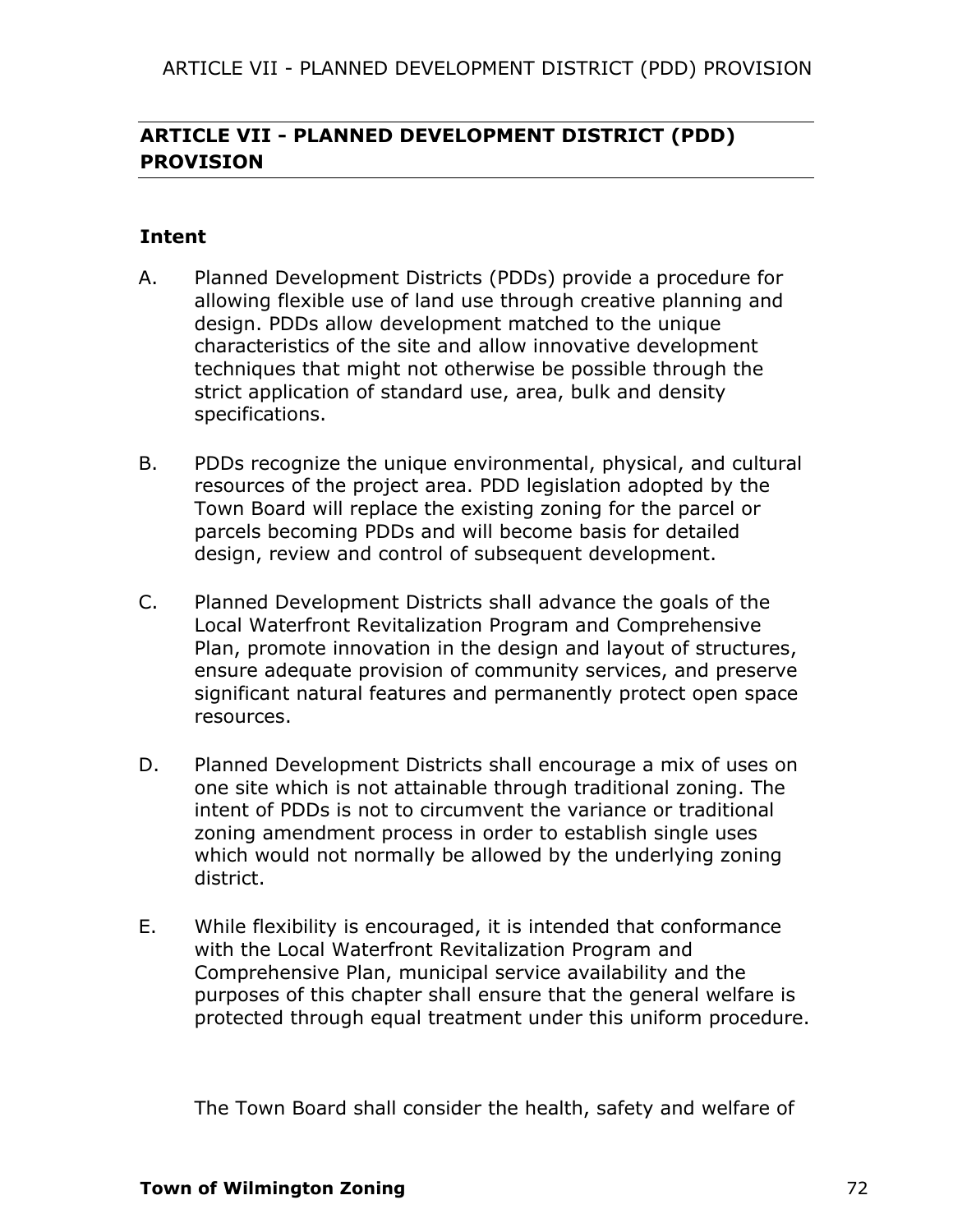ARTICLE VII - PLANNED DEVELOPMENT DISTRICT (PDD) PROVISION

the residents, as well as the aesthetics of all proposed project approvals.

# **Objectives**

A Planned Development District (PDD) shall achieve the following objectives:

- (1) A development pattern which preserves outstanding natural topography and geological features, scenic vistas, trees, and prevents the disruption of natural drainage patterns.
- (2) An efficient use of land resulting in smaller networks of utilities and streets.
- (3) A development pattern in harmony with the land use intensity, transportation facilities, and community facilities objectives of the Comprehensive Plan and Local Waterfront Revitalization Program.
- (4) The preservation, renovation and/or adaptive reuse of existing structures of historic and/or local significance.
- (5) A maximum choice in housing environment and type, occupancy tenure (e.g., cooperatives, individual ownership, condominium, leasing), lot sizes and common facilities.
- (6) More usable open space and recreation areas and, if permitted as part of a project, more convenience in location of commercial and service uses.
- (7) The maintenance and creation of commercial services at varying scales and intensities essential to the recreationcommercial economy of Wilmington.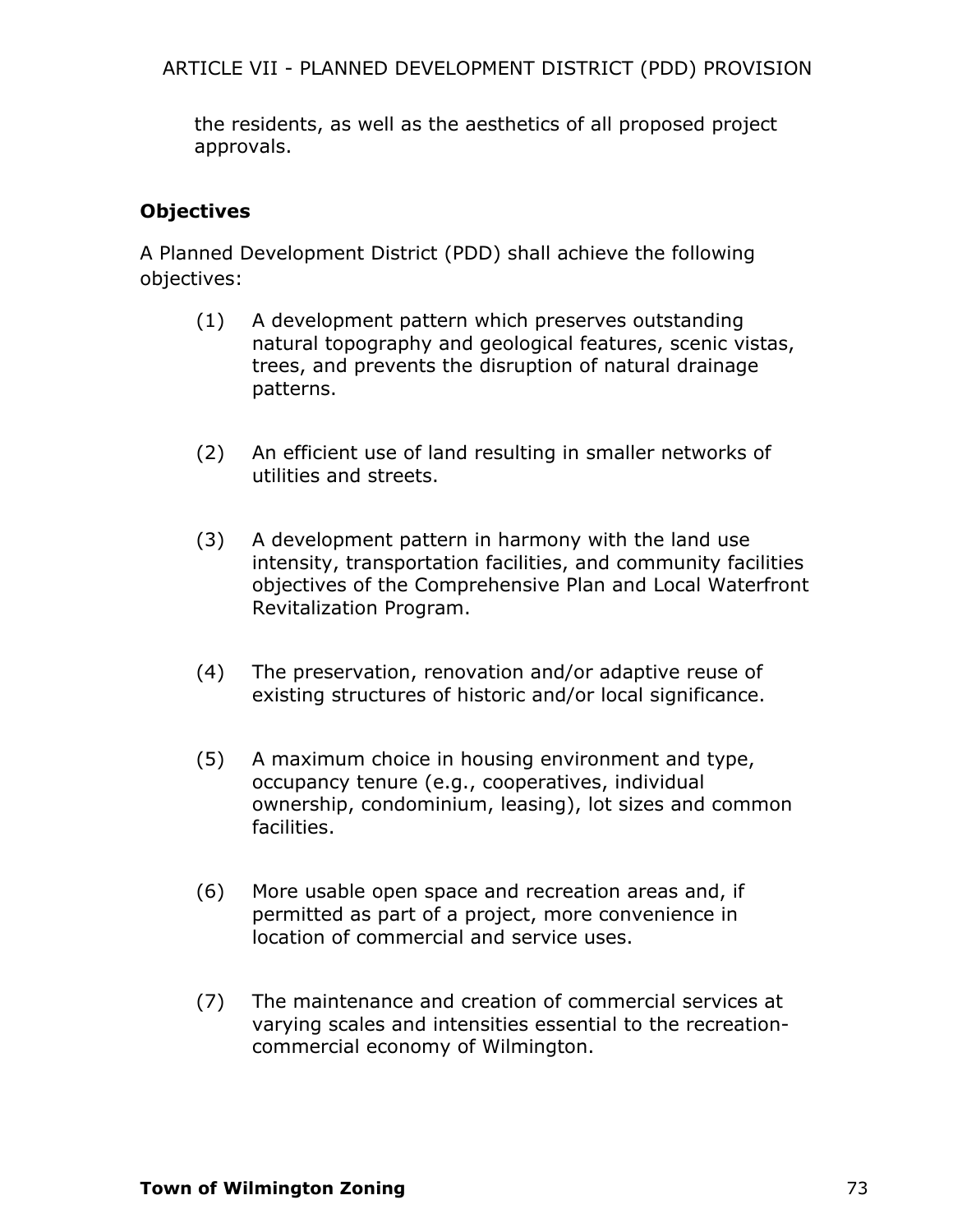# **General Requirements for Planned Development Districts (PDD)**

A. Minimum project area

The project area of a Planned Development District shall consist of land undivided by roads, utility rights of ways or similar barriers. The minimum acreage and maximum % coverage for a Planned Development District in each Zoning District are as follows:

| <b>Zoning District</b> | <b>Minimum Acreage</b> | <b>Maximum Coverage</b> |
|------------------------|------------------------|-------------------------|
| Hamlet                 | 2 acres                | 40%                     |
| Moderate Intensity     | 2 acres                | 25%                     |
| Low Intensity          | 5 acres                | 15%                     |
| <b>Rural Use</b>       | 10 acres               | 15%                     |

The Town Board and the Planning Board during their joint meeting described below may consider projects of lesser acreage where the applicant can demonstrate that the characteristics of his holdings meet the purpose and objectives of this section.

B. Project ownership

The project land may be owned, leased or controlled either by a single person, or corporation, or by a group of individuals or corporations. Such ownership may be a public or private corporation. The approved project plan shall be binding on the project land and owner(s).

C. Location of Planned Development Districts

The PDD District shall be available in all zones, where the applicant can demonstrate that the characteristics meet the purpose and objectives of this Code and the objectives of the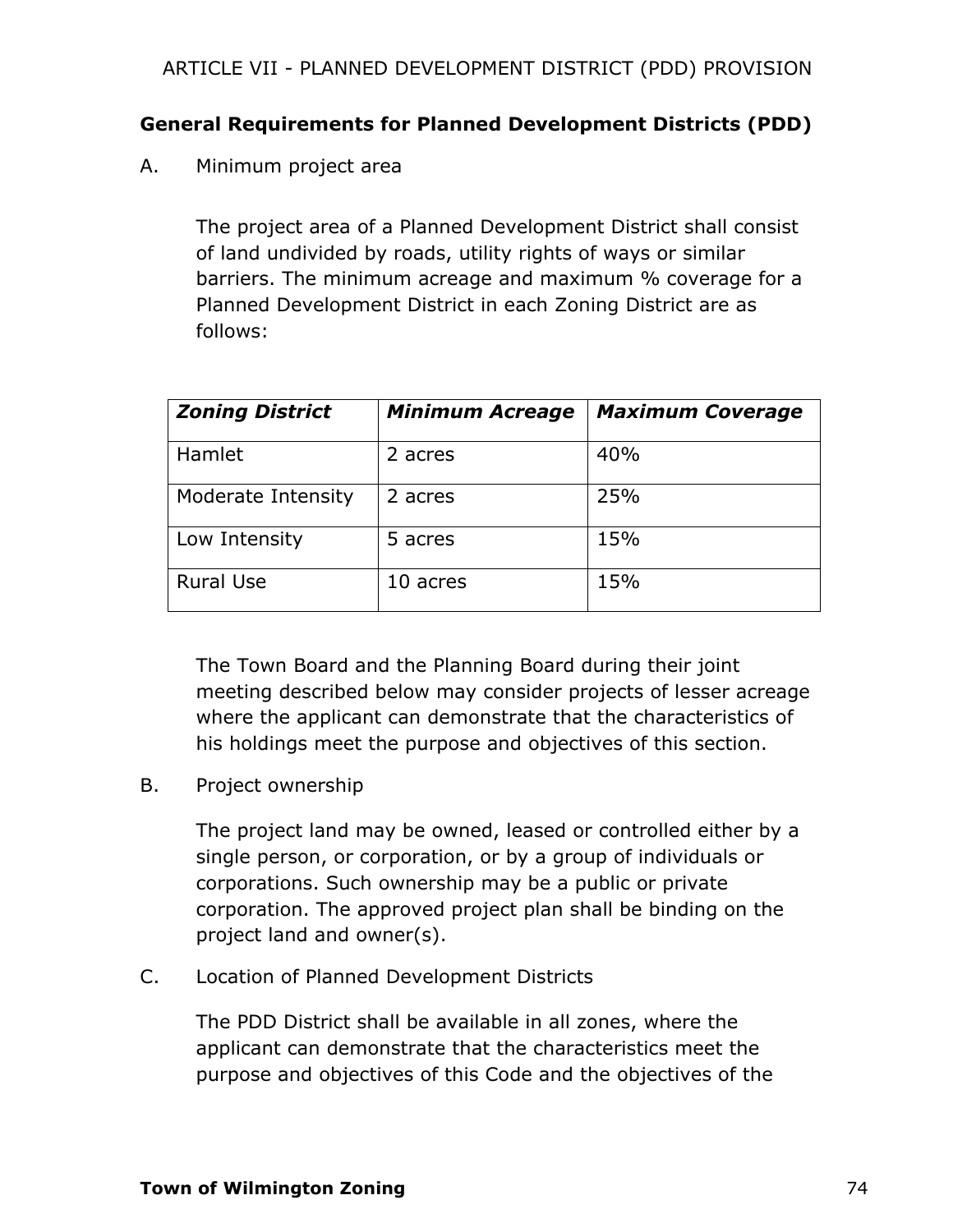Local Waterfront Revitalization Program and Comprehensive Plan.

- D. In no case shall a PDD be approved if, in the judgment of the Town Board, the objectives of this section are not realized in the PDD design.
- E. In no case shall a PDD be approved unless a common water supply and/or sanitary sewer system are available to serve the development.
- F. Permitted uses

All uses within a PDD District shall be determined by the following provisions:

- (1) Residences may be of a variety of types, such as singlefamily dwellings, multi-family dwellings, townhouses and timeshares.
- (2) Commercial uses.
	- (a) Commercial uses may be a variety of scales, types and orientation from commercial recreation to general retail business to commercial retail services to wholesale commercial uses, except that the highway "strip" orientation of such uses shall be discouraged by the town.
	- (b) The height all buildings in a PDD shall not exceed three stories or 40 feet.
- (3) Land use intensity considerations.
	- (a) The overall intensity of a project within the Adirondack Park cannot exceed the amount of available development potential of the individual APA-LUDP Land Use Intensity Zone(s) within which the proposed PDD is located or the underlying zoning district(s).
	- (b) The overall intensity of a project cannot exceed the number of units allowed in the underlying minimum acreage requirements for that zone.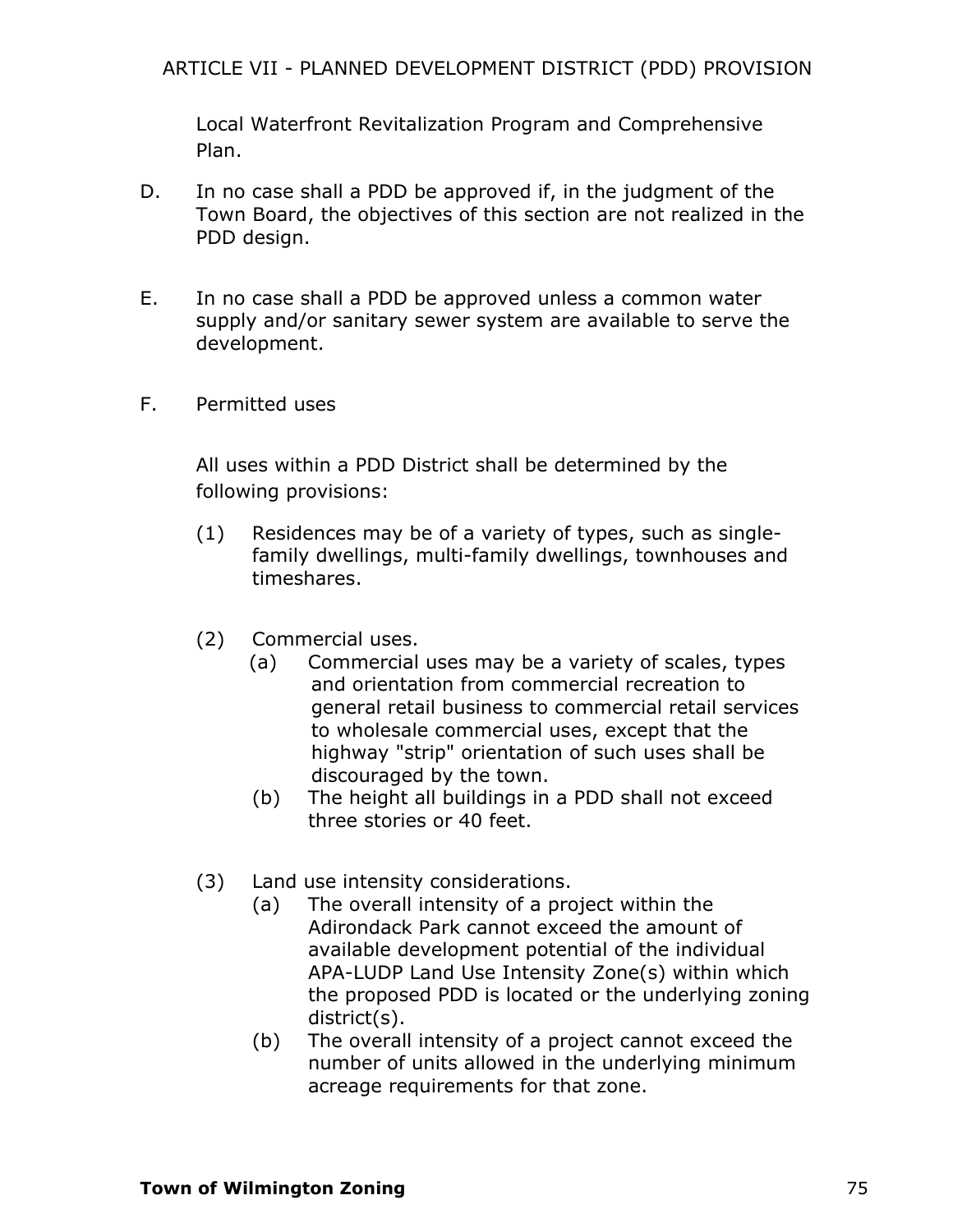# ARTICLE VII - PLANNED DEVELOPMENT DISTRICT (PDD) PROVISION

(4) Common property in Planned Development Districts. Common open space totaling not less than 35% of the total Planned Development District shall be provided in perpetuity. This land shall be configured so as to achieve the intended open space or conservation objectives, and shall be exclusive of any land area used primarily for vehicular modes of transportation, including parking areas, garages, carports and other features. A property owners' association or similar mechanism for the long-term ownership and maintenance of this common open space shall be provided, subject to the approval of the Town Board, and the grant of a Conservation Easement to further ensure the protection of this open space may be required.

# **Planned Development District Application Procedure and Approval Process**

- (1) General. Whenever a PDD is proposed, before any zoning and building permit shall be granted, and before any subdivision plat may be filed in the Office of the County Clerk, the prospective developer or his authorized agent shall apply for and secure approval of such Planned Development District in accordance with the following procedures.
- (2) Sketch Plan Review Procedure.
	- a. Prior to the formal filing of a PDD application, the applicant shall submit a sketch plan of the proposal to the Town Board.
	- b. During Sketch Plan Review, the Town Board, in its legislative capacity, establishes the boundaries of the proposed PDD and set limits on the nature and range of uses, geometric and site controls and overall project planning. Specifically, the Town Board shall review the sketch plan according to the following criteria:
		- 1. The proposal conforms to the Comprehensive Plan.
		- 2. The proposal meets local and regional needs.
		- 3. The proposal meets the intent and objectives and general requirements of this section.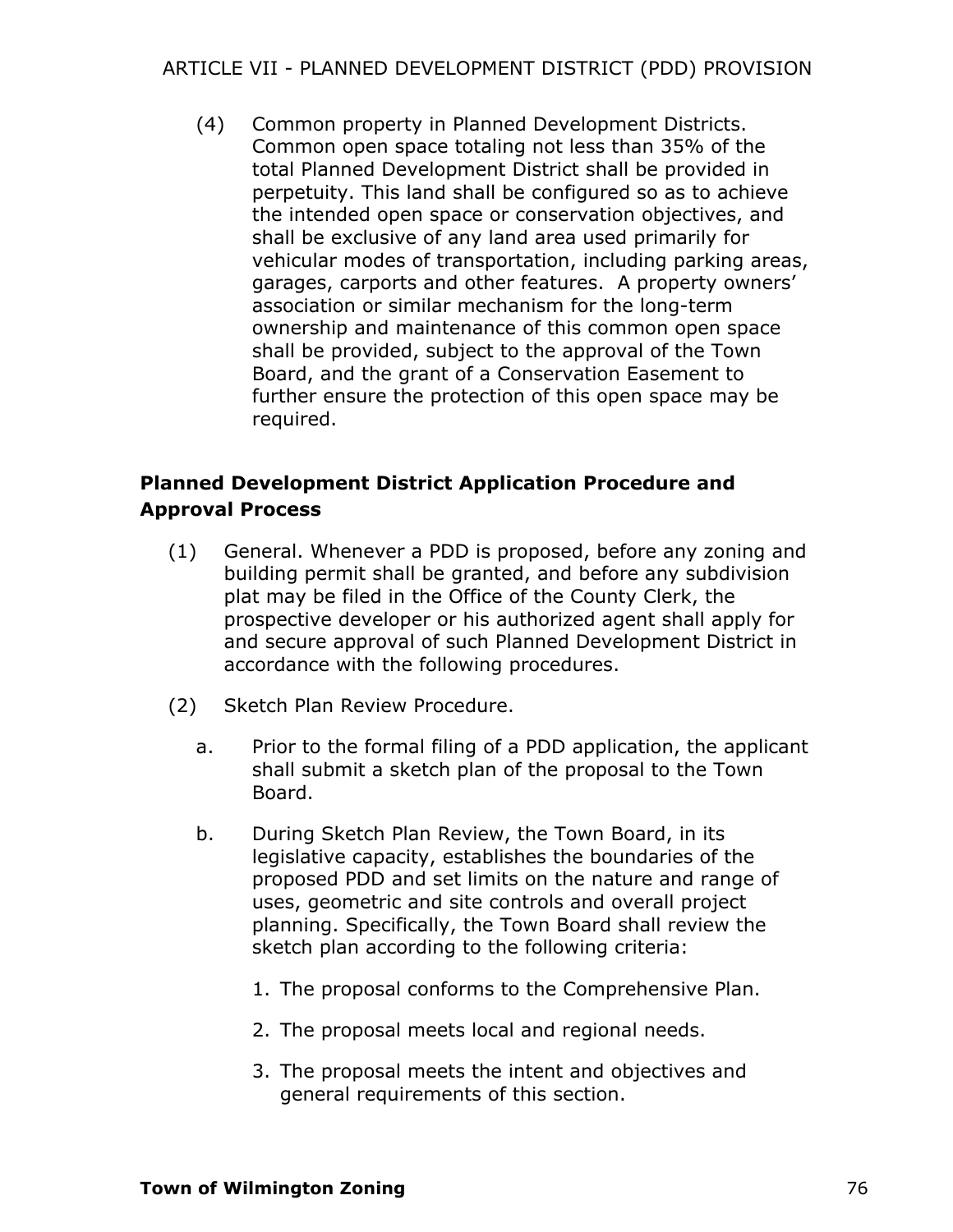- c. Once the Town Board has accepted a PDD sketch plan for consideration, it shall refer the sketch plan to the Planning Board. Such refusal or acceptance and referral shall take place within thirty (30) days of the submittal of the PDD sketch plan.
- d. The Planning Board, upon receipt of the referral, shall have ninety (90) days to issue an advisory report to the Town Board on the PDD sketch plan. Failure to issue an advisory report within forty-five (45) days shall be equivalent to a neutral recommendation. The advisory report shall make a recommendation as to whether the sketch plan, as submitted, meets the following sketch plan review criteria:
	- 1. The proposal is conceptually sound in that it conforms to accepted design principles in the proposed functional roadway and pedestrian systems, land use configuration, open space system, drainage system, and scale of the elements both absolutely and to one another.
	- 2. There are adequate services and utilities available or proposed to be made available in the construction of the development.
- e. Within forty-five (45) days of the Planning Board action, the Town Board shall take action to approve, with or without conditions, or disapprove the proposed PDD sketch plan, based on the criteria set forth above.
- f. If approved or approved with conditions and accepted, the applicant may proceed to formal PDD application.
- g. The Sketch Plan shall include:
	- 1. A map identifying the boundaries and physical characteristics of the proposed PDD, including uses and ownership of abutting lands.
	- 2. A conceptual development plan including a succinct narrative of the intent and attributes of the proposed district(s) that describes the location, conceptual design, and use of any lots and structures.
	- 3. The proposed amount, location and use of open space.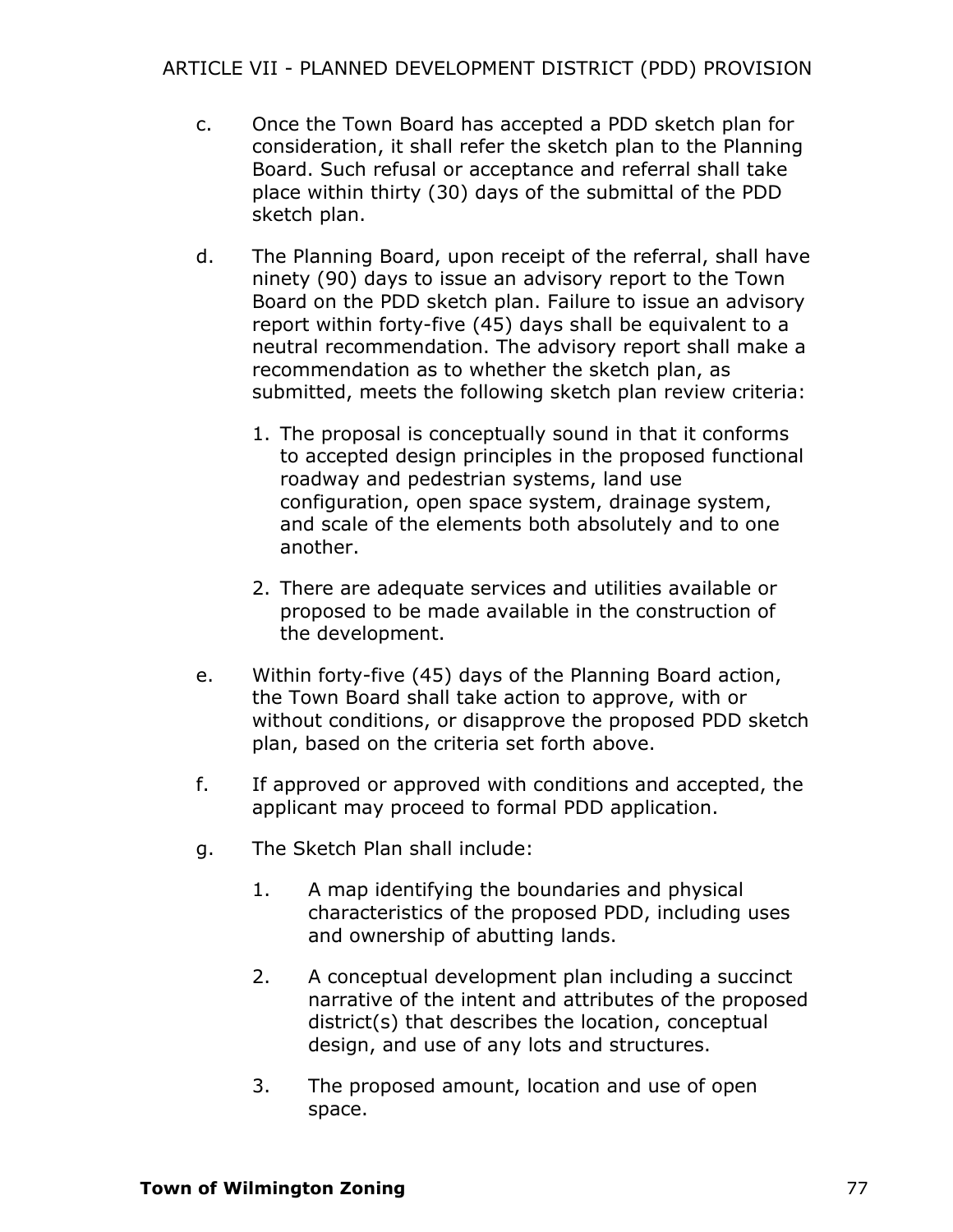- 4. Any anticipated changes in the existing topography and natural features.
- 5. The location of the site with respect to nearby streets, rights-of-way, adjacent properties, easements and other pertinent features within twohundred (200) feet.
- 6. The general outlines of the interior roadway system and all existing rights-of-way and easements, whether public or private.
- 7. Preliminary use and dimensional requirements, including:
	- (a) Permitted uses, conditional and accessory uses;
	- (b) Maximum development intensity of residential uses;
	- (c) Floor area ratio for non-residential uses;
	- (d) Lot coverage;
	- (e) Build-to distances from public and private ways;
	- (f) Setbacks for structures and parking areas;
	- (g) Minimum lot size;
- 8. In addition, the following documentation shall accompany the sketch plan:
	- (a) Evidence of how the proposed mix of land uses is compatible with the goals of local and areawide Plans.
	- (b) General statement as to how common open space is to be owned and maintained.
	- (c) Description of ownership of the site.
- (3) Formal application.
	- a. After sketch plan review is complete, a formal application for establishment of a Planned Development District shall be made in writing to the Town Board and shall be accompanied by the applicable fee. The application shall also be accompanied by a full environmental assessment form or draft EIS as required by the SEQRA.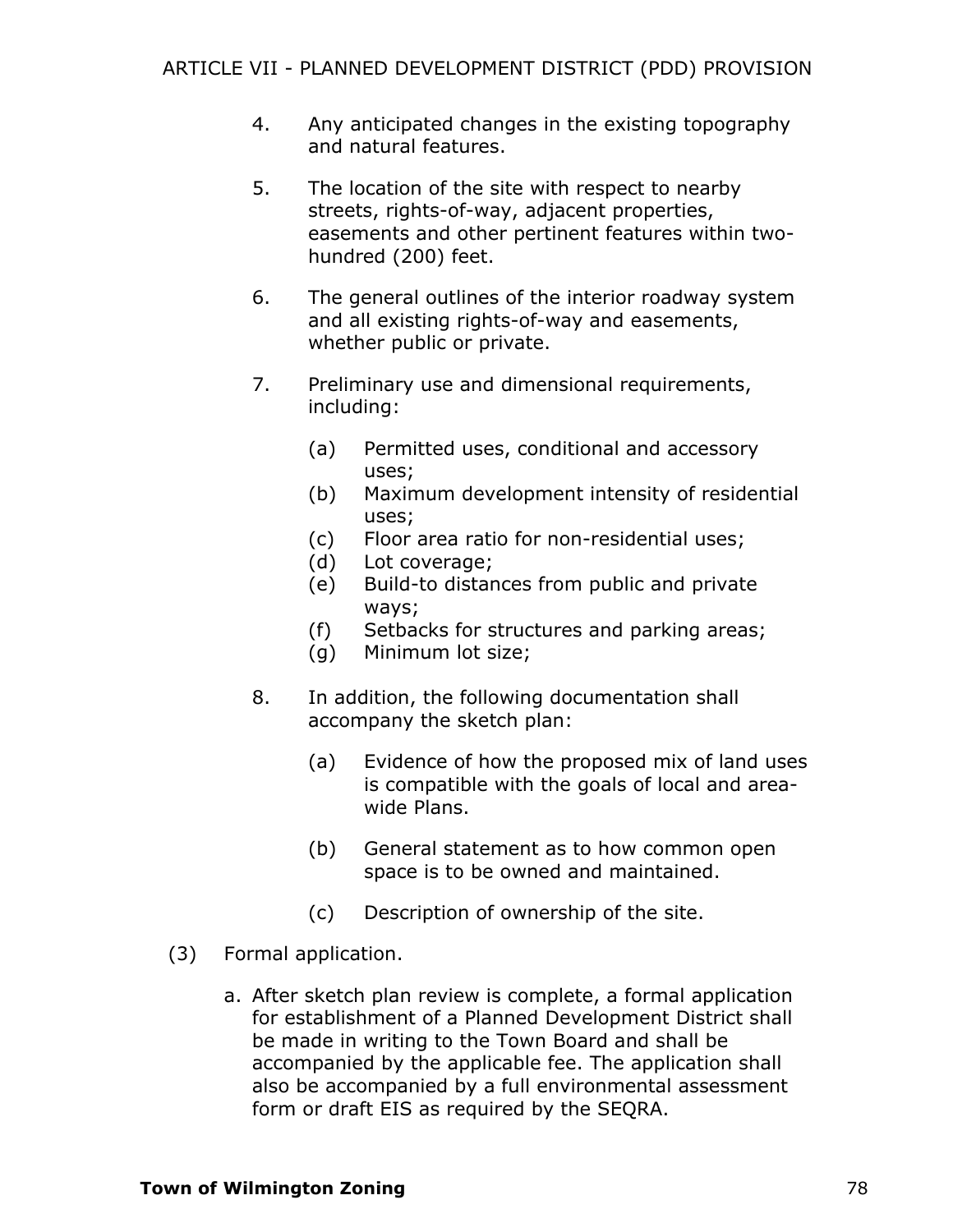- b. The Town Board shall refer the application back to the Planning Board within thirty (30) days. The Town Board shall also refer the application according to the requirements of General Municipal Law 239 -m, -n, and – nn and SEQRA.
- c. The formal application shall describe the proposed physical changes to the project area in a report that includes graphics and a supporting narrative. The application shall contain sufficient facts and information for the Planning Board to make the findings required under this section. However, fully engineered plans and construction details are not required at this stage in the process. The following information is required; however, the level of detail shall be sufficient to provide the Planning Board with enough information to understand the proposed PDD:
	- 1. The desirability of the proposed land use in the proposed location.
	- 2. The existing character of the neighborhood.
	- 3. Access, circulation, parking, and transportation management.
	- 4. Proposed location, type and size of signs and driveways.
	- 5. Existing state; county or Town highways that provide access to the area.
	- 6. Vehicular traffic circulation features, including proposed highways and roadways within the PDD.
	- 7. Mobility (bikes, pedestrians, etc.) through the district.
	- 8. The general location of principal and accessory buildings in relation to one another and to other structures in the vicinity.
	- 9. The conceptual footprint, height and bulk of buildings and the intended use for such buildings.
	- 10. Other site improvements.
	- 11. Phasing program if phases are proposed.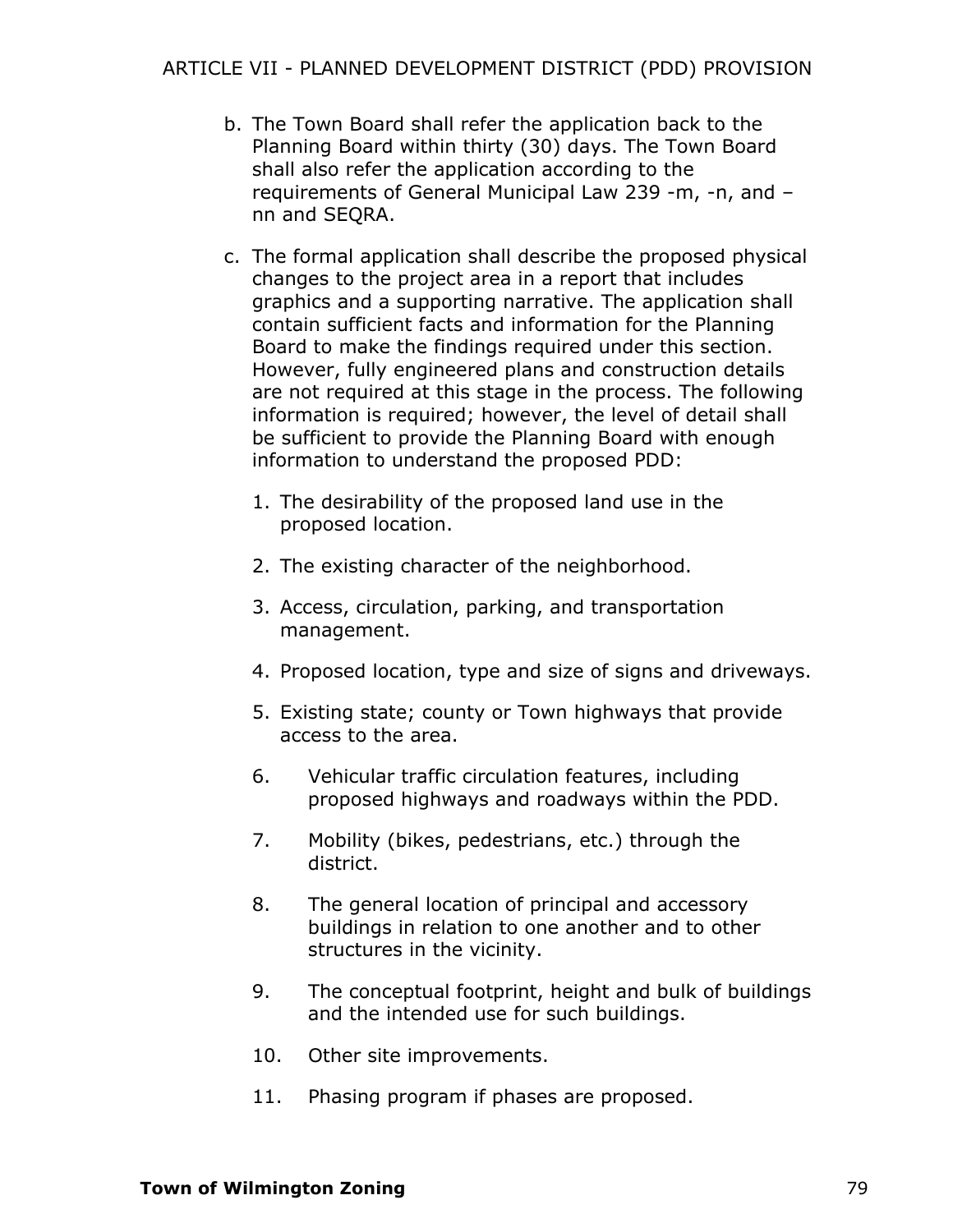- 12. General landscaping concept and features.
- 13. Preservation of open space and natural areas, including the amount and location of open space, recreation area and pedestrian circulation areas and provisions for permanent protection.
- 14. Infrastructure improvement preliminary plans, including water supply source and delivery, drainage and energy.
- 15. The general plan for the collection and disposal of sanitary wastes.
- 16. The proposed safeguards to be provided to minimize possible detrimental effects of the proposed use on adjacent properties and the neighborhood in general (if a full environmental assessment form was provided instead of a draft EIS).
- 17. Compatibility with the Comprehensive Plan.
- 18. Permitted uses, conditional and accessory uses.
- 19. Maximum development intensity of residential uses.
- 20. Floor area ratio for nonresidential uses.
- 21. Lot coverage.
- 22. Build-to distances from public and private ways.
- 23. Setbacks for structures and parking areas.
- 24. Minimum lot size.
- 25. The number, size and location of automobile parking areas and loading areas and the proposed access to such areas.
- 26. Minimum lot frontages and building massing.
- 27. Preservation of historic structure(s).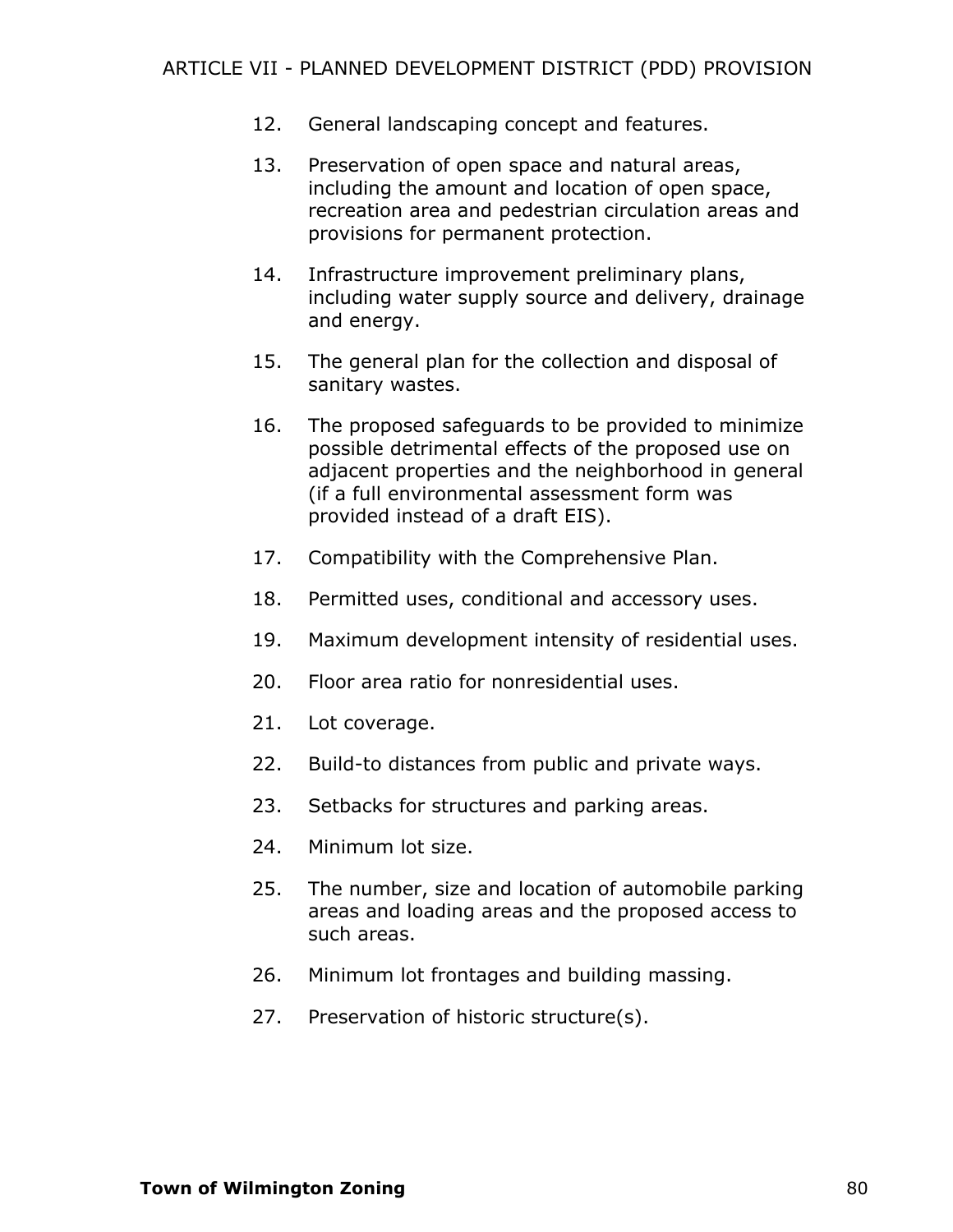#### **Planning Board Action**

- (1) The Planning Board may require such changes in the preliminary plans as are found necessary or desirable to protect the established or permitted uses in the vicinity and to promote the orderly growth and sound development of the community.
- (2) The Planning Board shall make the required findings outlined below and recommend approval, approval with modifications or disapproval to the Town Board of such PDD application, and shall report its findings to the Town Board within sixtytwo (62) days following the date of referral from said Town Board, unless mutually agreed to by the applicant and the Planning Board.
- (3) Planning Board approval of the preliminary plans shall not constitute nor imply approval of a building project, nor imply a permit for said project.

# **Required Findings.**

The Planning Board shall develop written findings that document the facts and information relied upon to reach its conclusions in rendering a decision on a PDD. The following mandatory findings must be addressed**:**

- A. That the PDD is consistent with the purpose and intent of this Code including, where applicable, the development program and standards of this Code;
- B. That adequate community facilities and services exist and/or are to be accommodated as part of this planned development;
- C. That the PDD is compatible with the surrounding neighborhood context and character and is in conformance with the policies in the Local Waterfront Revitalization Program and Comprehensive Plan;
- D. That the PDD has mitigated potential undue adverse environmental impact as set forth during SEQRA review to the maximum extent practicable;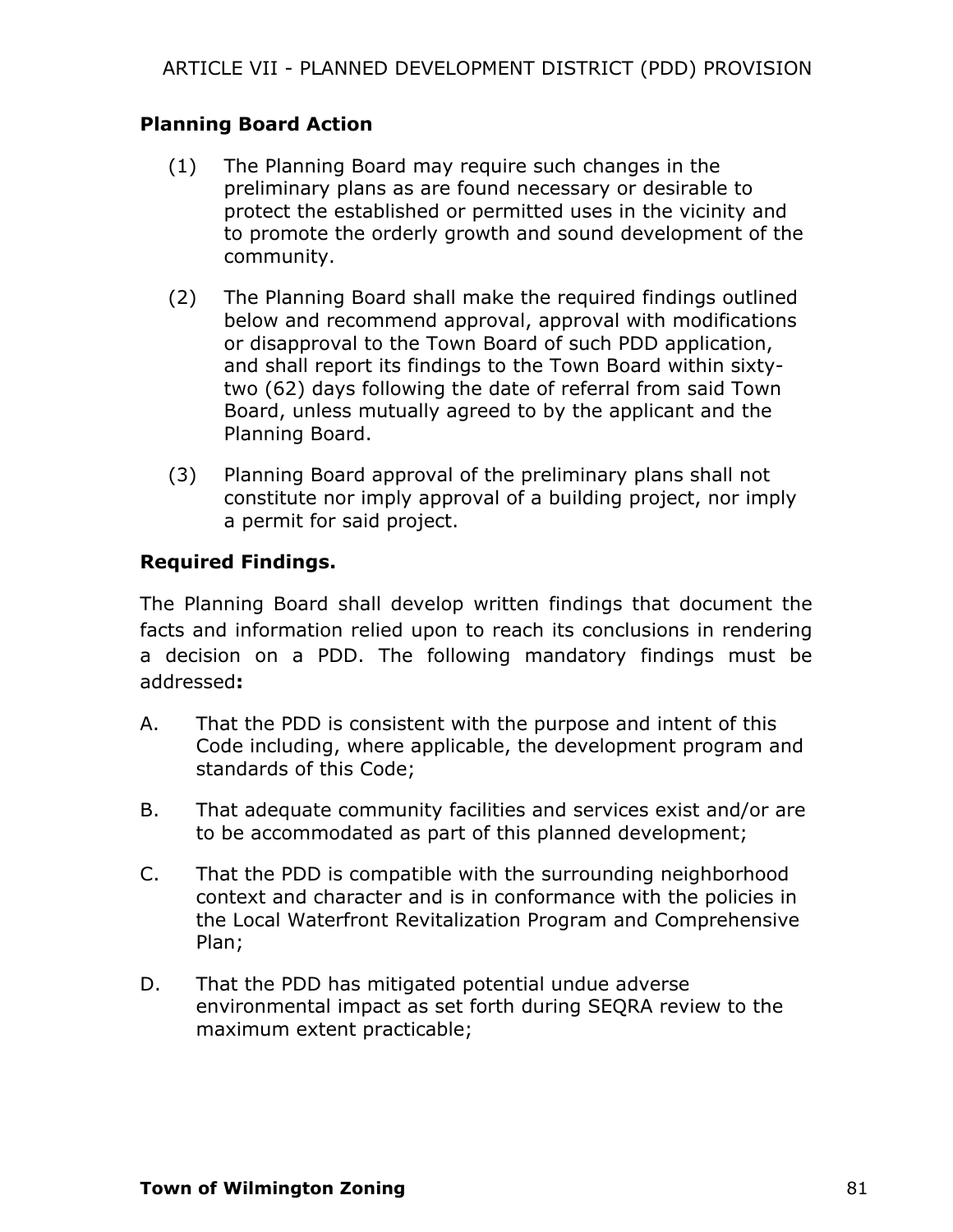- E. That the PDD will add to the long-term assets of the community and it will not erode the livability or economic viability of existing and neighboring areas;
- F. That the open space and recreation areas and facilities provided are commensurate with the level of development proposed and the pre-development open space resources potentially available for protection;
- G. That the provisions to protect open space resources are sufficiently secured by dedication where appropriate and desirable or legal instruments and/or monitoring programs and/or establishment or use of an existing trust are secured to ensure their continued long-term protection.

#### **Town Board Action.**

- (1) PDDs are considered a Class A Regional Project and shall be referred to the Adirondack Park Agency for review.
- (2) Upon receipt of the Planning Board's findings and recommendation, and Adirondack Park Agency's findings and recommendation, the Town Board may then consider the legal establishment of the Planned Development District.
- (3) The Town Board shall hold a public hearing thereon upon such notice as is required by this chapter for a zoning amendment and applicable provisions of the Town Law of the State of New York.
- (4) The Town Board shall render a decision on the application within sixty-two (62) days of the public hearing, unless an extension of time is agreed to by the applicant and Town Board.
- (5) The Planned Development District will be created by the Town Board through an official amendment to the Zoning District Map.

# **Site Plan Review of Building Projects within an Established PDD**

A. Application for approval of a building project within an established planned development district shall be made in writing to the Planning Board. Application shall be made by the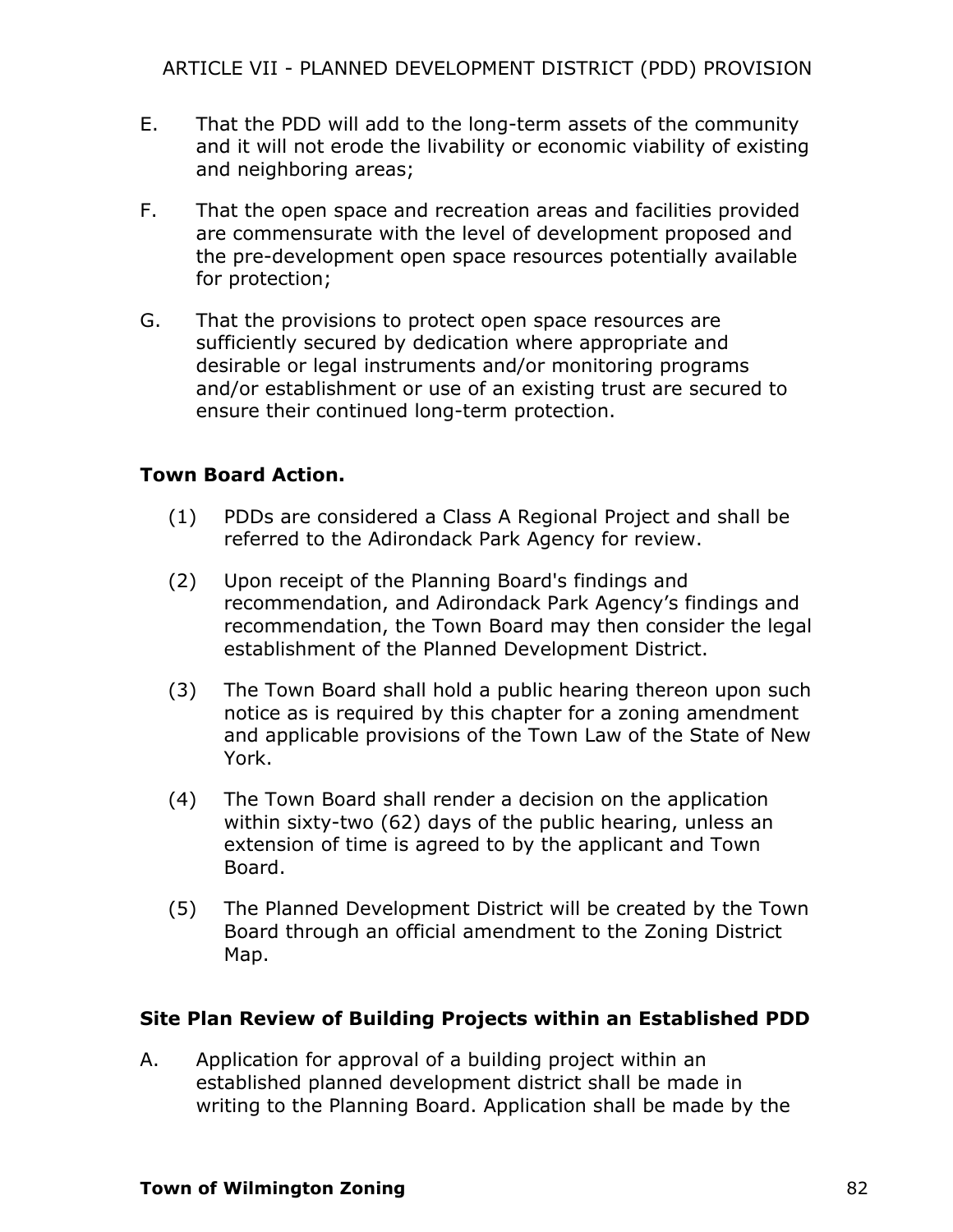owner(s) or developer(s) of the area to be occupied by the building project.

- B. The applicant shall furnish necessary data, including maps and plans showing topography, building types and layout, setback, off-street parking and loading, ingress and egress, signs, existing and proposed amenities such as screening, planting and ornamental features and such other data and plans as may be required for an understanding of the proposed development.
- C. The data, maps and plans submitted with the application shall be prepared in sufficient detail that the Planning Board will be able to determine, among other things, the following:
	- (1) The specific location of principal and accessory buildings on the site in relation to one another and to other structures in the vicinity;
	- (2) The location and size of playgrounds and recreational areas proposed for the site and the location of such facilities in respect to the proposed buildings to be erected on the site;
	- (3) Existing state, county or town highways which provide access to the site;
	- (4) The vehicular traffic circulation features within the site, including proposed highways to be dedicated to the town, proposed roadways and driveways; and the number, size and location of automobile parking areas and loading areas and the access to such areas;
	- (5) The height, bulk and general architectural style of buildings and the intended use for such buildings;
	- (6) The pedestrian circulation and open space in relation to structures;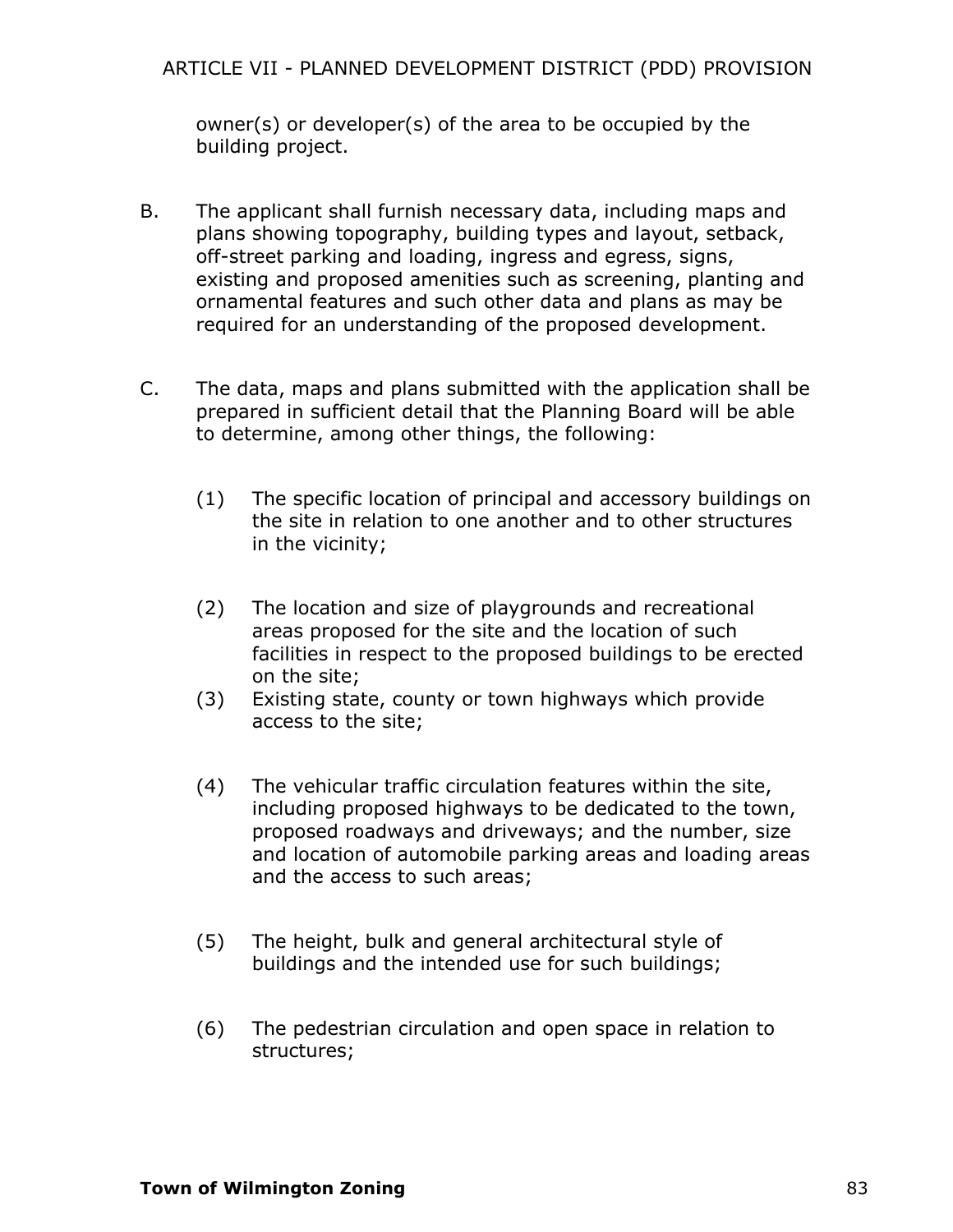- (7) The location, type and size of display signs, driveways and landscape features;
- (8) The safeguards to be provided to minimize possible detrimental effects of the proposed use on adjacent properties and the neighborhood in general;
- (9) The water supply system, the stormwater management system and the sanitary waste collection and disposal system to be installed in the development.
- D. The Planning Board may require that changes be made in the submitted plans that are found necessary or desirable to meet the requirements of this Code and to conform to such other existing regulations of the Town concerning the approval of developments in general. Where a conflict between the PDD and the other land use laws exist the site specific PDD legislation shall prevail.
- E. No permit shall be issued for any project within a PDD until the Planning Board determines that the proposed project is consistent with Site Plan Review and the approved PDD.
	- (1) The PDD approved by the Town Board shall guide the planning and design of subsequent projects and/or phases of development within the PDD.
	- (2) A building project within a planned development district shall conform in all respects to the approved plans.
	- (3) The Planning Board, as appropriate, shall document that the following requirements have been met prior to approval of a development project within a PDD:
		- (a) The project is in conformance with the approved development program and the design standards.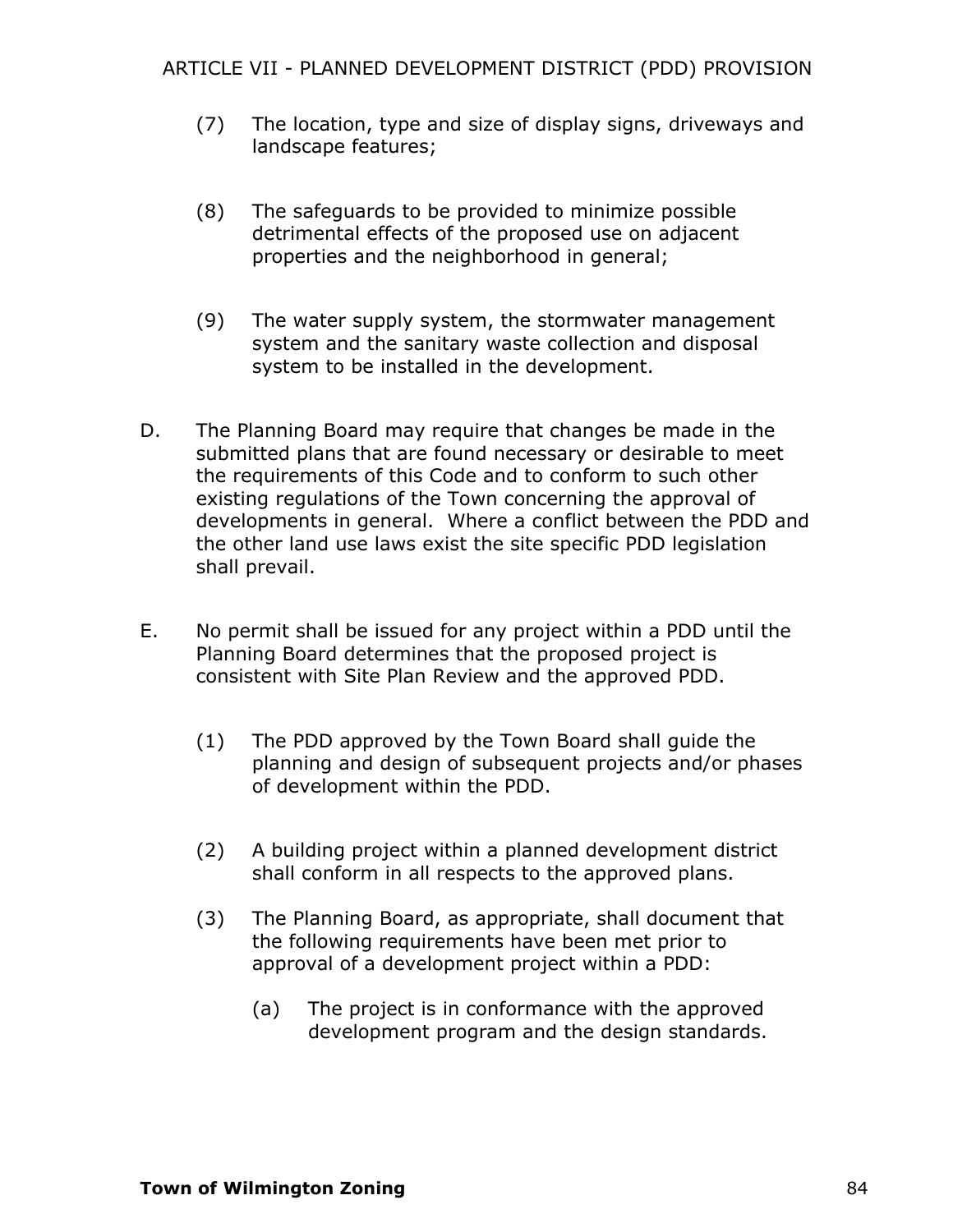- (b) The minimum setbacks required for the underlying zoning district shall apply to the periphery of the project;
- (c) All other zoning requirements of the district, except those modified or specifically deemed not applicable by the Zoning Enforcement Officer, shall be met;
- (d) The development plan shall specify reasonable periods within which development of each phase of the planned development may be started and shall be completed.
- (4) The Planning Board shall hold a public hearing on any such proposed building project as finally submitted for approval.
- (5) After the public hearing, the Planning Board, may approve, approve with modifications, or disapprove the application.

# **Subdivision Review**

Applications for subdivision in a Planned Development District shall be made to the planning board in accordance with the Subdivision Regulations of the Town of Wilmington. In the event of a conflict between such Subdivision Regulations and this Article or any requirement imposed hereunder, the provisions of this Article shall apply.

# **Conditions to Run With Land**

All conditions imposed by the Town and Planning Boards, including those the performance of which are conditions precedent to the issuance of any permit necessary for the development of all or any part of the entire site, shall run with the land and shall neither lapse nor be waived as a result of any subsequent change in the tenancy or ownership of any or all of said area. Such conditions shall further be a part of any certificate of occupancy issued for any use or structure in such development.

# **Existing Rights Preserved**

Any use lawfully occurring in any Planned Development, or PUD district in existence on the effective date of this Code shall be permitted to continue and any buildings, appurtenant structures or facilities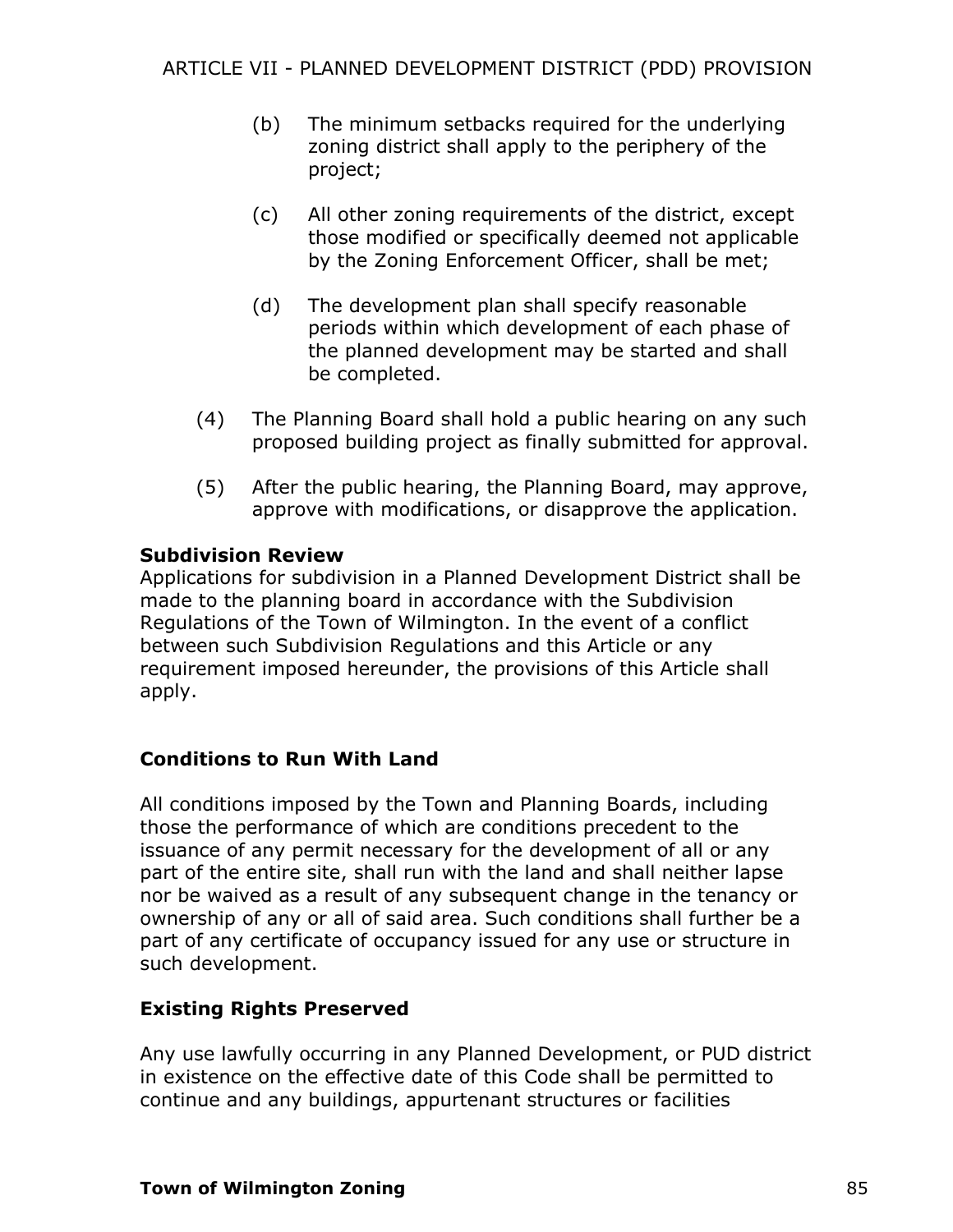accommodating such uses may be renovated, repaired and maintained without being subject to the provisions of this Article, provided that any change in use or new or additional building project shall be subject to the Site Plan Review provisions of this Article. Applications pending on the effective date hereto for a building project in an existing or proposed Planned Development district shall continue to be reviewed and acted upon by the administrative board conducting such review and final action of such board shall be deemed to be a recommendation to the Town Board hereunder.

# **PDD Amendment Procedure**

- A. Application
	- (1) An application for amendment of an established Planned Development District shall be made in writing to the Town Board and shall be accompanied by the applicable fee. The application shall also be accompanied by a full environmental assessment form or draft EIS as required by the Environmental Conservation Law. The Town Board shall refer the application to the Planning Board within 30 days of the date of application.
	- (2) The application shall describe the proposed physical changes to the project area in a report that includes graphics and a supporting narrative. The application shall contain sufficient facts and information for the Planning Board to make the findings required under this section.
- B. Planning Board Action
	- (1) The Planning Board may require such changes in the preliminary plans as are found necessary or desirable, to protect the established or permitted uses in the vicinity and to promote the orderly growth and sound development of the community.
	- (2) The Planning Board shall make the Required Findings outlined below and recommend approval, approval with modifications or disapproval to the Town Board of such PDD application, unless said application is abandoned, and shall report its findings to the Town Board within 62 days following the date of referral from the Town Board, unless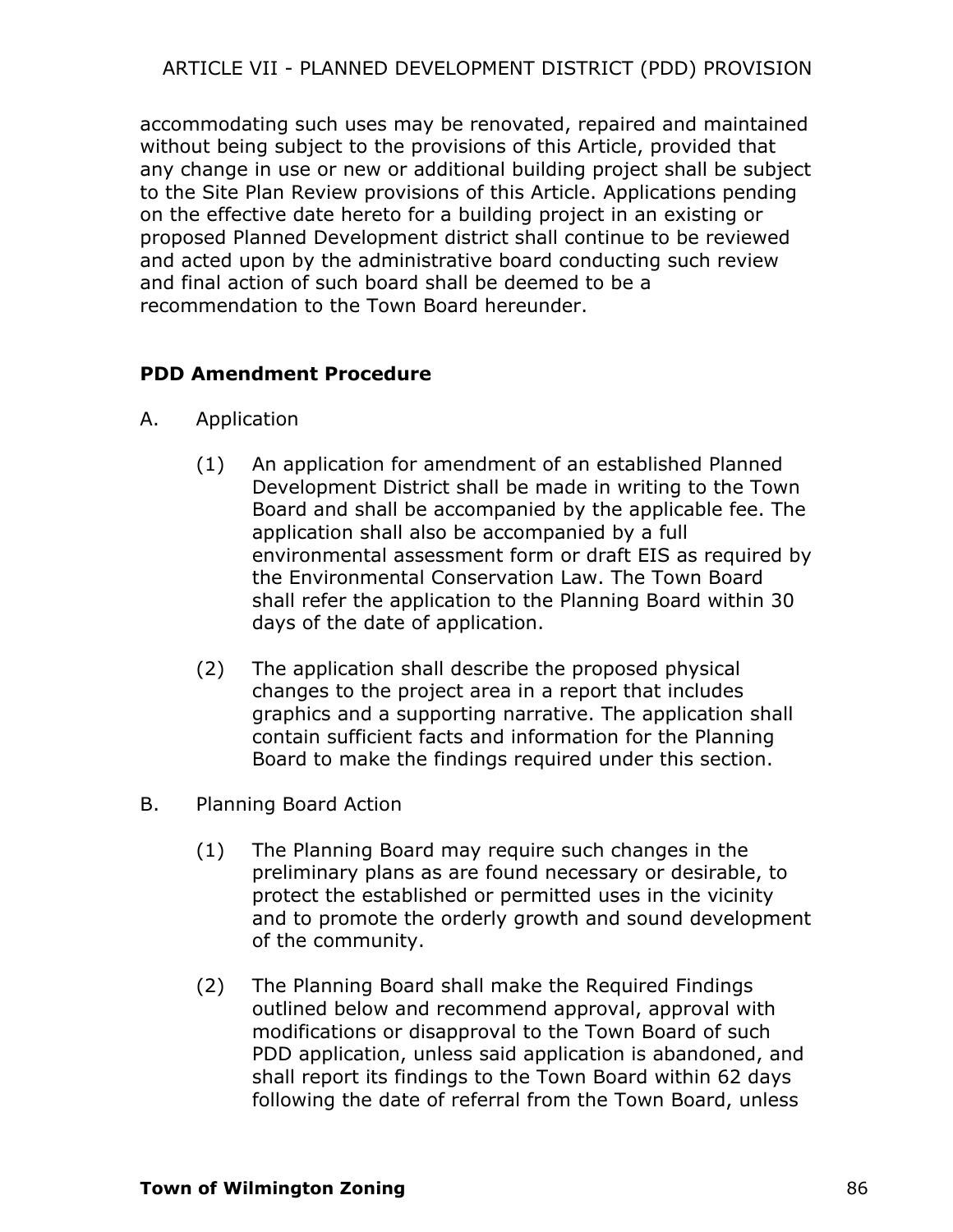an extension is mutually agreed to by the applicant and the Planning Board.

- (3) Planning Board approval of the preliminary plans shall not constitute nor imply approval of a building project for the area included in the application. Planning Board approval of the preliminary plans shall not constitute nor imply a permit for said project.
- C. Required Findings
	- (1) The Planning Board shall develop written findings that document the facts and information relied upon to reach its conclusions in rendering a decision on a PDD. The following mandatory findings must be addressed**:**
		- (a) That the PDD is still consistent with the purpose and intent of this ordinance including, where applicable, the development program and standards of this Code;
		- (b) That adequate community facilities and services exist and/or are to be accommodated as part of this planned development;
		- (c) That the PDD is still compatible with the surrounding neighborhood context and character and is in conformance with the policies in the Comprehensive Plan;
		- (d) That the PDD has mitigated potential undue adverse environmental impact as set forth during SEQRA review to the maximum extent practicable;
		- (e) That the PDD will add to the long-term assets of the community and it will not erode the livability or economic viability of existing and neighboring areas;
		- (f) That the open space and recreation areas and facilities provided are commensurate with the level of development proposed and the pre-development open space resources potentially available for protection;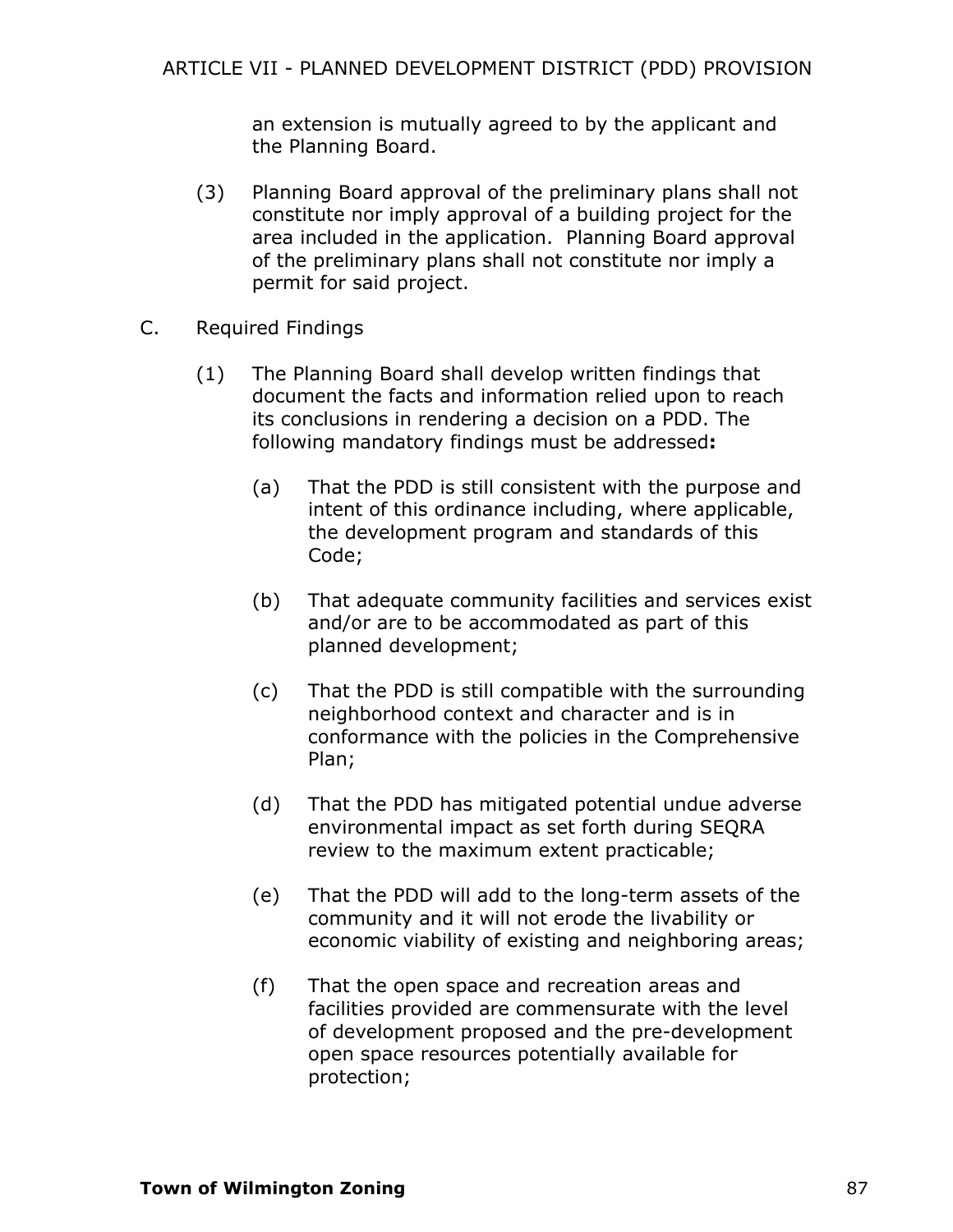- (g) That the provisions to protect open space resources are sufficiently secured by dedication where appropriate and desirable or legal instruments and/or monitoring programs and/or establishment or use of an existing trust are in place to ensure their continued long-term protection.
- D. Town Board Action.
	- (1) Upon receipt of the Planning Board's findings and recommendation, the Town Board may then consider the legal modification of the Planned Development District. The Town Board shall hold a public hearing thereon upon such notice as is required by this Code for a zoning amendment and applicable provisions of the Town Law of the State of New York.

#### **Other Provisions**

PDD Legislation Repealer. The Town Board shall act to return the property to its prior zoning district classification if it finds that:

- A. Performance requirements which may have been specified by the Town Board in its PDD approval action, such as a time limit for either initiation or completion of improvements and other construction work on the proposed development have not been met, unless the Town Board, upon specific application and for good cause, authorizes an extension of such performance requirement.
- B. The PDD approval has expired by the failure of the project sponsor to make substantial and continuing progress in the development of the project for more than three years from the date of final approval. The determination of substantial and continuing progress shall be determined solely by the Town Board, which may consider any number of factors in making its determination, including the securing of project financing and changed market conditions.
- C. If a Planned Development District expires, any buildings constructed or used may continue as a non-conforming use and such shall continue to be bound by the previous PDD approval.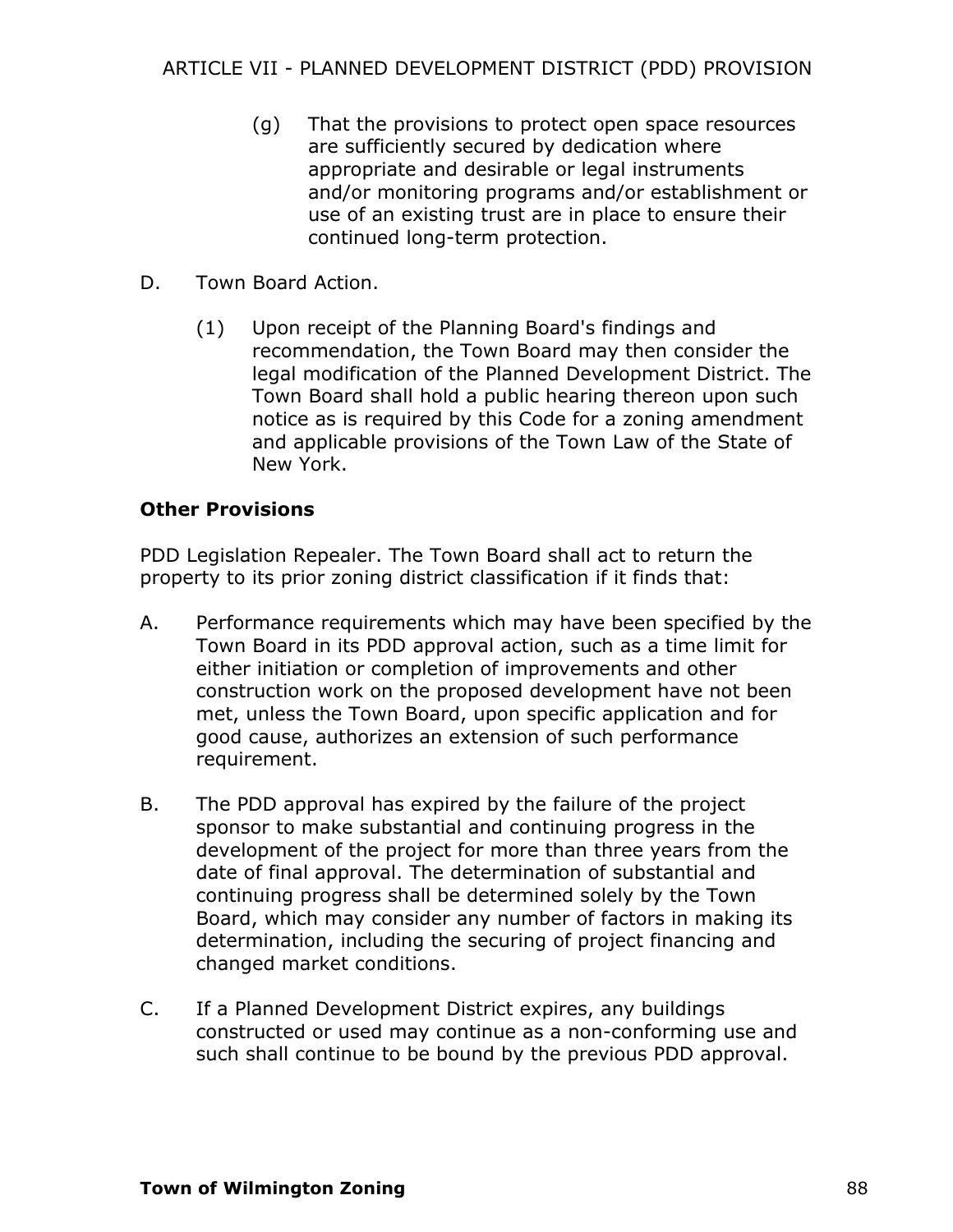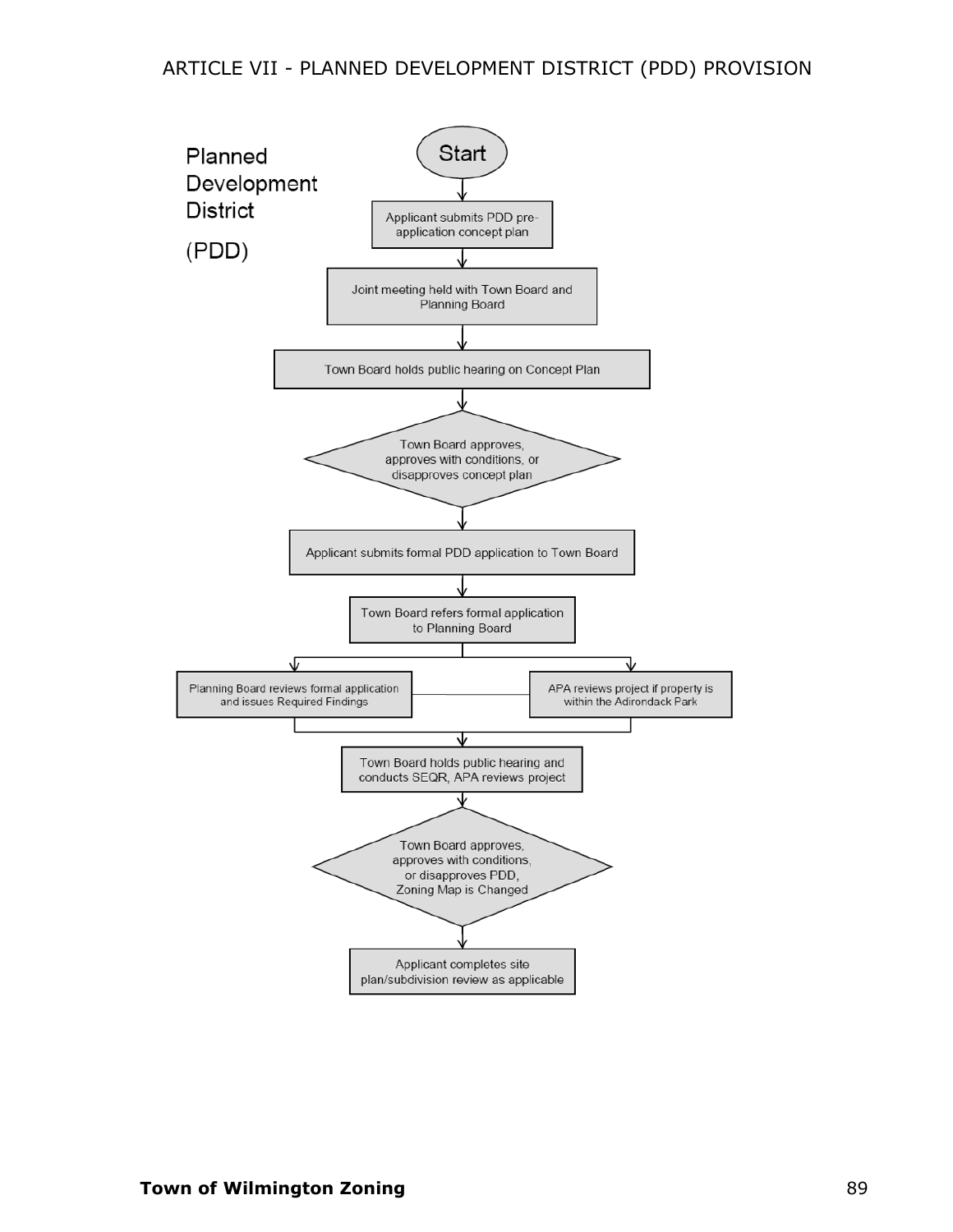# **ARTICLE VIII - CONSERVATION SUBDIVISIONS**

#### **Purpose and Applicability**

- A. To allow for greater flexibility and creativity in the design of residential developments;
- B. To encourage the permanent preservation of open space, agricultural land, forestry land, wildlife habitat, other natural resources including aquifers, water bodies and wetlands, in a manner that is consistent with the Town of Wilmington Local

Waterfront Revitalization Program;

- C. To encourage a less sprawling and more efficient form of development that consumes less open land and conforms to existing topography and natural features better than a conventional or grid subdivision;
- D. To minimize the total amount of disturbance on the site;
- E. To further the goals and policies of the Town of Wilmington Local Waterfront Revitalization Program;
- F. To facilitate the construction and maintenance of housing, streets, utilities, and public service in a more economical and efficient manner.
- G. For major subdivisions the Planning Board may require Conservation Subdivisions. In order for the Planning Board to make such a determination, at least one (1) of the following conditions shall be found on the parcel: Figure 1 Example of a Conservation **Subdivision** 
	- (1) The land contains significant resources with conservation value;

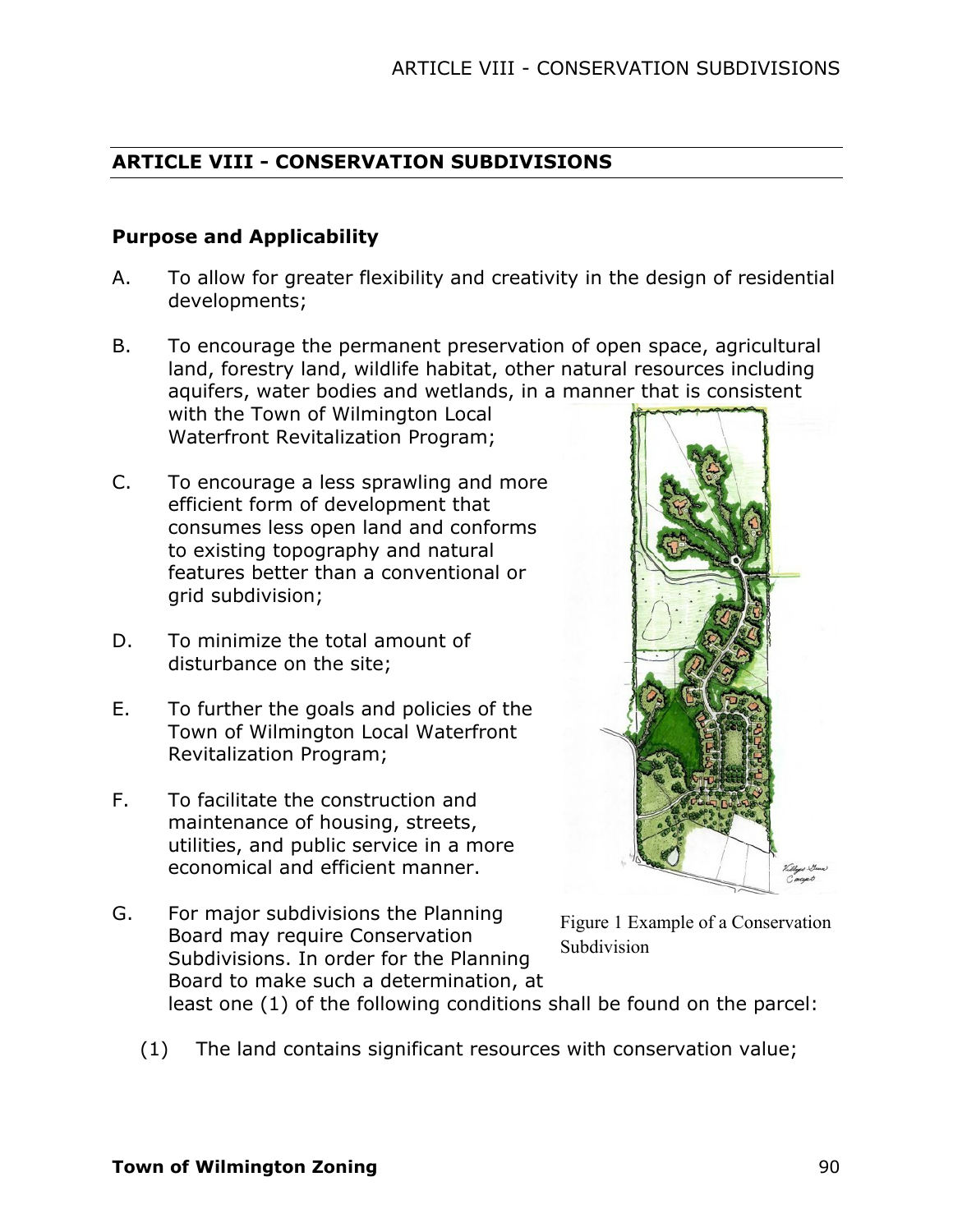- (2) The parcel adjoins other land that, when combined would result in a substantial amount of land with conservation value, regardless of whether or not the adjoining parcels have been protected as open space.
- (3) That there are unique and extraordinary physical, environmental, or cultural circumstances on the parcel, which demonstrate that conservation subdivision is the most appropriate method of subdivision.
- H. The following Conservation Subdivision process may be applied to minor subdivisions at the request of the applicant and the agreement of the Planning Board.

#### **Review Process**

The Conservation Subdivision process involves the following steps:

- (1) Conservation Analysis
- (2) Concept Plan
- (3) Preliminary Plat Review
- (4) Final Plat Review

# **Conservation Analysis**

- A. Applicants shall prepare a Conservation Analysis, consisting of inventory maps, survey and topographic maps, written description of the land, and a written analysis of the conservation value of various site features.
- B. The Conservation Analysis shall identify site features with conservation value on the lot, including but not limited to the following:
	- (1) "Constrained land" as defined herein. Constrained land includes:
		- (a) All Wetlands
		- (b) Watercourses/waterbodies with a 100 foot buffer
		- (c) 100-year floodplains
		- (d) Slopes over 15% which are 2,000 square feet or more of contiguous sloped area
	- (2) Active Farmland, Agriculture Districts, Prime Agricultural Soils and/or Soils of Statewide Importance for Farming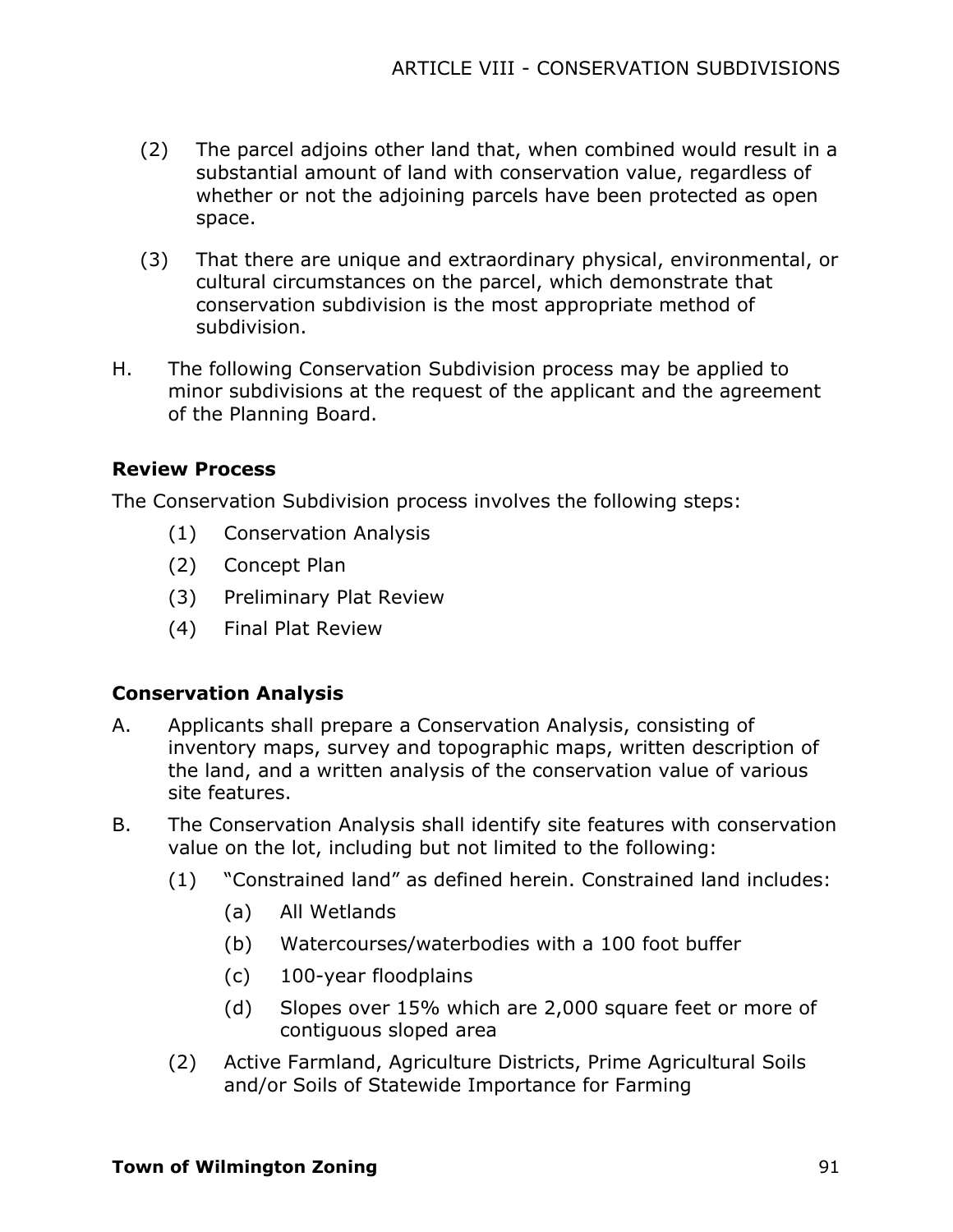- (3) Significant habitat as defined by the NYSDEC Natural Heritage Program
- (4) Existing or proposed public trail corridors
- (5) Scenic viewsheds, as determined through the completion of a NYS Department of Environmental Conservation Visual Environmental Assessment Form, or as otherwise defined in any Natural Resources inventory or similar plan adopted by resolution of the Town Board
- (6) Unique geological features
- (7) Documented aquifers and aquifer recharge areas
- (8) Sites identified as historic on any federal, state, or local register of historic places
- (9) Public parks and publicly accessible recreation lands
- (10) Unfragmented forest land
- (11) Buffer areas necessary for screening new development from adjoining lots and from other publicly accessible areas including roads, parkland, and nature preserves
- (12) Stone walls
- (13) Highly erodable soils
- (14) Trees 8" in average diameter at 4 feet from the ground or larger, except where such trees are part of a larger stand of trees, in which case the entire stand may be identified as a unit
- (15) If requested by the Planning Board after the initial submission of the Conservation Analysis, other land area exhibiting present or potential future recreational, historic, ecological, agricultural, water resource, scenic or other natural resource value.
- C. The Conservation Analysis shall result in a composite map (i.e. overlay map) based on the information collected above, and shall identify areas that are suitable for development and those lands which have conservation value and should be protected from development.

#### **Planning Board Action on Conservation Analysis**

- A. The Planning Board shall make Conservation Findings.
- B. The Conservation Findings shall be expressed in a written report and express the determinations of the Board as to which areas have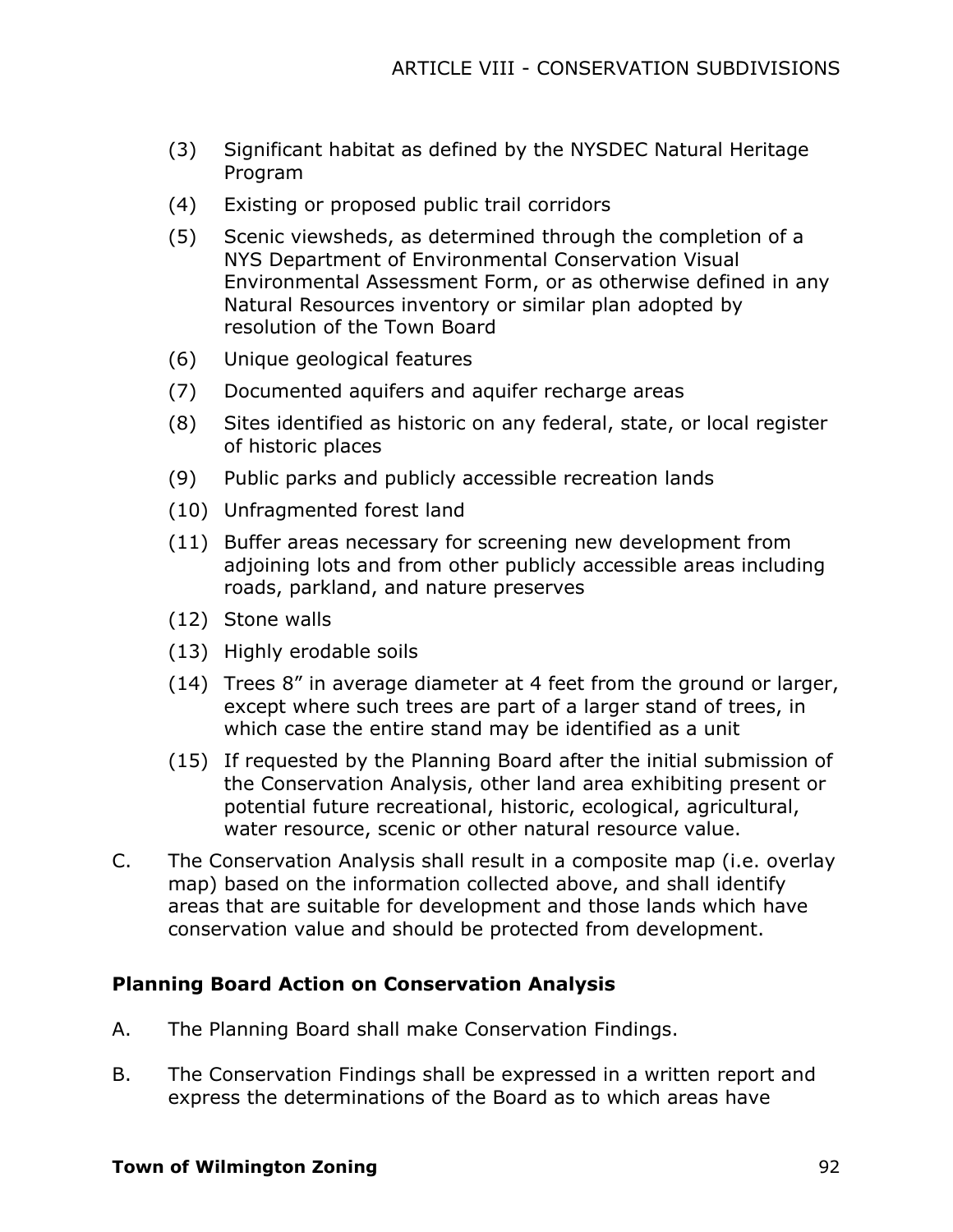significant conservation value and should be protected from development by conservation easement or deed restriction. These determinations shall be based upon an analysis that weighs the relative importance of the environmental resources on the site. The Planning Board may incorporate information provided by, but not limited to, its own research, site visits, consultants, other qualified experts or agencies or from public comments. If, as a result of the SEQRA review, information arises to cause the Conservation Analysis to change, such change will be made at that time, by the Planning Board, in its sole discretion.

C. The outcome of the Conservation Analysis and the Planning Board's Conservation Findings shall be used as the basis for Concept Plan Review.

# **Concept Plan Review**

- A. At the conclusion of the Conservation Analysis process a Concept Plan shall be submitted.
- B. The Concept Plan shall show the following:
	- (1) Preferred locations for development.
	- (2) Land to be permanently preserved and recommended conservation uses, ownership, and management guidelines for such land.
	- (3) Land suitable for stormwater management facilities, which may be located within the preserved land area
	- (4) Proposed lot locations and roads.

# **Open Space Conservation**

At least 40% of the total acreage shall be preserved by conservation easement or deed restriction and shown as such on the Concept Plan, based upon the Conservation Analysis.

# **Preliminary and Final Plat Review**

Once the concept plan is approved, the applicant must follow all processes and requirements pertaining to Preliminary and Final Plat for Major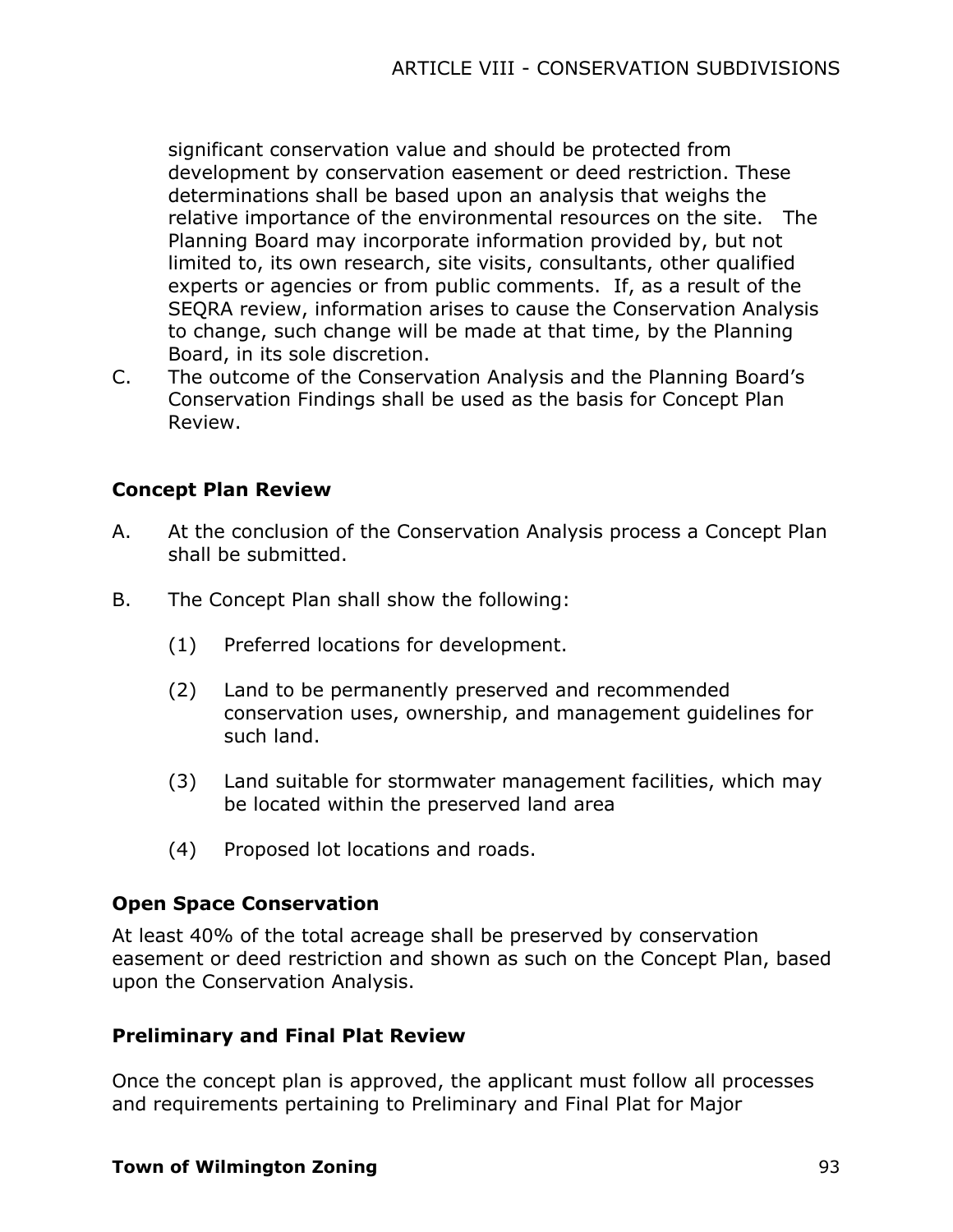Subdivisions pursuant to the Subdivision Regulations of the Town of Wilmington.

# **Lot Sizes in Conservation Subdivisions**

- A. The Planning Board shall determine appropriate lot sizes in the course of its review of a Conservation Subdivision based upon the criteria established in this section and the requirements of the NYS Department of Health.
- B. In order to permit a clustered lot configuration, wells and septic systems as well as stormwater management facilities may also be located in areas of protected open space, provided that necessary easements are provided for maintenance of these facilities and the conservation value and/or environmental quality of the protected open space is not diminished.

# **Other Area and Dimensional Requirements**

- A. Compliance with the regulations governing the Adirondack Park:
	- (1) The number of Principle Building Units allowed shall not be exceeded.
	- (2) Building rights are not transferred across boundaries of land use areas as shown on the Official Adirondack Park Land Use and Development Plan Map adopted pursuant to section 805 of the Adirondack Park Agency Act and incorporated into this chapter pursuant to Adirondack Park Land Use and Development Plan Map.
- B. There shall be no required area, bulk, or dimensional standards in a Conservation Subdivision, except building height as stated in the Dimensional Table.
- C. The applicant shall specify dimensional requirements for a proposed Conservation Subdivision by identifying setbacks and other lot dimensions to be incorporated into the Final Plat. The Planning Board may vary bulk requirements to accommodate a Conservation Subdivision.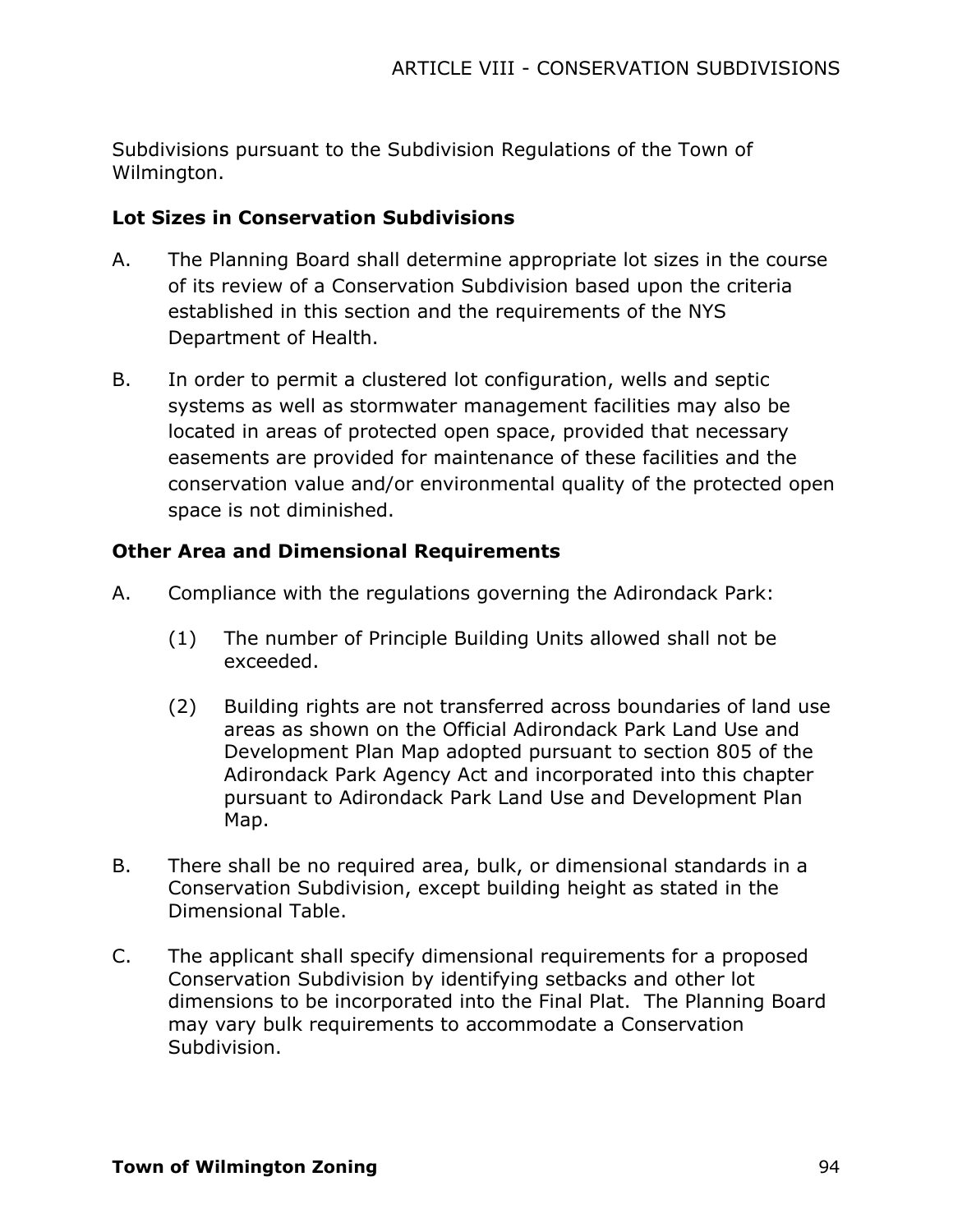# **Permanent Open Space in Conservation Subdivisions**

- A. Conservation value of open space.
	- (1) Open space set aside in a Conservation Subdivision shall be permanently preserved as required by this Code. Developed lands shall not impact the conservation value of the permanent open space.
	- (2) The open space protected pursuant to this Code must have conservation value as determined by the Conservation Findings.
	- (3) A significant amount of protected open space should be contiguous and configured in such a manner as to achieve the conservation goals.
- B. Permanent preservation.
	- (1) A permanent deed restriction or a conservation easement restricting development of the open space land and allowing use only for agriculture, forestry, passive recreation, protection of natural resources, or similar conservation purposes, shall be granted with the approval of the Planning Board. Such deed restriction or conservation easement shall be approved by the Planning Board and shall be required as a condition of Final Plat approval.
	- (2) The permanent protection shall prohibit residential, industrial, or commercial use of open space land (except in connection with agriculture, forestry, and passive recreation), and shall not be amendable to permit such use. Access roads, driveways, wells, underground sewage disposal facilities, local utility distribution lines, stormwater management facilities, trails, temporary structures for passive outdoor recreation, and agricultural structures shall be permitted on preserved open space land with Planning Board approval, provided that they do not impair or impact the conservation value of the land. Forestry shall be conducted in conformity with applicable best management practices.
	- (3) Permanent open space may be preserved as a portion of one large lot held in private ownership or may be contained in a separate open space lot.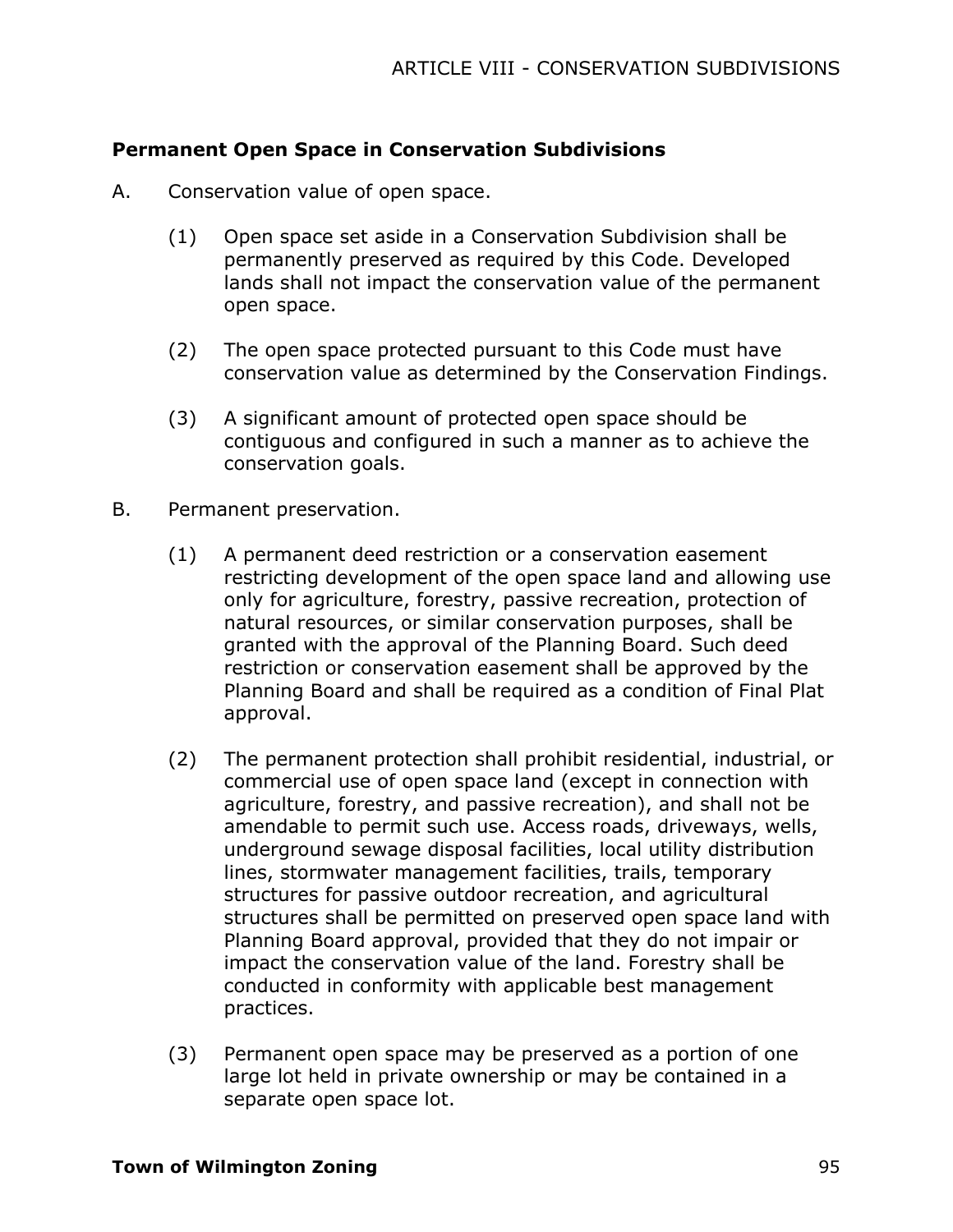C. Notations on final plat.

Preserved open space land shall be clearly delineated and labeled on the subdivision Final Plat as to its use, ownership, management, method of preservation, and the rights, if any, of the owners of lots in the subdivision and the public to the open space land. The Final Plat shall clearly show that the open space land is permanently preserved for conservation purposes required by this Code, and shall include deed recording information in the County Clerk's office.

D. Ownership of Open Space Land.

Open space land shall be protected but may be owned in common by a homeowner's association (HOA), offered for dedication to Town, County, or State governments, transferred to a non-profit organization acceptable to the Planning Board, held in private ownership, or held in such other form of ownership as the Planning Board finds appropriate to properly manage the open space land and to protect its conservation value.

- E. If the land is owned in common by an HOA, such HOA shall be established in accordance with the following:
	- (1) The HOA must be a condition of the approval and must be established before the first building permit is issued, and must comply with all applicable regulations of the New York State Attorney General and the provisions General Business Law, and filed with the Town Clerk.
	- (2) Membership must be mandatory for each lot owner, who must be required by recorded covenants and restrictions to pay fees to the HOA for taxes, insurance, and maintenance of common open space, private roads, and other common facilities.
	- (3) The HOA must be responsible for liability insurance, property taxes, and the maintenance of recreational and other facilities and private roads.
	- (4) The HOA must be able to adjust the fees to meet changed needs.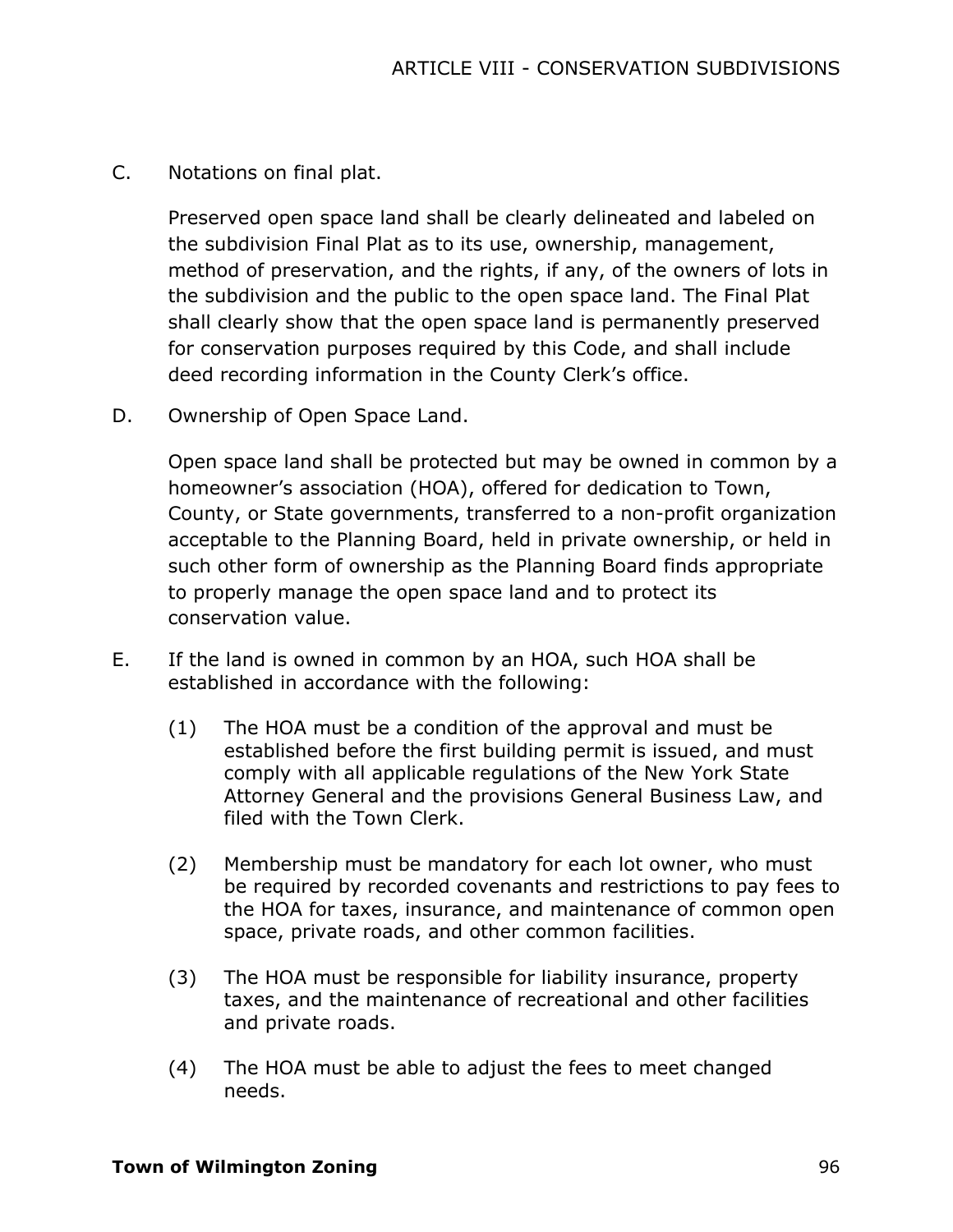- (5) The applicant shall make an irrevocable, conditional offer of dedication to the Town, binding upon the HOA, for all open space to be conveyed to the HOA. Such offer may only be accepted upon any one of the following circumstances:
	- (a) upon the failure of the HOA to take title to the open space from the applicant or other current owner, or,
	- (b) upon dissolution of the association at any future time, or,
	- (c) upon failure of the HOA to fulfill its maintenance obligations hereunder, or,
	- (d) upon failure to pay its real property taxes.
- (6) Ownership shall be structured in such a manner that real property taxing authorities can satisfy property tax claims against the open space lands by proceeding against individual owners in the HOA and the dwelling units they each own.
- (7) The Town's Counsel shall find that the HOA documents presented satisfy the conditions in Subsections (1) through (6) above, and such other conditions as the Planning Board shall deem necessary.
- F. Maintenance standards.
	- (1) Ongoing maintenance standards shall be established, enforceable by the Town against an owner of open space land as a condition of subdivision approval, to ensure that the open space land is not used for any purpose or structure prohibited by the conservation easement or for the storage or dumping of any matter, including, but not limited to fill, refuse, junk, or other offensive or hazardous materials.
	- (2) If the Town Board finds that the provisions of Subsection F(1) above are being violated, it may, upon 30 days written notice to the owner, enter the premises for necessary maintenance, and the cost of such maintenance by the town shall be assessed ratably against the landowner or, in the case of an HOA, the owners of properties within the development and shall, if unpaid, become a tax lien on such property or properties.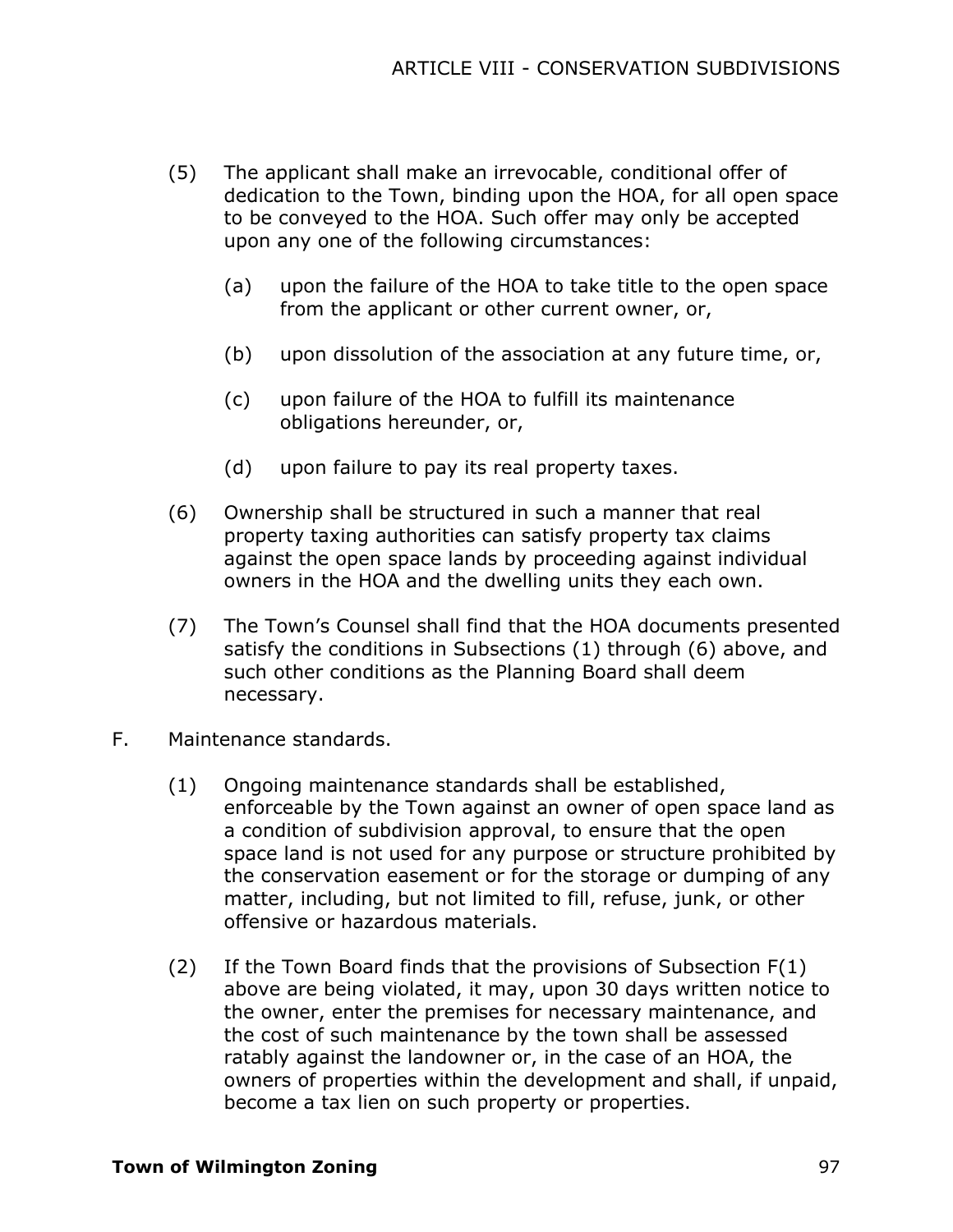#### **ARTICLE IX - SITE PLAN REVIEW**

A. Purpose of article.

The purpose of this article is to allow the proper integration of uses into the community. Because of their characteristics, or the special characteristics of the area in which they are to be located, these uses require special consideration so that they may be properly located and planned with respect to:

- 1. The objectives of the Town of Wilmington Land Use Code, Comprehensive Plan and Local Waterfront Revitalization Program.
- 2. Their effect on surrounding properties.
- 3. The ability of the Town to accommodate the growth resulting from the proposed use without undue adverse effect on the Town and its citizens and taxpayers, and the protection of the environment, health, safety and welfare of the Town and its citizens.
- B. Applicability.

Uses requiring site plan approval.

- 1. New use if designated in the Use Table.
- 2. Change in use if designated in the Use Table.
- 3. Proposed development occurring along a Scenic Road as designated in this code and as designated in the Use Table.
- 4. Expansion of APA Class A and B Regional Projects by 25 percent or more.
- 5. All new commercial development activities within the Town shall require site plan review and approval before being undertaken.
- 6. All projects exceeding Type I thresholds of Part 617 of the New York State Environmental Quality Review Act (SEQRA) shall be subject to Site Plan Review and referred to the APA for Class A regional project review concurrent with the Site Plan review process.
- C. Site Plan Review Procedure.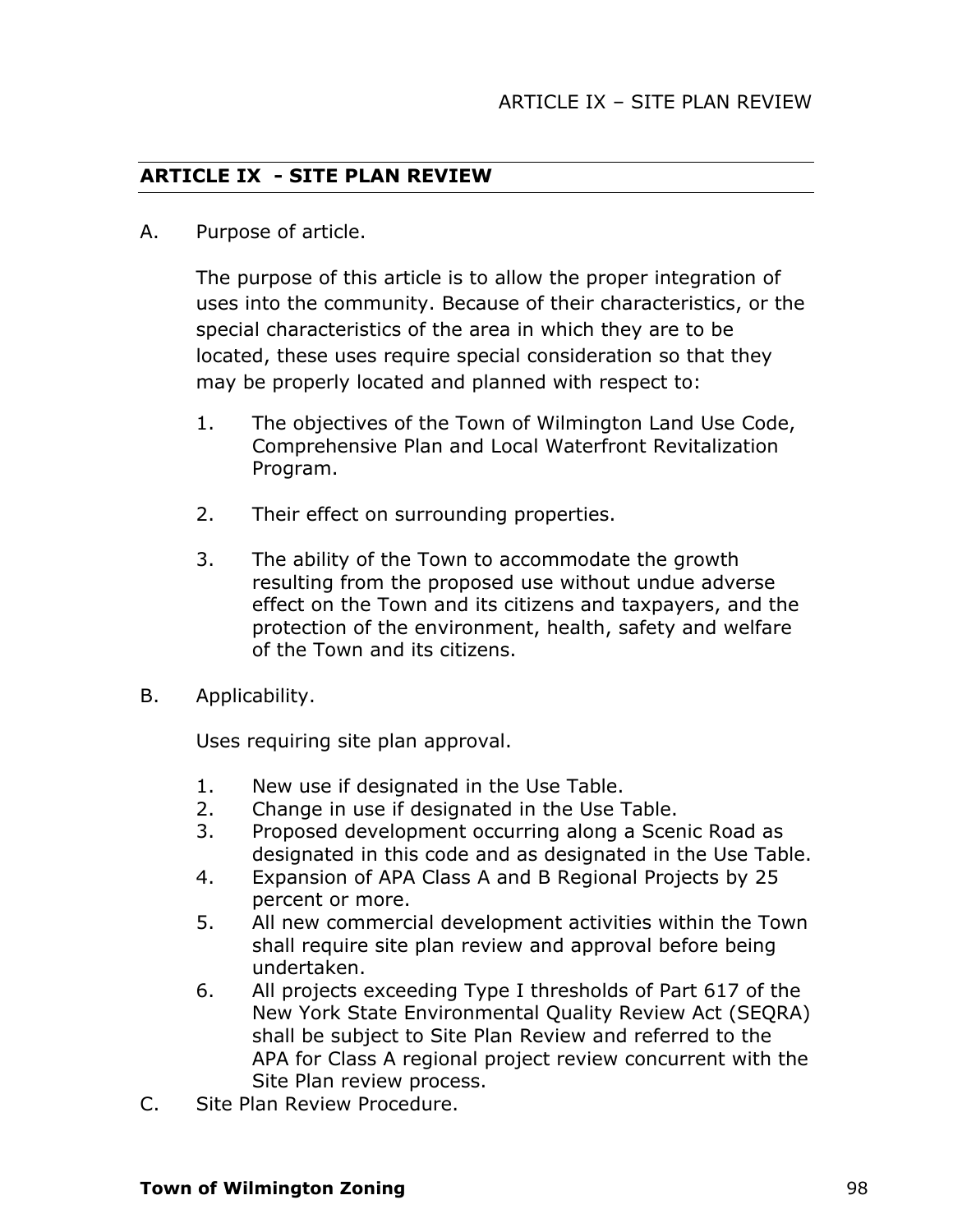- 1. Application shall be made to the Planning Board using forms supplied.
- 2. Prior to formal submission of a detailed site plan, applicants may schedule an optional Sketch Plan conference.
- 3. The purpose of the sketch plan conference is to allow the Planning Board to review the basic site design concept, provide the applicant with constructive suggestions, and generally, to determine the information to be required for the site plan. In order to accomplish these objectives, the applicant shall provide 10 copies of the following:
	- i. A brief narrative and preliminary concept showing the locations and dimensions of principal and accessory structures, parking areas, and other planned features and any anticipated changes in the existing topography and natural features.
	- ii. A sketch or map of the area which clearly shows the location of the site with respect to nearby streets, rights-of-way, properties, easements and other pertinent features within 200 feet.
	- iii. A topographic or contour map of adequate scale and detail to show site topography.
- 4. If the Planning Board determines that the information submitted for the sketch plan is sufficient, it may, at its discretion, conduct site plan review at the sketch plan meeting without requiring additional information or scheduling a separate site plan meeting.
- 5. If additional information is requested by the Planning Board after the sketch plan conference, a complete application shall be submitted to the Code Enforcement Officer. The Code Enforcement Officer shall notify the Planning Board and the Adirondack Park Agency within 10 days and shall provide a copy of the application to each interested body.
- D. Application Content.
	- 1. The Planning Board or the Code Enforcement Officer (CEO) may request that the applicant provide the same information requested at the Sketch Plan conference and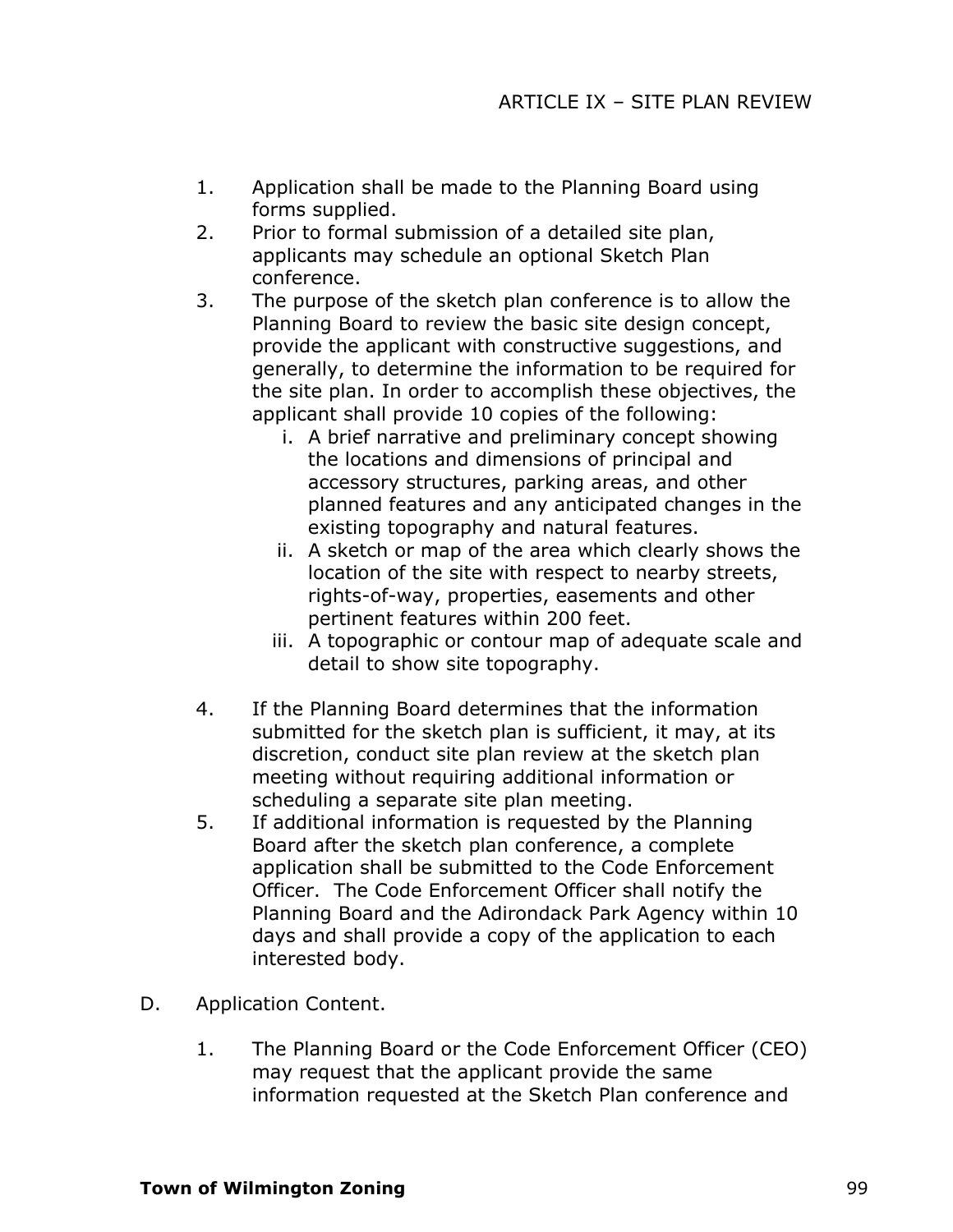may further request any of the items listed the site plan checklist below. The Planning Board and CEO are not limited to this list and may request any additional information it deems necessary or appropriate. In determining the amount of information it will require, the Planning Board will consider the type of use, its location, and the size and potential impact of the project.

- 2. At least two weeks in advance of the scheduled Planning Board meeting date at which a site plan is to be considered, 10 copies of the application for site plan approval shall be submitted to the Code Enforcement Officer.
- 3. The proposed site plan shall show the information requested by the Planning Board.
- 4. Site plan checklist:
- (1) Existing conditions.
	- (a) Legal data.
		- [1] Name and address of applicant and authorization of owner, if different from applicant.
		- [2] Name and address of owner(s) of record, if different from applicant.
		- [3] Name and address of person or firm preparing the plan and map.
		- [4] Ownership intentions, such as purchase options.
		- [5] Current zoning classification of property, including exact zoning boundary if in more than one district.
		- [6] Property boundary line plotted to scale. Distances, angles and area should be shown.
		- [7] North arrow, scale and date.
		- [8] Locations, widths, elevations and names of existing and proposed adjacent streets.
		- [9] Property lines and names of owners of adjoining parcels.
		- [10] Location, width and purpose of all existing and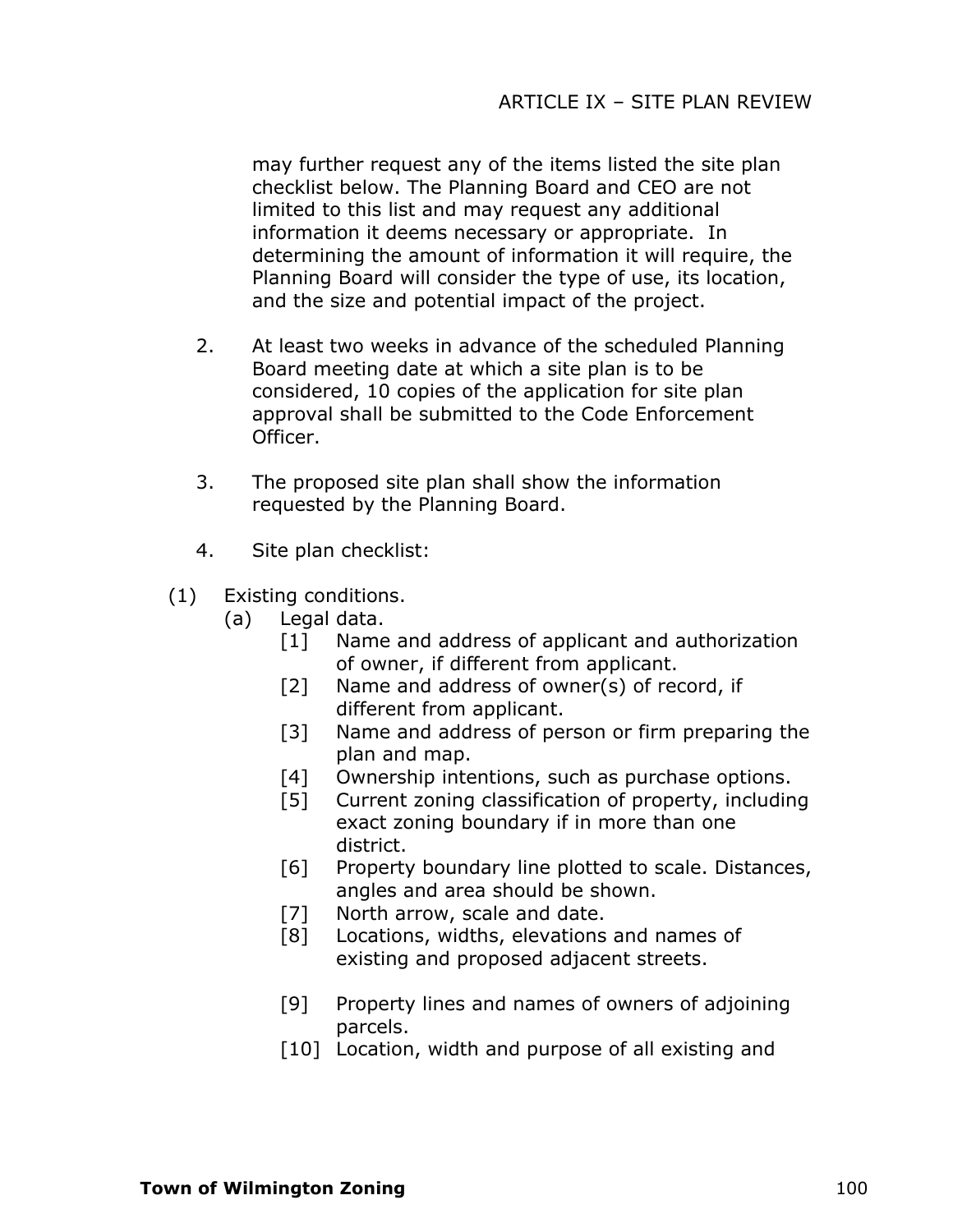proposed easements, setbacks, reservations and areas dedicated to public use within and adjoining the property.

- [11] Description of all existing deed restrictions or covenants applying to the property.
- [12] The identification of any state or county permits required for execution of the project.
- [13] Other requirements which the Planning Board might deem necessary, including but not limited to a licensed survey.
- (b) Natural features.
	- [1] Geological features, such as depth to bedrock and the location of rock outcrops.
	- [2] Topographic features, including a map showing existing slope at two-foot contour intervals.
	- [3] Vegetative cover, including existing wooded areas, significant isolated trees and similar features.
	- [4] Soil characteristics, such as load bearing capacity and drainage capacity.
	- [5] Hydrologic features should include drainage and runoff patterns, flood hazard areas, wetlands and depth to groundwater.
- (c) Existing development and infrastructure.
	- [1] Location and dimensions of major buildings and structures and their use.
	- [2] Location and width of roads and paths, including site access.
	- [3] Location, size and flow direction of sewers, water supply lines and culverts. Major electric, fuel and utility lines and appurtenances should also be shown.
	- [4] Location of other existing development and uses, including parking and loading areas, fences, trees and landscaping.
- (2) New conditions.
	- (a) Proposed development.
		- (1) Grading and drainage plan showing proposed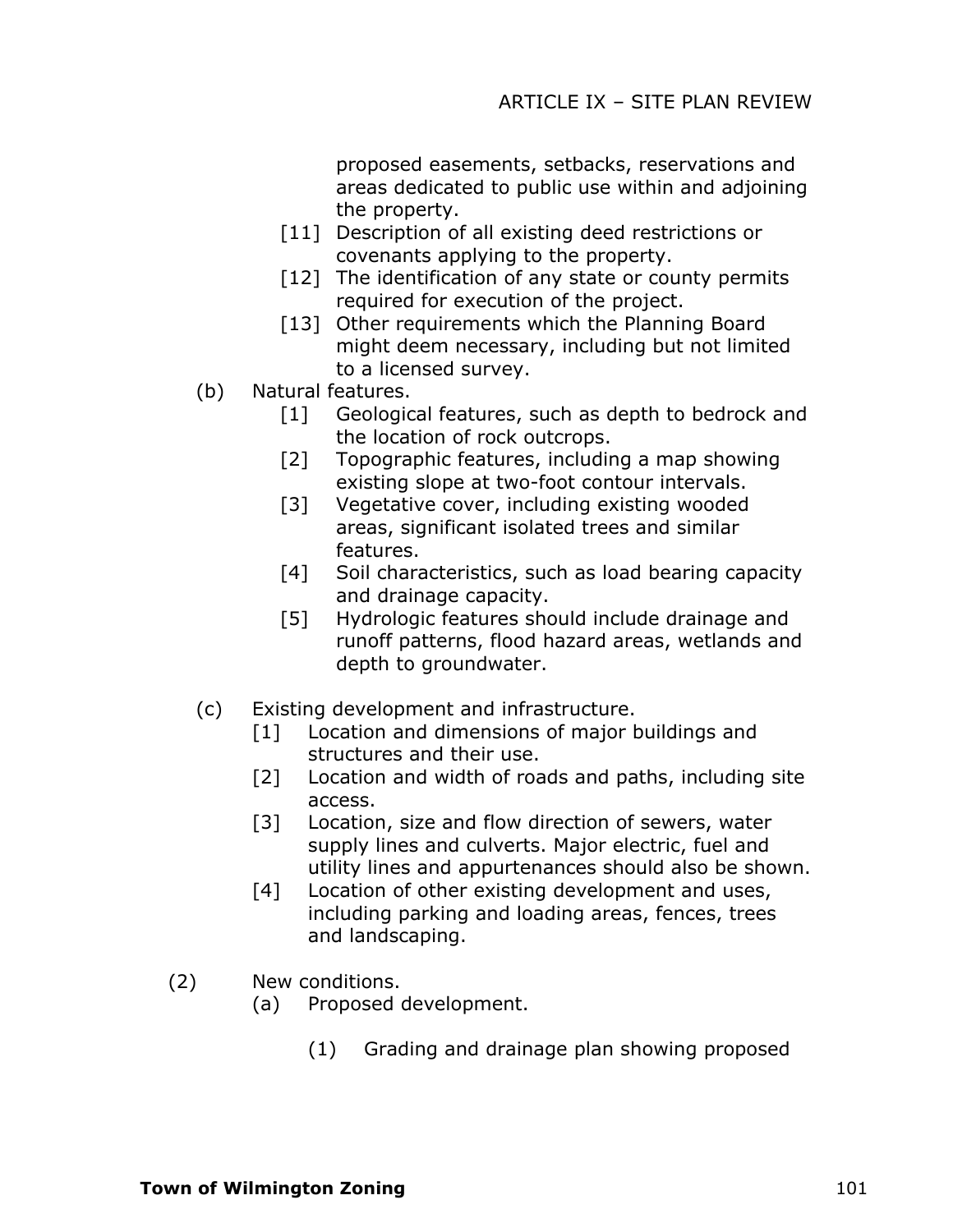topography at appropriate contour intervals. This information shall be combined with the map of existing topography.

- (2) Location, proposed height and use of buildings and other structures, such as retaining walls, fences, outdoor storage tanks, air-conditioning units and waste disposal units.
- (3) Location, proposed use, design and construction materials of improvements not requiring structures, such as parking, loading and outdoor storage areas.
- (4) Location and arrangement of site access and egress, including all paths for pedestrian and vehicular travel within the site. Information should include profiles and cross sections of roadways and sidewalks showing grades, widths and location and size of utility lines.
- (5) Location and size of water and sewer lines and appurtenances. Any means of water supply or sewage disposal other than extensions of existing systems should be described, including location, design and construction materials.
- (6) Location, design and construction materials of all energy distribution facilities, including electric, gas and solar energy.
- (7) Location, size and design and construction materials of all outdoor signs.
- (8) General landscaping plan and planting schedule, including areas of natural vegetation to remain, the treatment of buffer areas and the location and type of trees to be planted.
- (9) Estimated project construction schedule with possible phasing plan for large projects.
- (10) Additional specifications for materials.
- (11) Performance bond, amount, completion schedule, public improvements covered, inspection and bond approval if required.
- (12) Any other requirements which the Planning Board might deem necessary, including but not limited to a licensed survey.
- (13) Environmental Review. Applications for site plan review and approval shall be accompanied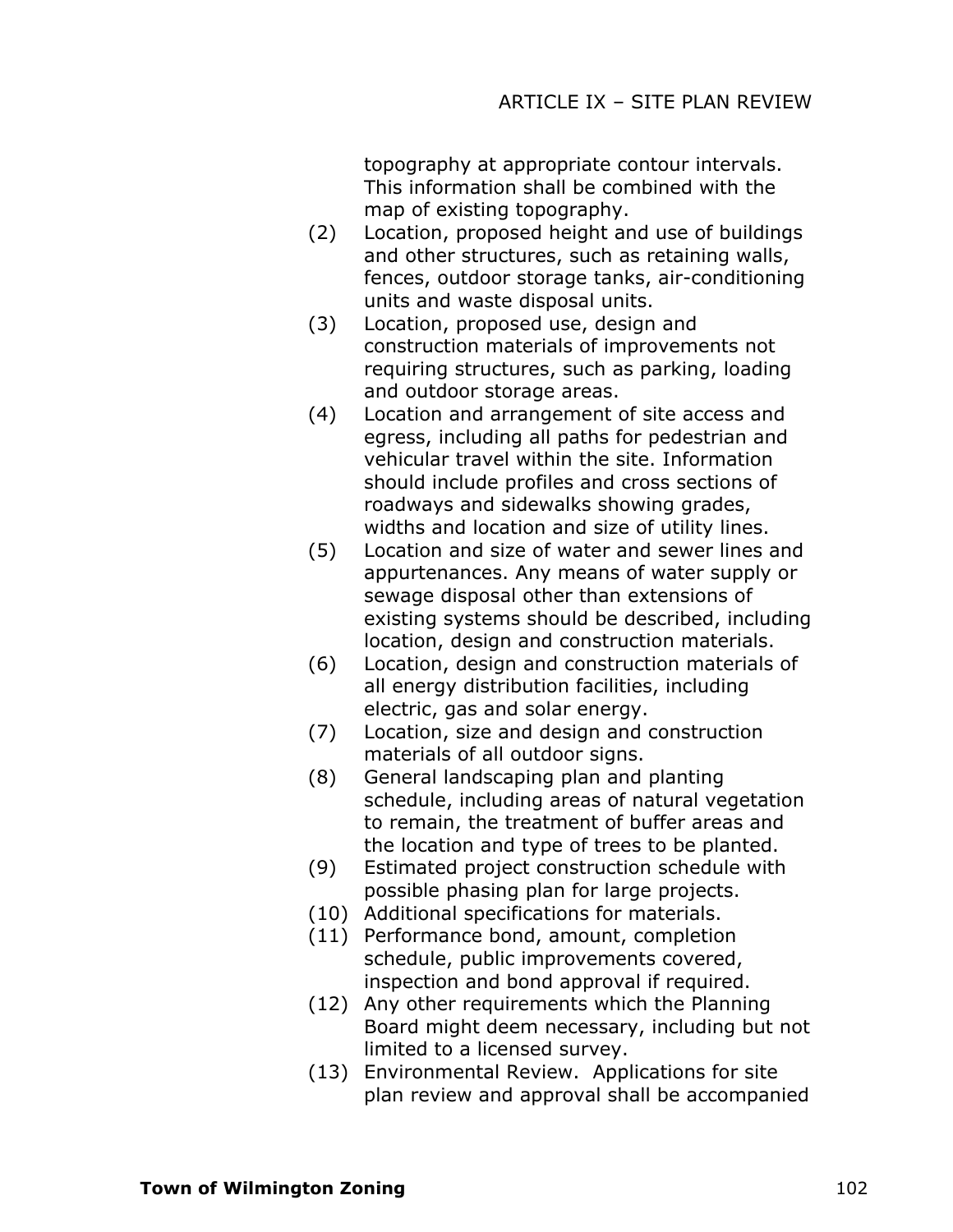by a short-form or a long-form Environmental Assessment Form (EAF) or a draft Environmental Impact Statement (EIS), as required by SEQRA.

NOTE: All plans shall be at a scale of one inch equals 40 feet or larger scale showing the proposed development and their immediate environs. When development is proposed for larger lots, those areas left undeveloped may be shown on a site location map at an appropriate scale and level of detail.

- E. Planning Board Action.
	- 1. Following receipt of an application for site plan review, the Code Enforcement Officer shall notify the Planning Board and the Planning Board shall determine its completeness at its next scheduled meeting.
	- 2. Notices. Applications that meet the criteria of General Municipal Law (GML) Section 239-m shall be sent to the Essex County Planning Board prior to the Planning Board decision. Applications that meet the criteria of 239–nn shall be noticed to neighboring municipalities.
	- 3. The Planning Board shall comply with Part 617 the SEQRA.
	- 4. Optional Public Hearings. Within 62 days following the determination of a complete application by the Planning Board, the Planning Board may hold a public hearing if a public hearing is deemed necessary. In determining whether a public hearing is necessary, the Planning Board shall be guided by the expected level of public interest in the project and the possibility of an eventual disapproval. Applicants may request a public hearing. When an applicant requests a public hearing, no site plan review project may be disapproved without such a hearing.
	- 5. Public Hearing Notice. The Planning Board shall notice the public hearing by publication in the official newspaper at least five days prior to the date of the public hearing.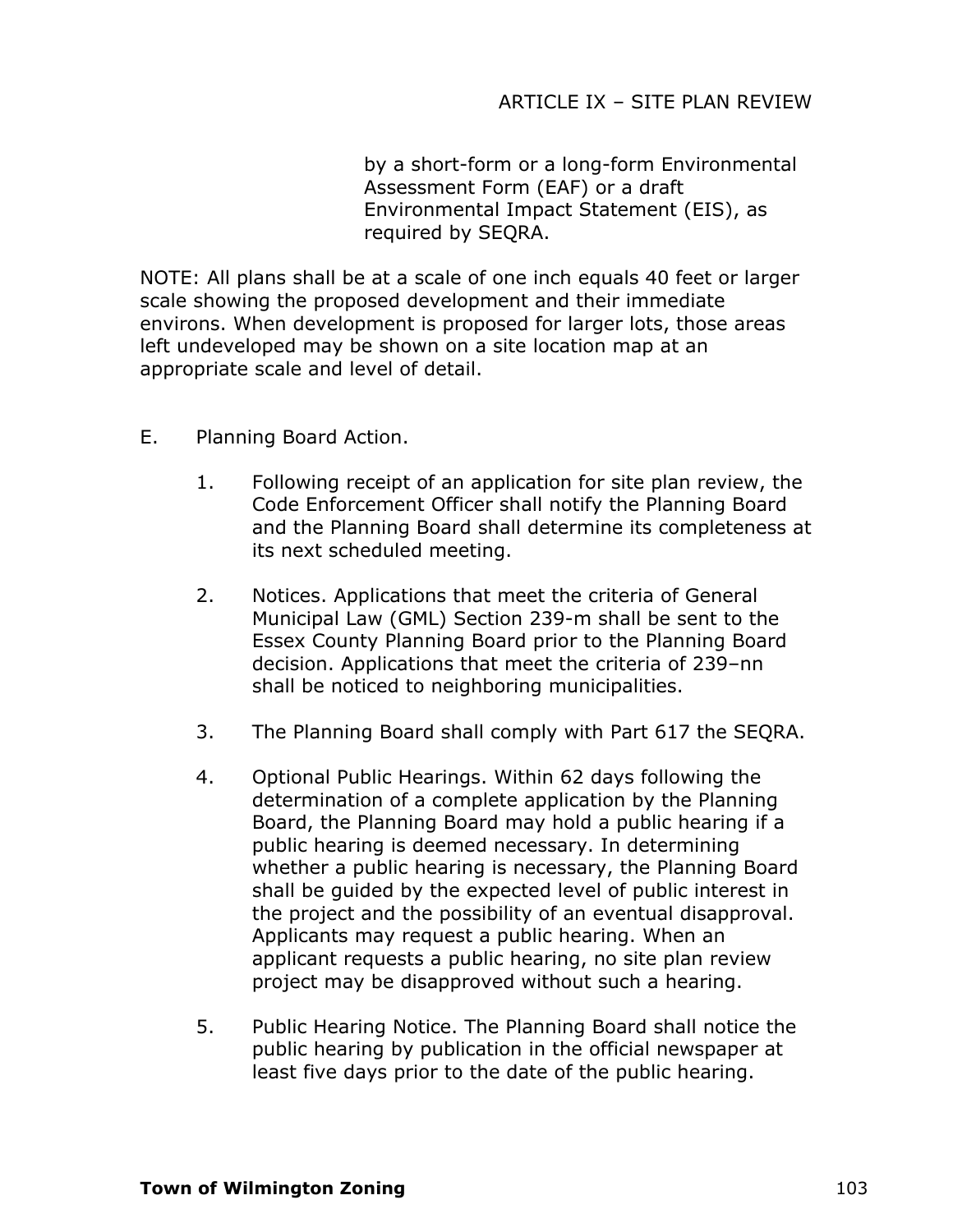- 6. A copy of the public notice shall be mailed to the Adirondack Park Agency. The Agency shall be a full party in interest with standing to participate in any and all proceedings conducted pursuant to this section.
- 7. Planning Board Decision. The Planning Board shall render a decision within 62 days of receipt of a complete application or within 62 days of the close of a public hearing, if required. Said decision shall be in the form of an approval, approval with conditions, or disapproval based on the criteria of this Code. The decision may be recorded in a Notice of Decision and shall incorporate the specific description and expiration date for any conditions imposed by the Planning Board.
- 8. The Planning Board, in conjunction with its approval of any site plan review project, may impose such requirements and conditions as are allowable within the proper exercise of the police power. The Planning Board may impose reasonable conditions to ensure that the project will be adequately supported by services and improvements made necessary by the project, and to ensure that the project will be completed in accordance with the requirements and conditions authorized under this Code. In addition, the Planning Board may require that the Code Enforcement Officer incorporate any such requirements and conditions in any permit issued with regard to such site plan review project.
- 9. Filing of decision. The decision of the Planning Board shall be filed within five (5) days of a decision in the office of the Town Clerk and a copy thereof mailed to the applicant. The decision shall contain such findings of fact and conditions as are required by this Code. The decision shall also be mailed to the Adirondack Park Agency.
- F. Criteria for Site Plan Review.
	- 1. The Planning Board shall not approve an application unless it first determines that such site plan review application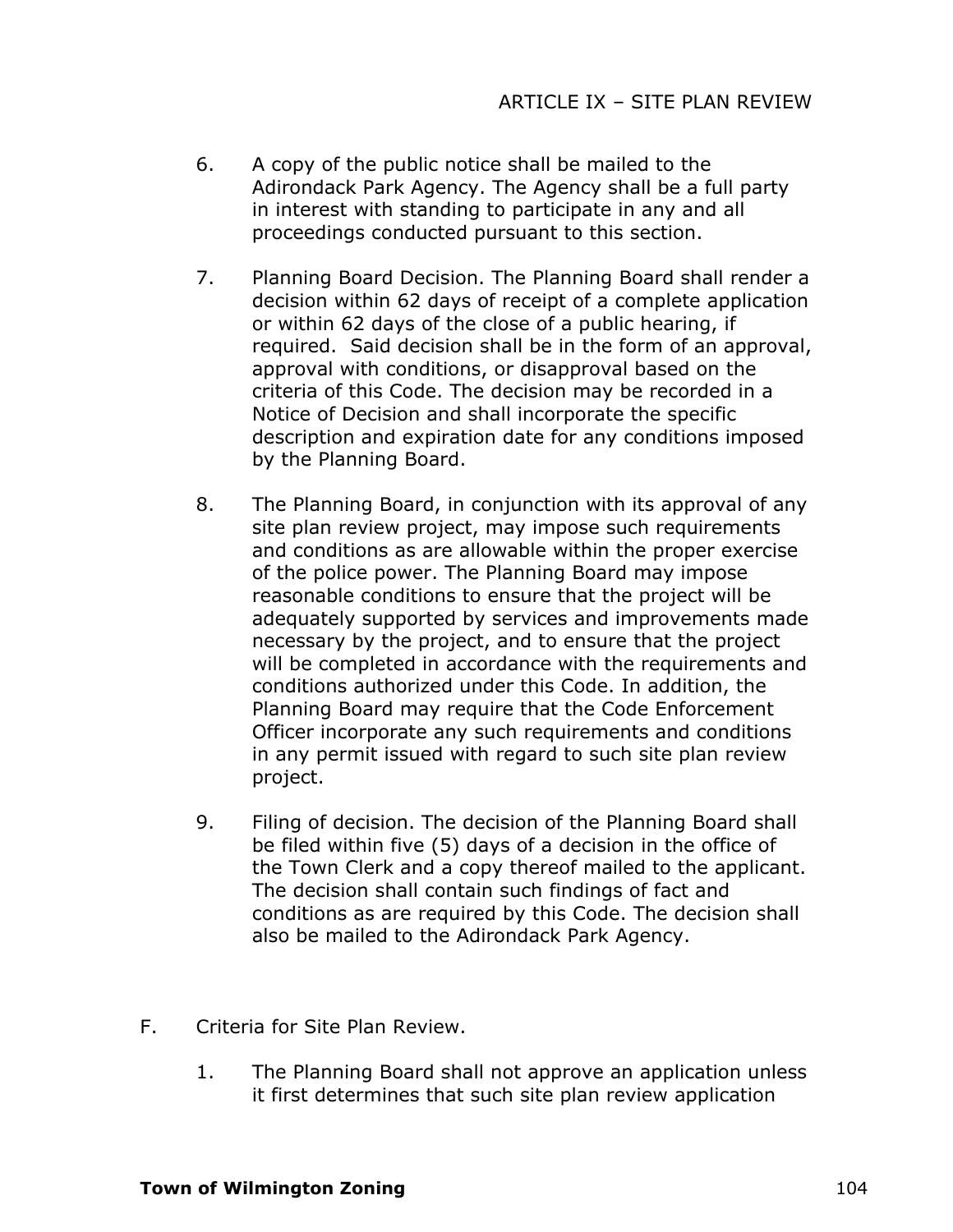meets the following site plan review objectives and guidelines;

- a. The application complies with all other requirements of this Code and the Town of Wilmington Land Use code, including the dimensional regulations of the zoning district in which it is proposed to be located;
- b. The project would be in harmony with the general purpose and intent of this Code and the Local Waterfront Revitalization Program, specifically taking into account the location, character, and size of the proposed project and the description and purpose of the district in which such project is proposed, the nature and intensity of the activities to be involved in or conducted in connection with the proposed project, and the nature and rate of any increase on the burden of supporting public services and facilities which will follow the approval of the proposed project;
- c. The establishment, maintenance or operation of the proposed project would not create public hazards from traffic, traffic congestion, or the parking of automobiles or be otherwise detrimental to the health, safety or general welfare of persons residing or working in the neighborhood of such proposed use, or be detrimental or injurious to the property and improvements in the neighborhood or the general welfare of the town;
- d. The project would not have an undue adverse impact upon the natural, scenic, aesthetic, ecological, wildlife, historic, recreational or open space to provide supporting facilities and services made necessary by the project - taking into account the commercial, industrial, economic, educational, residential, recreational or other benefits that might be derived from the project. In making this determination, the Planning Board shall consider those factors pertinent to the project contained in the development considerations set forth hereof, and in so doing, the Planning Board shall make a net overall evaluation of the project in relation to the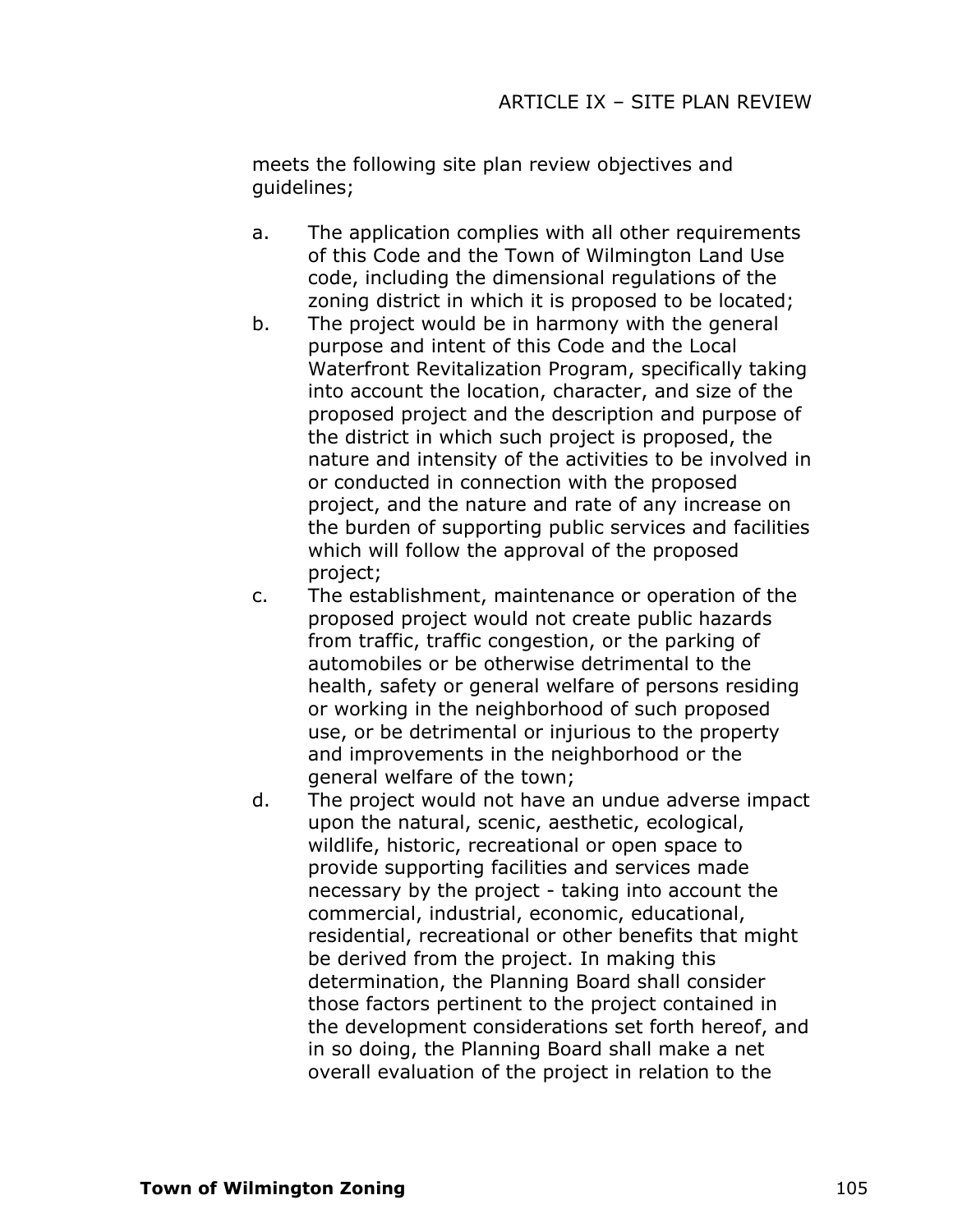development objectives and general guidelines set forth in this Code; and

- e. The Planning Board shall take into consideration the public health, safety and general welfare, the comfort and convenience of the public in general and residents of the immediate neighborhood.
- 2. In considering the approval of the site plan, the Planning Board shall find that the proposed development meets all the following standards and requirements.
	- a. Relationship to adjacent and nearby land uses both public and private.
	- b. Location, arrangement, size, design and general site compatibility of buildings, lighting and signs.
	- c. Visual compatibility with surroundings and aesthetics.
	- d. Adequacy and arrangement of vehicular traffic access and circulation, including intersections, road widths, pavement surfaces, dividers and traffic controls.
	- e. Location, arrangement, appearance and sufficiency of off-street parking and loading.
	- f. Adequacy and arrangement of pedestrian traffic access and circulation, walkway structures, control of intersections with vehicular traffic, and overall pedestrian convenience.
	- g. Adequacy of stormwater and drainage facilities.
	- h. Adequacy of water supply and sewage disposal facilities including the relationship to existing and proposed water supply, sewage disposal.
	- i. Adequacy, type and arrangement of trees, shrubs and other landscaping constituting a visual and/or noise buffer between the applicant's and adjoining lands, including the maximum retention of existing vegetation.
	- j. Adequacy of fire lanes and other emergency zones and the provision of fire hydrants.
	- k. Relationship to the community's ability to provide adequate recreation, education, fire protection and similar facilities and services to its residents and visitors.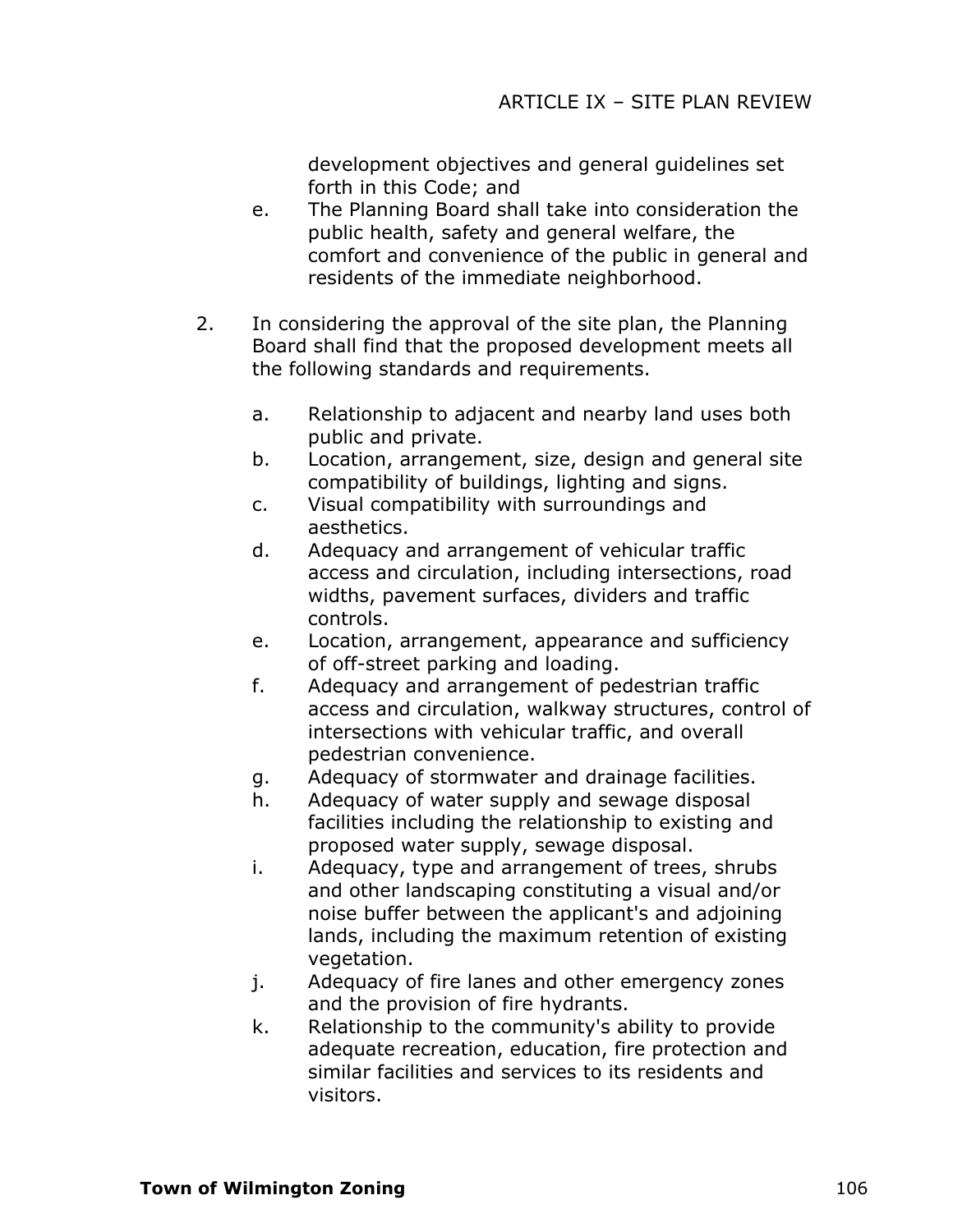- l. Special attention to the adequacy and impact of structures, roadways and landscaping in areas with susceptibility to ponding, flooding and/or erosion. Effect on air and water quality standards applicable primarily to industrial site development plans.
- m. Effect on energy consumption and conservation.
- G. Additional APA Development Considerations**.**
	- 1. The following are those factors which shall be considered that relate to the potential for adverse impact upon the park's natural aesthetic, ecological, wildlife, historical, recreational or open space resources, before any site plan review project is undertaken in the town. Any burden on the public in providing facilities and services made necessary by such land use and development or subdivisions of land shall also be taken into account, as well as any commercial, industrial, residential, recreational or other benefits which might be derived there from.
	- 2. Natural resource considerations.
		- a. Water.
			- i. Existing water quality.
			- ii. Natural sedimentation or siltation.
			- iii. Eutrophication.
			- iv. Existing drainage and runoff patterns.
			- v. Existing flow characteristics.
			- vi. Existing water table and rates of recharge.
		- b. Land.
			- i. Existing topography.
			- ii. Erosion and slippage.
			- iii. Floodplain and flood hazard.
			- iv. Mineral resources.
			- v. Viable agricultural soils.
			- vi. Forest resources.
			- vii. Open space resources.
			- viii. Vegetative cover.
			- ix. The quality and availability of land for outdoor recreational purposes.
		- c. Air Quality
		- d. Noise Levels
		- e. Critical resource areas.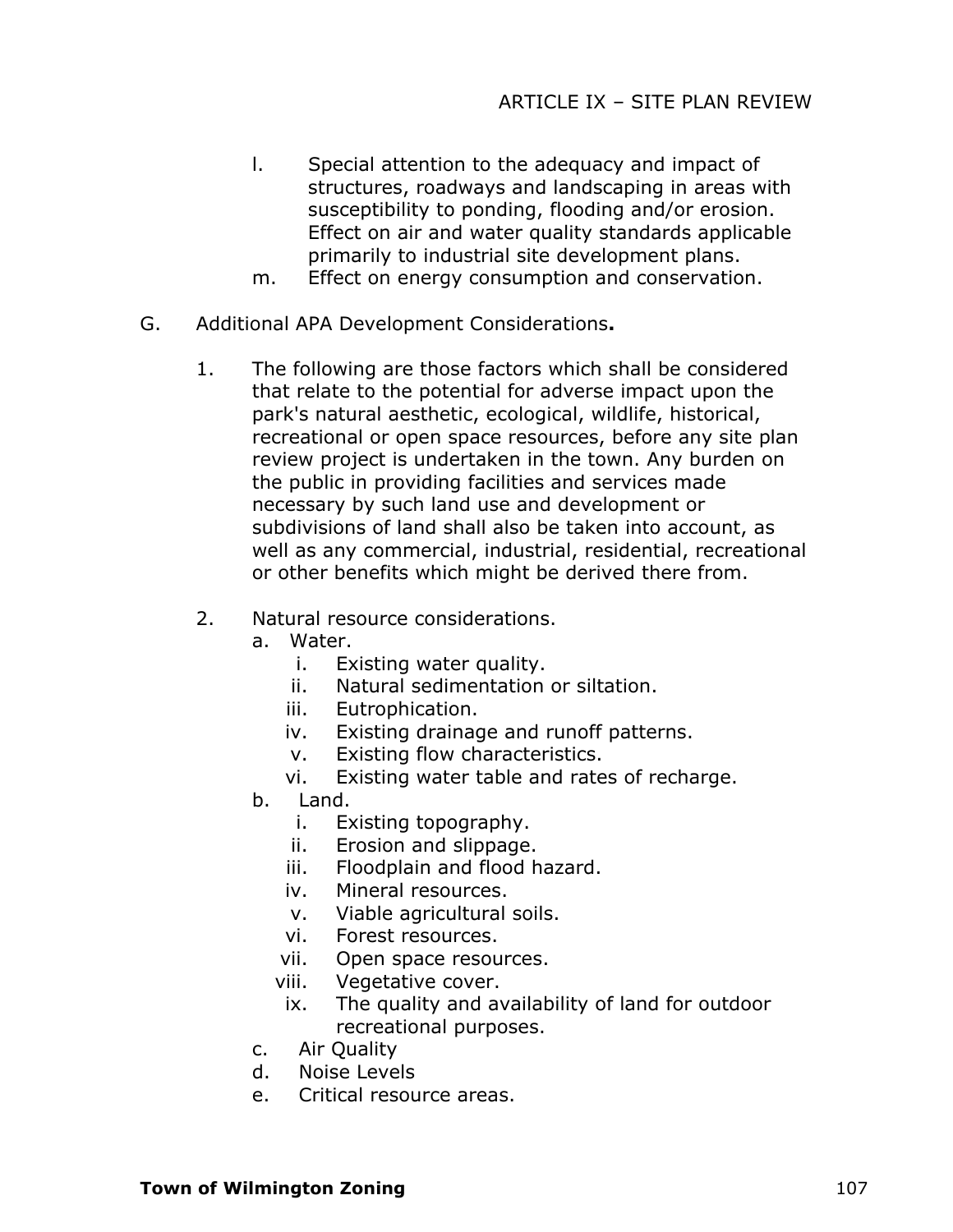- i. Rivers and corridors of rivers designated to be studied as wild, scenic or recreational in accordance with the Environmental Conservation Law.
- ii. Rare plant communities.
- iii. Habitats of rare and endangered species and key wildlife habitats.
- iv. Alpine and sub-alpine life zones.
- v. Wetlands.
- vi. Elevations of 2,500 feet or more.
- vii. Unique features, including gorges, waterfalls, and geologic formations.
- f. Fish and Wildlife
- g. Aesthetics.
	- i. Scenic vistas.
	- ii. Natural and man-made travel corridors.
- 3. Consideration of Historic site or Structures.
- 4. Site development considerations.
	- a. Natural site factors.
		- i. Geology.
		- ii. Slopes.
		- iii. Soil characteristics.
		- iv. Depth to groundwater and other hydrological factors.
	- b. Other site factors.
		- i. Adjoining and nearby land uses.
		- ii. Adequacy of site facilities.
- 5. Governmental considerations.
	- a. Governmental service and finance factors.
		- i. Ability of government to provide facilities and services.
		- ii. Municipal school or special district taxes or special district.
	- b. In considering the approval of columbariums, the Planning Board shall require reasonable conditions or provisions to ensure the continued maintenance of the columbarium facility in perpetuity.
	- c. Considerations of Conformance with other governmental controls.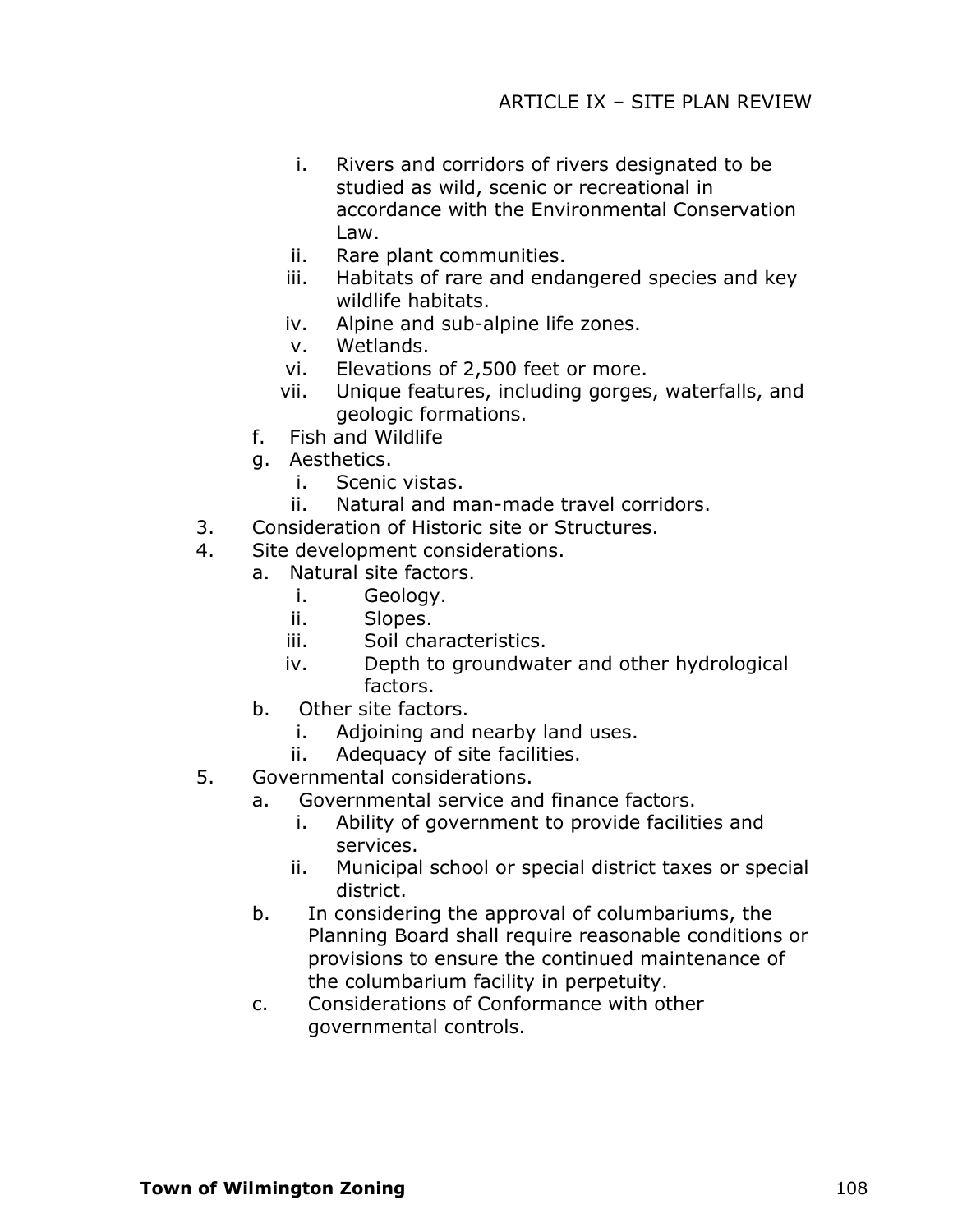### H. Waterfront Consistency Review

A. All provisions, requirements and procedures included within the Town's adopted Waterfront Consistency Review Law (Consistency Law), as amended, shall apply. The Consistency Law ensures that proposed actions, as defined within the Consistency Law, are consistent with the Town's adopted Local Waterfront Revitalization Program (LWRP).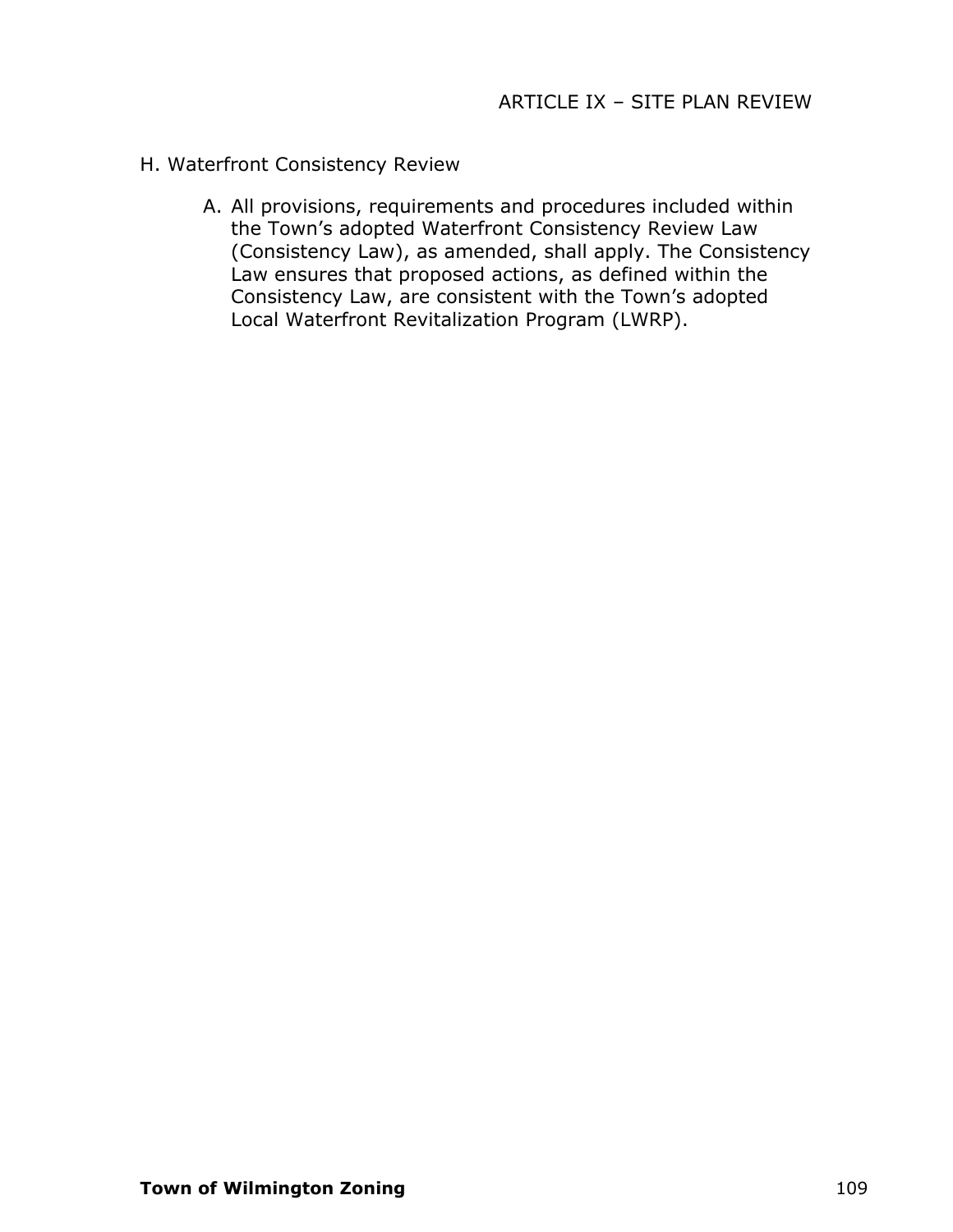#### ARTICLE IX – SITE PLAN REVIEW

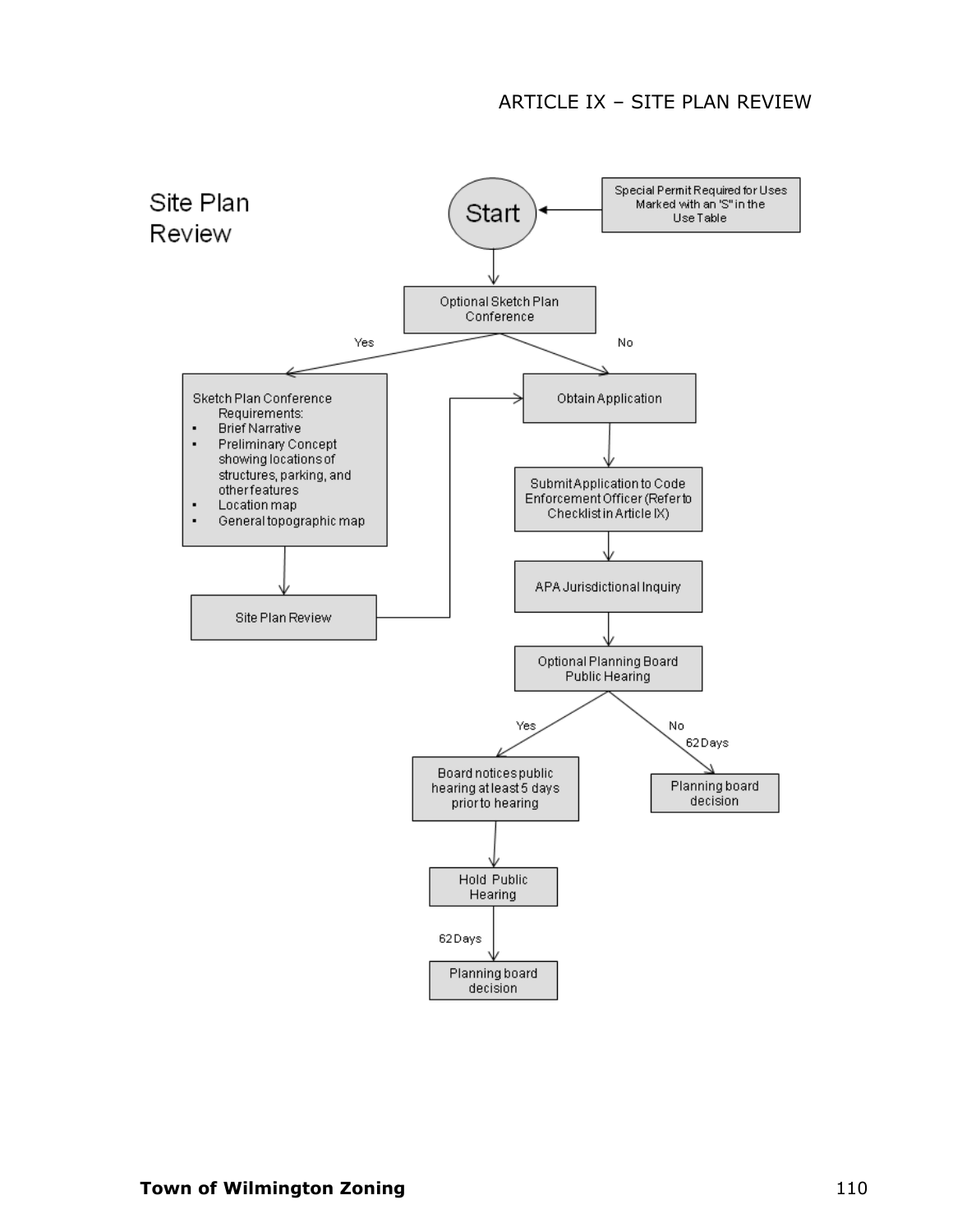### **ARTICLE X - SPECIAL USE PERMIT REVIEW**

#### **Special Use Permit Review Process**

A. Intent

The intent of this Article is to set forth additional requirements which shall apply to certain land uses and activities which due to their characteristics, or the special characteristics of the area in which they are to be located, require special consideration so that they may be properly located and planned with respect to the objectives of this Code and their effect on the surrounding properties and community character.

The primary purpose of Special Use Permit review is to ensure compatibility with the surrounding neighborhood and to ensure the long-term benefit of the use to the Town.

B. Application Content

All special use permit review and approval shall occur as a part of any applicable Site Plan review. Applicants shall refer to Article IX - Site Plan Review, for application content.

C. Criteria

The Planning Board shall consider the following criteria when making a determination for a special use permit:

- (1) Compatibility of the proposed use with the principles of the district, the purposes set forth in this Code, and the goals of the Local Waterfront Revitalization Program (LWRP).
- (2) Compatibility of the proposed use with adjoining properties and with the natural and man-made environment.
- (3) Adequacy of parking, vehicular circulation, and infrastructure for the proposed use, and its accessibility to fire, police, and emergency vehicles.
- (4) The overall impact on the site and its surroundings considering environmental, social and economic impacts of traffic, noise, dust, odors, release of harmful substances, solid waste disposal, glare, or any other nuisances.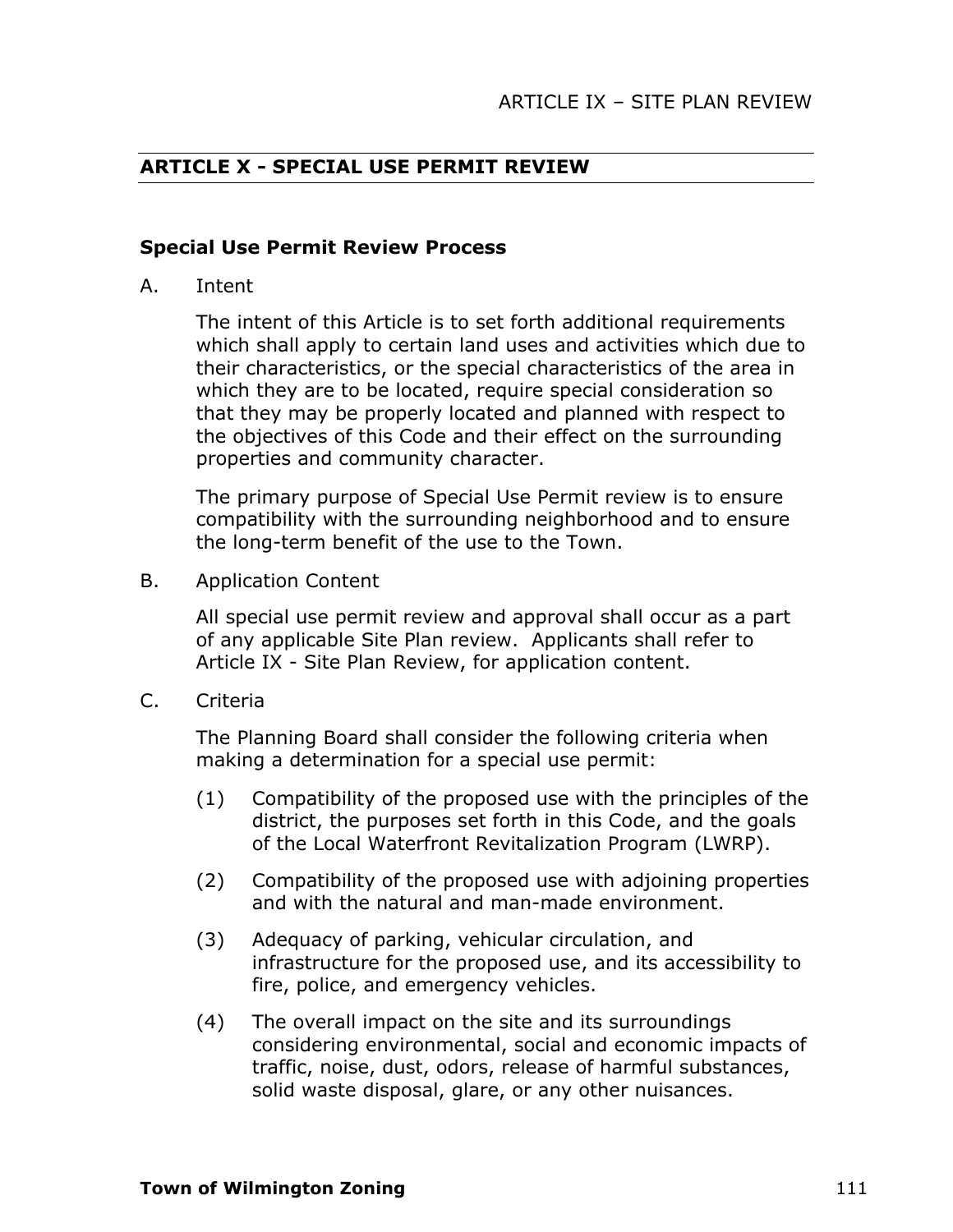- (5) Restrictions and/or conditions on design of structures or operation of the use (including hours of operation) necessary either to ensure compatibility with the surrounding uses or to protect the natural or scenic resources of the Town.
- (6) Consistency of the location of the proposed use with the goal of creating a healthy mix of uses that enhances the viability of the hamlet and Town.
- (7) Compatibility with the historic character and use of the structure or structures and the historic character of the site and in the surrounding area, if applicable.
- D. Site Plan approval

Site plan approval is required in the consideration of all special use permits. Such site plan review shall be carried out either in conjunction with or after these special use permit procedures.

- (1) In cases where special use permits involve the conversion of an existing structure from one use to another with no exterior physical changes to the site or structure Site Plan Review shall not be required.
- E. Public Hearing on Special Use Permit.
	- (1) The Planning Board will schedule a public hearing within sixty-two (62) days of the date of the meeting at which the application was considered complete by the Planning Board.
	- (2) The Planning Board shall advertise notice of the public hearing in the town's official newspaper and at Town Hall at least five before the hearing. If the public hearing is to be concurrent with the public hearing required for Site Plan Review, only one advertisement notice is needed.
	- (3) Such notice of hearing shall also be mailed directly by the Town to all land owners within a 500' radius at least ten (10) days prior to the hearing date. In addition, a sign may be posted. The cost of these notices shall be borne by the appealing party and shall be paid to the Board prior to the hearing.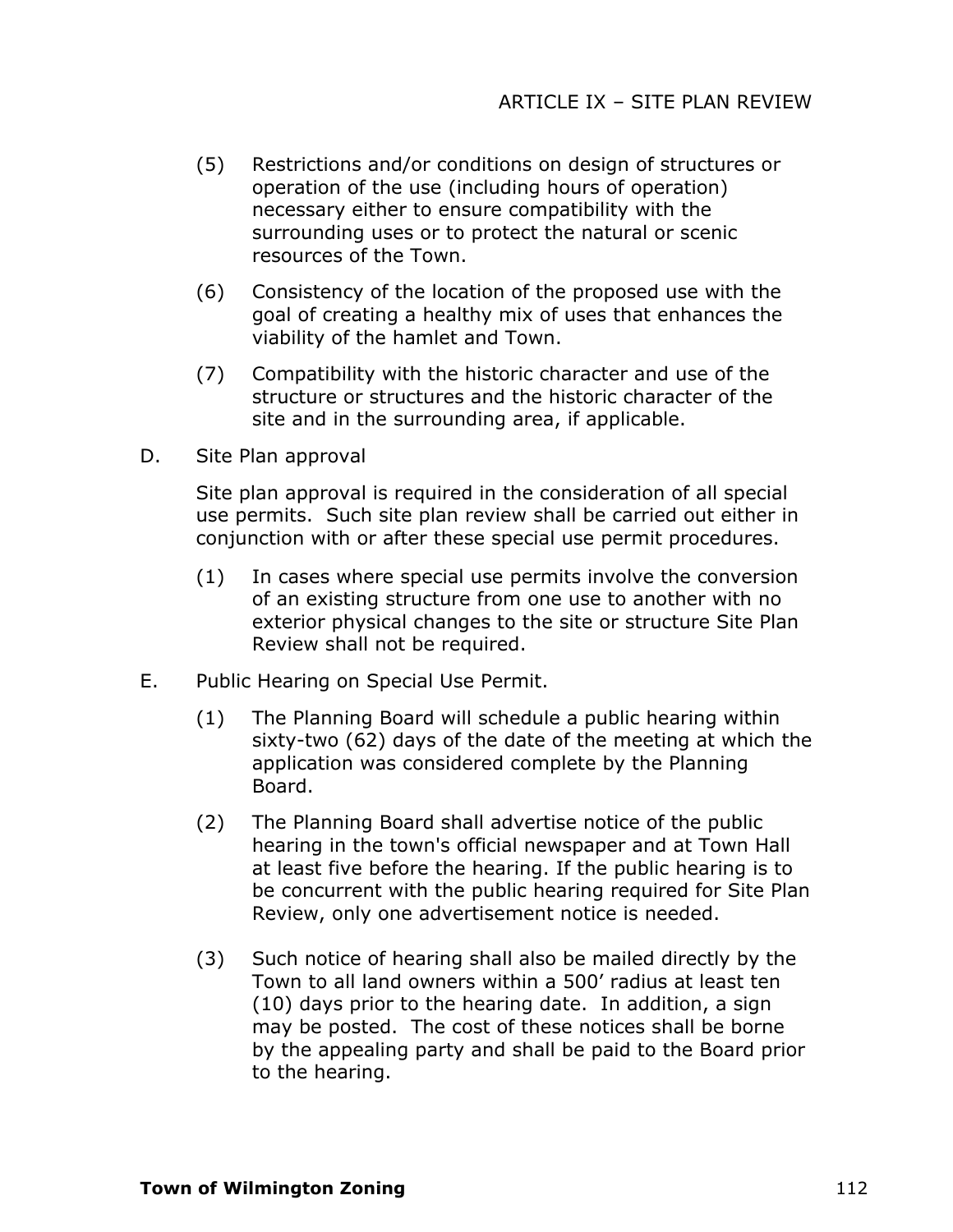- (4) After the conclusion of a public hearing for a special use permit, including site plan approval, the Planning Board shall grant, deny, or grant subject to conditions, the special use permit within sixty-two (62) days.
- F. SEQRA Compliance

The Planning Board shall comply with the provisions of the State Environmental Quality Review Act (SEQR) under Article Eight of the Environmental Conservation Law and its implementing regulations as codified in Title Six, Part Six Hundred Seventeen of the New York Code, Rules and Regulations.

G. Planning Board Action

The Planning Board shall not issue a special use permit unless it makes a recorded finding that the proposed use will satisfy the standards set forth herein. In order to reach positive findings in support of the special use permit, the Planning Board may require conditions of, and/or modifications to, the project. Such conditions must relate to the impact of the project. If the Planning Board does not make a positive finding in support of the special use permit, it shall deny the special use permit. In issuance of such a denial, the record of the Planning Board must address the criteria outlined above and include the facts and reasons upon which such denial was based.

The Planning Board shall issue a Notice of Decision indicating the application request, the approval, and approval with conditions or denial.

- H. The Notice of Decision of the Planning Board shall be filed in the office of the Town Clerk within five (5) days, and a copy thereof mailed to the applicant.
- I. Special Use Permit expiration, revocation and enforcement.
	- (1) A conditional special use permit approval shall expire at the end of six months if the conditions have not been satisfied. The Planning Board may, however, consent to an extension of up to six additional months.
	- (2) A special use permit shall be deemed to authorize only the particular special use or uses specified therein.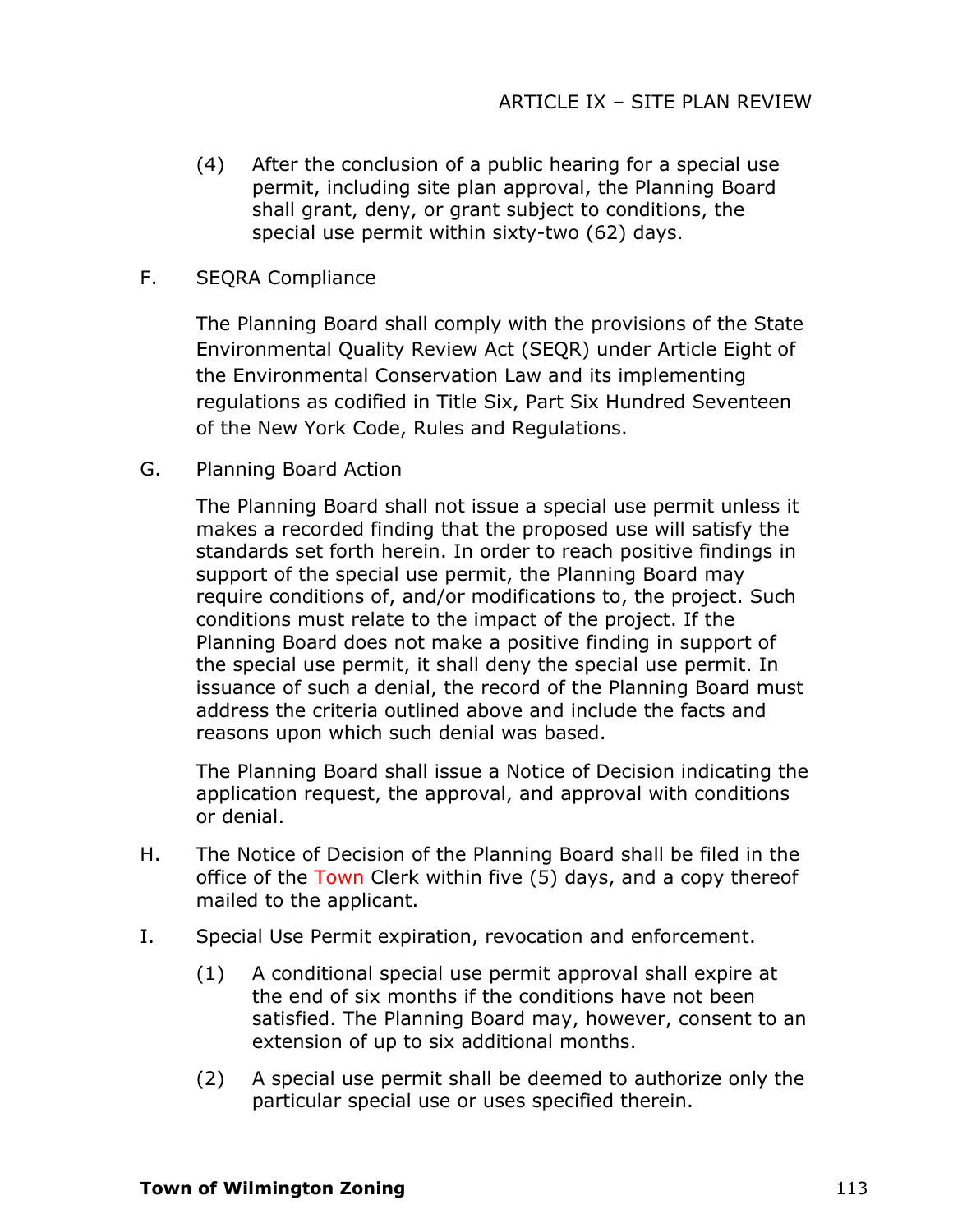- (3) A special use permit may be issued as:
	- (a) Permanent, except where the permitted use is discontinued for any reason for a period of two (2) years or more.
	- (b) Temporary, to cease on a specified date and not to be renewable.
	- (c) Renewable within a specified period of time set by the Planning Board.
- (4) A special use permit may be revoked by the Planning Board if the conditions of the special use permit are violated.
- (5) Any violation of the conditions of a special use permit or a violation of any applicable performance criteria of this Code shall be deemed a violation of this Code and shall be subject to enforcement action as provided herein.
- (6) All special use permits shall run with the land and will be transferred to successive property owners provided the permit has not expired and it is not revoked for failure to meet the permit conditions.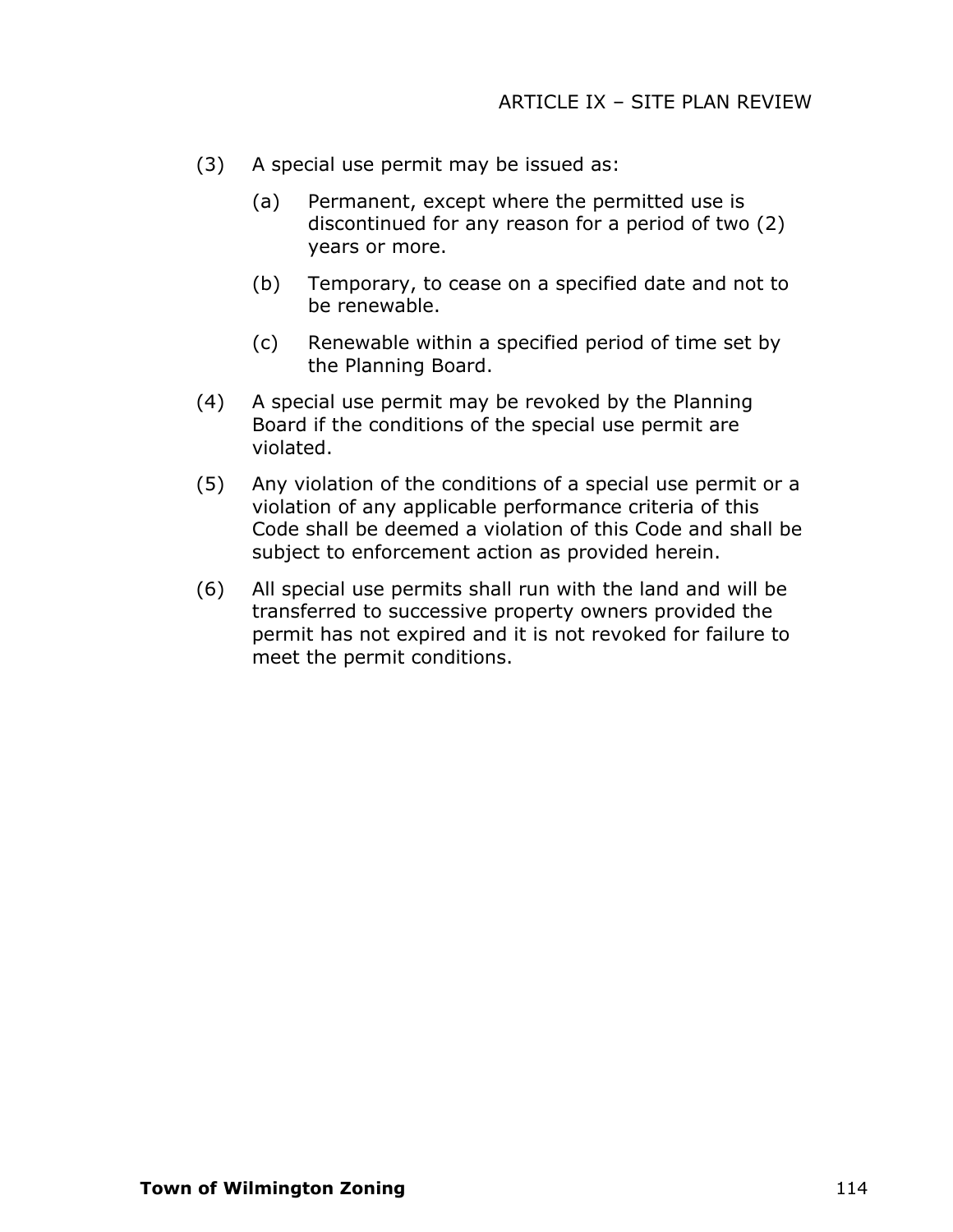#### ARTICLE IX – SITE PLAN REVIEW

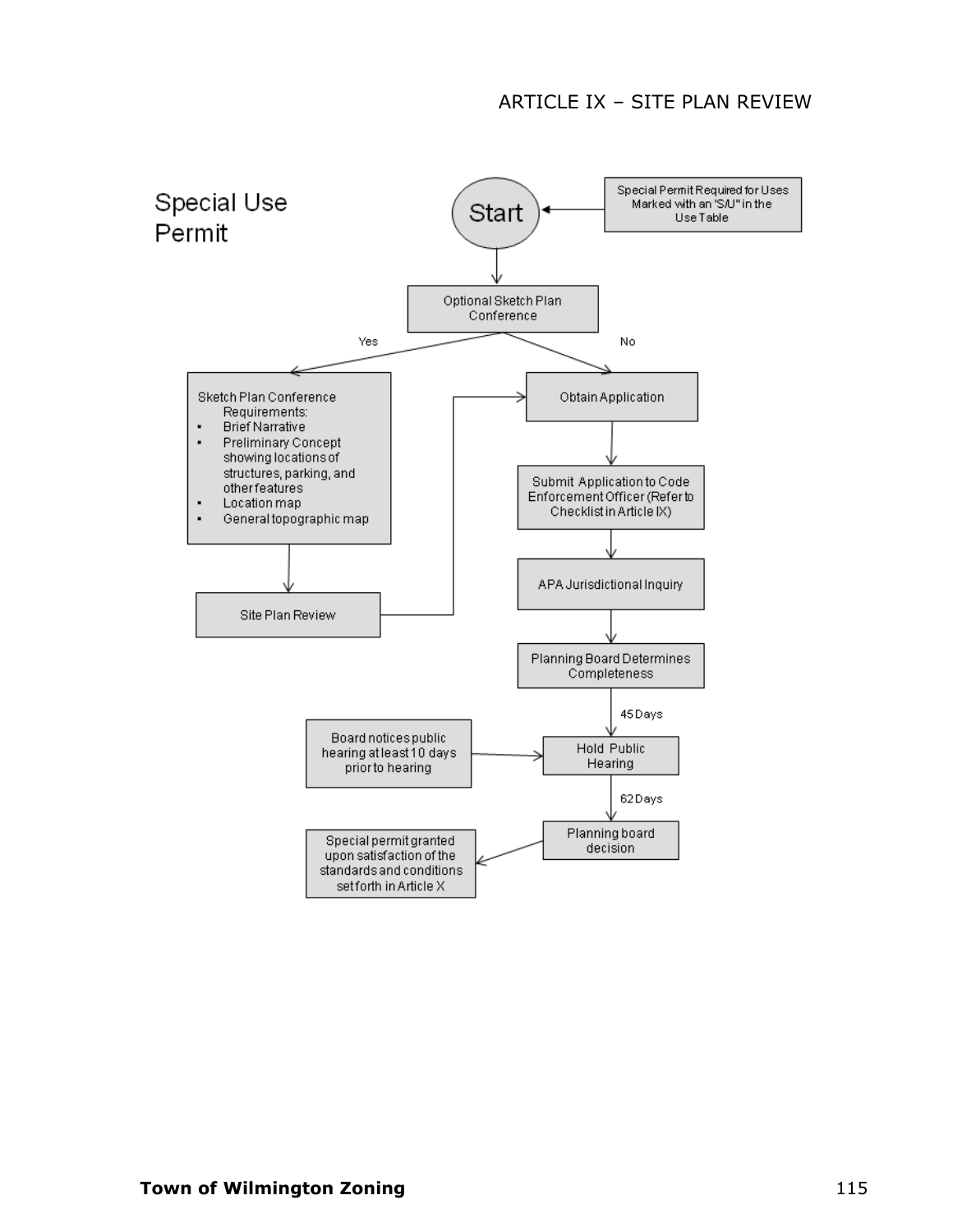### **Article XI - VARIANCE AND APPEALS**

#### **Purpose**

- A. Appeals. Applicants, or any officer, department, board or bureau of the Town has the right to appeal any order, requirement, decision, interpretation or determination of officials charged with the enforcement of this Code to the Zoning Board of Appeals. The Zoning Board of Appeals may reverse or affirm, wholly or partly, or modify the order, requirement, decision, interpretation or determination being appealed and shall make such order, requirement, decision, interpretation or determination as, in its opinion, ought to have been made in the matter by the administrative official charged with the enforcement of this Code, and to that end shall assume all the powers of the administrative official from whose order, requirement, decision or determination the appeal is taken.
- B. Variances
	- (1) Area variance. The Zoning Board of Appeals has the power to grant variances from the area or dimensional requirements of this Code. In making its determination, the Zoning Board of Appeals shall take into consideration the Area Variance Criteria and Tests as set forth in this Article.
	- (2) Use variances. The Zoning Board of Appeals has the power to grant use variances, authorizing a use of the land which otherwise would not be allowed or would be prohibited by the terms of the Code. In making its determination, the Zoning Board of Appeals shall take into consideration the Use Variance Criteria and Tests as set forth in this Article.

### **Application**

A. Applications shall be in writing and must be filed with the Zoning Board of Appeals within sixty (60) days after the order, requirement, decision, interpretation, or determination being appealed. Such application shall refer to the specific provisions of this Code involved and shall specify the grounds for the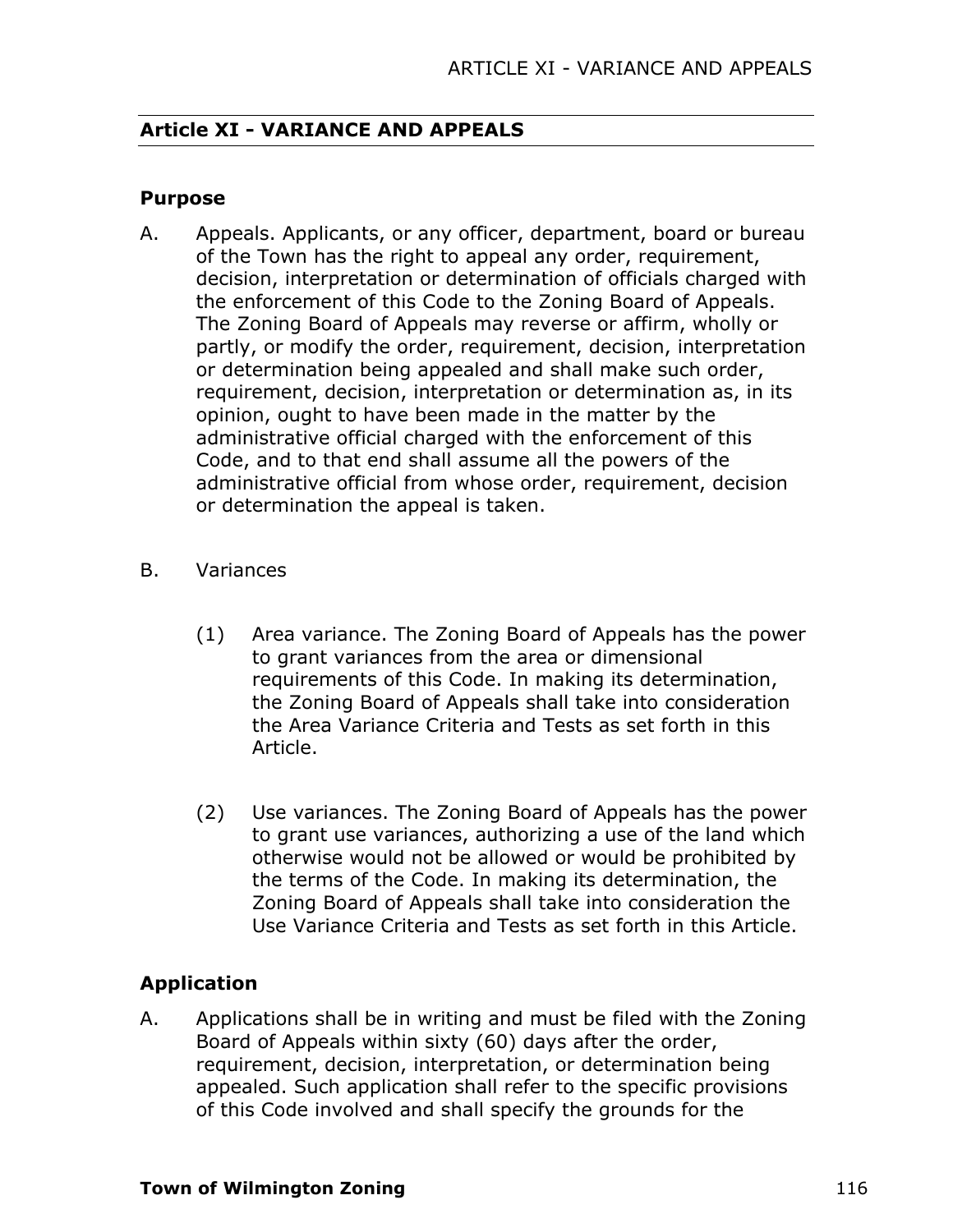variance requested, the interpretation claimed, or the reversal of an order, requirement, decision, or determination of an administrative official and the relief sought.

- B. The applicant shall supply the Zoning Board of Appeals with:
	- (1) A completed application, on forms provided by the Town.
	- (2) A legal description of the property.
	- (3) A map showing the property and all adjacent and adjoining properties.
	- (4) A "To Scale" drawing of the proposed action.
	- (5) Other drawings or information considered necessary by the Zoning Board of Appeals to make an informed decision.

### **Hearing on Appeal**

- A. The Zoning Board of Appeals shall fix a reasonable time within sixty (60) days of receipt of an appeal for the hearing of an appeal or other matter referred to it and give public notice of such hearing by publication in the official newspaper in the Town and at Town Hall at least five (5) days prior to the date thereof.
- B. Such notice of hearing shall also be mailed directly by the Town to all land owners within a 500' radius at least ten (10) days prior to the hearing date. The cost of these notices shall be borne by the appealing party and shall be paid to the Board prior to the hearing of such appeal.
- C. At least five (5) days before the date of the hearing, the Zoning Board of Appeals Secretary shall transmit to the Planning Board a copy of the application or appeal, together with a copy of the notice of the aforesaid hearing. The Zoning Board of Appeals may request an advisory opinion from the Planning Board on area variance applications, but is not required to do so. The Planning Board shall submit a report of such advisory opinion prior to the date of the scheduled hearing. Upon failure to submit such report, the Planning Board shall be deemed to have approved the application or appeal.
- D. The Zoning Board of Appeals shall decide upon the appeal within sixty-two (62) days after the close of the public hearing. The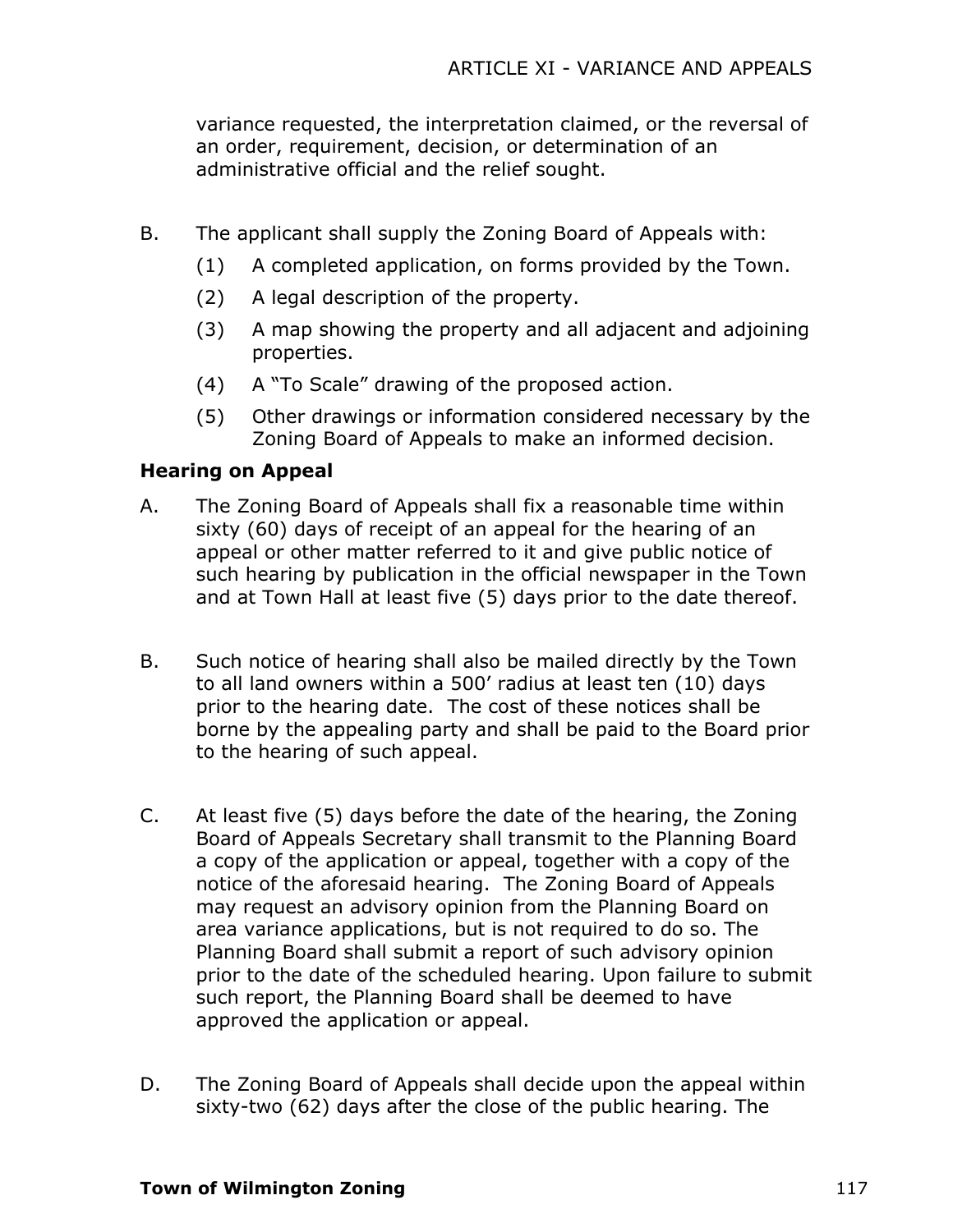time within which the Zoning Board of Appeals must render its decision may be extended by mutual consent of the applicant and the Zoning Board of Appeals. The decision may be recorded in a Notice of Decision and shall incorporate the specific description and expiration date for any conditions imposed by the Zoning Board of Appeals.

- E. The Zoning Board of Appeals may reverse or affirm, wholly or in part, or may modify any order, requirement, decision, interpretation, or determination made by officials charged with the enforcement of this Code. The concurring vote of a majority of the members of the Zoning Board of Appeals shall be necessary to reverse any order, requirement, decision or determination of any such administrative official, or to grant a use variance or area variance.
- F. Imposition of conditions

The Zoning Board of Appeals shall have the authority to impose such reasonable conditions and restrictions as are directly related to and incidental to the proposed appeal. Such conditions shall be consistent with the spirit and intent of this Code and shall be imposed for the purpose of minimizing any adverse impact such appeal may have on the neighborhood or community.

## G. SEQRA Compliance

The Zoning Board of Appeals shall comply with the provisions of the State Environmental Quality Review Act (SEQR) under Article Eight of the Environmental Conservation Law and its implementing regulations as codified in Title Six, Part Six Hundred Seventeen of the New York Code, Rules and Regulations

## H. Stay upon Appeal

An appeal shall stay all proceedings in furtherance of the action appealed from, unless the administrative official charged with the enforcement of this Code, from whom the appeal is taken,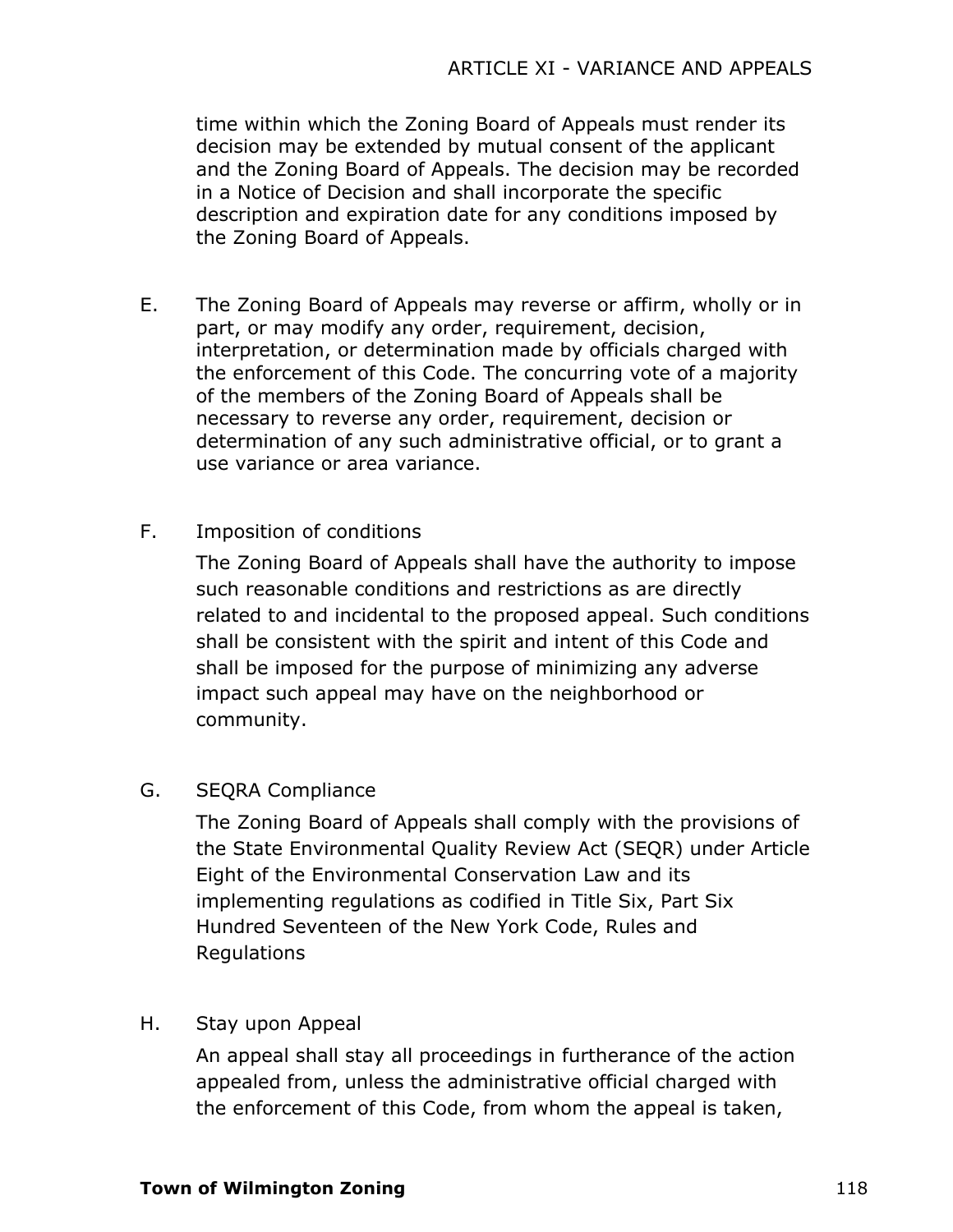certifies to the Zoning Board of Appeals, after the notice of appeal is filed, that by reason of facts stated in the certificate, a stay would, in his or her opinion, cause imminent peril to life or property, in which case proceedings shall not be stayed other than by a restraining order which may be granted by the Zoning Board of Appeals or by a court with jurisdiction on application, with notice to the administrative official from whom the appeal is taken, and for due cause shown.

### I. Rehearing

A motion for the Zoning Board of Appeals to hold a rehearing to review any order, decision or determination of the Zoning Board of Appeals not previously reheard may be made by any member of the Zoning Board of Appeals. A unanimous vote of all members of the Zoning Board of Appeals then present is required for such rehearing to occur. Such rehearing is subject to the same notice provisions as an original hearing. Upon such rehearing the Zoning Board of Appeals may reverse, modify or annul its original order, decision or determination upon the unanimous vote of all members then present, provided the Zoning Board of Appeals finds that the rights of persons acting in good faith in reliance upon the reheard order, decision or determination will not be prejudiced thereby.

### J. Default denial of Appeal

In exercising its appellate jurisdiction only, if an affirmative vote of a majority of all members of the board is not attained on a motion or resolution to grant a variance or reverse any order, requirement or decision or determination of the enforcement official within the time allowed, the appeal is denied. The may amend a failed motion or resolution and vote on the amended motion or resolution within the time allowed without being subject to the rehearing process set forth in this section.

### K. Expiration of Appeal Decision

Unless otherwise specified by the Zoning Board of Appeals and without any further hearing by the Zoning Board of Appeals, a decision on any appeal, including the granting of area and use variances, shall automatically lapse and expire if the applicant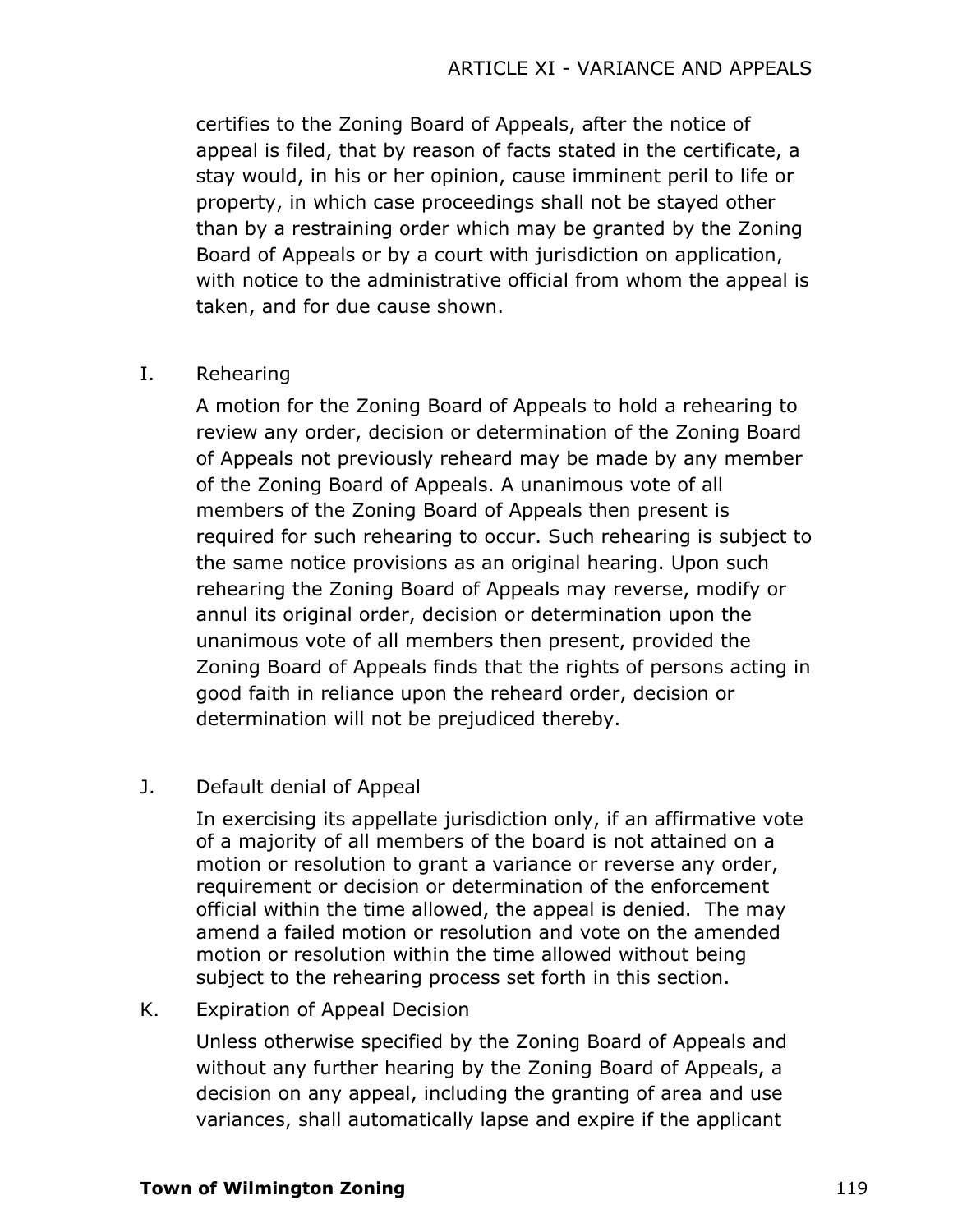fails to exercise the variance or fails to obtain any necessary building permits within one (1) year of the date on which the decision is filed. Prior to such expiration, an applicant may seek a one-year extension of the variance from the Zoning Board of Appeals, who shall grant such extension if, in consultation with the Code Enforcement Officer, there have been no material changes in the circumstances surrounding the application.

### **Area Variance Criteria and Standards**

- A. The Zoning Board of Appeals shall have the power, upon an appeal from a decision or determination of an administrative official charged with the enforcement of this Code, to grant area variances from the area or dimensional requirements of this Code.
- B. In making its determination, the Zoning Board of Appeals shall take into consideration the benefit to the applicant if the variance is granted, as weighed against any detriment to the health, safety and welfare of the neighborhood or community by such grant. In making such determination, the Board shall also consider the following tests. Not all five tests are required to be met in order to grant the area variance.
	- (1) Whether an undesirable change will be produced in the character of the neighborhood or a detriment to nearby properties will be created by the granting of the area variance;
	- (2) Whether the benefit sought by the applicant can be achieved by some method feasible for the applicant to pursue, other than an area variance;
	- (3) Whether the requested area variance is substantial;
	- (4) Whether the proposed variance will have an adverse effect or impact on the physical or environmental conditions in the neighborhood or district; and
	- (5) Whether the alleged difficulty was self-created, which consideration shall be relevant to the decision of the Zoning Board of Appeals, but shall not necessarily preclude the granting of the area variance.
- C. The Zoning Board of Appeals, in the granting of area variances, shall grant the minimum variance that it shall deem necessary and adequate and at the same time preserve and protect the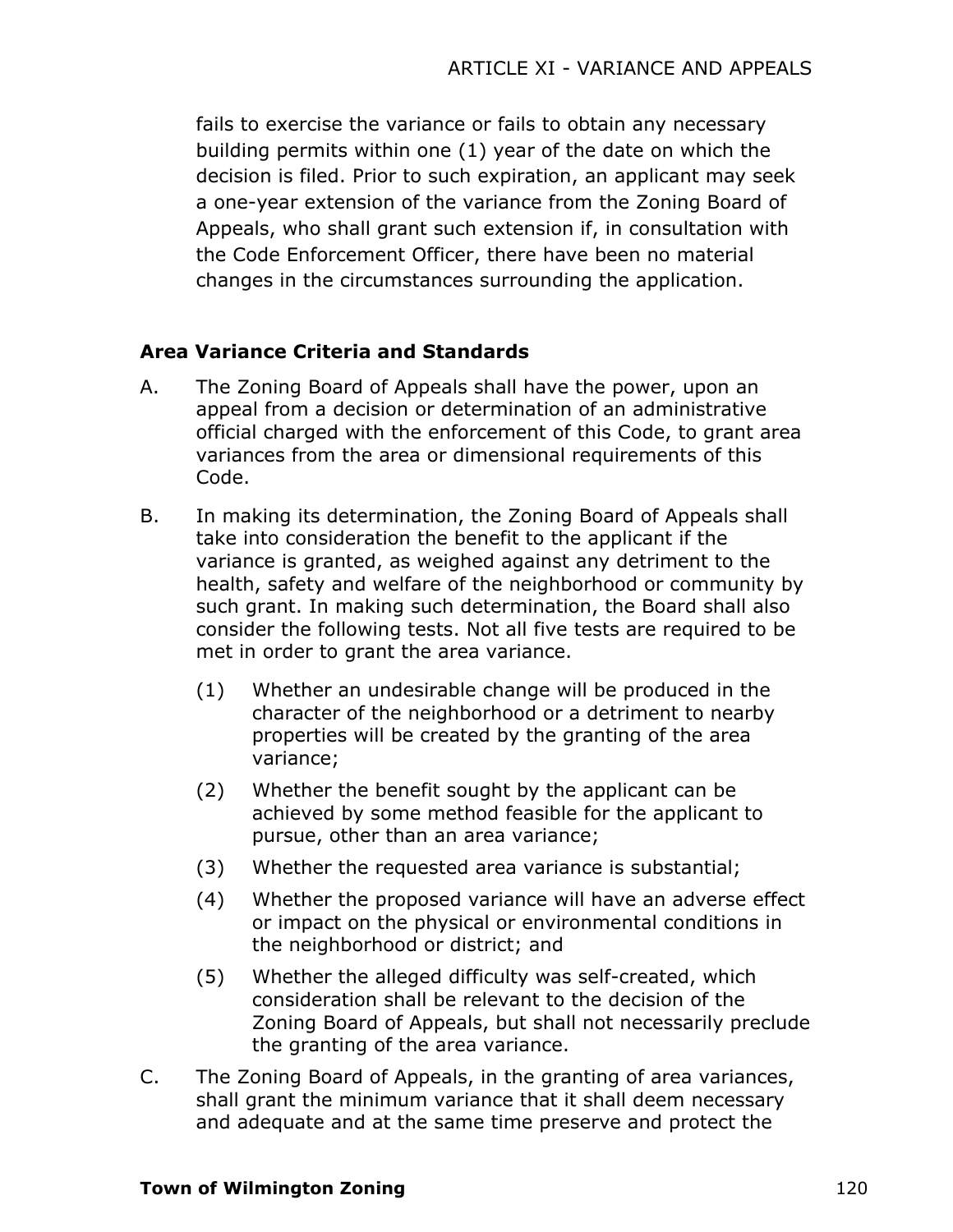character of the neighborhood and the health, safety and welfare of the community.

### **Use Variances Criteria and Tests**

- A. The Zoning Board of Appeals, on appeal from the decision or determination of the administrative officer charged with the enforcement of this Code, shall have the power to grant use variances, authorizing a use of the land which otherwise would not be allowed or would be prohibited by the terms of this Code.
- B. No such use variance shall be granted by the Zoning Board of Appeals without a showing by the applicant that applicable zoning regulations and restrictions have caused unnecessary hardship. In order to prove such unnecessary hardship the applicant shall demonstrate to the Zoning Board of Appeals that for each and every permitted use under the zoning regulations for the particular district where the property is located:
	- (1) Under applicable zoning regulations, the applicant cannot realize a reasonable return, provided that lack of return is substantial as demonstrated by competent financial evidence;
	- (2) The alleged hardship relating to the property in question is unique, and does not apply to a substantial portion of the district or neighborhood;
	- (3) The requested use variance, if granted, will not alter the essential character of the neighborhood; and
	- (4) The alleged hardship has not been self-created.
- C. The Zoning Board of Appeals, in the granting of use variances, shall grant the minimum variance that it shall deem necessary and adequate to address the unnecessary hardship proved by the applicant and at the same time preserve and protect the character of the neighborhood and the health, safety and welfare of the community.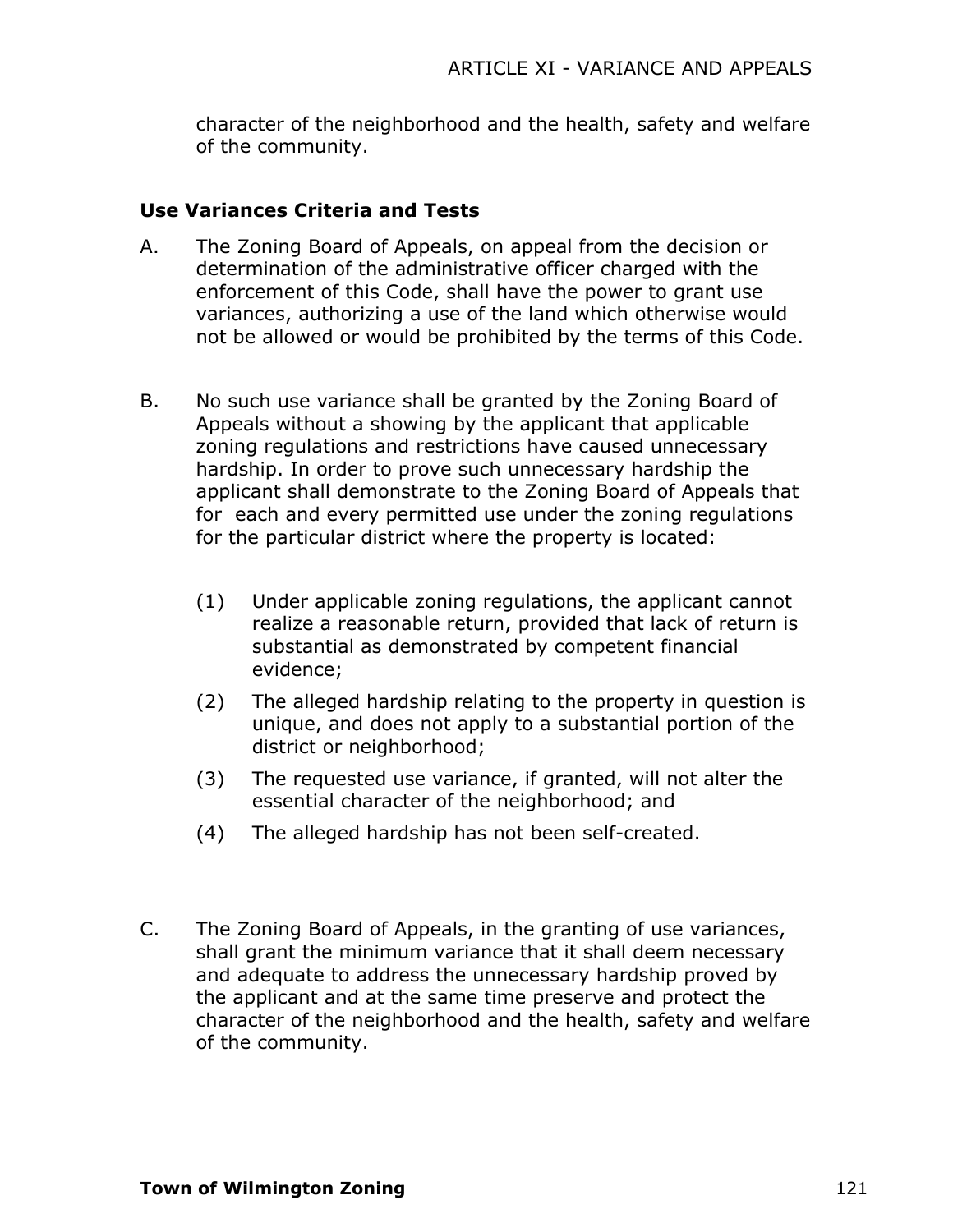### **ARTICLE XII ADIRONDACK PARK AGENCY REVIEW**

#### **Purpose of Article**

- A. The purpose of this article is to further the general purposes, policies and objectives of this chapter and the Adirondack Park Agency Act by setting forth the criteria for review of Class A projects by the Adirondack Park Agency (Class A regional projects are defined in section 809 of the Adirondack Park Agency Act and the applicable Agency rules and regulations.)
- B. No person shall undertake a Class A regional project unless and until the Agency shall have reviewed and approved, or approved subject to conditions, such project, and has issued an Agency permit with respect thereto, pursuant to the terms of the Adirondack Park Agency Act and the pertinent Agency rules and regulations.
- C. Class A regional projects shall be subject to the review authority of the Adirondack Park Agency.
- D. Planned Development Districts are Class A regional projects reviewable by the Adirondack Park Agency.

### **Adirondack Park Agency Review Of Class A Regional Projects**

- A. The Adirondack Park Agency shall have jurisdiction to review and approve, approve subject to conditions, or disapprove all Class A regional projects proposed to be located within the town, pursuant to and in accordance with Section 809(9) of the Adirondack Park Agency Act, the applicable Agency rules and regulations, and the criteria in this Code.
- B. The Adirondack Park Agency shall not approve a Class A regional project unless it first determines, after consultation with the Town Planning Board and receipt of the advisory recommendations of the Planning Board relative to the project,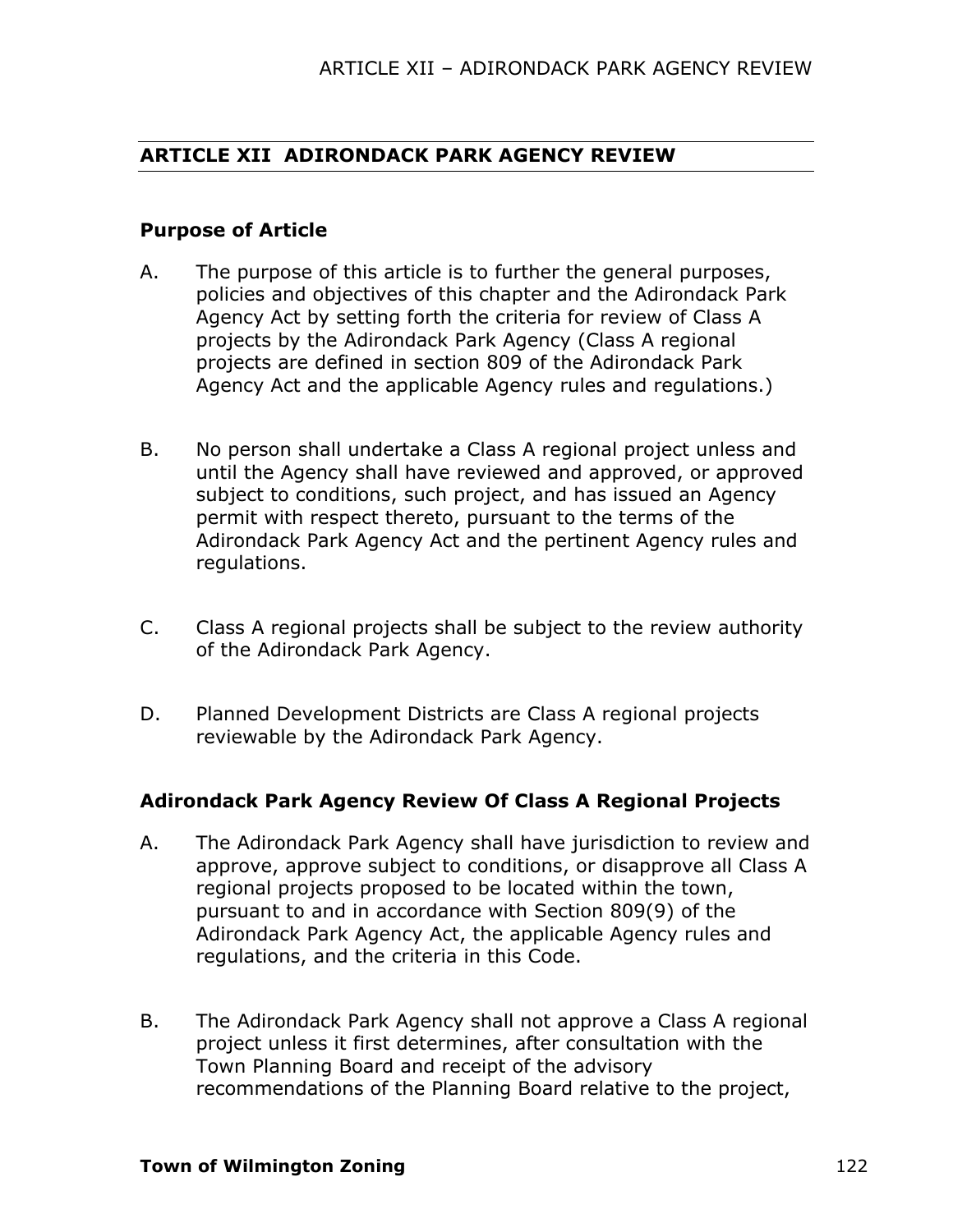that the project would comply with all provisions of this Code, including those contained in such other ordinances and regulations that are components of the Town Comprehensive Plan.

C. In making the determination required by Section 809(9) of the Adirondack Park Agency Act as to the impact of a proposed Class A regional project upon the resources of the Adirondack Park, including the ability of all levels of government to provide supporting facilities and services made necessary by the project, the Agency shall consider those factors pertinent to the project contained in the development considerations set forth in the Additional APA Development considerations set forth in this Code and in so doing shall make a net overall evaluation of the project in relation to the development objectives and general guidelines set forth in herein.

### **Planning Board Authority Regarding Class A Regional Projects**

- A. The Planning Board is hereby designated to consult with the Adirondack Park Agency with regard to Agency review of Class A regional projects. All SPR1 projects are Class A regional projects. Any other project may require Class A regional project review depending on location and size of project as determined by APA thresholds.
- B. Not later than 30 days following receipt by the Planning Board from the Agency of notice of application completion with regard to Class A regional project, the Planning Board shall notify the Agency whether the project meets the pertinent requirements of ordinances and regulations for the Town of Wilmington including the Comprehensive Plan.
- C. Notwithstanding the fact that Class A regional project approval may have been granted by the Adirondack Park Agency, should the Planning Board conclude through Site Plan Review that said project does not comply with the provisions of this Code, the Board may disapprove the project, irrespective of any Agency approval. In such case, the reasons for Planning Board disapproval shall be specified in writing.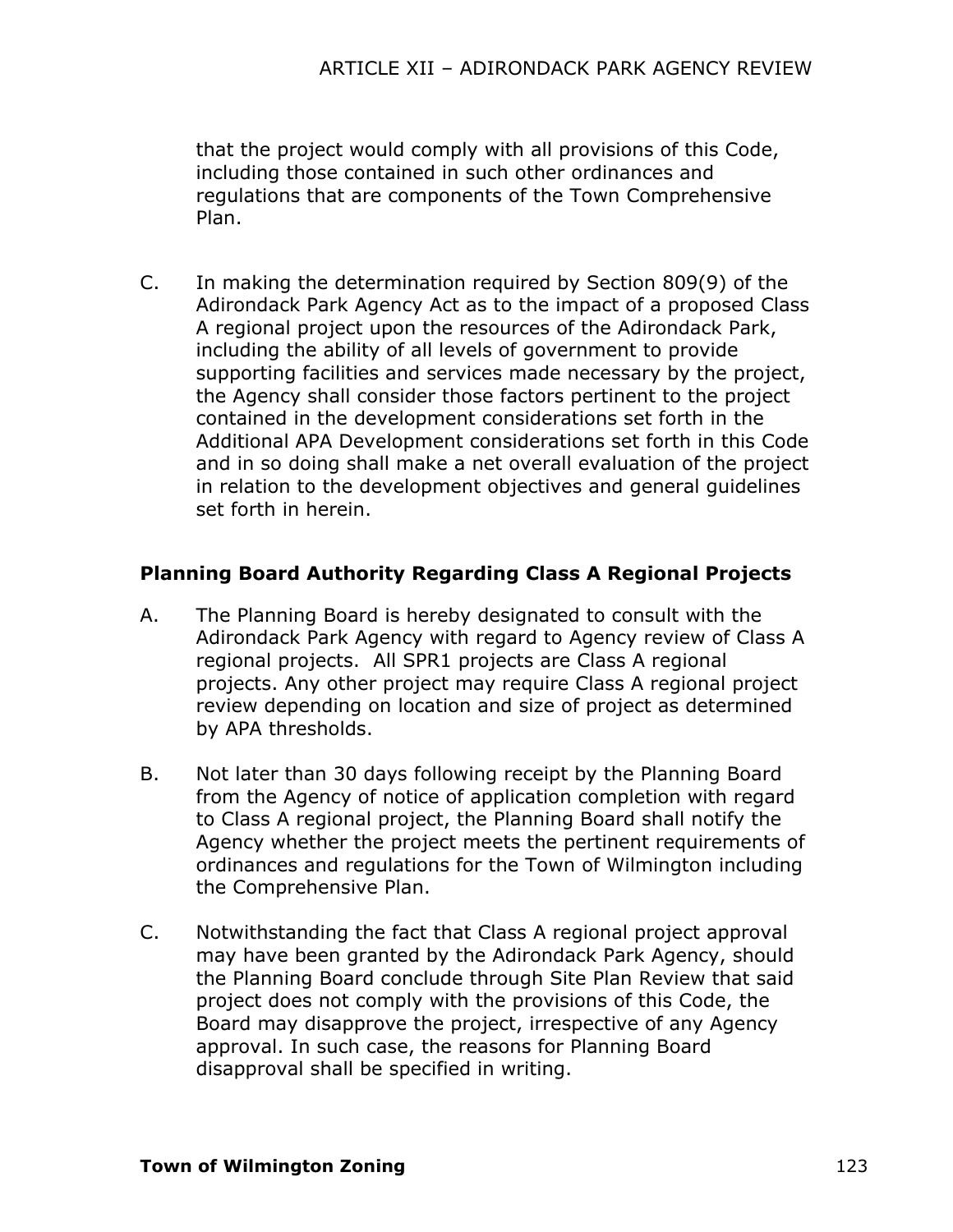### **ARTICLE XIII - NONCONFORMING USES, STRUCTURES AND LOTS**

#### **Nonconforming uses**

A. Continuation

Any nonconforming use which existed lawfully at the time of adoption of this local law may be continued, subject to the following provisions.

B. Expansion

A nonconforming use which existed prior to adoption of this Code may be expanded within any portion of an existing structure in which it is located. A nonconforming use shall not be expanded beyond the area of the existing structure in which the use is located. Any deviation requires a use variance and, if required by the terms of the variance granted, Site Plan Review and approval by the Planning Board.

C. Changes

A nonconforming use shall not be changed to any other nonconforming use; nor shall a nonconforming use be modified unless such modification results in a use of the same or a less nonconforming nature. The determination of whether such modification results in an equal or lesser nonconformity shall be made by the Zoning Board of Appeals.

D. Replacement

If a nonconforming use is replaced by another use, the use regulations of the district within which it is located shall apply.

E. Discontinuance

If a nonconforming use is discontinued for a period of 12 consecutive months, such nonconforming use shall expire and be deemed abandoned; and any subsequent use on the same lot shall conform to the use regulations of the district in which it is located.

- F. Restoration
	- (1) If any building or structure in which a nonconforming use is conducted is hereafter removed voluntarily, or destroyed by fire, wind, explosion, structural failure or other natural cause, to the extent of 50% or more of its fair market value at the time of such damage as determined by an independent assessor, the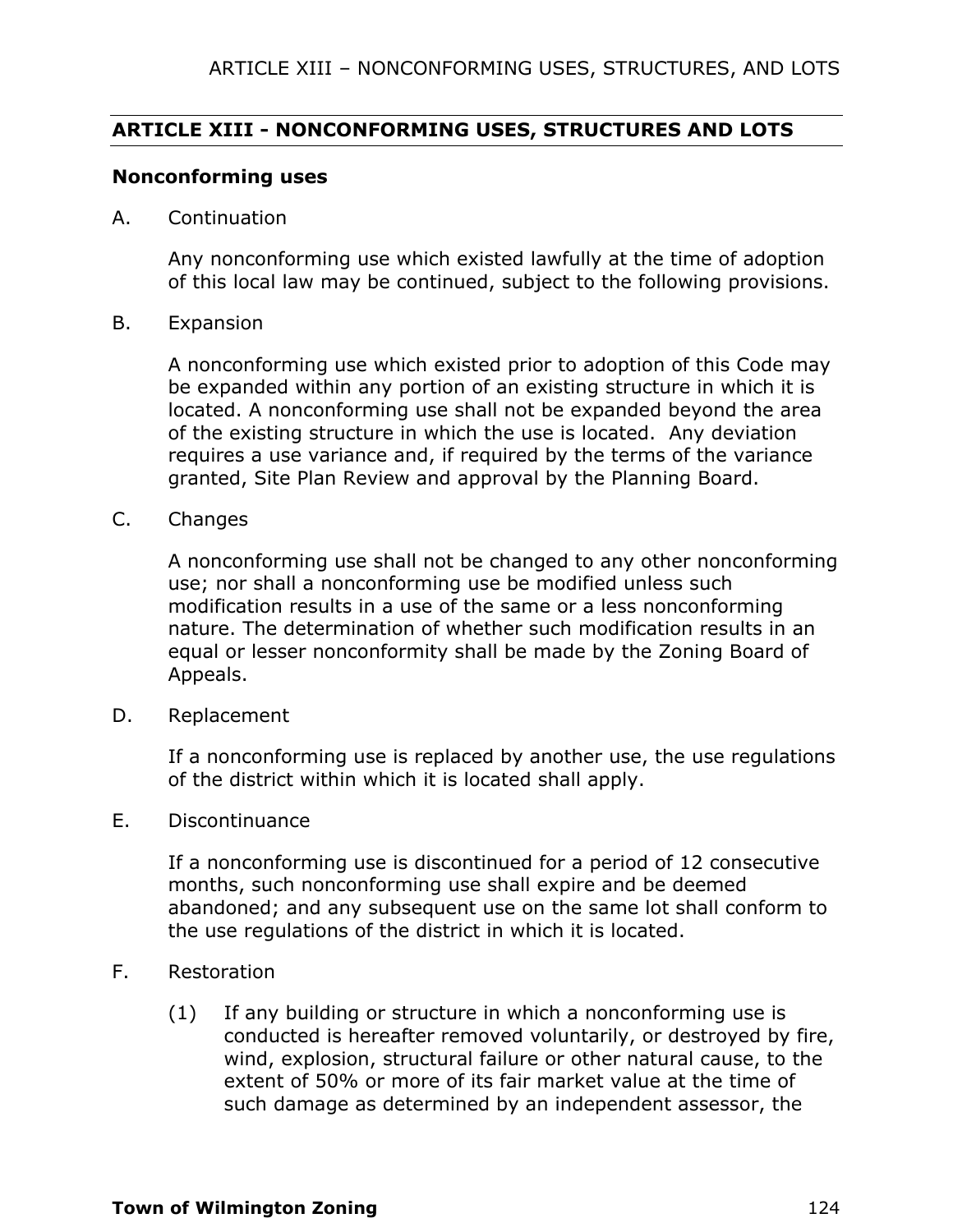structure may be reconstructed or restored and the nonconforming use continued.

- (2) Such restoration or reconstruction must not enlarge the structure beyond the original dimensions unless granted a use variance from the Zoning Board of Appeals and, if required by the terms of the variance granted, Site Plan Review and approval by the Planning Board.
- (3) A valid building permit must be obtained within one year of the removal or destruction of the original structure and construction shall be complete and a Certificate of Completion issued within one year of the issuance of a valid building permit. A one year extension within which to complete the project and obtain a Certificate of Completion may be granted by the Planning Board.
- G. Removal.

If any building in which any nonconforming use is conducted is hereafter removed, the subsequent use of the land on which such building was located and the subsequent use of any building erected thereon shall conform to the regulations of the district.

### **Nonconforming Buildings and Structures**

- A. Continuation.
	- (1) Any nonconforming building or structure which existed lawfully at the time of adoption of this local law may be maintained.
	- (2) Any building or structure, for which a valid building permit was lawfully issued prior to the adoption of this Code, may be completed and used in accordance with the plans and specifications provided that the building or structure shall be completed and a Certificate of Compliance issued within one (1) year with a one (1) year extension granted by the Zoning Board of Appeals.
- B. Modification and replacement.
	- (1) Modification.
		- (a) A nonconforming building or structure shall be maintained in such condition as will not constitute a danger to the health, safety, or general welfare of the public.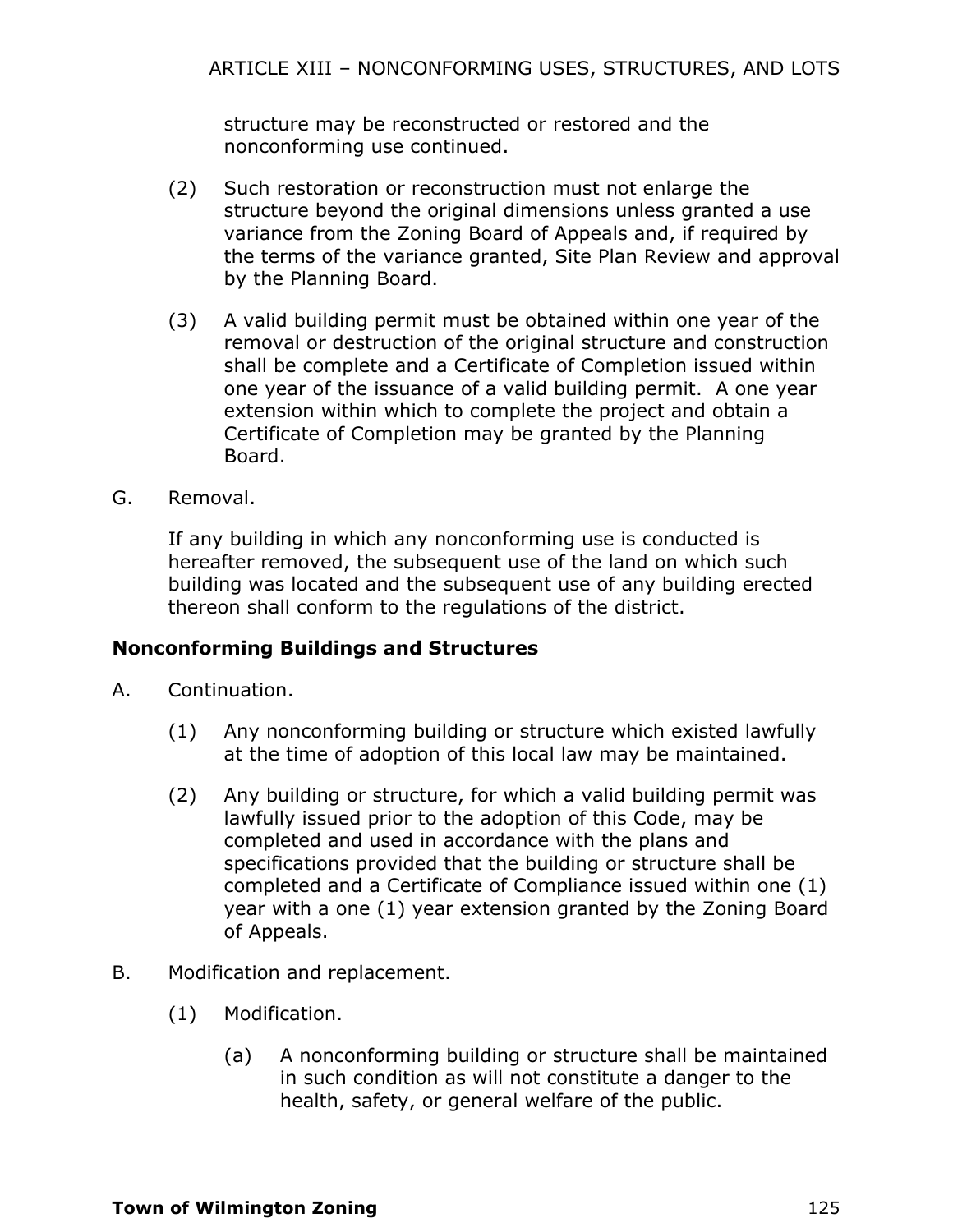- (b) A nonconforming building or structure shall not be added to, enlarged, reconfigured or altered in any manner which increases its nonconformity.
- (2) Replacement.
	- (a) A nonconforming building or structure may not be replaced or rebuilt, within twenty-four (24) months after its removal, if it is added to, enlarged, reconfigured or altered in any manner which increases its nonconformity.
	- (b) After 24 months from destruction of a nonconforming structure by fire, wind, explosion, structural failure or other natural cause to the extent of 50% or more of its fair market value at the time of such damage as determined by an independent assessor, such nonconforming structure may not be rebuilt but must conform to the regulations of the district in which it is located.

## **Nonconforming Lots**

- A. A permitted use may be constructed or located on any nonconforming lot, providing that the owner of said lot owns no adjoining, unimproved land which, if combined with the lot to be improved, would create a conforming lot, and provided that all dimensional requirements for that use in that district are met.
- B. In instances where an existing lot of record is nonconforming relative to lot size, an area variance to waive these dimensional requirements is not required in order for a building permit to be secured. However, any new construction on a nonconforming lot must comply with all applicable required setbacks.
- C. Buildings and structures located on nonconforming lots may be moved, expanded, enlarged or replaced as long as such change complies with all of the required setbacks of the district in which it is located.

## **Documentation of Non-Conforming Status**

(1) Purpose. The Town of Wilmington acknowledges that amending land use regulations may cause certain uses, structures, and/or lots to become non-conforming. The following process provides a means by which a landowner or business owner may document the non-conforming status, of a use, structure, or lot.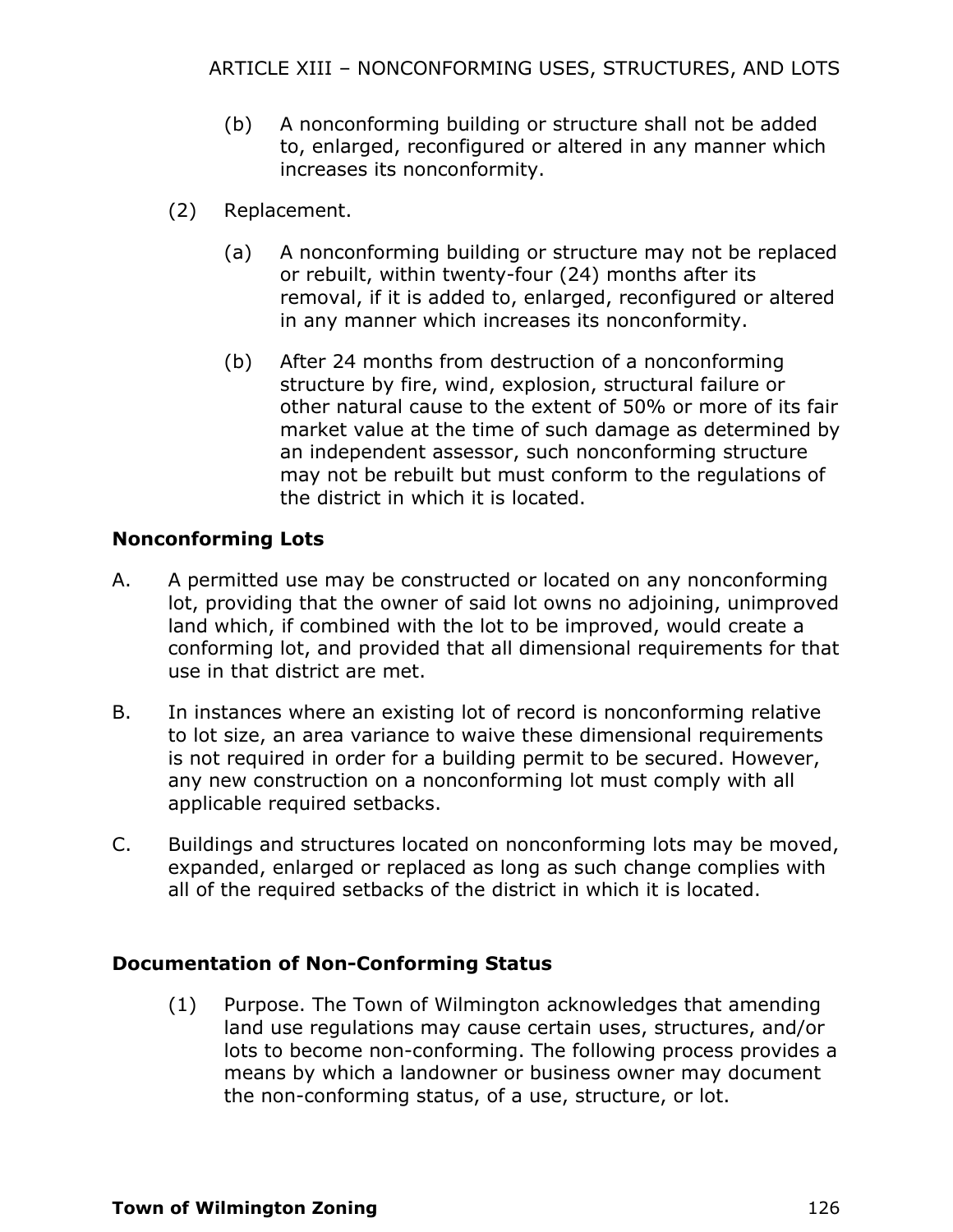### (2) Procedure.

- a. Application for documentation of non-conforming status shall be made to the Code Enforcement Officer and shall include:
	- 1. Submission of a written application on a form provided by the Code Enforcement Officer;
	- 2. Payment of the application fee; this fee shall be waived if the applicant submits the application within the eighteen months of the adoption of this Chapter;
	- 3. Proof that the use, structure, or lot was established prior to the effective date of this chapter. The applicant may submit to the Code Enforcement Officer pictures, financial evidence, sworn statements or any other documentary evidence.
	- 4. The Code Enforcement Officer shall refer the application to the Zoning Board of Appeals with a recommendation stating whether or not the nonconformity was legally established prior to the adoption of this chapter.
- b. The Zoning Board of Appeals shall make a determination as to the prior legal non-conforming status of the use, structure, or lot. The Zoning Board of Appeals shall make its determination, whether the use, structure, and/or lot is entitled to prior non-conforming status based upon all of the information provided, which may include, documentary evidence submitted, site inspections, interviews with the applicant or any other persons, or any other information that can reasonably be considered relevant.
	- 1. The Zoning Board of Appeals may hold a public hearing to gather addition information and evidence relevant to the prior non-conforming status of the uses, structures, and/or lot. If a public hearing is held it shall be held within 45 days of the first meeting, of the Zoning Board of Appeals, following the referral from the building inspector.
	- 2. The determination of the Zoning Board of Appeals shall be made within 45 days of the referral from the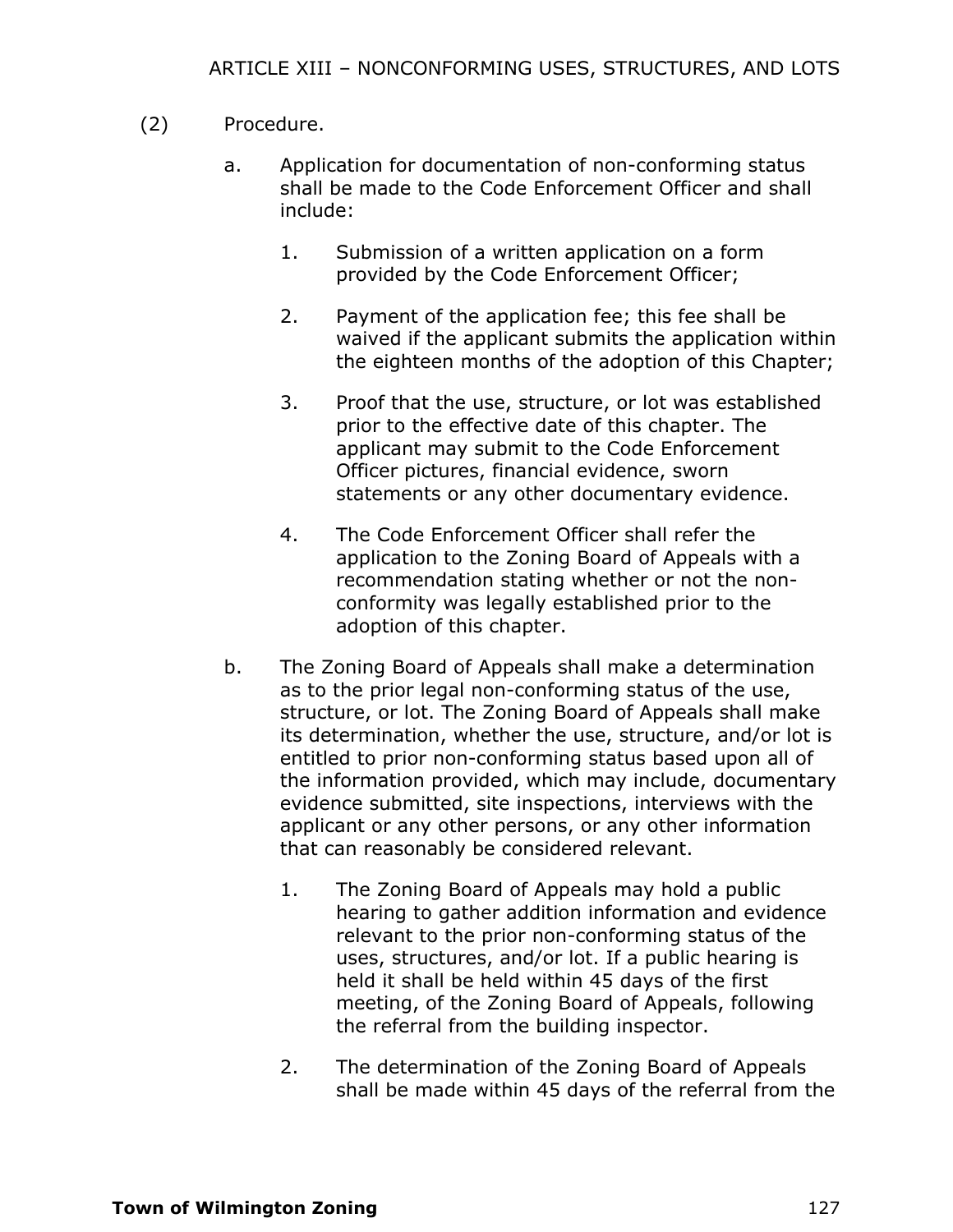Code Enforcement Officer or within 45 days of the close of the public hearing if a hearing is held; unless said time periods are extended by mutual agreement between the applicant and the Zoning Board of Appeals.

- 3. A copy of the determination of non-conforming status shall be mailed to the applicant and recoded with the Zoning Board of Appeals clerk and filed in the office of the Code Enforcement Officer.
- c. A positive determination of non-conforming status by the Zoning Board of Appeals shall create a conclusive presumption of legal non-conforming status.
- (3) Veracity. The filing or submittal of false information, or information that is patently misleading, with the building inspector or the Zoning Board of Appeals, as it pertains to any material matter before the Zoning Board of Appeals shall be a violation of this Chapter.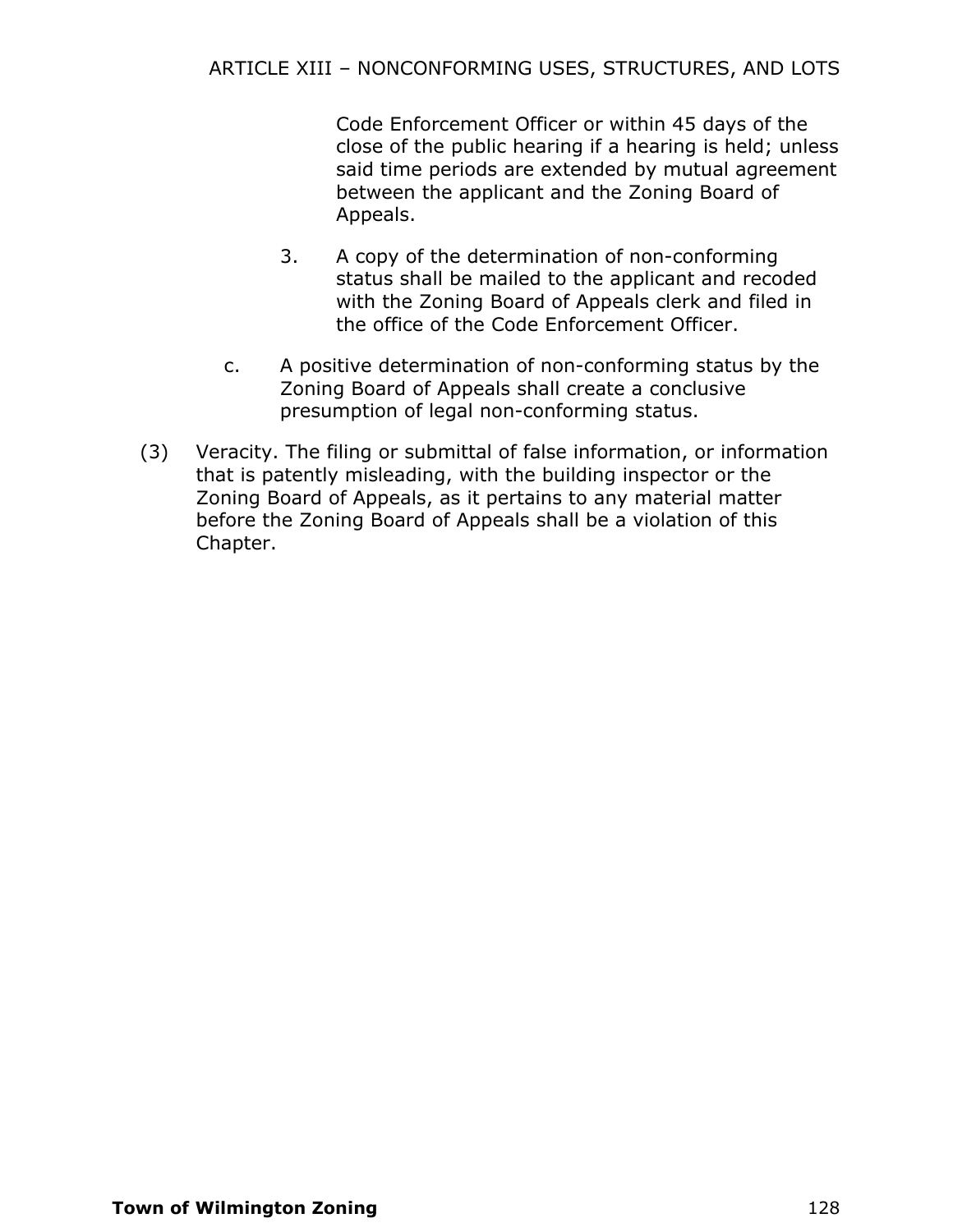## **ARTICLE XIV - ADMINISTRATION AND ENFORCEMENT**

General provisions

- A. Notice of public hearing.
	- (1) Each notice of hearing upon an application for site plan review, special use permit, planned development district application, the review of a variance application upon an appeal to the Zoning Board of Appeals, or any other public hearing required by this Code, NYS Town Law or SEQRA shall be published once in the official newspaper of the Town and at Town Hall at least five (5) and no more than thirty (30) days prior to the date of the hearing.
		- (2) Such notice of hearing shall also be mailed directly by the Town to all land owners within a 500' radius at least ten (10) days prior to the hearing date.
		- (3) All costs are the responsibility of the applicant, and the applicant shall provide the envelopes with stamps. If subsequent, separate hearings are required by the reviewing board or requested by the applicant, the cost of additional notices and mailings shall be paid by the applicant prior to such notices being sent. This shall not include hearings held open or continued by the reviewing Board.
- B. Referral to County Planning Board (General Municipal Law §239 m).
	- (1) Any variance application, site plan review, special use permit or zoning change application within the following thresholds shall be referred to the Essex County Planning Board for their review and comment:
		- (a) Within five hundred (500) feet of the Town boundary.
		- (b) Within five hundred (500) feet of an existing or proposed county or state park or recreation area.
		- (c) Within five hundred (500) feet of a right-of-way of any existing or proposed parkway, thruway,

#### **Town of Wilmington Zoning** 129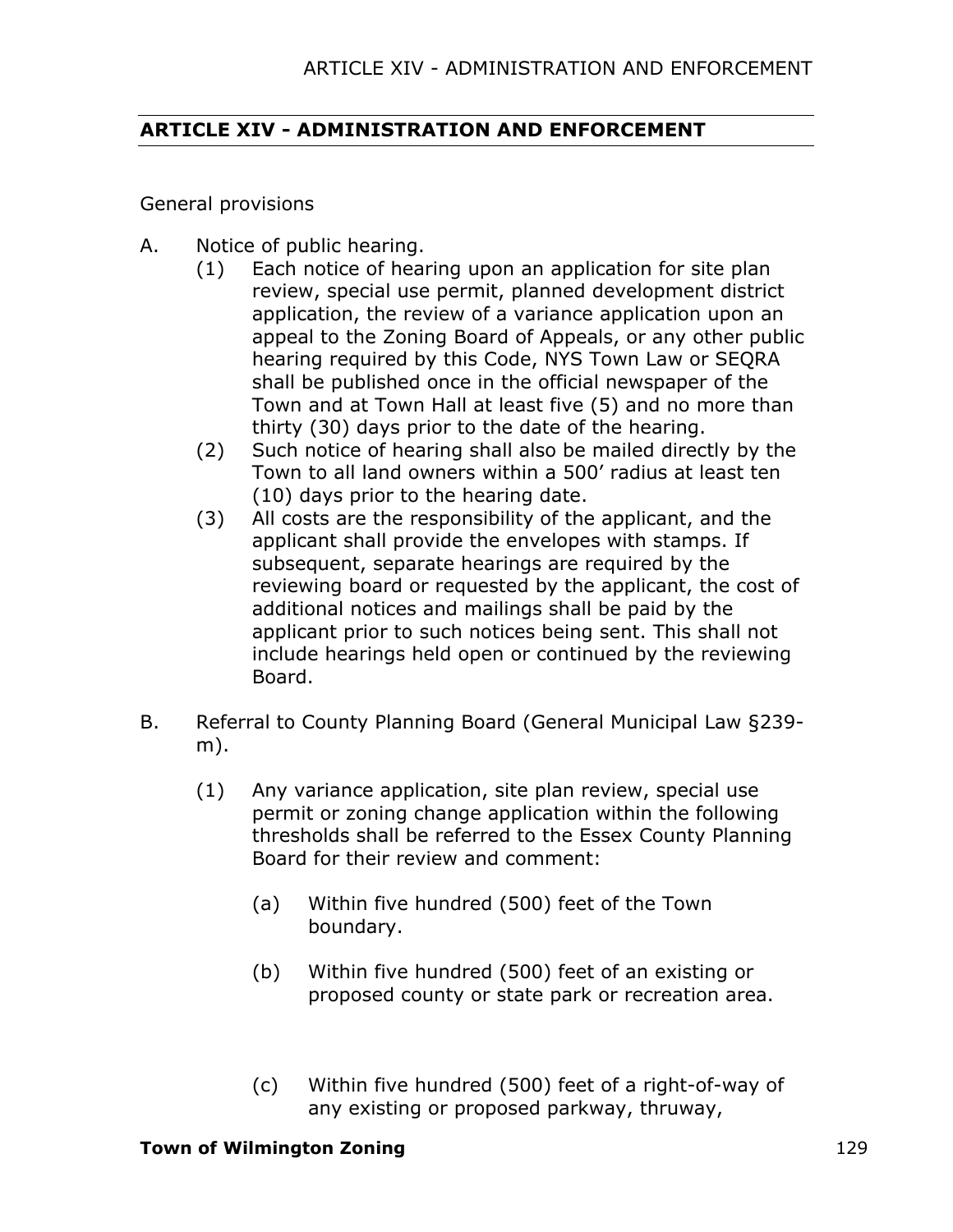## ARTICLE XIV - ADMINISTRATION AND ENFORCEMENT

expressway, road or highway.

- (d) Within five hundred (500) feet of any existing or proposed county or state stream or drainage channel or easement.
- (e) Within five hundred (500) feet of any existing public building or institution.
- (f) Within five hundred (500) feet of the existing or proposed boundary of any county or state owned land on which a public building or institution is situated.
- (g) Within five hundred (500) feet of the boundary of a farm operation located in an agricultural district as defined by article 25-AA of the agriculture and markets law.
- (2) Within thirty (30) days after receipt of a full statement of such referred matter, the Essex County Planning Board shall report its recommendations to the Town. If the county fails to report within thirty (30) days, the Town body may act without such report. If the county disapproves the proposal, or recommends modifications, the Town shall not act contrary to such disapproval or recommendation, except by a vote of a majority plus one of all the members thereof, and after the adoption of a resolution fully setting forth the reasons for such contrary action.
- (3) Within seven (7) days after final action by the Town, a report of said final action shall be filed with the Essex County Planning Board.
- C. Referral to neighboring municipalities (General Municipal Law §239 nn).
	- (1) Town of Wilmington shall give notice to an adjacent municipality when a hearing is held by such body relating to:
		- (a) the granting of a use variance on property that is within five hundred (500) feet of an adjacent municipality;

### **Town of Wilmington Zoning** 130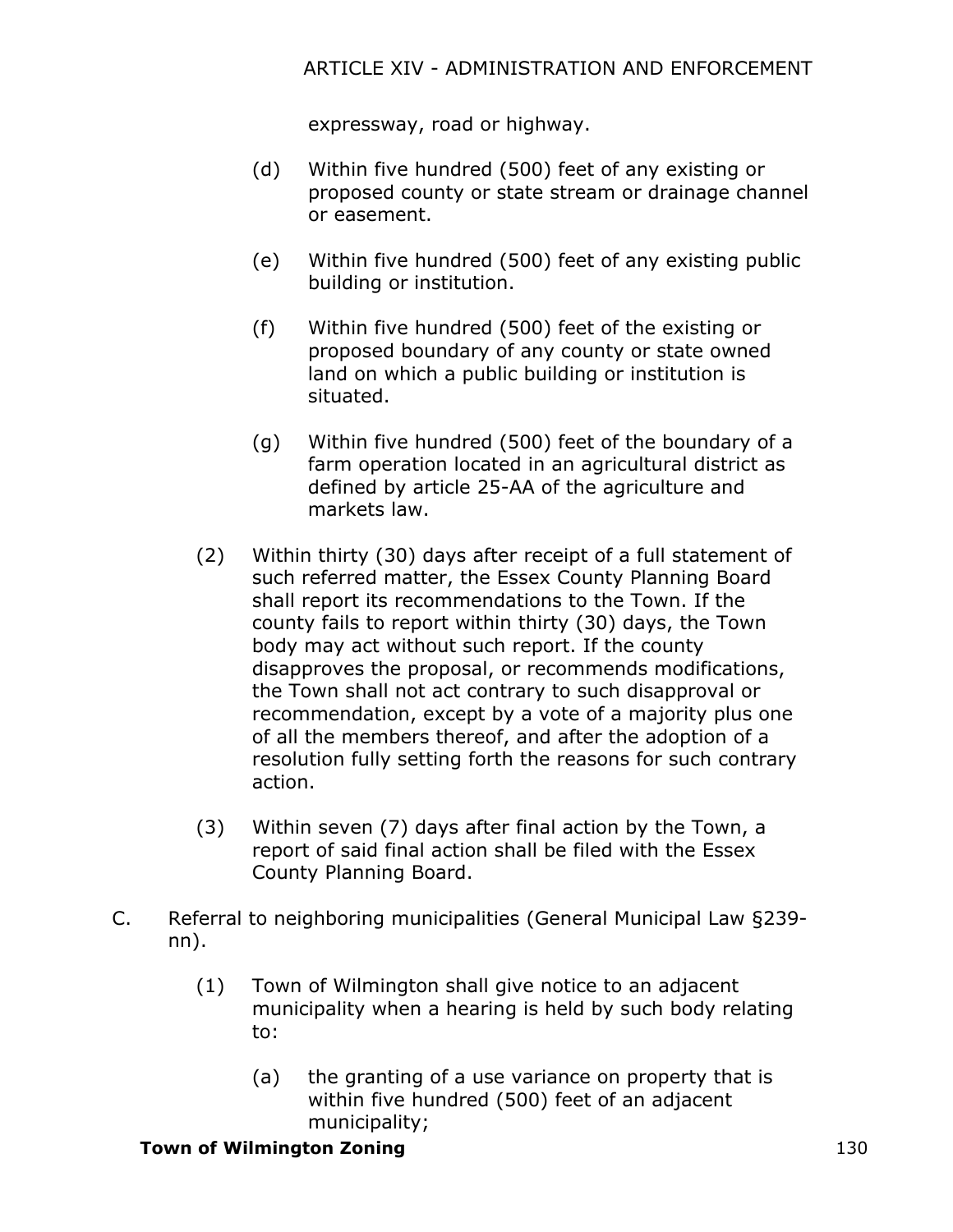- (b) the issuance of a special use permit within five hundred (500) feet of an adjacent municipality;
- (c) site plan review and approval on property that is within five hundred (500) feet of an adjacent municipality; or a subdivision review and approval on property that is within five hundred (500) feet of an adjacent municipality.
- (2) Such notice shall be given by mail or electronic transmission to the clerk of the adjacent municipality at least ten (10) days prior to any such hearing.
- D. Records to be retained

The original or a certified copy of all decisions, approvals, rulings and findings of any board under this Code, and of all permits and certificates issued under this article, shall be promptly furnished by the Code Enforcement Officer to the Town Clerk and retained as a permanent Town public record.

E. SEQRA Compliance

The Town Board, Planning Board and Zoning Board of Appeals shall comply with the provisions of the State Environmental Quality Review Act (SEQR) under Article Eight of the Environmental Conservation Law and its implementing regulations as codified in Title Six, Part Six Hundred Seventeen of the New York Code, Rules and Regulations.

## **Code Enforcement Officer**

A. Code Enforcement Officer

The Code Enforcement Officer shall have the power and duty to administer and enforce the provisions of this Code. The Code Enforcement Officer shall be appointed by, and may be removed at the pleasure of, the Town Board. An appeal from an action, omission, decision or rule by the Code Enforcement Officer regarding a requirement of this Code may be made only to the Zoning Board of Appeals. The Town Board may appoint Deputy Code Enforcement Officers to exercise any or all of the duties of the Code Enforcement Officer.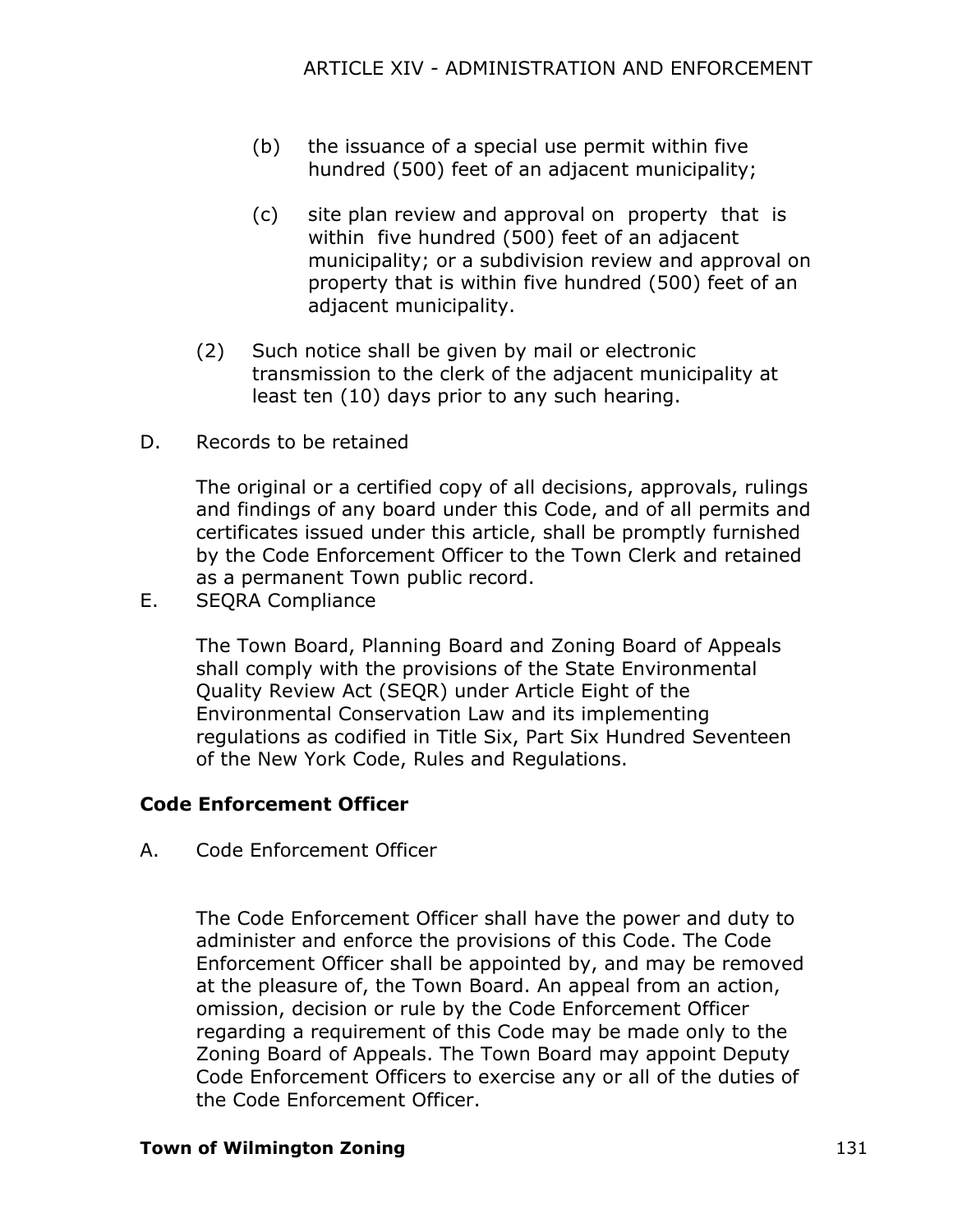B. Code Enforcement Officer Duties

The Code Enforcement Officer shall have the power and duty to perform the following tasks:

- (1) Administer, interpret, and apply the provisions of the Zoning Code.
- (2) Conduct pre-application meetings with the applicant, using checklists and/or instructional materials maintained by the Code Enforcement Officer.
- (3) Accept and review all Building Permit, site plan review, special use permit and planned development district applications.
	- (a) Determine completeness of the applications and compliance with the provisions of this Code.
	- (b) Distributes applications to involved entities: Fire, Police, APA (where applicable), Town Attorney, and Town Engineer.
	- (c) Consult/coordinate with experts on technical review and field inspections conducted as part of the application process.
	- (d) Ensure compliance with SEQR.
- (4) Have the authority to make inspections of buildings or lots necessary to carry out the application of this Code.
- (5) Provide notes and supplementary information to all Boards as requested, answer questions regarding the proposed

project application to the Planning Board and Zoning Board of Appeals.

(6) Certificate of Completion. The Code Enforcement Officer shall conduct field inspections to determine whether the conditions of approval and building permit are met. When a project is deemed complete by the Code Enforcement Officer, a Certificate of Completion is issued. The Certificate of Completion includes a copy of the application and all associated conditions of approval as well as the date of inspection.

**Town of Wilmington Zoning** 132 (7) Receive complaints of zoning violations from residents, by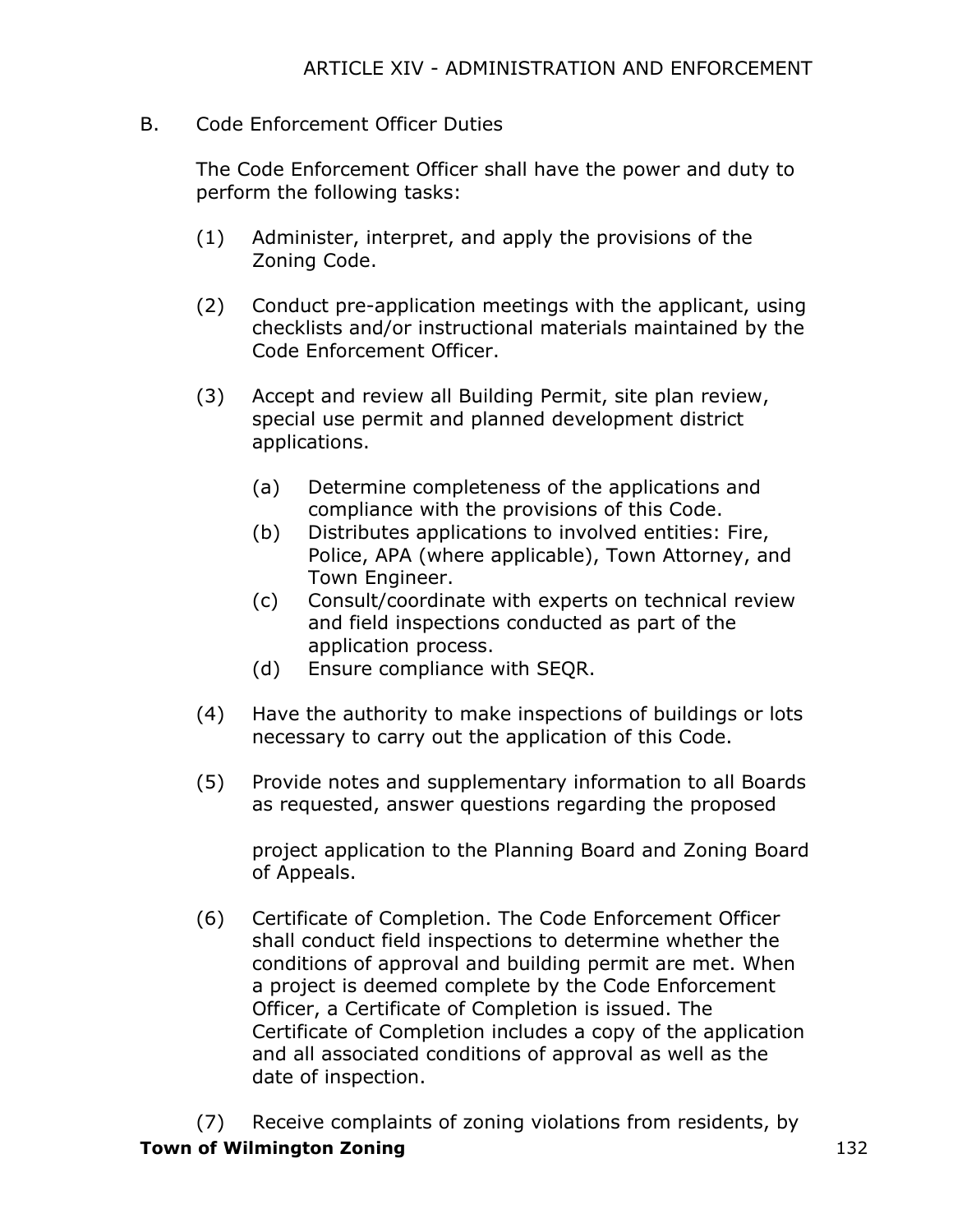affidavit if possible. Investigate alleged violations of this Code. Keep an inventory of said violations including dated photographs and/or other evidence in the appropriate file.

- (8) Notify landowners of zoning violations. Assist landowner to attain compliance with appropriate alternative procedure, appeals, or any other administrative remedies necessary.
- (9) Coordinate the enforcement of this Code with the enforcement of other related land use statutes and codes by active cooperation with other appropriate agencies. Testify, as necessary, at public and judicial hearings.
- (10) Ensure compliance with other ordinances per Town Board's direction (i.e., construction activities without a permit or violations of another code including but not limited to stormwater, septic, local health code, junkyards, and noise.)
- (11) Refer all infractions outside of the purview of the Town to the appropriate agency including but not limited to DEC, DOH, or APA.
- (12) Engage in periodic review of approved projects to determine whether the conditions of approval are being carried out.
- (13) Consult with Town Attorney in cases where enforcement of this Code conducted as part of the normal operation of the position is likely to create controversy or create a precedent for the future.
- (14) Maintain files of applications, interpretations, and violations. Master copies of these files are to be retained in office of Code Enforcement Officer at all times.
- (15) Review 'As-of-Right' uses for compliance with this Code.
- (16) Develop recommendations regarding zoning amendments, fee structures, and application forms; and may propose solutions to any problem encountered in administering this Code.
- (17) Create a written punchlist of approval conditions for applicant.

### **Town of Wilmington Zoning 133**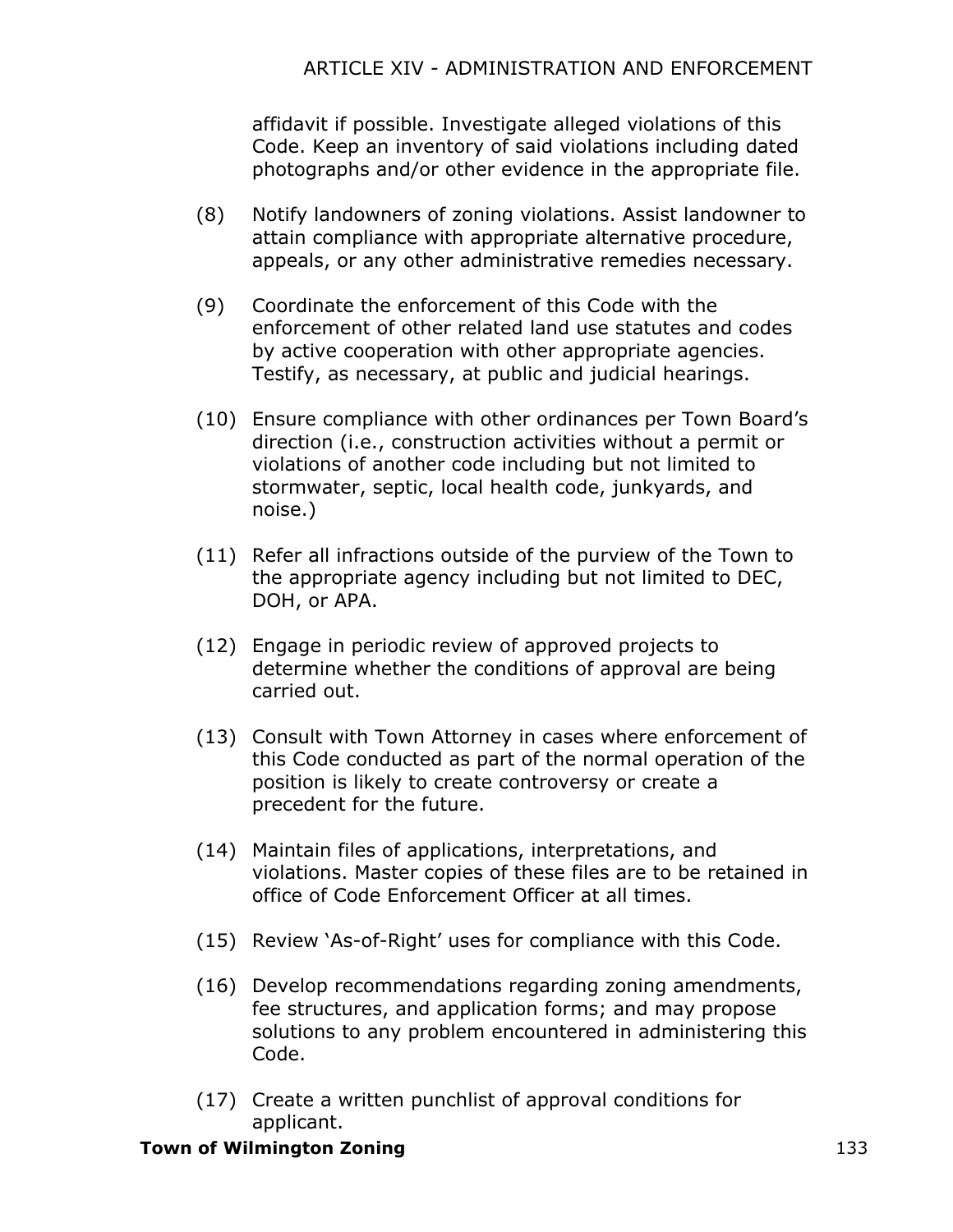- (18) The Code Enforcement Officer shall also maintain records, open to the public, including the zoning map, text, and office records. These records shall be kept up-to-date by recording all amendments and retaining all official documents. The Code Enforcement Officer shall also be responsible for the maintenance of files for all actions, applications, interpretations, permits, resolutions, complaints and violations and meeting minutes for the Planning Board and Zoning Board of Appeals. Master copies of these files are to be retained in Town Hall at all times.
- (19) The Code Enforcement Officer shall not issue a Certificate of Completion for the construction of any building or use of any property unless such building or use conforms to all laws and ordinances of the Town.
- (20) The Code Enforcement Officer shall submit to the Town Board for insertion in the Board minutes a written report summarizing for the month all building permits and certificates of occupancy issued as well as complaints of violations and any action taken as a result of such complaints.

# **Planning Board**

- A. General Provisions
	- (1) The Planning Board shall have all the powers and perform all the duties prescribed by state statute and by this Code. The Planning Board shall have original jurisdiction for all matters pertaining to this Code pursuant to state statute.
	- (2) The Planning Board shall consist of five (5) members for staggered five (5) year terms. The terms of the members shall be so fixed that one term shall expire at the end of each calendar year. The members and the Chairperson of such Planning Board shall be appointed by the Town Board. Two alternate members may also be appointed by the Town Board. In the absence of a Chairperson the Planning Board may designate a member to serve as Chairperson.

### **Town of Wilmington Zoning** 134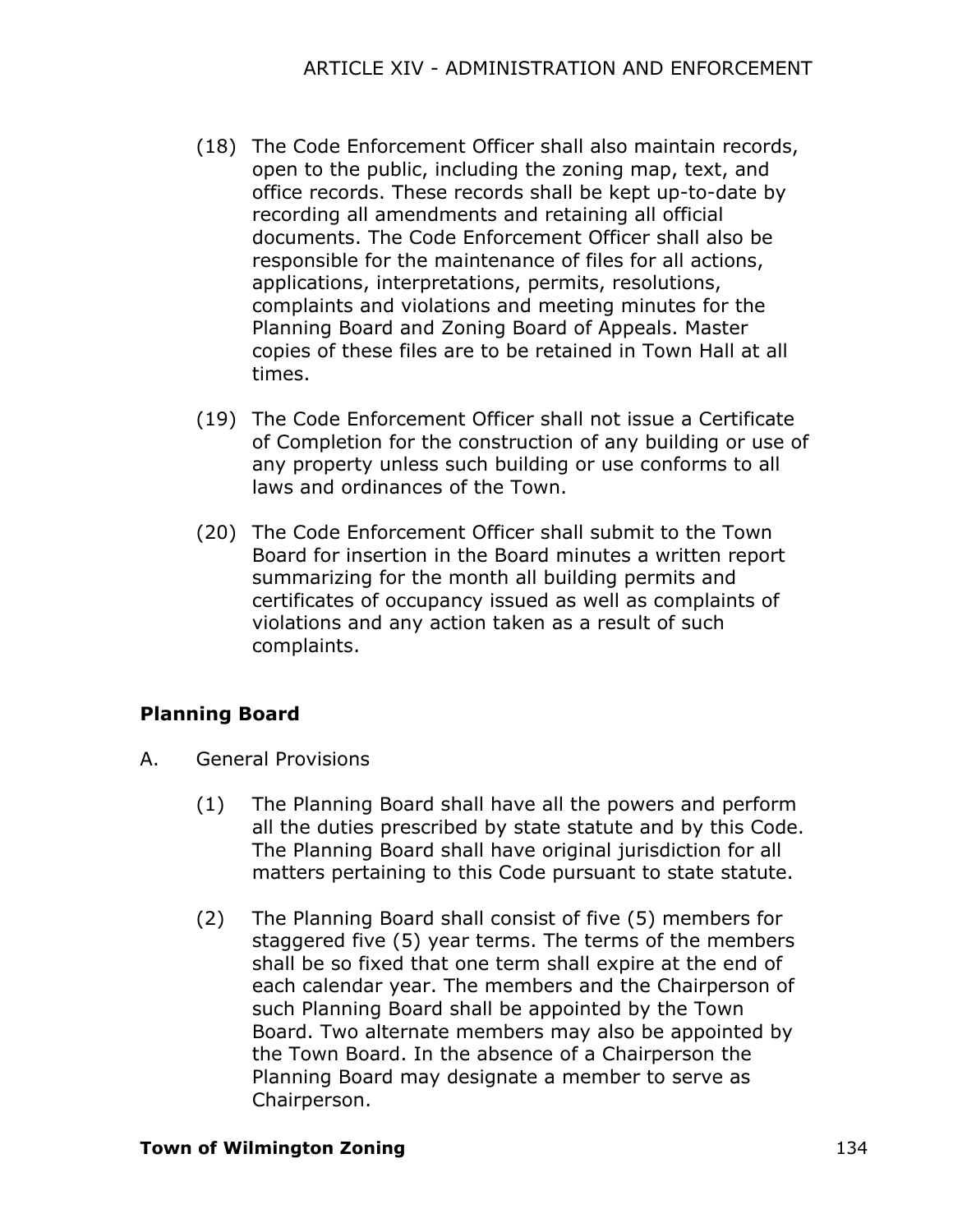(3) Eligibility

No person who is a member of the Town Board or the Zoning Board of Appeals shall be eligible for membership on the Planning Board.

(4) Chairperson duties

All meetings of the Planning Board shall be held at the call of the Chairperson and at such other times as such Planning Board may determine. Such Chairperson, or in his or her absence, the Acting Chairperson, may administer oaths and compel the attendance of witnesses.

(5) Service on other Boards

No person shall be disqualified from serving as a member of the Town Planning Board by reason of serving as a member of the town or County Planning Agency.

(6) Vacancy in office

If a vacancy shall occur otherwise than by expiration of term, the Town Board shall appoint the new member for the unexpired term.

(7) Removal of members

The Town Board shall have the power to remove, after public hearing, any member of the Planning Board member for cause. Any Planning Board member may be removed for non-compliance with minimum requirements relating to meeting attendance and training.

(8) Rules and regulations

The Planning Board may recommend to the Town Board regulations relating to any subject matter over which the Planning Board has jurisdiction under this Code or any other statute, or under any Code of the Town. Adoption of any such recommendations by the Town Board shall be by Local Law.

(9) Report on referred matters The Town Board may seek input from the Planning Board where their input would help the Board make a more informed decision. The Town Board may by resolution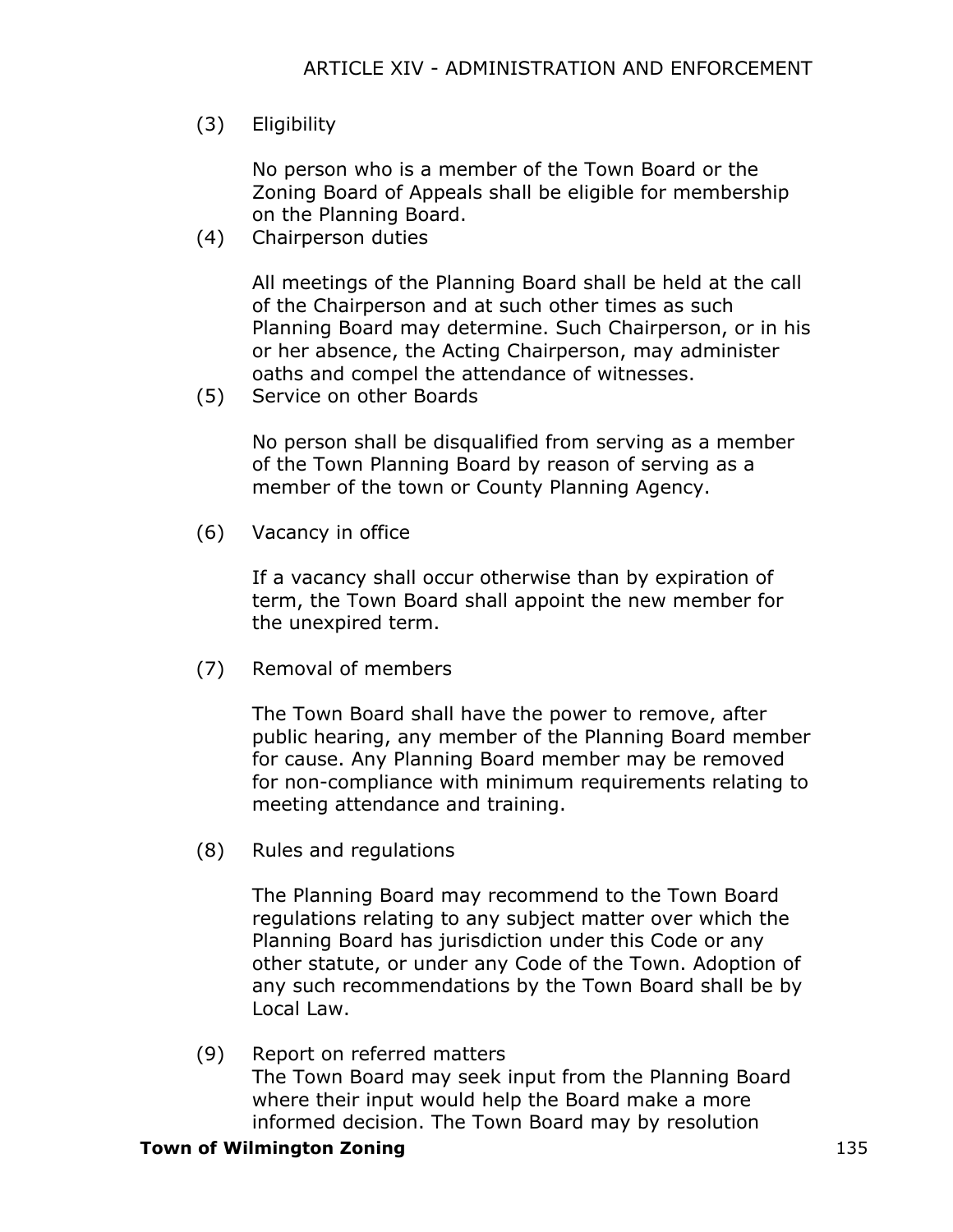provide for the referral of any matter or class of matters to the Planning Board before final action is taken thereon by the Town Board or other office or officer of the Town having final authority. The Town Board may further stipulate that final action shall not be taken until the Planning Board has submitted its report, or after the Planning Board has exceeded the time period set by the Town Board for the Planning Board to submit its report.

- (10) Training and attendance requirements
	- (a) Each member of the Planning Board shall complete, at a minimum, four (4) hours of training each year designed to enable such members to more effectively carry out their duties. Training received by a member in excess of four hours in any one year may be carried over by the member into succeeding years in order to meet these requirements. Such training shall be approved by the Town Board.
	- (b) To be eligible for reappointment to such board, such member shall have completed the training.
	- (c) No decision of the Planning Board shall be voided or declared invalid because of a failure to comply with these training requirements.

# **Zoning Board of Appeals**

A. General provisions.

(1) Zoning Board of Appeals

The Zoning Board of Appeals shall have all the powers and perform all the duties prescribed by state statute and by this Code. The Zoning Board of Appeals shall have appellate jurisdiction for all matters pertaining to this Code.

(2) Appointment of members

The Town Board shall appoint a Board of Appeals consisting of five (5) members for staggered five (5) year terms and shall designate the chairperson thereof. The terms of the members shall be so fixed that one term shall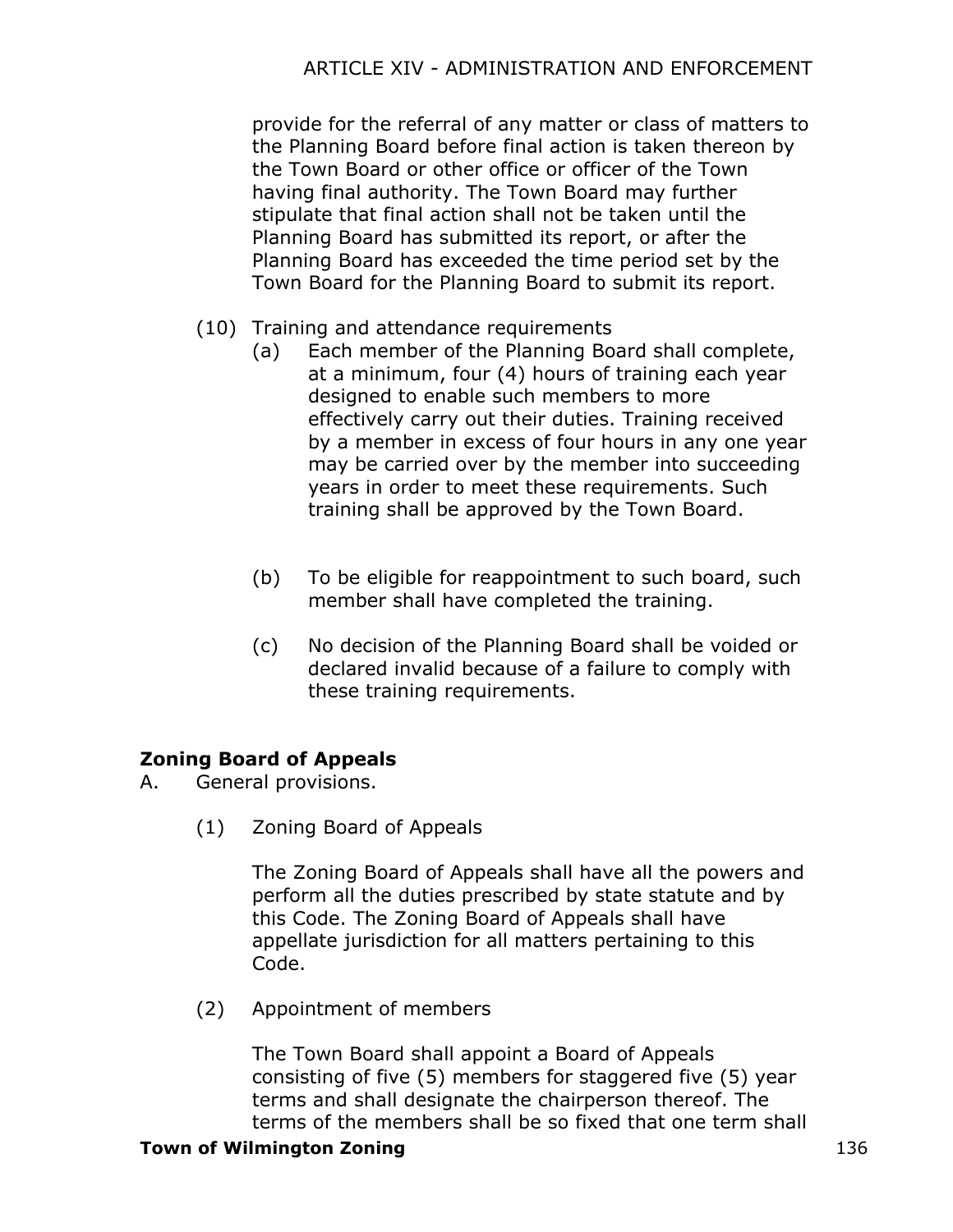expire at the end of each calendar year. Two alternate members may also be appointed by the Town Board. In the absence of a chairperson, the board of appeals may designate a member to serve as acting chairperson.

(3) Eligibility

No person who is a member of the Town Board or the Planning Board shall be eligible for membership on such Board of Appeals.

- (4) Training and attendance requirements
	- (a) Each member of the Board of Appeals shall complete, at a minimum, four (4) hours of training each year designed to enable such members to more effectively carry out their duties. Training received by a member in excess of four hours in any one year may be carried over by the member into succeeding years in order to meet these requirements. Such training shall be approved by the Town Board.
	- (b) To be eligible for reappointment to such board, such member shall have completed the training.
	- (c) No decision of a Zoning Board of Appeals shall be voided or declared invalid because of a failure to comply with these training requirements.
- (5) Vacancy in office

If a vacancy shall occur otherwise than by expiration of term, the Town Board shall appoint the new member for the unexpired term.

(6) Removal of members

The Town Board shall have the power to remove, after public hearing, any member of the Zoning Board of Appeals for cause. Any Zoning Board of Appeals member may be removed for non-compliance with minimum requirements relating to meeting attendance and training.

(7) Chairperson duties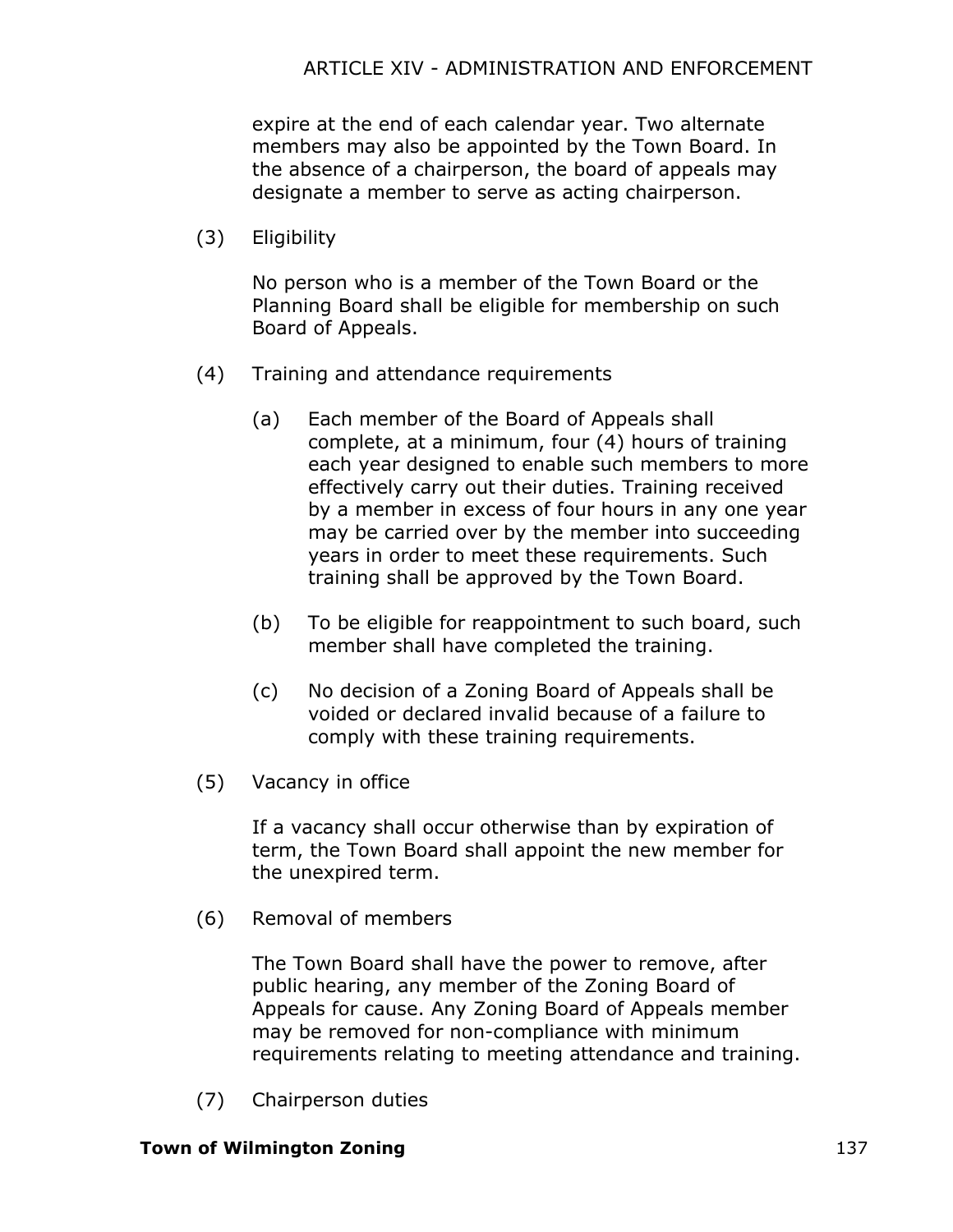All meetings of the Board of Appeals shall be held at the call of the chairperson and at such other times as such board may determine. Such chairperson, or in his or her absence, the acting chairperson, may administer oaths and compel the attendance of witnesses.

## **Fines; Penalties for Offenses**

- A. It shall be unlawful for any person to construct, alter, repair, move, remove, demolish, equip, use, occupy or maintain any building, structure or premises, or portion thereof, in violation of any provision of the Town of Wilmington Zoning Regulations, or to construct, alter or use and occupy any building, structure or premises in a manner not permitted by or inconsistent with a permit, approval or variance issued pursuant to the aforementioned, or fail to comply with a notice, directive or order of the Code Enforcement Officer or agents thereof.
- B. Any person who owns, controls or manages any building, structure or premises, and who shall fail to comply with a written directive, including a stop-work order of the Code Enforcement Officer or an agent thereof with the time fixed for compliance, and any owner, builder, architect, contractor, subcontractor, construction superintendent or their agents, or any other person assisting in the construction or use of any building or structure, or in the land disturbance on or use of any premises who knowingly violates any of the applicable provisions of the Town of Wilmington Zoning Regulations, or any lawful order, notice, directive, permit, certificate, approval or variance issued hereunder shall be punishable as follows:
	- (1) Criminal sanctions

Criminal sanctions are as follows:

- (a) First offense: fine not exceeding \$350 or six months imprisonment or both.
- (b) Second offense: fine of not less than \$350 or more than \$700, or up to six months' imprisonment, or both.
- (c) Third offense or subsequent offense (if committed within five years of first offense): fine of not less than \$700 or more than \$1,000, or up to six months imprisonment or both.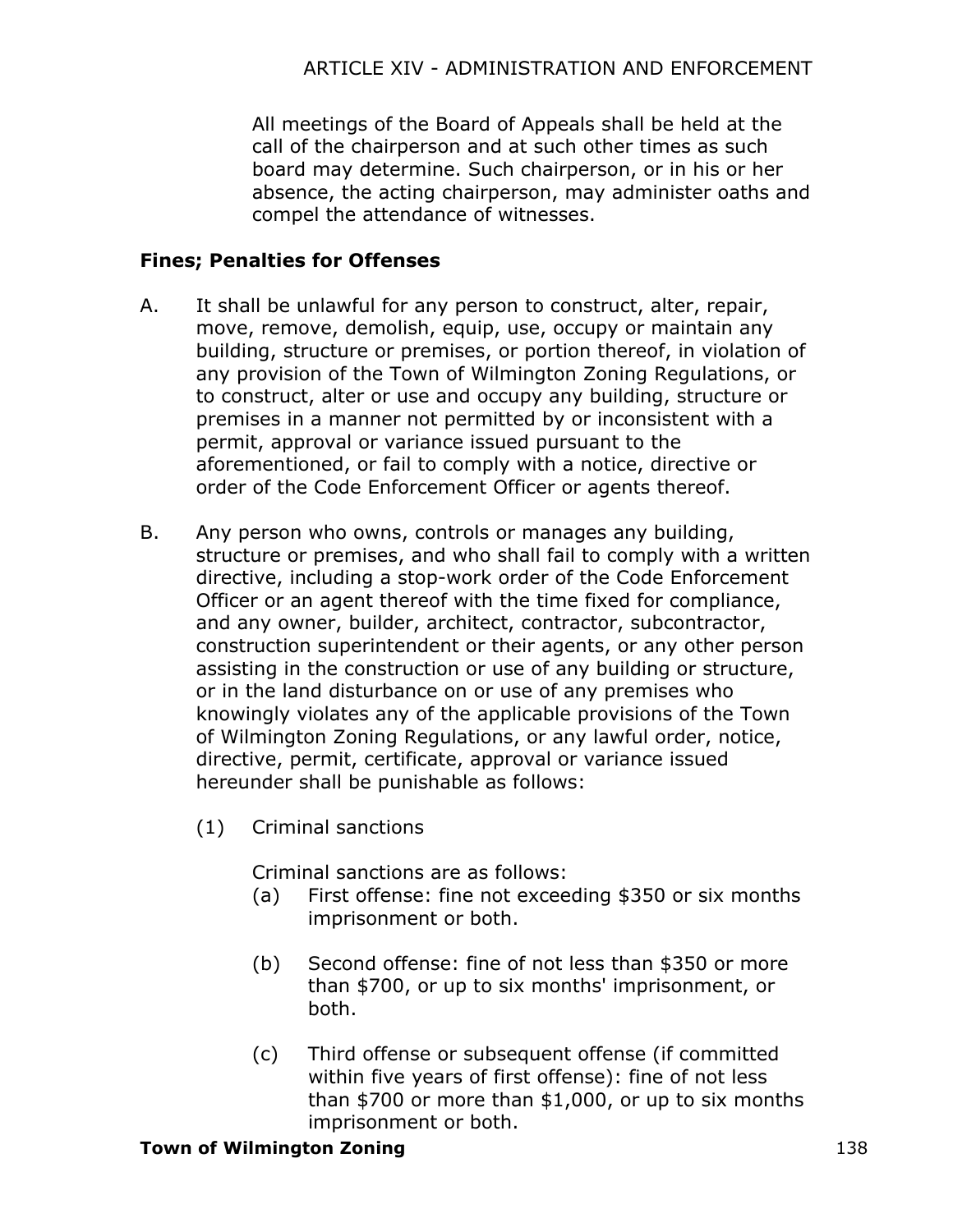[1] Every such person shall be deemed quilty of a separate offense for each week such violations, disobedience, omission, neglect or refusal shall continue. Where the person committing such violation is a partnership, association or corporation, the principal executive officer, partner, agent or manager may be considered to be the "person" for the purposes of this article.

The Code Enforcement Officer or agent may commence criminal proceedings in the justice court by issuing an appearance ticket to any alleged violator and/or by filing any information and supporting deposition pursuant to the New York Criminal Procedure Law. Alternatively, the Code Enforcement Officer or agent, or the Town Board may request the District Attorney to prosecute the violation or to appoint an Attorney as a special district attorney for that purpose.

# **Alternative or Additional Remedy**

The alternative or additional remedy specified herein may be taken in addition to a proceeding for criminal sanctions or civil penalties. The Town Board may negotiate appropriate remediation and restoration measures by entering into an enforceable settlement agreement or consent order with any violator and/or owner. Such agreement or consent order may include the following:

- · Payment by the violator and/or owner of a monetary penalty which may include exemplary or punitive damages;
- · Recovery of actual costs incurred by the Town in connection with the enforcement proceeding including actual attorneys' fees;
- · Reimbursements for the actual costs to be incurred in rectifying any circumstance or condition to restore the premises into compliance.

Failure by the violator and/or owner to voluntarily pay the monetary penalty and/or reimbursements for actual costs will constitute the basis of a lien charge attachable to the premises as a special assessment or charge assessable and collectable on the tax bill associated with the subject premises.

# **Stop-Work Order**

A. The Town of Wilmington Town Board hereby grants the Code Enforcement Officer plenary administrative responsibility to

## **Town of Wilmington Zoning** 139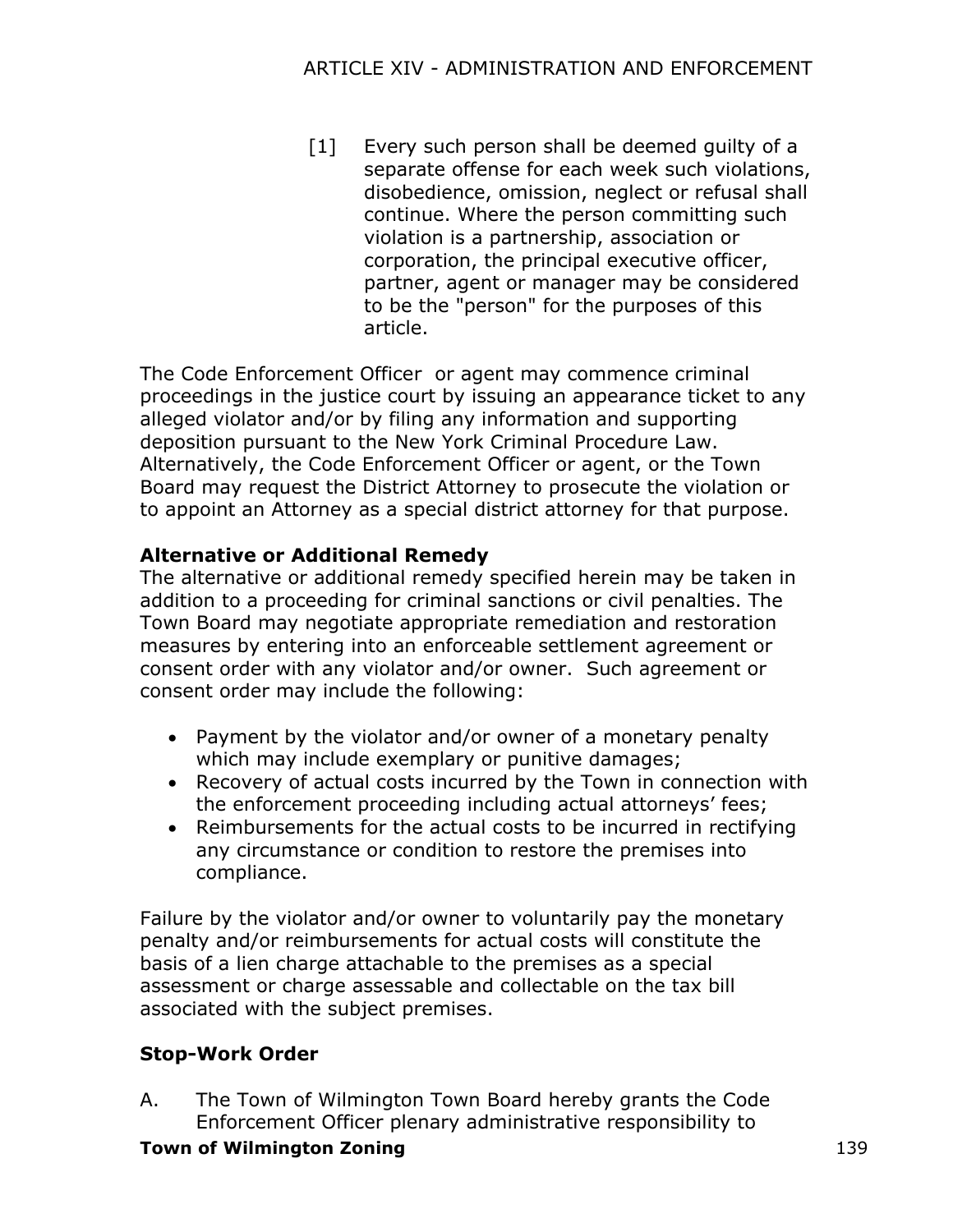### ARTICLE XIV - ADMINISTRATION AND ENFORCEMENT

immediately suspend any continuing violations by posting a stop-work order on the premises wherein the violation has occurred.

- B. Whenever the Code Enforcement Officer has reasonable grounds to believe that work on any building, structure or development of any premises is being undertaken or continued in violation of the provisions of the applicable building laws or the provisions hereof, or other ordinances, rules or regulations, or not in conformity with the provisions of an application, plans or specifications on the basis of which a permit was issued, or not in conformity with the terms or conditions of a permit, approval or variance, or in an unsafe and dangerous manner, he/she shall notify the owner of the property, or the owner's agent, to suspend all work, and such persons shall forthwith stop such work and suspend all building and development activities until the stop order has been rescinded or superseded by a court order. Such order and notice shall be in writing, shall state the conditions under which the work or development may be resumed, and may be served upon a person to whom it is directed, either by delivering it personally to him, or by posting the same upon a conspicuous portion of the building or premises where the work or development is being performed and sending a copy of the same to him by certified mail at the address set forth in the application for permission for the construction of such building or development of such premises.
- C. Obtaining relief or release from any stop-work order may be obtained in the proper circumstances as follows:
	- (1) If all provisions hereof, together with all other reasonable conditions specified by the Code Enforcement Officer or agent, are satisfied, the Code Enforcement Officer may issue an authorization of release or lift a stop-work order .
	- (2) Except in matters pertaining to violations of requirements imposed by site plan review, if a variance is granted by the Zoning Board of Appeals granting permission to maintain violations specified on a stop-work order and to continue such circumstances as thereafter allowable, the administrative determination of the Code Enforcement Officer or agent shall conform or terminate the stop-work order in accordance with the requirements mandated by the Zoning Board of Appeals.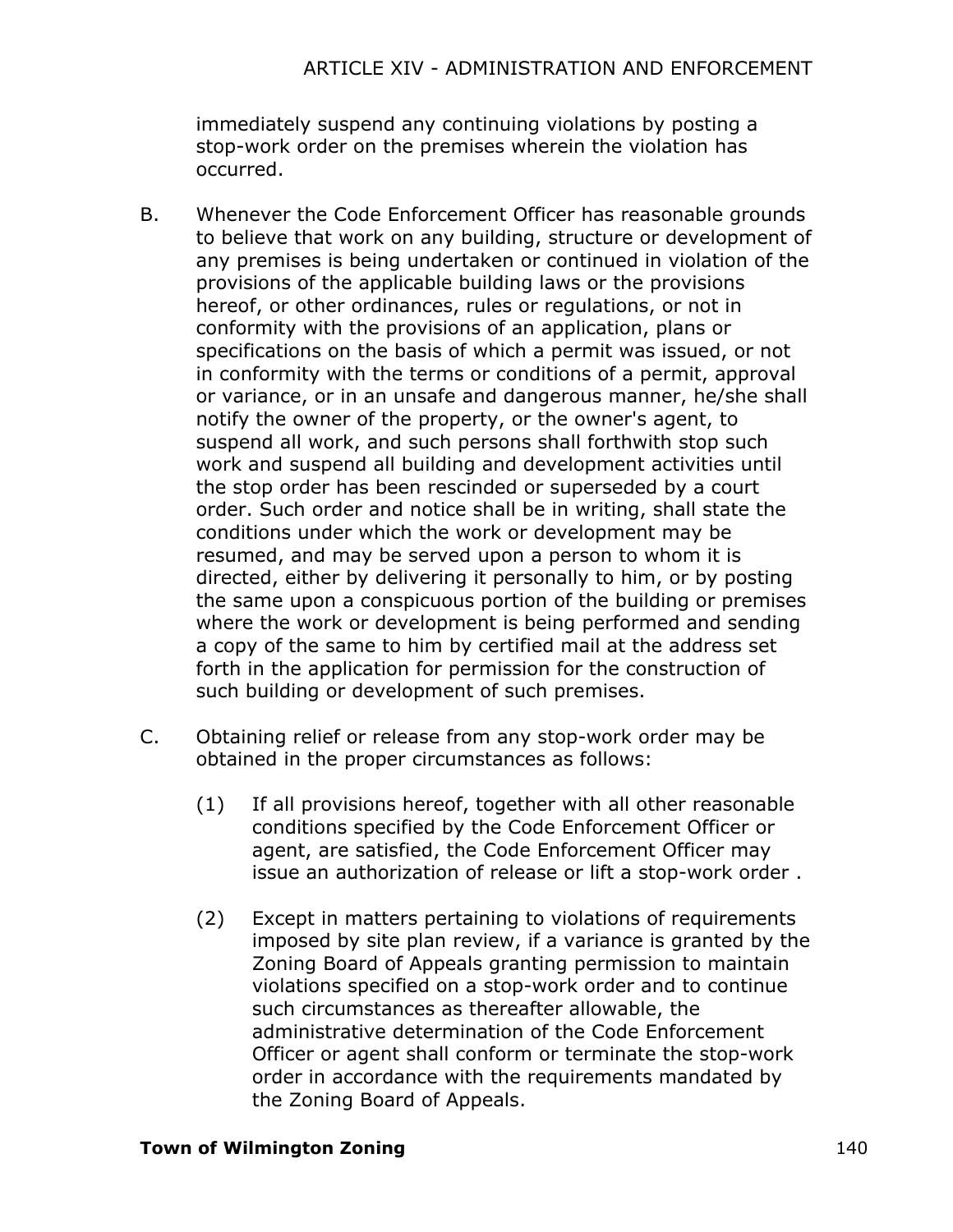### **Suspension of Administrative Review**

Processing and review of any application pursuant to the provisions hereof may be suspended and the application deemed incomplete with written notice to the applicant when an application includes a parcel which has a preexisting reported written violation from the Code Enforcement Officer pertaining to any provisions of this Zoning Ordinance, unless and until the same is brought into compliance. Such suspension of application processing may remain in effect pending final resolution of any enforcement action by an order of court or by a negotiated settlement of the pending violations between the responsible parties and the Town Board. In any appropriate case, the Code Enforcement Officer may suspend review of an application.

#### **Misrepresentation**

Any permit, variance or approval granted under the provisions hereof which is based upon or is granted in reliance upon any material misrepresentation, or failure to make a material fact or circumstance known, by or on behalf of an applicant, shall be void. This section shall not be construed to diminish the penalties and remedies available to the Town under any enforcement provisions hereof.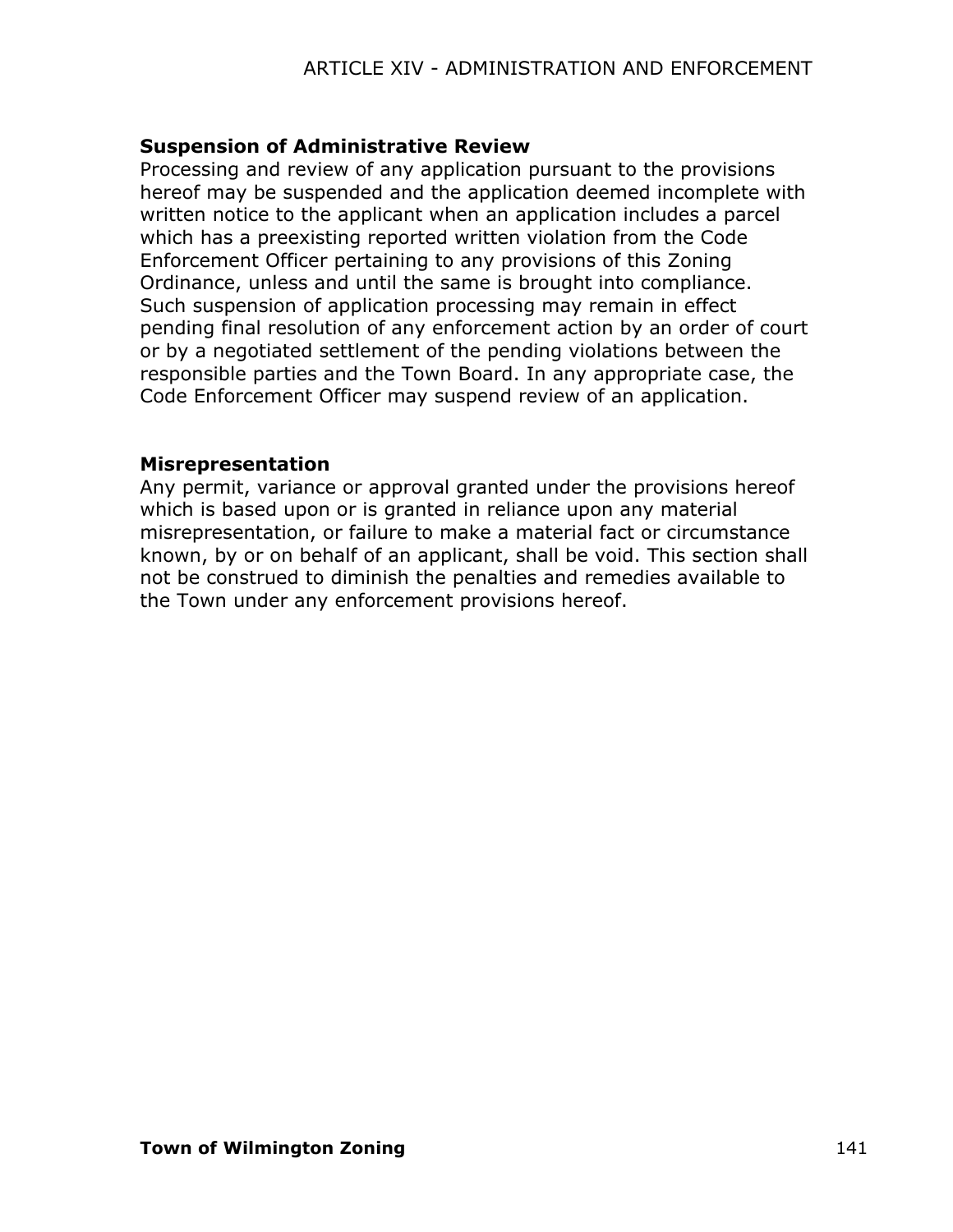### **ARTICLE XV AMENDMENTS**

#### **Purpose of Article**

The purpose of this article is to allow for amendment to this chapter whenever the public necessity and convenience and the general welfare require such amendment, by following the procedure of this article.

### **Referrals**

When directed by the Town Board, the Town Clerk shall submit a copy of the proposed amendment to the Adirondack Park Agency for a determination as to whether the proposed amendment is subject to Agency approval under Section 807 of the Adirondack Park Agency Act; the Town Clerk shall simultaneously refer such proposed amendment to the Planning Board, and where required by  $\sim$  239-m of the General Municipal Law, to the Essex County Planning Board having jurisdiction, for the report and recommendations by those bodies to the Town Board.

### **Hearing and Decision on Proposed Amendment**

- A. APA Approval. Adirondack Park Agency approval must be granted prior to Town Board adoption.
- B. The procedure as to the notice of a public hearing on an enactment of a proposed amendment shall follow and be governed by  $\sim$  265 of the Town Law, and  $\sim$  239-I, 239-m and 239-nn of the General Municipal Law, including all subsequent amendments thereto.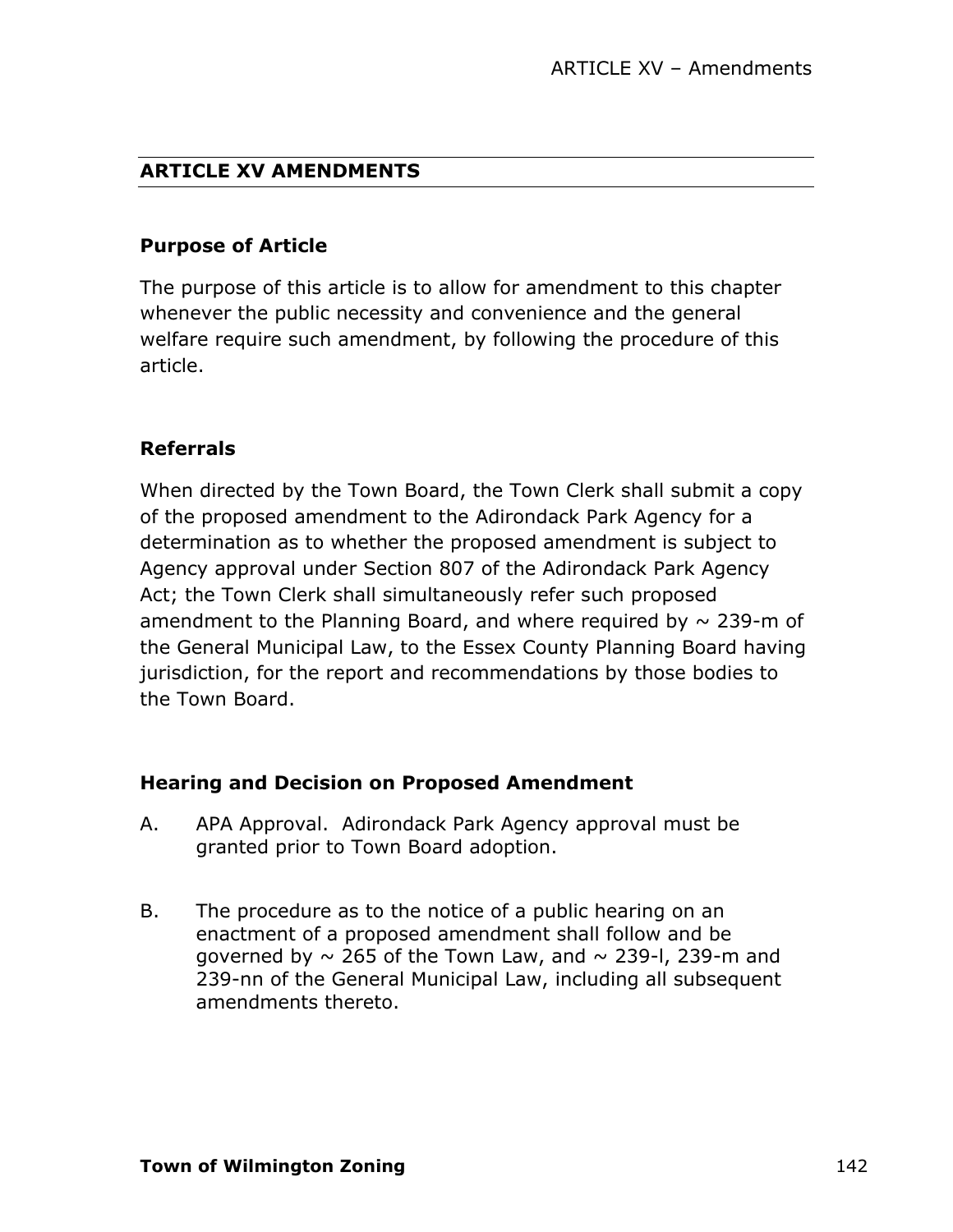C. Notice of the decision, including the final amendment(s) as adopted, of the Town Board shall be sent promptly to the Adirondack Park Agency.

### **Records of Amendments**

The Zoning Administrator and the Town Clerk shall each maintain records of amendments to the text of this chapter and of the Town Zoning Map and the official APA Land Use and Development Plan.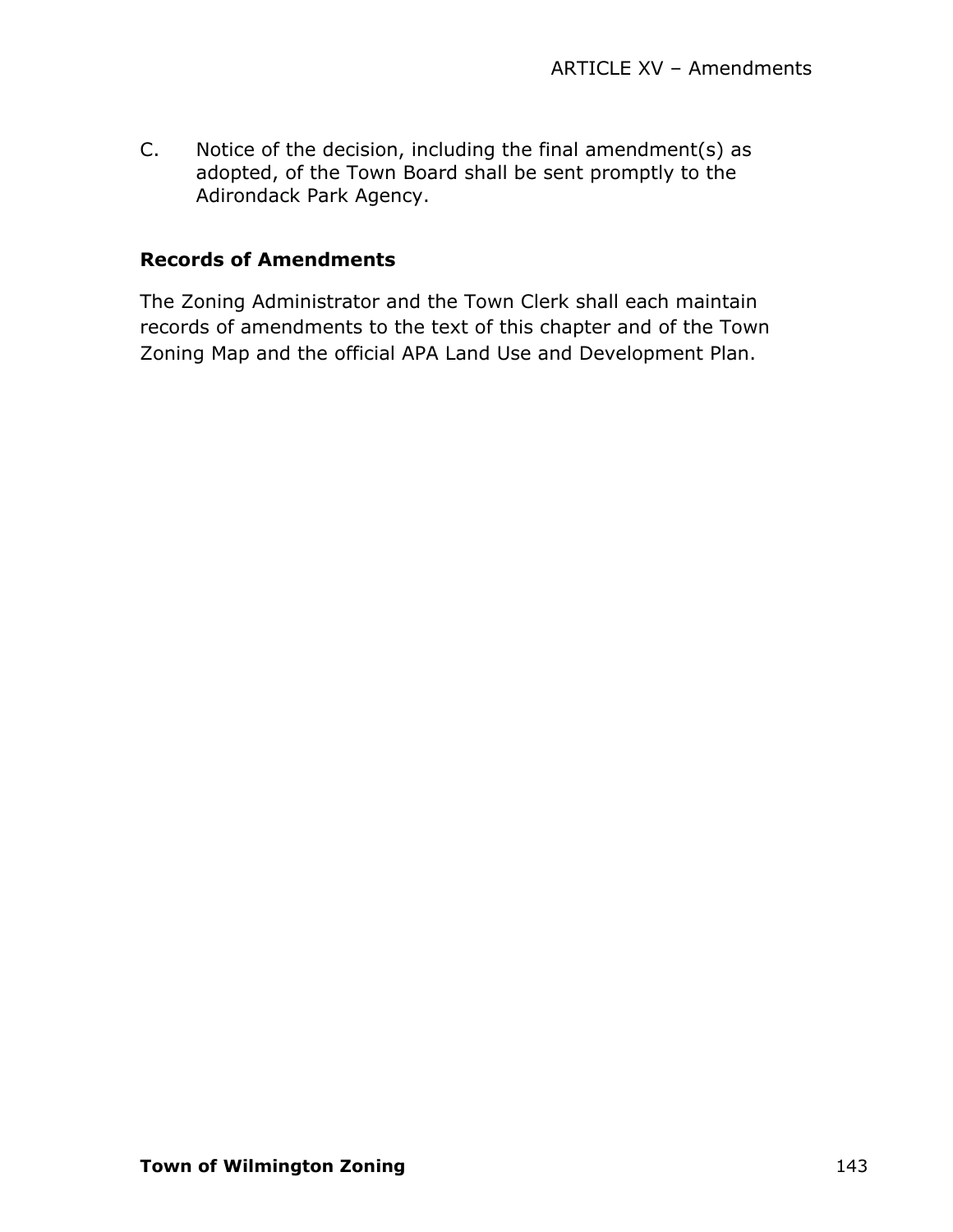### **ARTICLE XVI DEFINITIONS**

Definitions. As used in this Code, unless the context otherwise requires, the following terms shall have the meanings indicated. Any term in this Code which is not defined in this or other sections of this Code shall carry its customary meaning.

ACCESS — Entranceway for vehicles to leave or enter a property or lot from a public highway or private road.

ACCESSORY USE – Any use which is incidental and subordinate to a permitted use and located on the same lot and such shall be under the same ownership.

ACCESSORY STRUCTURE – Any building or structure affixed to land or any movable structure in excess of 144 square feet which is incidental, subordinate to, and associated with, a permitted principle structure.

ADIRONDACK PARK AGENCY or AGENCY – The Adirondack Park Agency created by  $\sim$  803 of Article 27 of the Executive Law of the State of New York.

ADIRONDACK PARK AGENCY ACT – Article 27 of the Executive Law of the State of New York, including any future amendments thereto.

ADIRONDACK PARK or PARK – Land lying within the area described in Subdivision 1 of  $\sim$  9-0101 of the Environmental Conservation Law of the State of New York, including any future amendments thereto.

AGRICULTURAL USE – The production, keeping or maintenance, for sale or lease, of plants and animals, including but not limited to: forages and sod crops; grains and seed crops; dairy animals and dairy products, poultry and poultry products; livestock, including beef cattle, sheep, swine, horses, ponies, mules, or goats, or any mutations or hybrids thereof, including the breeding and grazing of any or all of such animals including riding stables; bees and apiary products; fur animals; trees, forest products and forestry uses; fruits of all kinds, including grapes, nuts, berries and vegetables. The term includes the sale of products grown or raised directly on such land.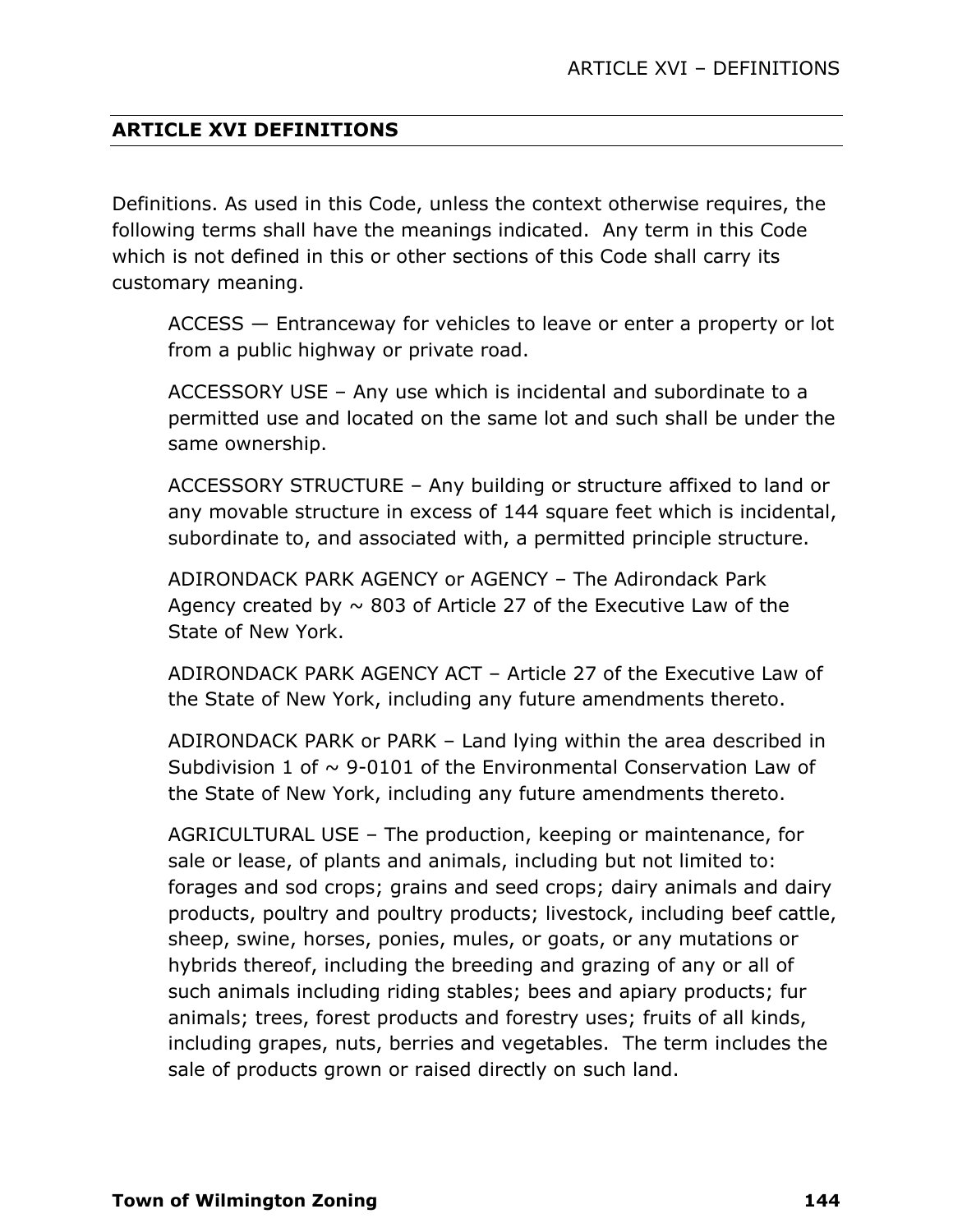AGRICULTURAL USE, PERSONAL– The production, keeping or maintenance, of plants and animals where the sale, if any, of agricultural products is limited to those products produced on the lot and such sales are only permitted from a single temporary roadside stand or display.

APARTMENT – One or more rooms with private bath and kitchen facilities comprising and independent self-contained dwelling unit not owned in fee simple.

BED & BREAKFAST – A dwelling having a resident host in a singlefamily home with common dining and leisure rooms and up to 12 separate guest lodging rooms for overnight accommodation.

BOARDING HOUSE – An owner-occupied facility providing lodging in which at least two but no more than six units are offered for rent and which may be characterized by common dining facilities and leisure facilities available for use by the lodgers.

BUILDING – Any roofed structure intended for the shelter, housing or enclosure of persons, animals or property.

BUILDING AREA – The total ground floor area of a principal building and accessory buildings exclusive of uncovered porches, steps and terraces.

BUILDING, DETACHED – A freestanding building surrounded by open space on all sides and not physically joined to another building.

BUILDING FRONT – That side of any building facing a public street as designated on any application for a Permit by the applicant providing, however, that any building shall have one designated front for the purpose of computing and applying any applicable requirement or standard under this Code.

BUILDING HEIGHT – The vertical distance measured from the lowest point of the existing grade adjacent to the foundation to the uppermost portion of the structure, excluding chimneys.

BUILDING LINE – The point from which all yard requirements are measured and which is determined by a line formed by the intersection of a horizontal plane of average grade level and a vertical plane that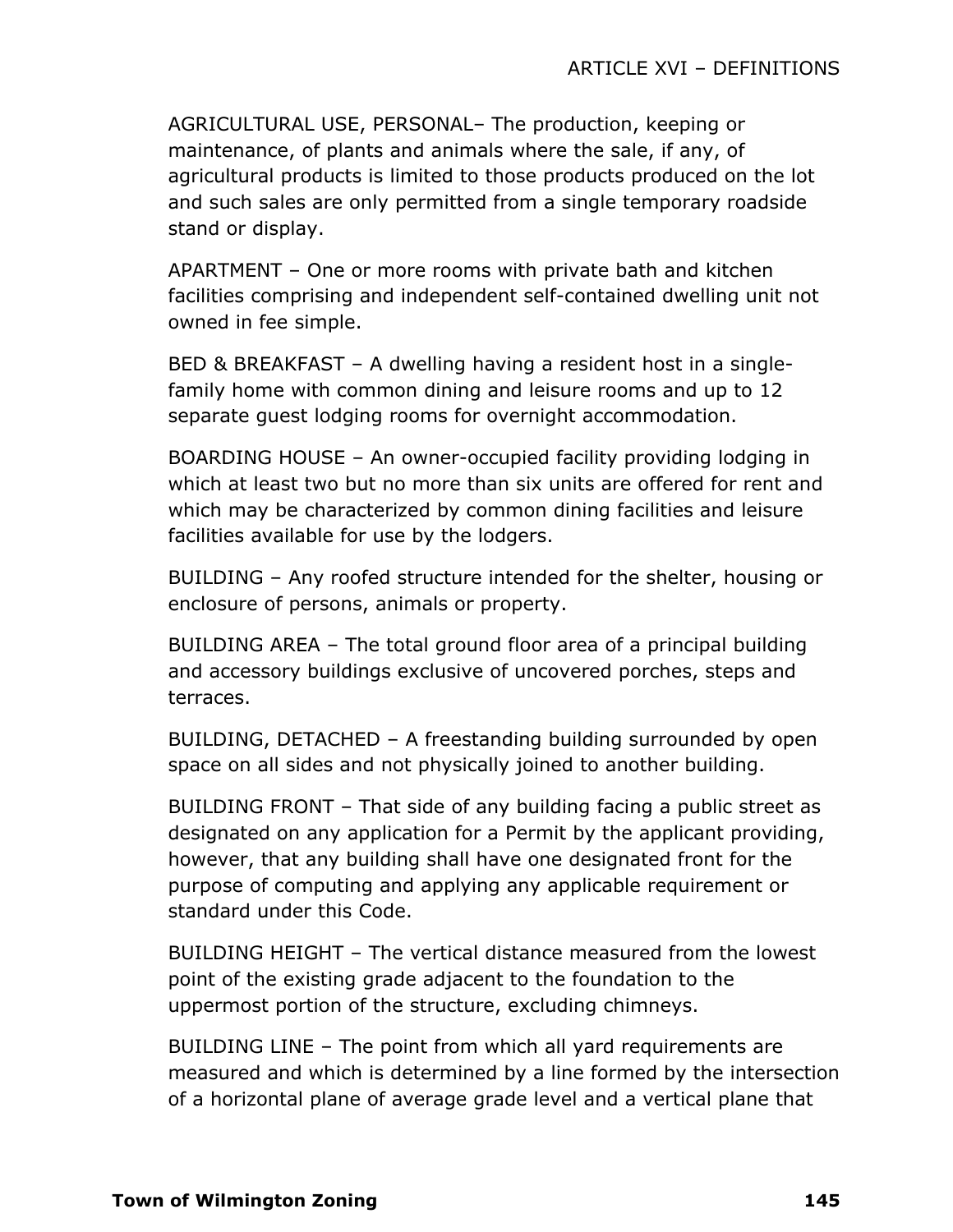extends from the most projected part of the building open to the sky, excluding eaves and other permitted projections.

BUILDING PERMIT – Written permission issued by the Town of Wilmington for the demolition, construction, repair, alteration or addition to a structure and subject to the requirements and procedures specified for the action under consideration.

CAMPGROUND – Any area designated for transient occupancy by camping in tents, camp trailers, motor homes, transient mobile homes, truck campers, or pickup campers or similar facilities designated for temporary shelter.

CERTIFICATE OF COMPLETION – A written document required prior to development, issued for use upon a developer's compliance with the provisions of this code and any applicable development agreement.

CHURCH – A building wherein persons regularly assemble for religious worship and which is maintained and controlled by a religious body organized to sustain public worship, together with all accessory buildings and uses customarily associated with such primary purpose. Includes synagogue, temple, mosque, or other such place for worship and religious activities.

CLASS A AND CLASS B REGIONAL PROJECTS – Land use, development, and subdivisions of land, regulated by the Adirondack Park Agency, as defined under Section 810 of the Adirondack Park Agency Act (1998).

CLUB – Buildings and facilities, owned or operated by a corporation, association, person or persons, for a social, educational, or recreational purpose, to which membership is required for participation and not primarily operated for a profit nor to render a service that is customarily carried on as a business.

COMMERCIAL USE -- Any use involving the sale or rental or distribution of goods, services or commodities, either retail or wholesale.

CONSERVATION EASEMENT – A voluntary agreement between a private landowner and a municipal agency or qualified not-for-profit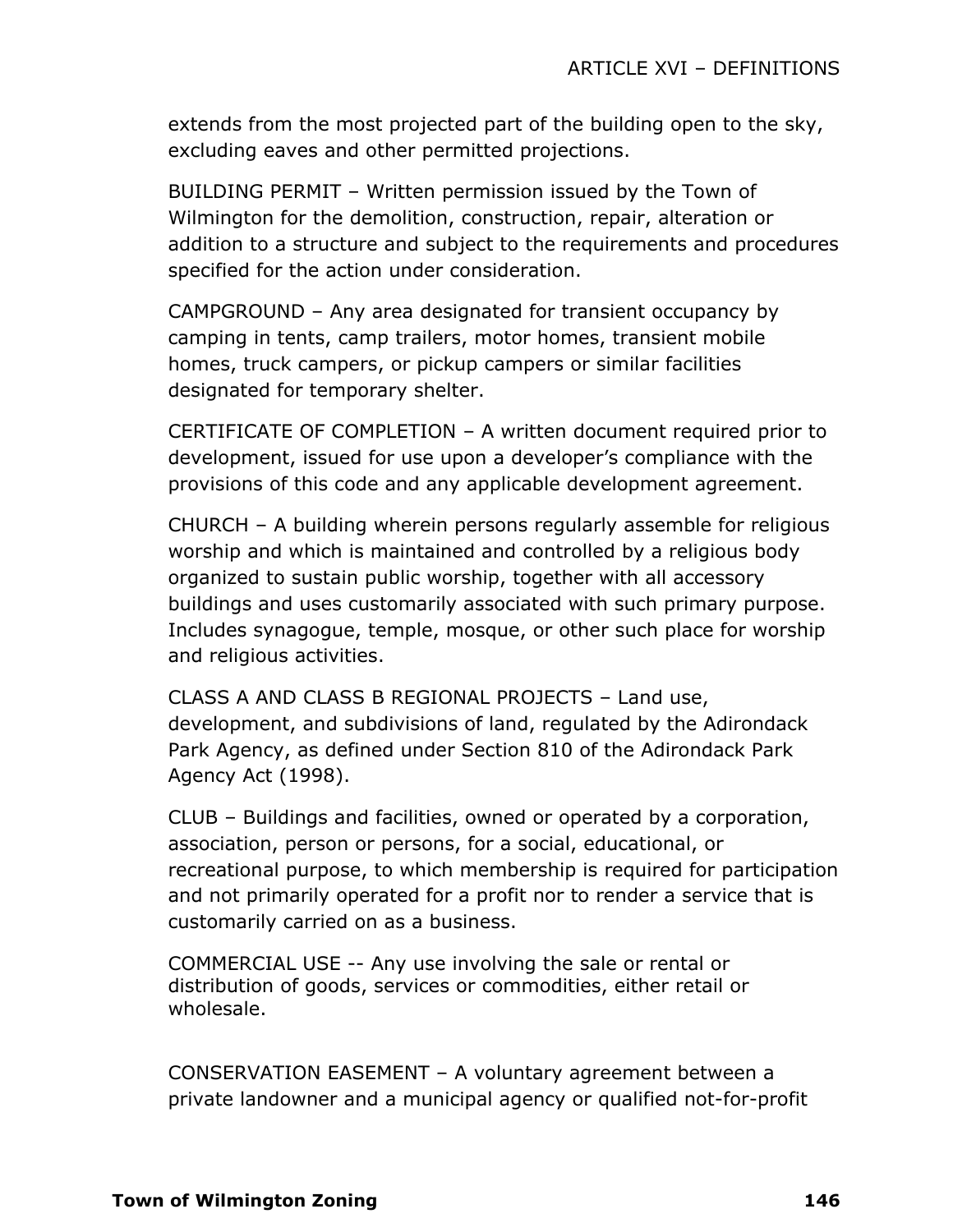corporation to restrict the development, management, or use of the land for the purpose of retaining or protecting the natural, scenic, or open space values of real property or to assure its availability for agricultural, forest, recreational, or open space use. That agency holds the interest and is empowered to enforce its restrictions against the current landowner and all subsequent owners of the land.

CONSERVATION SUBDIVISION – A subdivision in which the lot sizes are reduced below those normally required in the zoning district in which the development is located, in return for the provision of permanent open space.

CONSTRAINED ACREAGE – Land that includes wetlands, watercourses/water bodies with a one-hundred-foot buffer, onehundred-year floodplains, and slopes over 25% which are 2,000 square feet or more of contiguous sloped area.

CONTRACTING BUSINESS – An office, shop, and/or yard where construction equipment, heavy equipment and materials are stored. This definition does not include the temporary use or storage of equipment associated with and incidental to the approved construction of any improvement upon real property.

DAY-CARE CENTER - A site, building, or place designed and/or operated to provide day care and/or instruction for twelve or more persons and operated on a regular basis for a fee.

DEVELOPMENT – Any change in use, building, construction, expansion, alteration, modification, demolition, but not including interior renovations to a structure.

DISTURBED AREA – An area of land subjected to erosion due to the removal of vegetative cover and/or earthmoving activities, including filling. Tree removal without stump removal shall not create a disturbed area, unless it results in a change in the natural cover or topography, by baring soil and rocks that may cause or contribute to sedimentation.

DRIVE-THROUGH USE – An establishment that by design, physical facilities, service or packaging procedures encourages or permits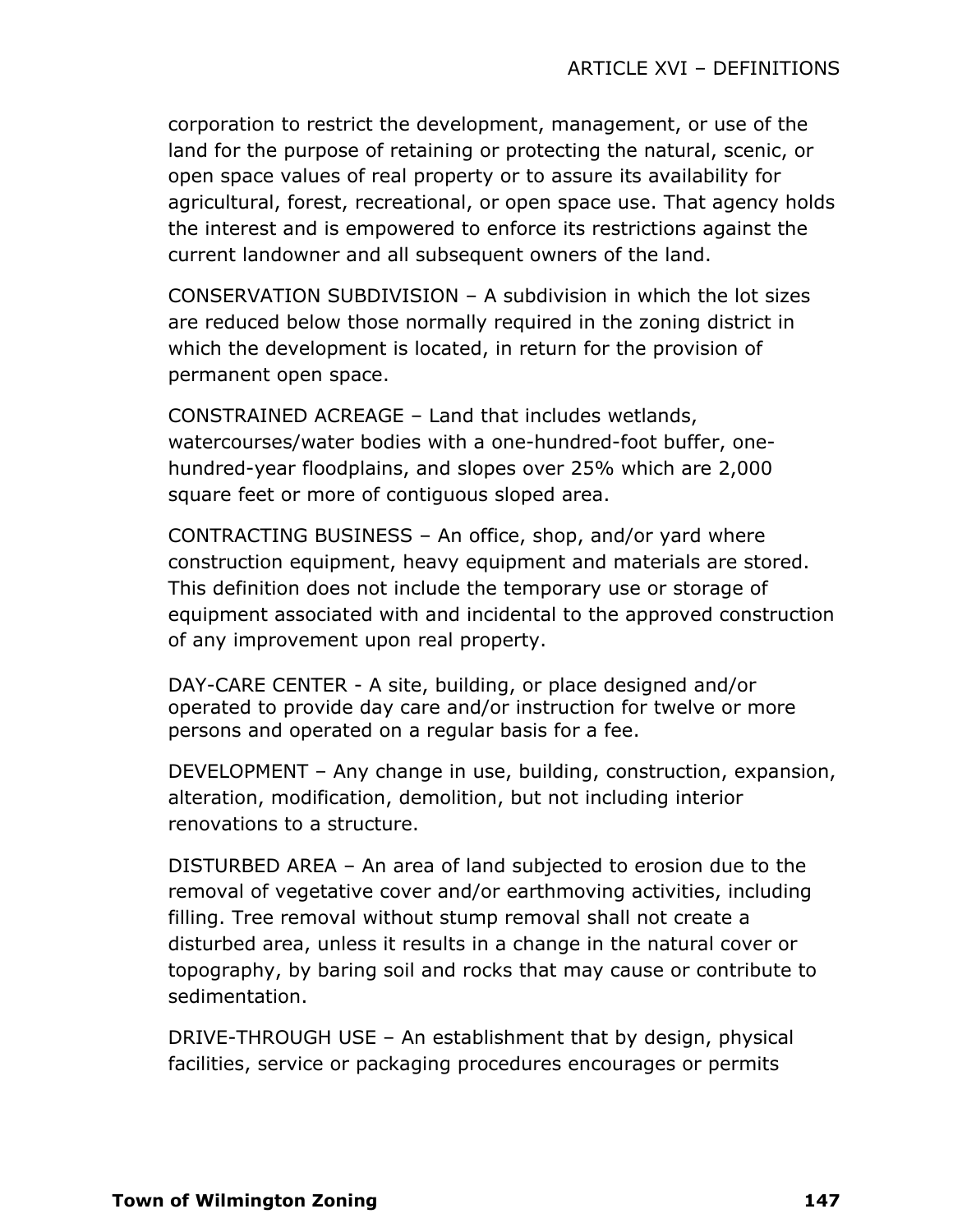customers to receive services, obtain goods, or be entertained while remaining in their vehicles.

DRIVEWAY – Any area privately reserved on any lot, plot, site or parcel of land for the purpose of providing vehicular access from an access road or state, county or town highway to a private dwelling or other private principal buildings located on said lot, plot, site or parcel of land, to certain portions of said dwellings or other principal buildings to accessory buildings or to private parking spaces, the use of said area being private to residents or owners of said dwellings, to the occupants or owners of such other private principal buildings and to such other persons as may be designated or permitted to use such private area by the owners thereof.

DWELLING UNIT – One or more rooms with provision for living, cooking, sanitary and sleeping facilities arranged for the use of one family or household, which shall not be less than 500 square feet. And there shall be a minimum of 60 square feet of habitable area provided for sleeping accommodations for each person excluding kitchens, bathrooms and hallways.

- a. DWELLING, SINGLE-FAMILY A detached building (not including a manufactured home) which is designed or used exclusively as living quarters for one family or household.
- b. DWELLING, MULTIFAMILY Any building, designed to be occupied in separate dwelling units therein by three or four families; any such building containing three or four separate dwelling units.
- c. DWELLING, TWO-FAMILY A detached building (not including a manufactured home) designed for year-round occupancy by two families living independently of each other.

DWELLING, MANUFACTURED HOME– Homes manufactured post 1976 that are transported as complete homes or in sections on a permanent chassis that can be rapidly assembled. If built prior to 1976 a manufactured home is referred to a Mobile Home. All regulations referring to manufactured homes shall be equally applied to mobile homes.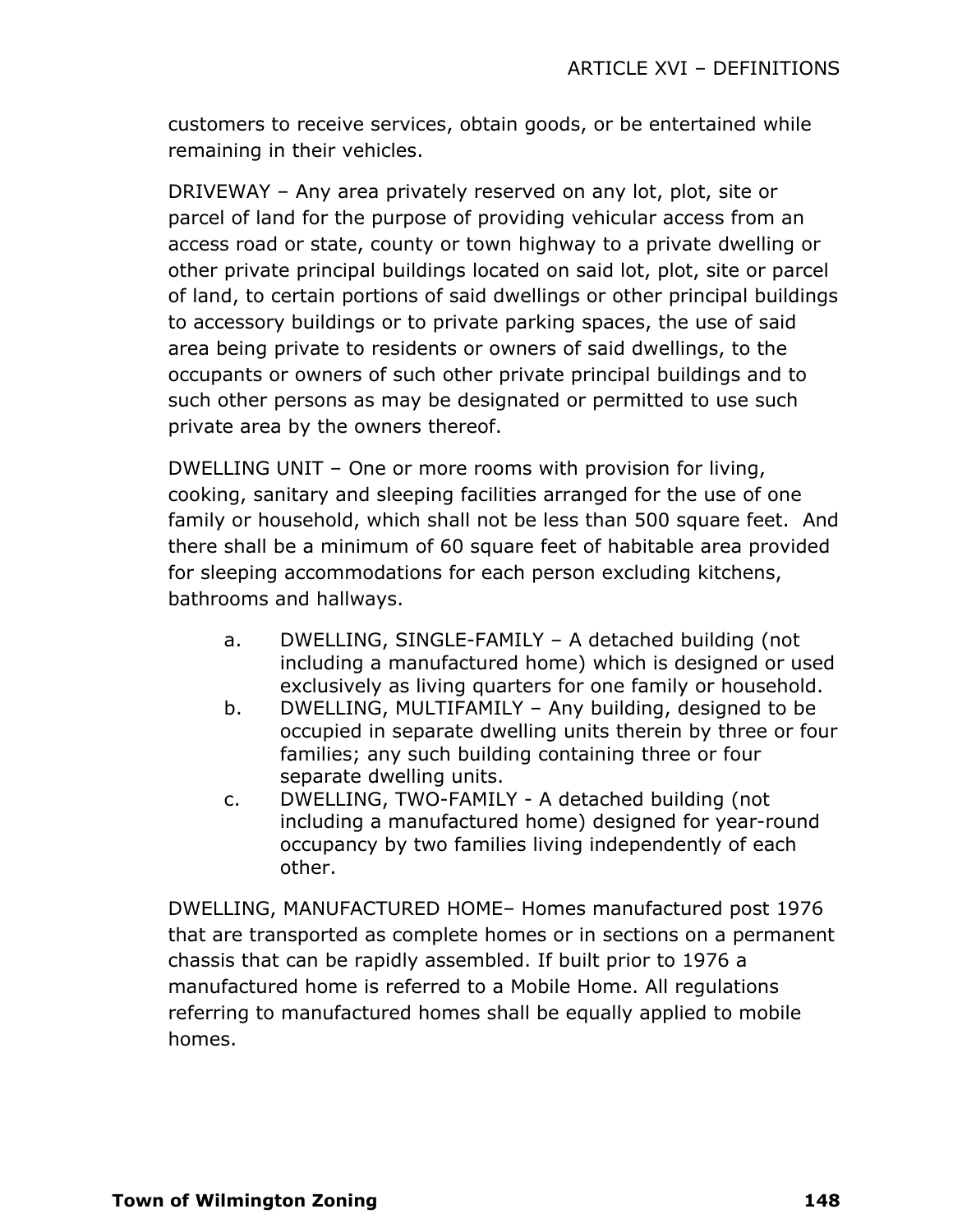EASEMENT — The right to use the land of another, obtained through the lawful acquisition of use rights from a landowner, for a special purpose, consistent with the property's current use.

ENVIRONMENTAL MANAGEMENT PLAN (EMP)- An EMP is the action an organization is taking to determine how it affects the environment, comply with regulations, keep track of environment management activities, and meet environmental goals and targets. It also documents key elements of environmental management including the environmental policy, responsibilities, and Best Management Practices (BMP), record keeping, reports, communication, training, monitoring, and corrective action.

EXTRACTION, MINERAL – Any excavation, other than specimens or samples from the land of stone, coal, salt, ore, talc, granite, petroleum products or other materials, except for sand, gravel, or topsoil extraction.

EXTRACTION, SAND AND GRAVEL – Any excavation from the land of sand, gravel or topsoil of more than 750 cubic yards or 1000 tons, whichever is less, in any one year period.

EXTRACTION, PRIVATE – Any extraction from the land of sand, gravel or topsoil by the owner of the land of less than 750 cubic yards or 1000 tons, whichever is less, in any one year period.

FAMILY – One or more persons residing as a family unit sharing living expenses, cooking together as a housekeeping unit, sharing expenses for food, rent, utilities and other household expenses.

FENCE – A structure designed to, or which in fact does divide, enclose or screen a parcel of land or portion thereof.

FIRING RANGE – An outdoor site and any accessory buildings used for the discharge of firearms, including targets or skeet.

FISHING CLUB – Land and necessary appurtenant facilities for use by a membership club or organization and permitted guests for fishing purposes. Such land and buildings need not have frontage on or public access to a public highway or body of water.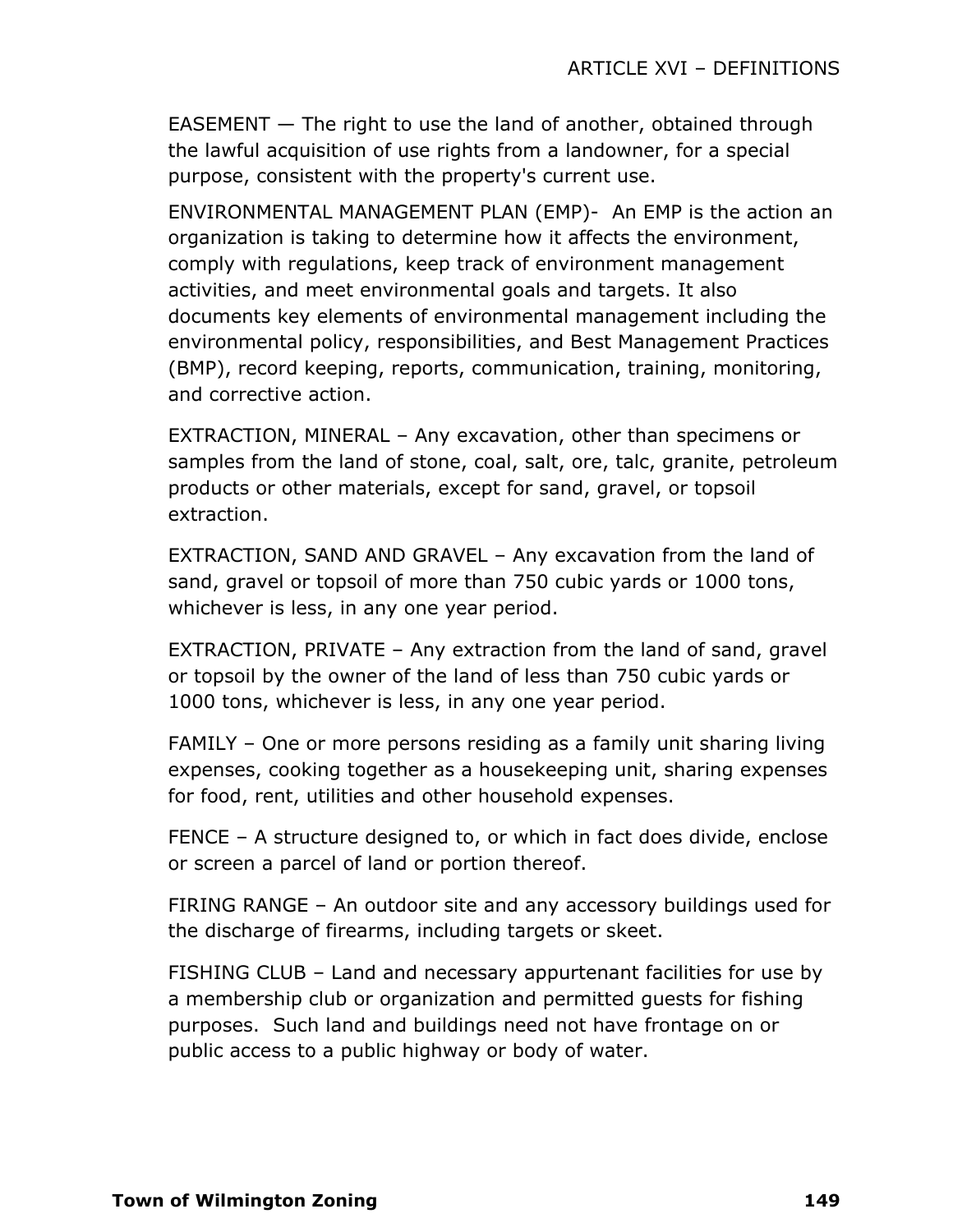FORESTRY USE/FOREST PRACTICES/LOGGING – Any management, including logging of a forest, woodland or plantation and related research and educational activities, including the construction, alteration or maintenance of woodroads, skidways, landings, fences and forest drainage systems.

FUEL SUPPLY – A facility used for the storage of chemicals, petroleum products, and other materials in above-ground containers for subsequent retail to distributors or retail dealers or outlets.

FUNERAL HOME – A building used for the preparation of the deceased for burial and the display of the deceased and ceremonies connected therewith before burial or cremation, funeral homes do not include crematories.

GAME PRESERVE – A land area used for the protection of wildlife, usually because of its unique natural character, which provides habitat, food or shelter for wildlife.

GARAGE, PRIVATE RESIDENTIAL – A structure which is accessory to a residential building and which is used for the parking and storage of vehicles owned and operated by the resident thereof, and which is not a separate commercial enterprise available to the general public.

GARAGE, PUBLIC – A building, or portion thereof, other than a private customer and employee garage or private residential garage, used primarily for the parking and storage of vehicles and available to the general public.

GOVERNMENT OFFICE OR AGENCY – Any department, commission, independent agency or instrumentality of the United States, of New York State, of Essex County, and/or the Town of Wilmington.

GROSS FLOOR AREA – A square foot number representing the entire area occupied by a building including common areas, storage, mechanical areas, and space occupied by interior structures and partitions excluding basement area.

GROUP CAMP – Any land or facility for seasonal housing and recreational or educational use by private groups or semipublic groups, such as a Boy or Girl Scout camp, fraternal or service lodge,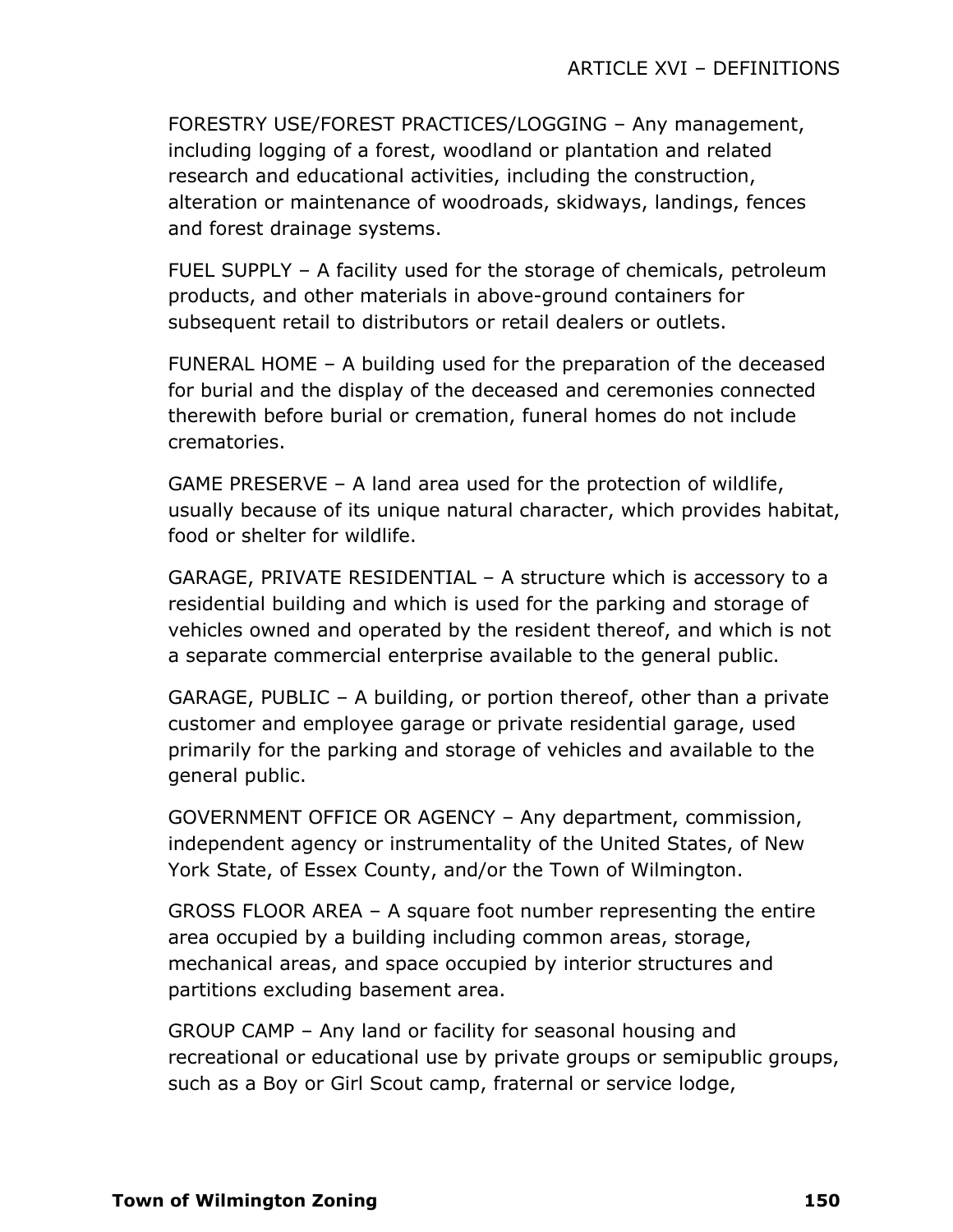university, college, nature or conservation center or club, or religious camp.

HEAVY EQUIPMENT – Any large operational equipment, including but not limited to trucks, bulldozers, front end loaders, backhoes, engines, compressors, flatbeds, tandems, and tractor-trailer combinations.

HOME OCCUPATION, LEVEL ONE – An occupation or profession carried on within a dwelling unit or an accessory structure that meets the dwelling unit setbacks, and which is clearly incidental to the use of the dwelling unit for residential purposes and does not change the character thereof.

HOME OCCUPATION, LEVEL TWO – A Home Occupation Level Two is the same as a Home Occupation Level One but allows an increased intensity of the use as described in the General Regulations of this Code.

HOTEL/MOTEL – A commercial facility providing transient lodging containing six or more units and where the customary uses such as restaurant facilities, meeting rooms, recreation facilities playgrounds, game rooms, snack bars, and leisure rooms are provided for use by the lodger and the general public, including resorts, tourist cabins. (Excluding travel trailers, travel vehicles or motor homes.)

HUNTING CLUB – Land and necessary appurtenant facilities for use by a membership club or organization and permitted guests for fishing and/or hunting purposes. Such land and buildings need not have frontage on or public access to a public highway or body of water.

INDOOR RECREATION FACILITY – A commercial recreational land use conducted entirely within a building, including arcade, archery, arena, athletic and health clubs, bowling alley, gymnasium, performance theater, pool or billiard hall, skateboard park, skating rink, swimming pool, tennis court and other such recreational uses.

INDUSTRIAL USE – A manufacturing or maintenance facility where any process is used to alter the nature, size or shape of articles or raw materials or where articles are assembled and where said goods or services are consumed or used at another location. Including but not limited to wood and metal fabrication and other light industries.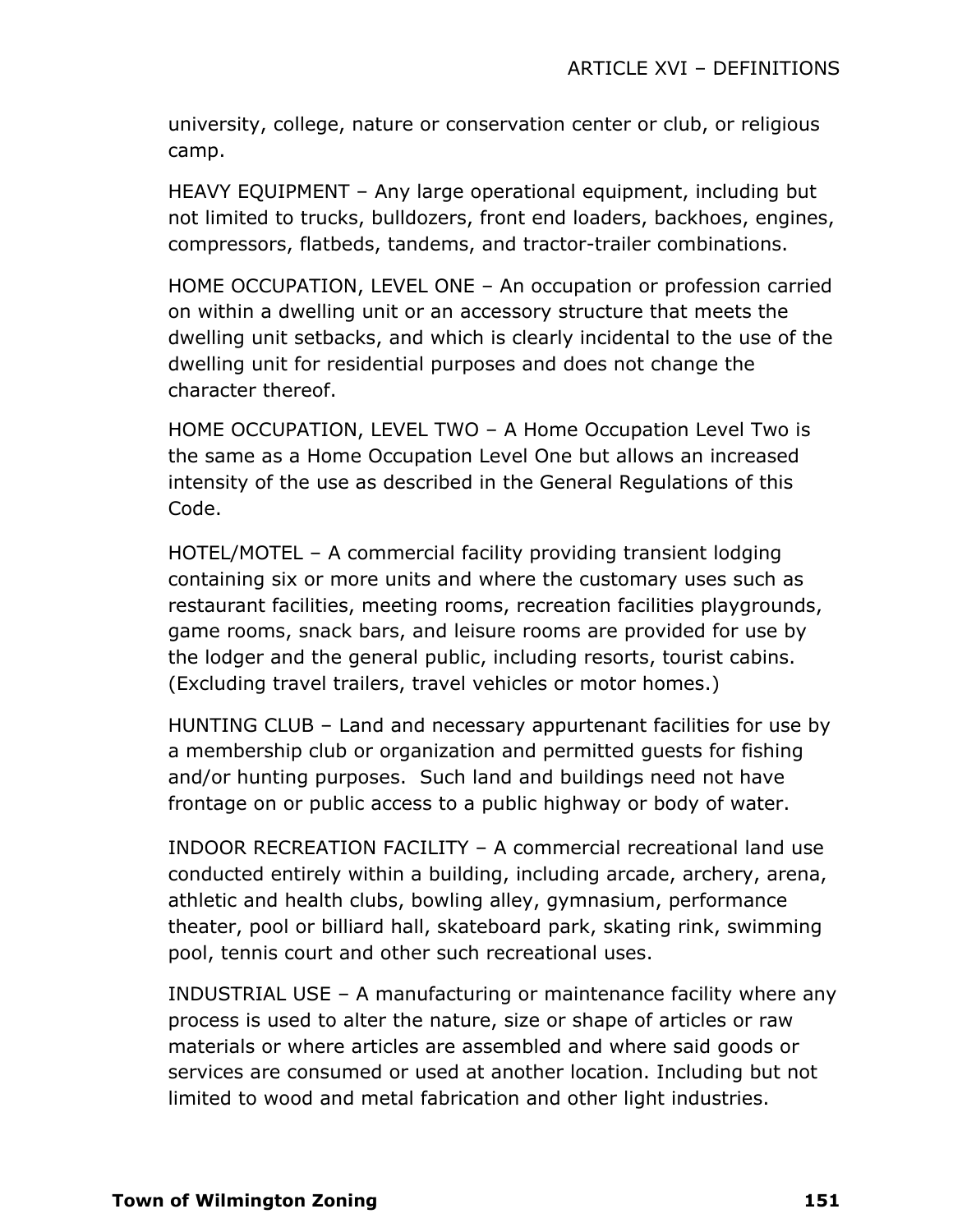INN - A commercial facility, resembling traditional residential character with common access providing transient lodging and meals which is characterized by common dining facilities and leisure rooms available for use by lodgers and limited general public with no more than 25 guest rooms.

KENNEL – A commercial or non-profit establishment that houses more than four (4) dogs, cats, or other domestic animals more than one year of age and where grooming, breeding, boarding, training or selling of animals may be conducted as a business.

KENNEL, PRIVATE – The fenced or enclosed area used to keep household animals.

LIGHT MANUFACTURING – The manufacture, predominantly from previously prepared materials, of finished products or parts, including processing, fabrication, assembly, treatment, and packaging of such products, and incidental storage, sales, and distribution of such products, but excluding basic industrial processing.

LIVESTOCK – Horses, cows, pigs, sheep, goats, deer, llamas, alpacas, emus, ostriches, chickens, ducks, geese and similar animals and birds.

LOT – A designated parcel, tract, or area of land established by plat, subdivision, or as otherwise permitted by law, to be used, developed or built upon as a unit.

LOT AREA – The total area included within front, side and rear lot lines.

LOT, CORNER – A lot or parcel of land abutting upon two or more streets at their intersection, or upon two parts of the same street forming an interior angle of less than 135 degrees. The yard facing the street with the higher capacity shall be designated as the primary frontage.

LOT COVERAGE – That portion of the lot that is covered by buildings and structures. and expressed as a percentage of total lot area.

LOT DEPTH – The minimum contiguous distance measured from the front lot line to the rear lot line.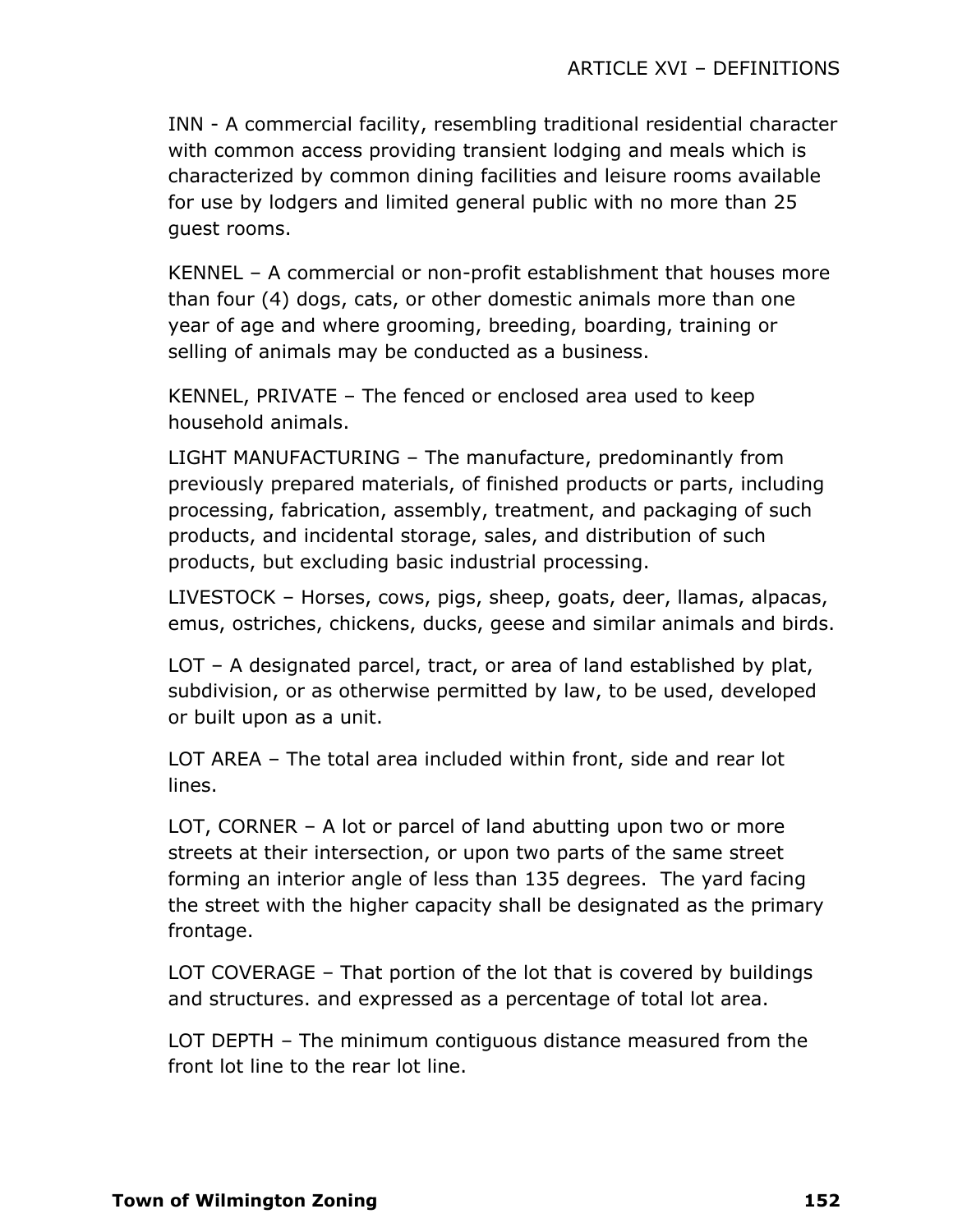LOT LINE – Any line dividing one lot from another or from an established public right-of-way or the shoreline.

LOT, MINIMUM AREA OF – The smallest lot area established by this Code on which a use or structure may be located in a particular district.

LOT, UNIMPROVED – A lot on which no building or structure has been constructed or located and on which no excavation, improved driveway or the installation of water supply or sewage disposal systems have been initiated with the intent to serve a building or use allowed for under the provisions of this Code.

LOT WIDTH – The distance between the side lot line measured along the front building line as determined by the front yard requirement prescribed by this Code.

MANUFACTURED HOME - A structure, transportable in one or more sections, which, in the traveling mode, is eight body feet or more in width or forty body feet or more in length, or, when erected on site, is three hundred twenty or more square feet, and which is built on a permanent chassis and designed to be used as a dwelling with a permanent foundation when connected to the required utilities, and includes the plumbing, heating, air-conditioning, and electrical systems contained therein. The term shall include any structure that meets all of the requirements of Article 21-B of the Executive Law of New York State except the size requirements and with respect to which the manufacturer voluntarily files a certification required by the United States secretary of housing and urban development and complies with the standards established under Title 42 of the United States code. The definition of manufactured homes shall not include self-propelled recreational vehicles, travel trailers, or modular structures.

MEAN HIGH WATER MARK – The line upland and bottomland that persists through successive changes in water levels, below which the presence and action of the water is so common or recurrent that the character of the land is marked distinctly from the upland and is apparent in the soil itself, the configuration of the surface of the soil and the vegetation.

NAVIGABLE WATERWAY – See WATER, NAVIGABLE BODY OF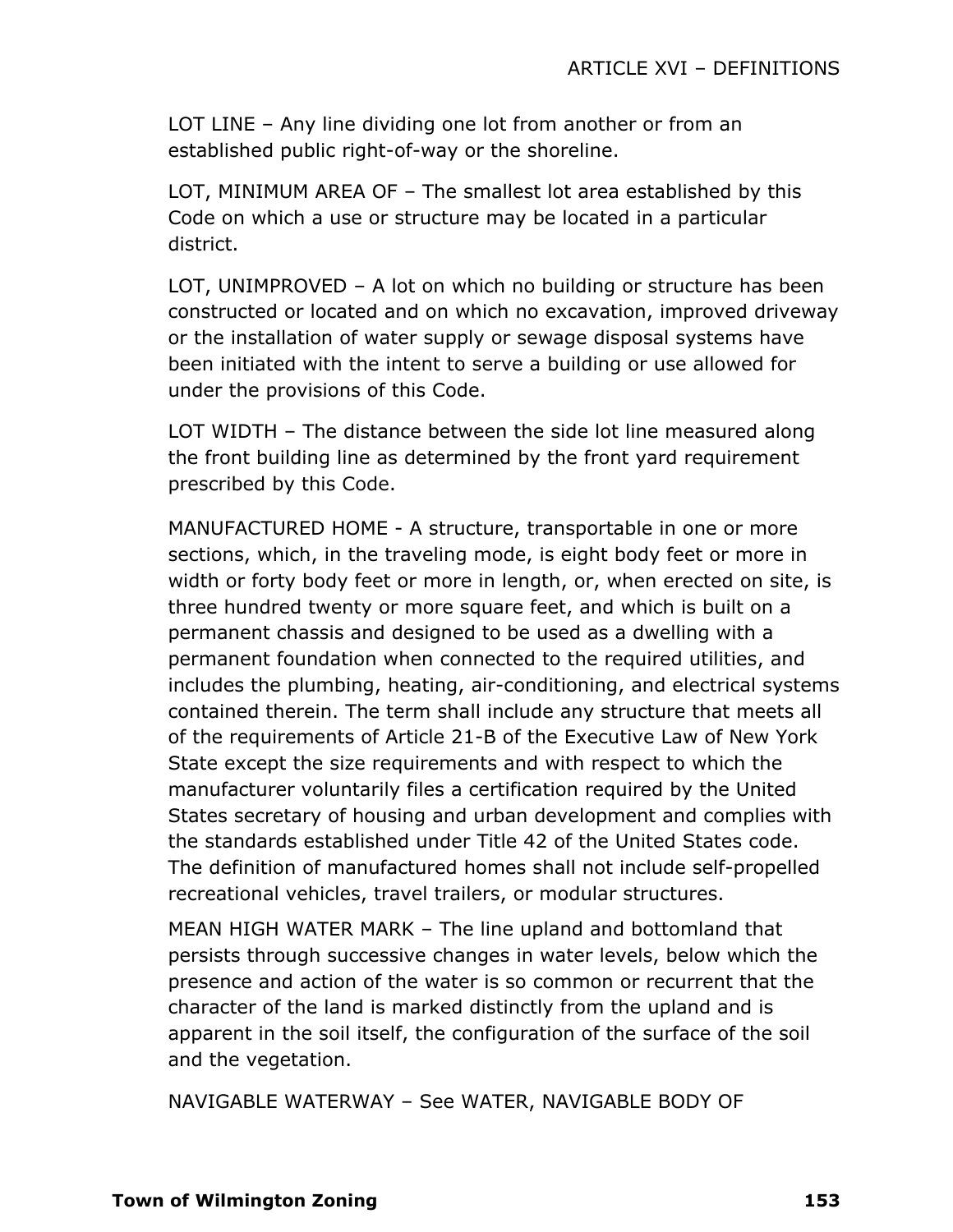NONCONFORMING LOT – Any legally created lot of record on the effective date of this Code which does not meet the minimum lot area and/or lot width requirements of this Code for the zoning district in which such lot is situated.

NONCONFORMING STRUCTURE – Any structure which is in existence within a given zoning district on the effective date of this Code but which is not in conformance with the dimensional regulations for that zoning district.

NONCONFORMING USE – Any use which is in existence within a given zoning district on the effective date of this Code, but which is not in conformance with the use regulations for the zoning district.

NOTICE OF DECISION – A note informing that a development has met required criteria and certain approvals. Building permits and Certificates of Completion will not be issued unless a Notice of Decision has been obtained.

NURSERY – Any land or greenhouses used to raise trees, shrubs, flowers, and other plants for sale or for transplanting.

OFFICE – A room or group of rooms used for conducting the affairs of a business, profession, service, industry or government. The term encompasses the terms "MEDICAL OFFICE", "BUSINESS OFFICE" and "PROFESSIONAL OFFICE".

OPEN SPACE RECREATION USE – Any recreation use particularly oriented to and utilizing the outdoor character of an area which does not depend on amusement devices or rides. These recreational uses may include a bike trail, cross-country ski trail, hiking and backpacking trail, bicycle trail and horse trail, as well as playground, picnic area, fields, park, and beach for outdoor activities including but not limited to archery, soccer, golf, baseball, football, tennis and water-related activities.

OUTDOOR FURNACE– Any equipment, device or apparatus, or any part thereof, which is installed, affixed or situated outside, or enclosed in an accessory structure, for the primary purpose of combustion of fuel to produce heat or energy used as a component of a heating system providing heat for any interior space as accessory to a principle use.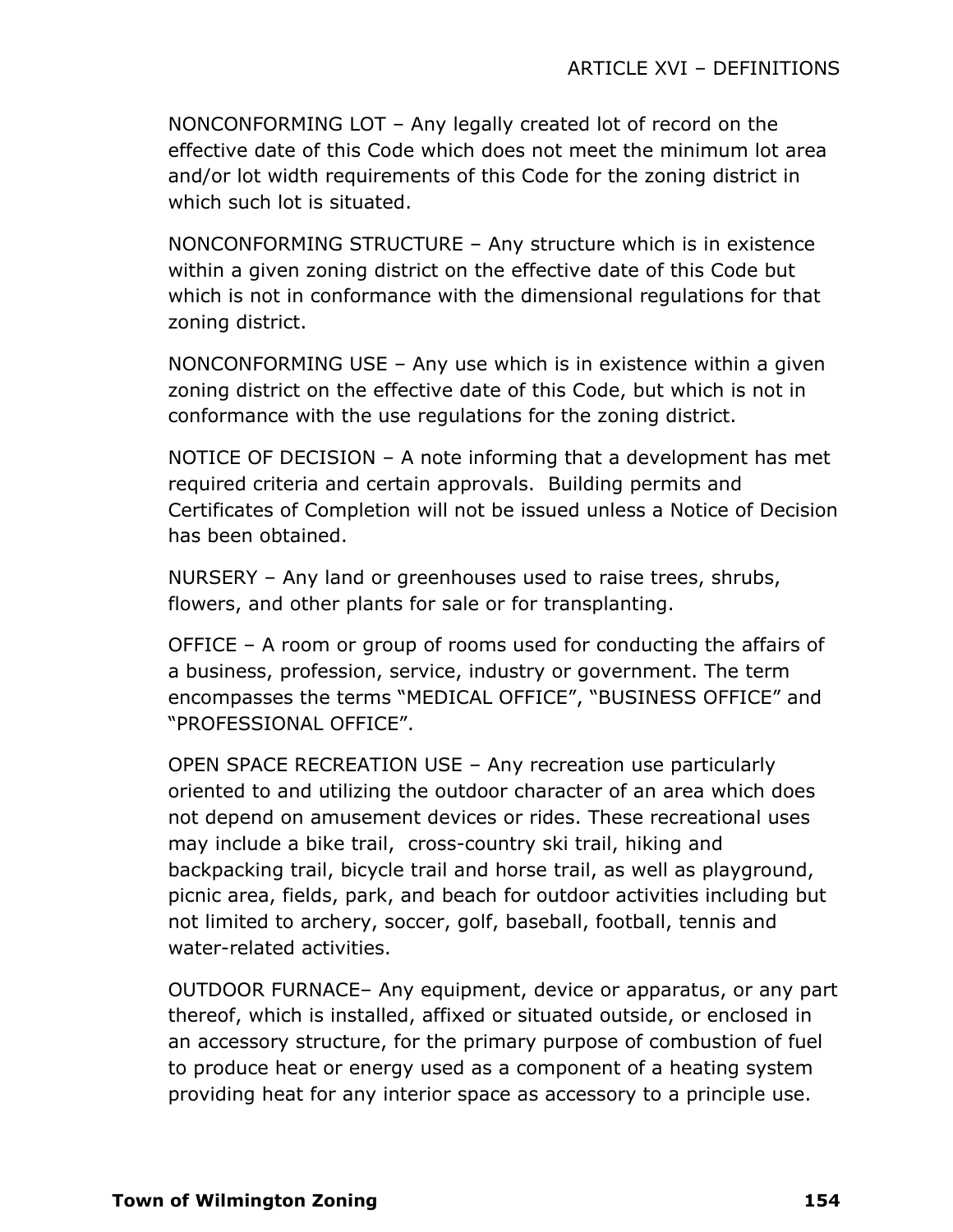PARKING LOT -- An open area, other than a road, to be used for the storage of operable passenger automobiles and/or commercial vehicles, and available to the public, whether for compensation, free, or as an accommodation to clients or customers.

PARKING, STACKED – The space specifically designed as a waiting area for vehicles whose occupants will be patronizing a drive-in business.

PARKING, TANDEM – The placement of parking spaces one behind the other, so that the space nearest the driveway or street access serves as the only means of access to the other space.

PARCEL OF PROPERTY – *See LOT*.

PERSONAL SERVICE – An establishment which offers specialized goods and services for purchase by a consumer including barbershops, beauty shops, massage facilities, laundry facilities, tailoring, shoe repair or other similar establishments.

PLANNED DEVELOPMENT DISTRICT (PDD) – An area of land, in which a variety of housing types and/or related commercial and industrial facilities are accommodated in a preplanned environment under more flexible standards than would normally apply under these regulations; the approval of which involves requirements in addition to those of the standard subdivision, such as building design, landscaping, and open spaces.

PUBLIC, SEMI-PUBLIC FACILITY, INSTITUTION – A structure, use or land designated and maintained as a public or municipal facility for education, recreation, transportation, fire and police protection and any other recognized municipal functions.

PUBLIC, PRIVATE UTILITY – A structure, use or land designed and maintained as a public or private utility or service facility in the provision of electric, telephone, radio/television, water and sewer services.

PUBLIC RIGHT OF WAY - A strip of land acquired by reservation, dedication, prescription or condemnation and intended to be occupied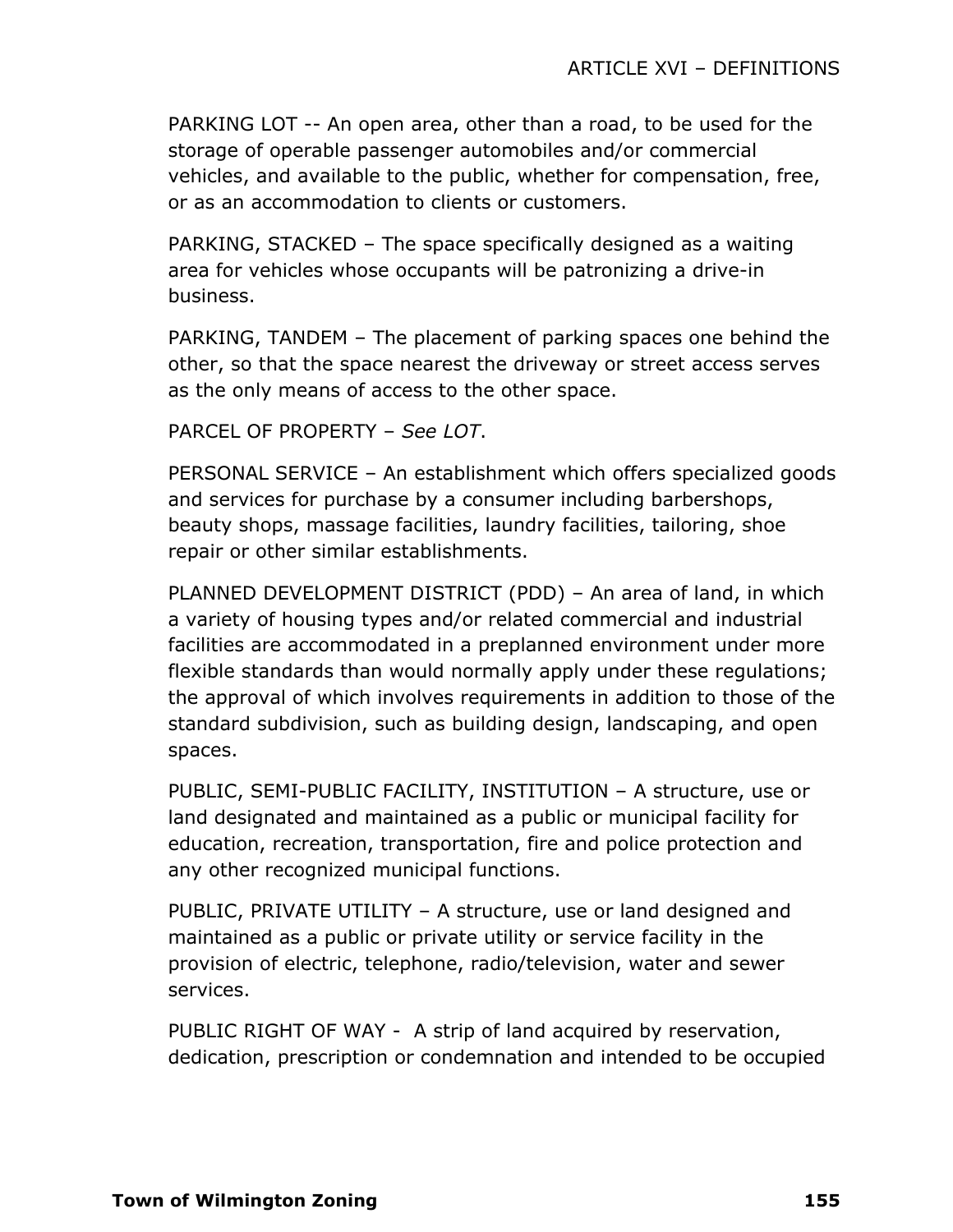by a street, trails, water line, sanitary sewer and/or other public utilities.

PRINCIPAL BUILDING: Any one of the following:

- (1) A single-family dwelling or manufactured home constitutes one principal building.
- (2) A tourist cabin or similar structure for rent or hire involving 300 square feet or more of floor space constitutes one building.
- (3) Each dwelling unit of a multiple-family dwelling, including each separate dwelling unit used on a time-sharing, leased time or other similar basis whereby more than one person, group of persons or family has a legal right of occupancy at differing times, constitutes one principal building.
- (4) Each motel unit, hotel unit or similar tourist accommodation unit which is attached to a similar unit by a party wall, each accommodation unit of a tourist home or similar structure, and each tourist cabin or similar structure for rent or hire involving less than 300 square feet of floor space constitutes one-tenth of a principal building.
- (5) Each commercial use structure and each industrial use structure in excess of 300 square feet constitutes one principal building, except that for a commercial use structure which involves the retail sale or rental or distribution of goods, services or commodities, each 11,000 square feet of floor space or portion thereof of such commercial use structure constitutes one principal building.
- (6) All agricultural use structures and single-family dwellings or mobile homes occupied by a farmer of land in agricultural use, his employees engaged in such use and members of their respective immediate families, will together constitute and count as one principal building.
- (7) Any other structure which exceeds 1,250 square feet of floor space constitutes one principal building.
- (8) A structure containing a commercial use which is also used as a single-family dwelling constitutes one principal building.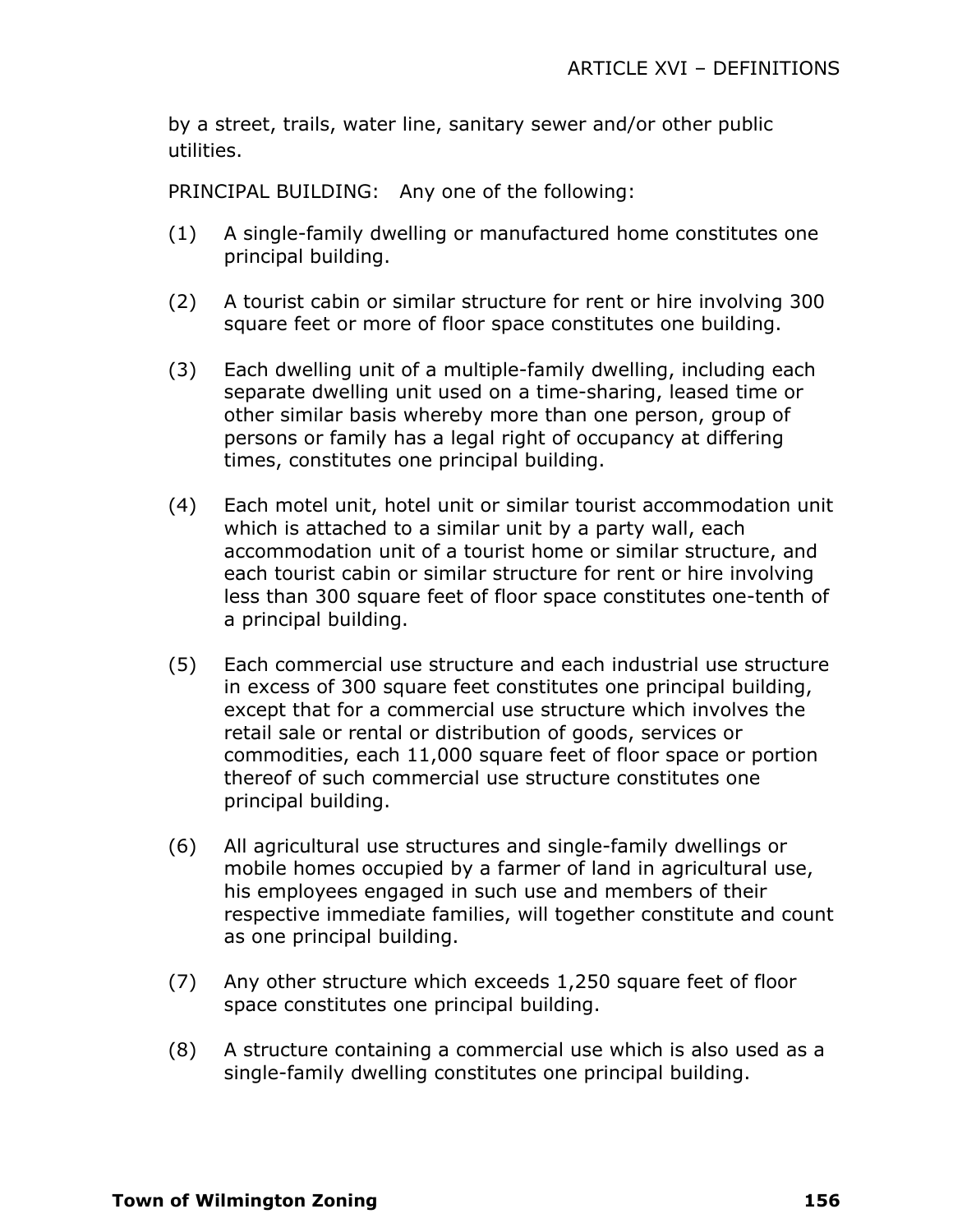An accessory structure does not constitute a principal building.

RECREATIONAL VEHICLE – A vehicular unit, which is designed as a temporary dwelling for travel, recreational, and vacation use, and which is either self-propelled, or mounted on or pulled by, another vehicle. Examples include but are not limited to a travel trailer, camping trailer, truck camper, motor home, fifth-wheel, trailer, or van, but shall exclude manufactured homes.

REGIONAL PROJECT – Any Class "A" or Class "B" Regional Project as defined by the Adirondack Park Agency Act.

RESTAURANT, FULL SERVICE – An establishment, excluding taverns, where food and drink is prepared, served, and sold for on-premises consumption to patrons seated at tables. Full service restaurants shall not be permitted to have a *drive-through use* as part of their operation.

RETAIL USE – Establishments providing goods, merchandise or services to the general public, for a fee, such as, but not limited to, banks, educational services, gift shop, dry cleaners, laundromats, supermarkets and food stores.

RETAINING WALL – A man-made barrier constructed for the purpose of stabilizing soil, retarding erosion, or terracing a parcel or site.

RIDING STABLES – A place, site or building used for the housing, care and riding of horses or other animals.

ROADSIDE STAND – A direct marketing operation without a permanent structure and only offering open air shopping. Such an operation is seasonal in nature and features on-farm produced as well as locally produced agricultural products, enhanced agricultural products and handmade crafts.

SAWMILL/CHIPMILL – A facility where logs or timbers are sawn, split, shaved, stripped, chipped, or otherwise processed to produce wood products, not including the processing of timber for use on the same lot by the owner or resident of that lot as an accessory to a residential use.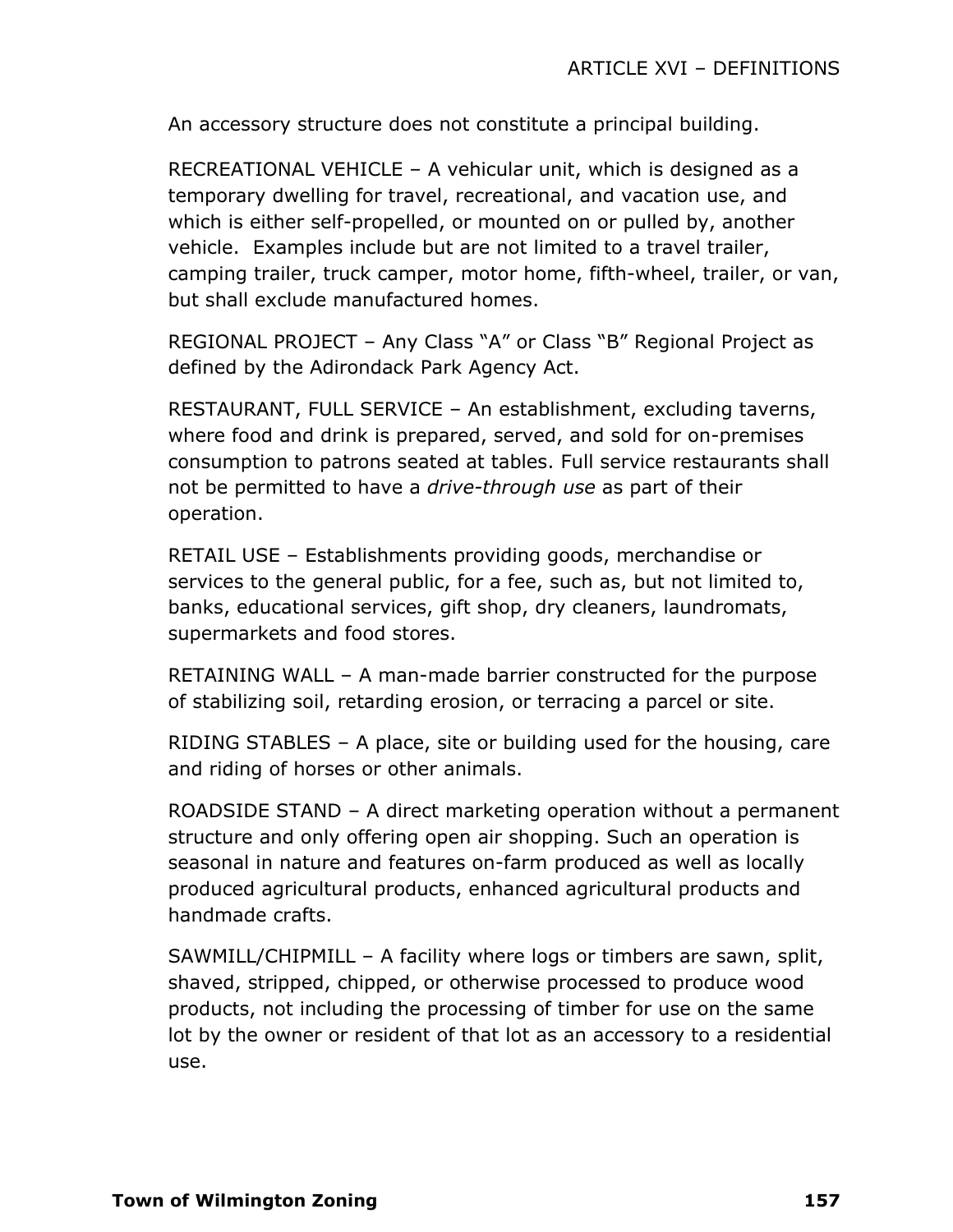SCHOOL – Any building or part thereof which is designed, constructed and used for the education or instruction in any branch of knowledge which includes public or private, elementary, secondary, vocational or religious education.

SCREENING — Vegetation, fencing or earthen materials used to block visibility toward and/or away from a site or to lessen noise impacts from a particular site or from adjacent land uses.

SEASONAL-BUILDING – A structure designed to be used on a seasonal basis by virtue of its construction, or the design or construction of the infrastructure servicing the building. (April 1 through October 31)

SEASONAL USE – A use which occupies continually a building or site for less than nine months of the year. (April 1 through October 31)

SENIOR HOUSING – A facility consisting of three or more dwelling units, where each unit is occupied by at least one person who is 55 years of age or over.

SETBACK – The horizontal separation distance from the property line, highway right-of-way line or, in the case of shoreline property, from the mean high water mark to the building line of the structure. (See definition of "building line.")

SETBACKS - FRONT – A front lot line setback shall be effected from the point at which the width of the lot meets the minimum lot width requirement for that zone. In the case of a corner lot, the yard facing the street with the higher capacity shall be designated as the primary frontage.

SHORELINE – The mean high water mark at which land adjoins the waters of lakes, ponds, rivers and streams within the town.

SHORELINE BUILDING SETBACK – The shortest distance, measured horizontally, between any point of a building and the shoreline of any lake or pond, or the shorelines of any brook, stream or river within the town.

SHORELINE FRONTAGE – The distance measured along the shoreline as it winds and turns between the boundary lines of a lot as they intersect the shoreline of any lake or pond and the shorelines of any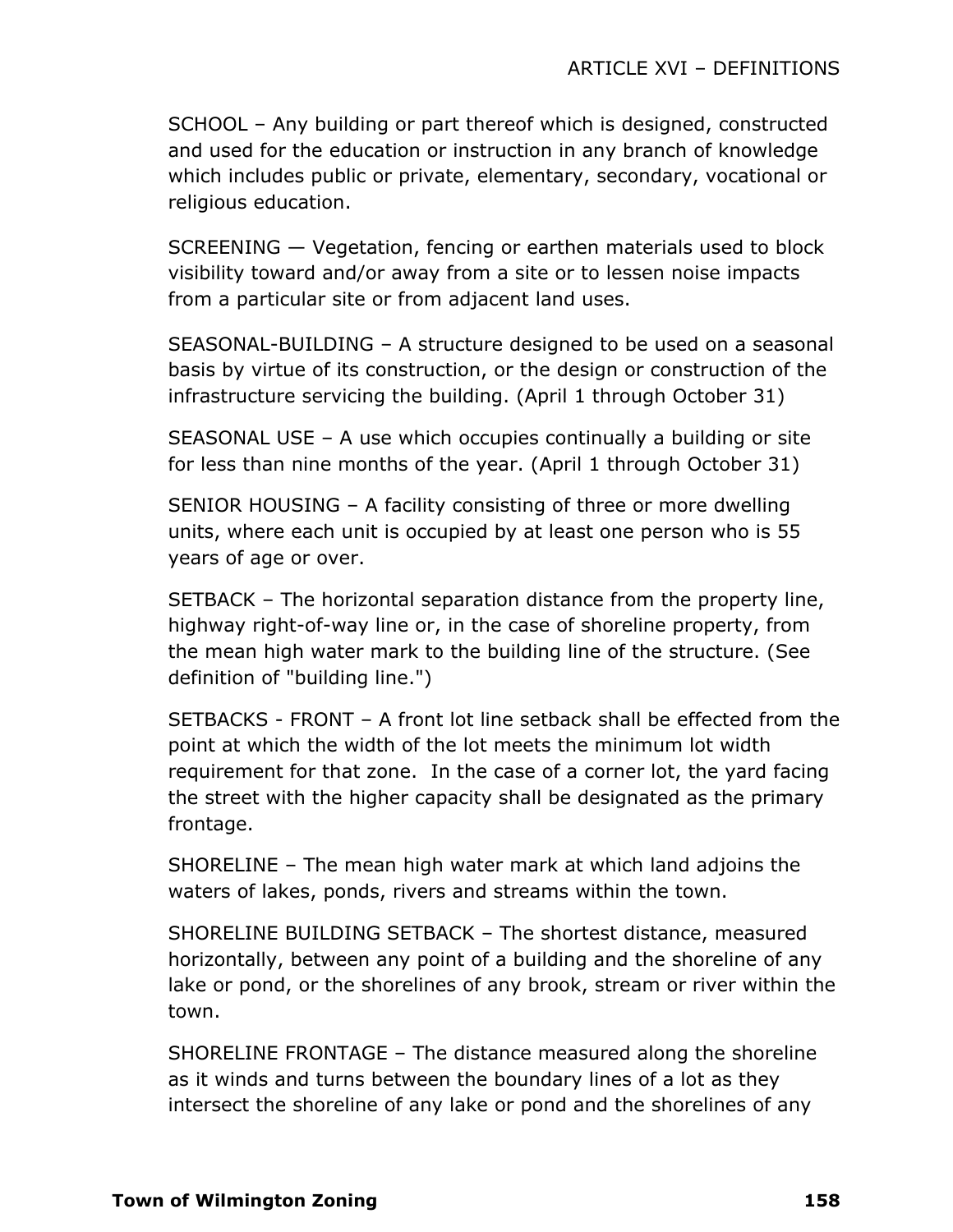river to be studied as wild, scenic, or recreational river in accordance with the Environmental Conservation Law or any river or stream navigable by boat, including by canoe

SHORELINE LOT WIDTH – The minimum contiguous distance between the side lines of a lot as it winds and turns at the location of the proposed structure.

SIGN – Refers to a name, identification, display, announcement, declaration, device, demonstration or illustration which is affixed to or painted or represented directly or indirectly upon a building, structure or parcel of property which directs attention to an object, product, place, person, activity, institution, organization or business.

- A. ABANDONED SIGN Any sign which a) is located on a building which becomes vacant; or b) pertains to a time, event, or purpose that no longer applies; or, c) remains in place that no longer advertises a bona fide business or activity; or, d) pertains to a product or service other than the one offered on such lot except for in the case of a permitted "Off-Premises Sign", shall be deemed to have been abandoned.
- B. ACCESSORY SIGNS Any sign related to a business or profession conducted, or to a commodity or service sold or offered, upon the premises where such sign is located.
- C. DISPLAY AREA That area of a sign which circumscribes the border of the message, including structural elements if they are integral to the message.
- D. DOUBLE-FACED SIGNS Signs designed to be viewed from two directions and which at no point are thicker than 36 inches measured from the exterior surface of each face, and the two faces of the sign are either parallel or the angle between them is 30° or less.
- E. EXEMPT A sign which may be placed without Permit but which shall otherwise comply with the applicable provisions of this Code. Such signs shall include official traffic signs, posting or trespass notices, temporary signs and any official flag, emblem or insignia of a nation, state or municipality not in connection with a commercial use.
- F. FLASHING Any illuminated sign on which the artificial light is not maintained stationary or constant in intensity and color at all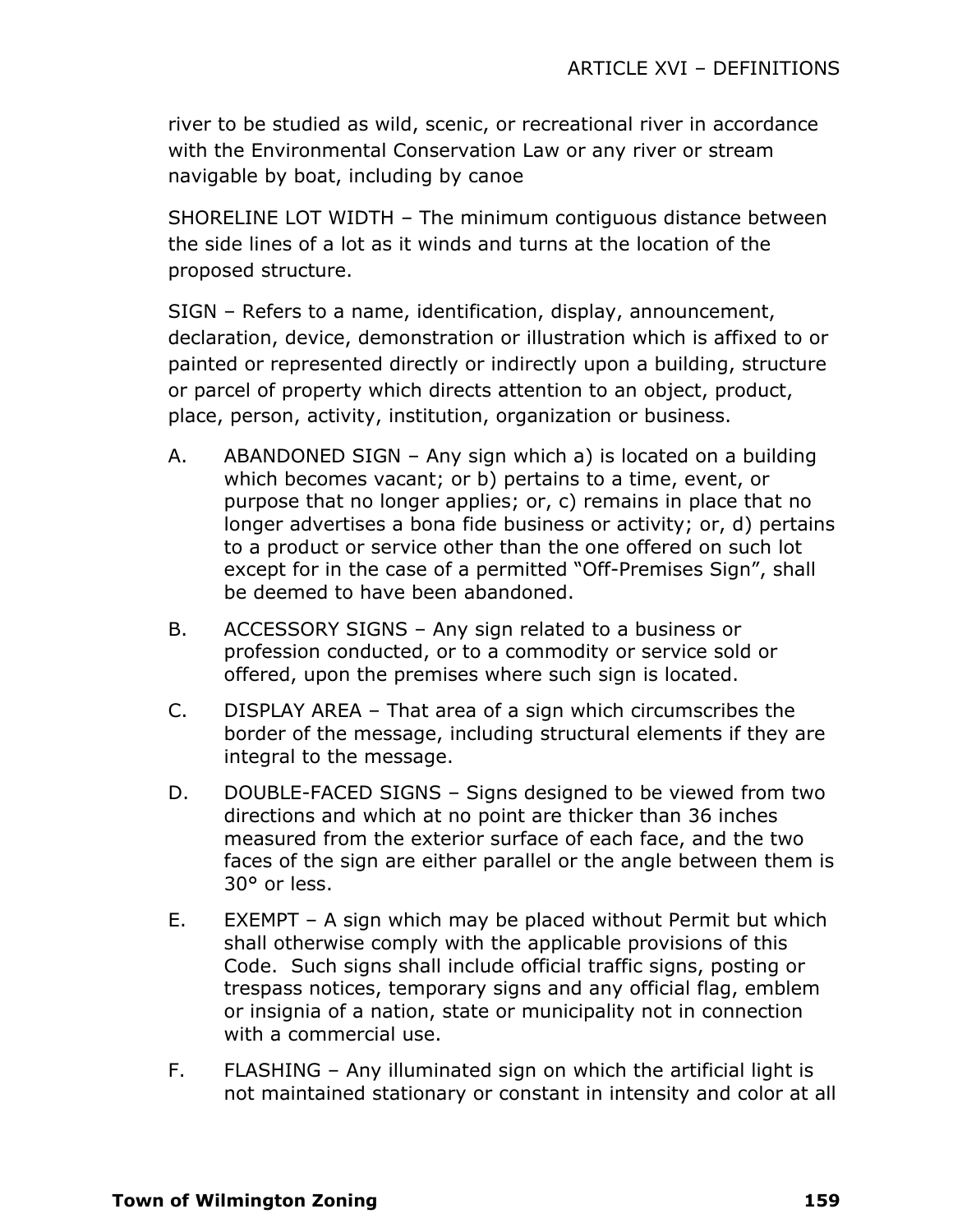times when such sign is not in use. For the purpose of this Code any revolving, illuminated sign shall be considered a "flashing sign."

- G. FREESTANDING SIGN A sign that is supported by one or more uprights, poles or braces, or by a vase of wood, stone or cement, in or upon the ground. This definition shall not include portable signs.
- H. FREESTANDING "A" TYPE SIGN A sign that is designed to be movable and is not structurally attached to the ground, a

building, a structure or any other sign. Such signs may or may not be in the configuration of an "A."

- I. FRONT or FACE The outer surface of a building, which is visible from any private or public street or highway.
- J. HEIGHT The vertical distance measured from the lowest point of the existing grade adjacent to the base of the free-standing sign to the uppermost portion of the sign or its structure.
- K. ILLUMINATED SIGN Any sign illuminated by electricity, gas or other artificial light, including reflective or phosphorescent matter.
- L. LIGHTING DEVICE Any light, string of lights or group of lights located or arranged so as to cast illumination on a sign.
- M. MARQUEE A permanent roofed structure attached to and supported by the building.
- N. MOBILE A sign attached to or suspended from any type of vehicle which is capable of being moved from place to place, whether actually moved or not, either under its own power or by attachment to any vehicle and intended primarily for the display of such sign. Such sign shall not include lettering, or other graphics painted or attached flush to the side or body of service, deliver or other such vehicles.
- O. NEON SIGN LIGHTING Self-illuminated sign wherein the light source itself is shaped, and utilized to form all or part of the message.
- P. OFF-PREMISE SIGNS A sign which advertises an establishment, products, services or entertainment, which are not present, sold or distributed on the lot where the sign is located.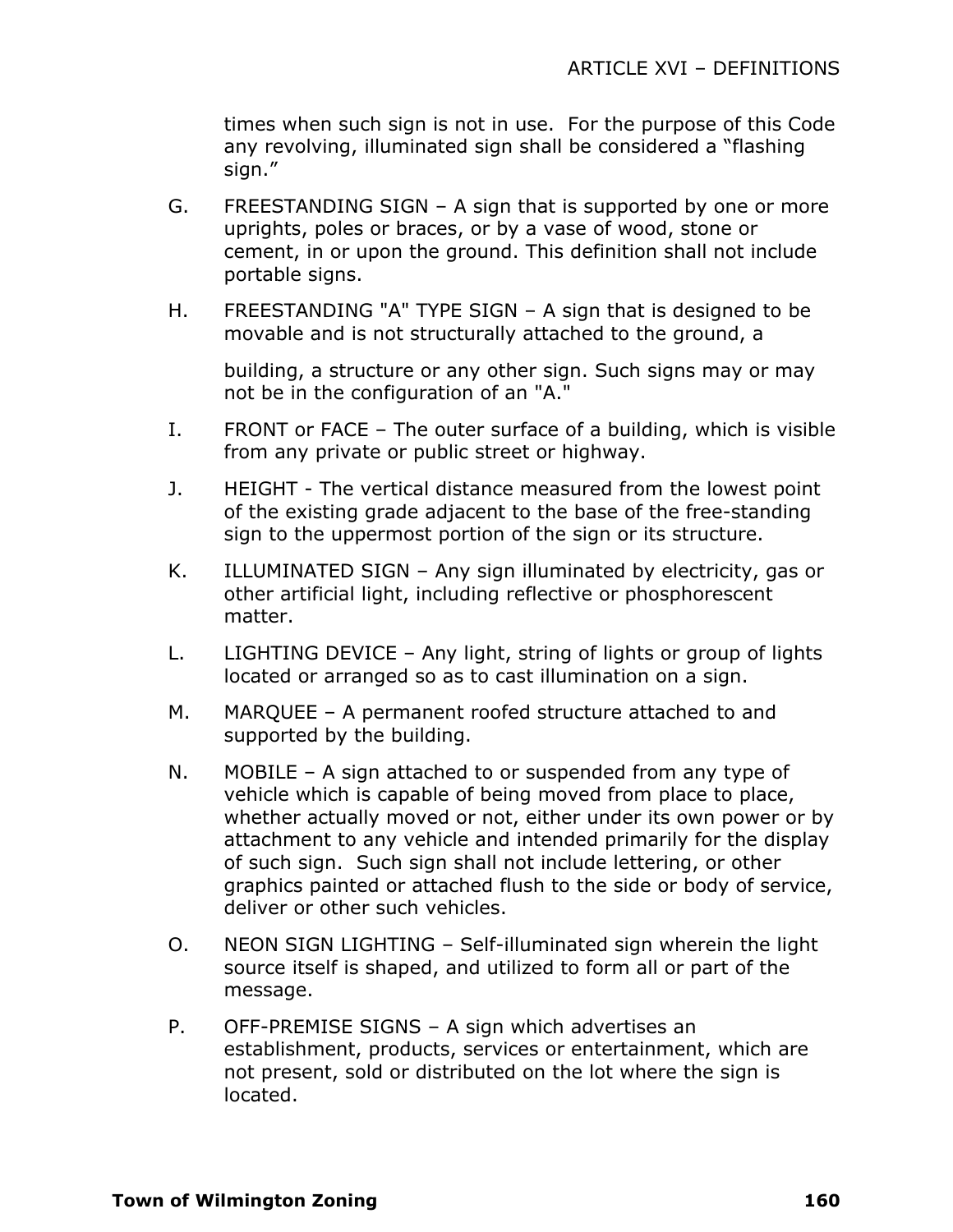- Q. PORTABLE FREESTANDING SIGN A sign that by design or construction may be easily moved or relocated for reuse including but not limited to signs mounted upon trailers, benches, wheeled or non-wheeled mobile structures.
- R. PROJECTING SIGNS A sign other than a wall sign which projects from and is supported by a wall or roof of a building, structure or sign structure.
- S. ROOF SIGN A sign erected upon a roof or parapet of a building or structure. A sign located between the eaves or projection of the juncture of the ceiling of the uppermost floor and the roof of a building, and the roof line.
- T. SIGN STRUCTURE The standards, supports, uprights, braces and framework of the sign.
- U. TEMPORARY SIGN Refers to signs that are limited to shortterm display.
- V. WALL SIGNS A sign permanently or temporarily attached or affixed to any exterior wall or projection of a structure.
- W. WINDOW SIGNS Signs maintained in or painted upon a window.

SITE ALTERATION – The excavation or significant alteration of the site so as to affect surface drainage, removal of significant tree or soil cover or the provision for new or altered access to; but not to include, landscaping, minor site work or improvements, or tiling the land for agricultural purposes.

SITE PLAN — Maps, drawings, supportive data describing the project proposal or development plan for one or more lots on which are shown the existing or proposed conditions of the lot, submitted to the Planning Board for review and approval.

SITE PLAN REVIEW – The process whereby the planning board, and in some cases the APA, reviews the site plans and maps of the applicant to assure that they meet the stated purposes and standards of the zoning district, provide for the necessary public facilities, and protect and preserve topographical features and adjacent properties through appropriate siting of structures, landscaping and lighting.

SKETCH PLAN — Conceptual maps, renderings, and supportive data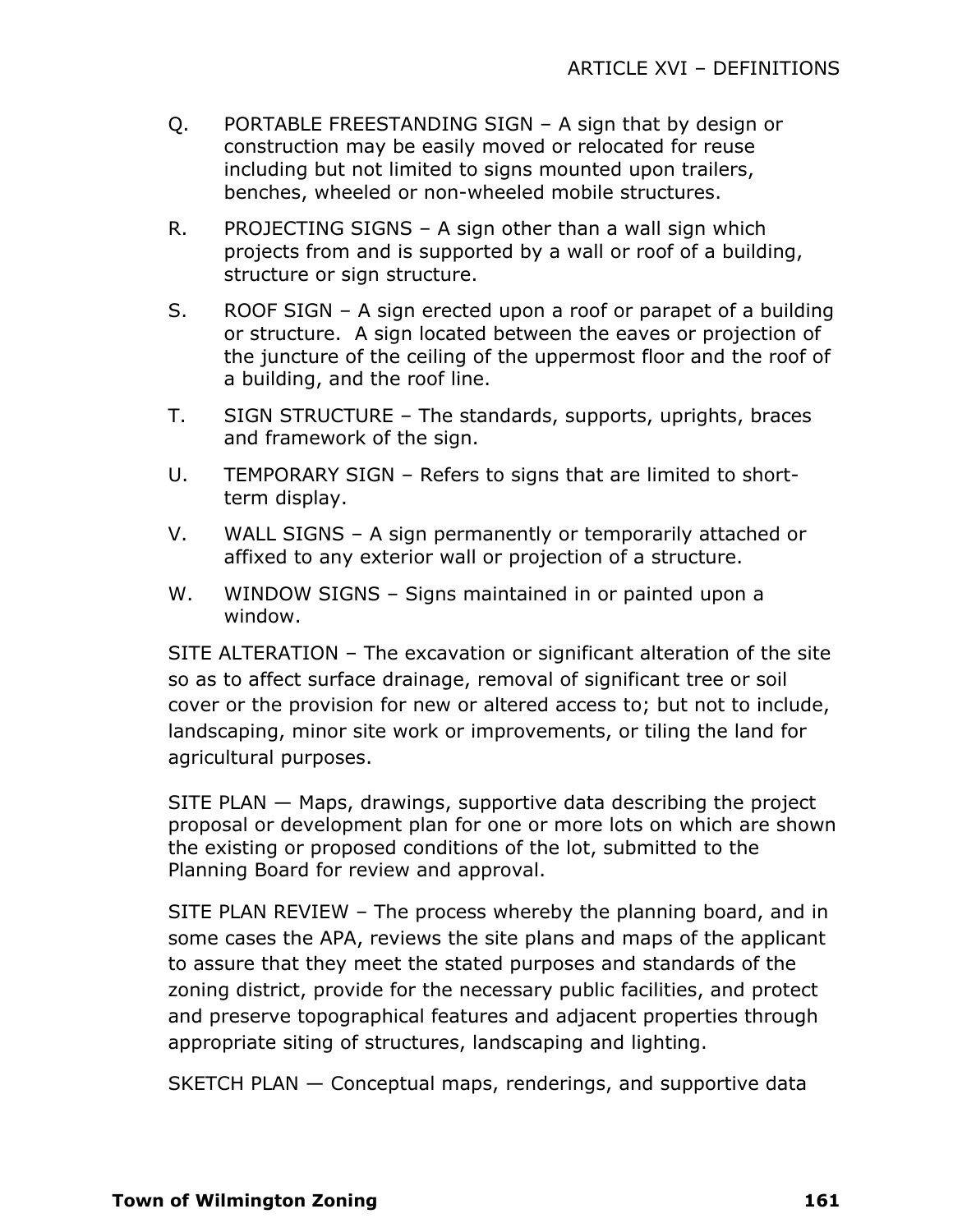describing the project proposed by the applicant for initial review, which may be used as the basis for preparing the site plans for Planning Board review.

SKETCH PLAN CONFERENCE — Initial Planning Board review of the project proposal with the applicant. The concept plan conference provides an opportunity for an applicant to learn from the Planning Board what the site plan submission requirements be prior to submitting the site plan.

SPECIAL USE PERMIT  $-$  A use that would not normally be appropriate generally or without restrictions throughout the zoning district, but which, if controlled as to number, area, location or relation to the neighborhood, would promote the public health, safety, order, comfort, convenience, appearance, prosperity or general welfare. Such use may be permitted in such zoning district as a special permit use, provided that specific provision for such is made in the district and a permit is obtained in accordance with this Code.

STRUCTURE – Any object constructed, installed or placed on the land to facilitate land use and development or subdivision of land, such as buildings, sheds, single family dwellings, mobile homes, signs, tanks, ski tow or jump, and any fixtures, additions and alterations thereto. Construction must be more than six inches above grade or in excess of 144 square feet to be considered a structure. Landscaping features and fences shall not constitute structures.

STRUCTURE, ACCESSORY – See ACCESSORY STRUCTURE

STRUCTURE, PRINCIPAL – Principal Building

SWIMMING POOL – Any body of water or receptacle for water having a depth at any point greater than two (2) feet, used or intended to be used for swimming, and constructed, installed, or maintained in or above the ground. A swimming pool shall be deemed an accessory structure for all purposes under the provisions of this Code.

TAVERN – An establishment serving alcoholic beverages in which the principal business is the sale of such beverages at retail for consumption on the premises and where food may also be served as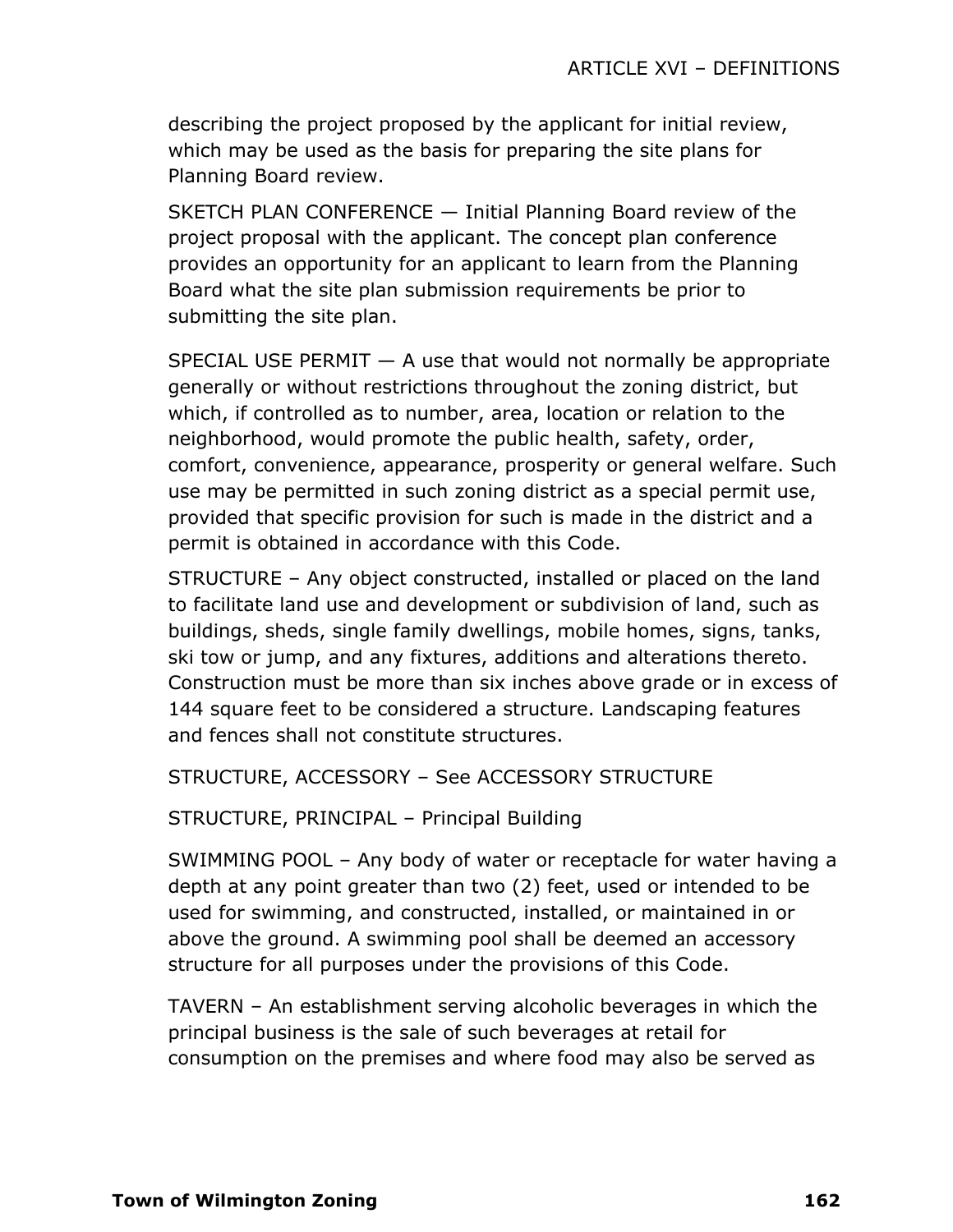accessory to the principal use and where entertainment may be provided.

TIME-SHARE UNIT – Any multi-family dwelling unit or hotel , which is owned, occupied, or possessed, under an ownership or use agreement among various persons for a specified period of time.

TELECOMMUNICATIONS TOWER – Any structure greater than 35 feet in height which is specifically designed for receiving and/or transmitting signals (for the purpose of communications).

TOURIST ATTRACTION – Any man-made or natural place of interest open to the general public and for which an admittance fees is usually charged, including but not limited to animal farms, amusement parks, replicas of real or fictional places, things or people, and natural geological formations.

TRAVEL TRAILER - A portable vehicle which is designed to be transported on its own wheels, which is designed intended to be used for temporary living quarters for travel, recreational or vacation purposes and which may or may not include one (1) or all of the accommodations and facilities included in a mobile home.

USE – The specific purpose for which a building, structure or land is designed, arranged, intended or for which it is or may be occupied or maintained.

USE, PRINCIPAL – The main or primary purpose or activity conducted on the lot.

VEHICLE RENTAL OR SALES — Establishments primarily engaged in the retail sale or rental of new and used vehicles, including automobiles, recreational vehicles, motorcycles, ATVs and other offroad vehicles, boats, and trailers, where service and repairs are incidental to the use, not to include the sale, service, or repair of commercial vehicles.

VEHICLE REPAIR - Any building, premises, and land in which or upon which a business, service or industry involving the maintenance, servicing, washing, cleaning, repair or painting of vehicles is conducted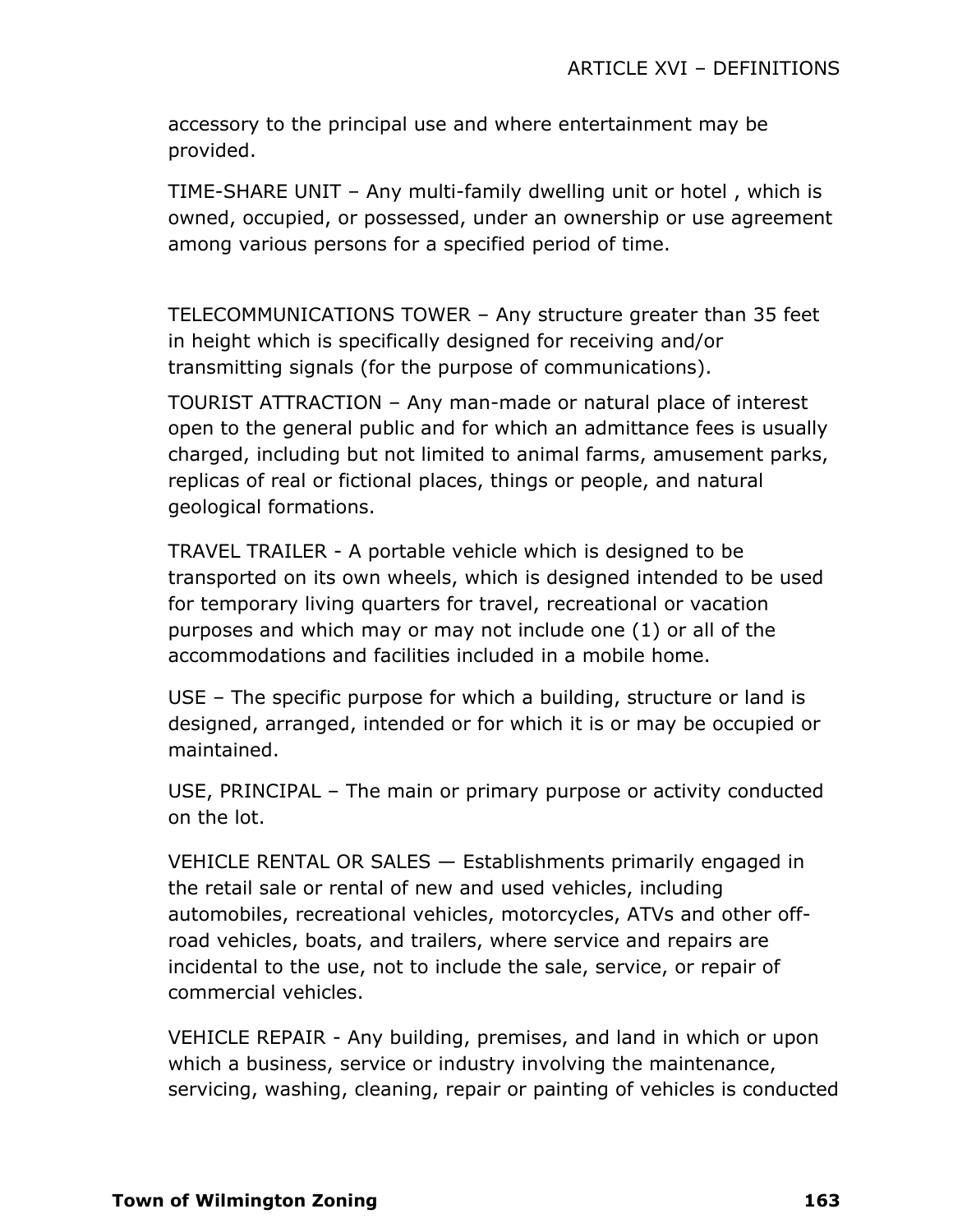or rendered. Automobile repair as defined herein does not include the repair or service of commercial vehicles.

VEHICLE SERVICE – Any area of land, including structures thereon, that is used for the sale of gasoline, oil, other motor vehicle fuels, or products designed to be used for lubricating, washing, cleaning, or otherwise servicing automobiles, including a convenience store, provided that the store is an integral part of the gasoline or service station, but excluding the activities permitted with an automobile repair center, and the use of mechanical car washing equipment.

VETERINARY SERVICE – A place where animals or pets are given medical or surgical treatment and are cared for during the time of such treatment. Use as a kennel shall be limited to short-term boarding and shall be incidental to such hospital use.

WAREHOUSE – A building or part of a building used for the storage and distribution of goods, wares, merchandise, substances, or articles, not intended for subsequent shipment to a retail outlet. Warehousing does include individual/personal/self-storage units, and does not include wholesale or retail sales, or distribution centers.

WASTE DISPOSAL AREA – Any area for the disposal of garbage, refuse and other wastes, including sanitary landfills and dumps, other than an on-site disposal area directly associated with an industrial use.

WASTE TREATMENT SITE – Any building, structure or area where sewage is treated.

WATER, NAVIGABLE BODY OF (also NAVIGABLE WATERWAY)– A lake, river, reservoir, channel, pond, stream or other natural or man-made configuration encompassing a quantity and depth of water which make it navigable under normal conditions by canoe or other like small water craft.

WATERSHED MANAGEMENT or FLOOD-CONTROL PROTECT – Any dam, impoundment, dike, rip-rap or other structure or channelization or dredging activity designed to alter or regulate the natural flow or condition of rivers or streams or the natural level or condition of lakes or ponds.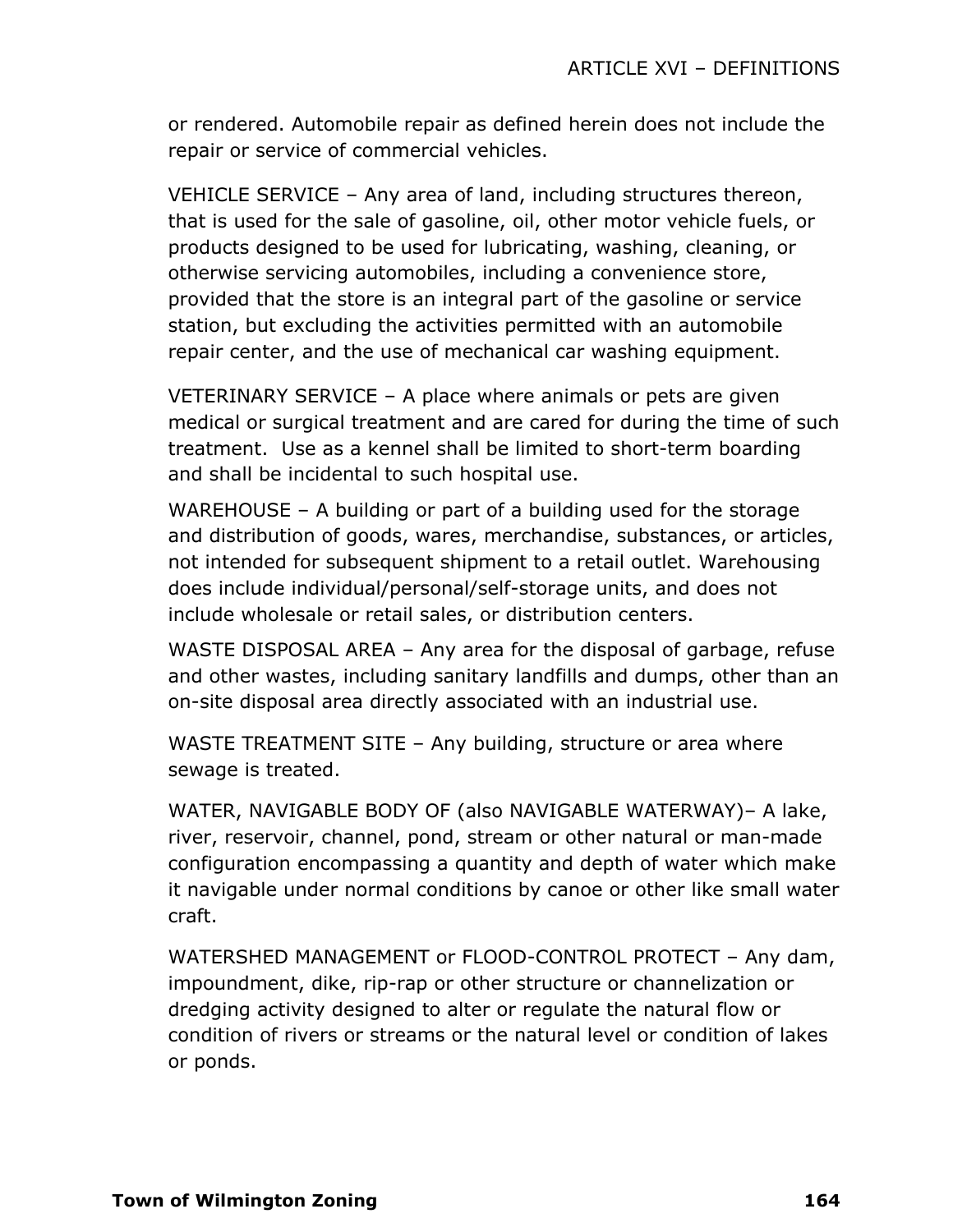WATER SUPPLY SYSTEM – An approved source and connecting supply system for the provision of water for any use required to have such system. Such system may include water derived from approved spring, well, lake or river sources as part of an approved public, community, or individual system as provided for in this Code.

WATERBODY — Any natural or manmade body of water such as a pond, lake, wetland or wet area that does not necessarily flow in a definite direction or course.

WATERCOURSE — A natural or artificial channel for passage of water either continuously or intermittently.

WATER, GROUNDWATER — Water that infiltrates into the ground, accumulating and saturating the spaces in earth material.

WATERSHED – The area which is a drainage basin for a particular freshwater body.

WATER, SURFACE – Water contained in streams, rivers, ponds, wet areas, lakes and other water bodies and watercourses or that drains across land.

WETLANDS – Any land which is annually subject to periodic or continual inundation by water and commonly referred to as a "bog," "swamp," or "marsh," which is either (a) one acre or more in size, or (b) located adjacent to a body of water, including a permanent stream, with which there is free interchange of water at the surface, in which case there is no size limitation.

WINDMILL – Shall mean any mechanism designed for the purpose of converting wind energy into electrical energy. A Non-Commercial Windmill is incidental and subordinate to another use on the same parcel, an accessory use, and supplies electrical power for on-site use. When a non-commercial Windmill also receives electrical power supplied by a utility company, excess electrical power generated but not needed for on-site use may be used by the utility company in exchange for a reduction in the cost of electrical power supplied by the company to the parcel for on-site use, as long as no net revenue is produced by such excess electrical power.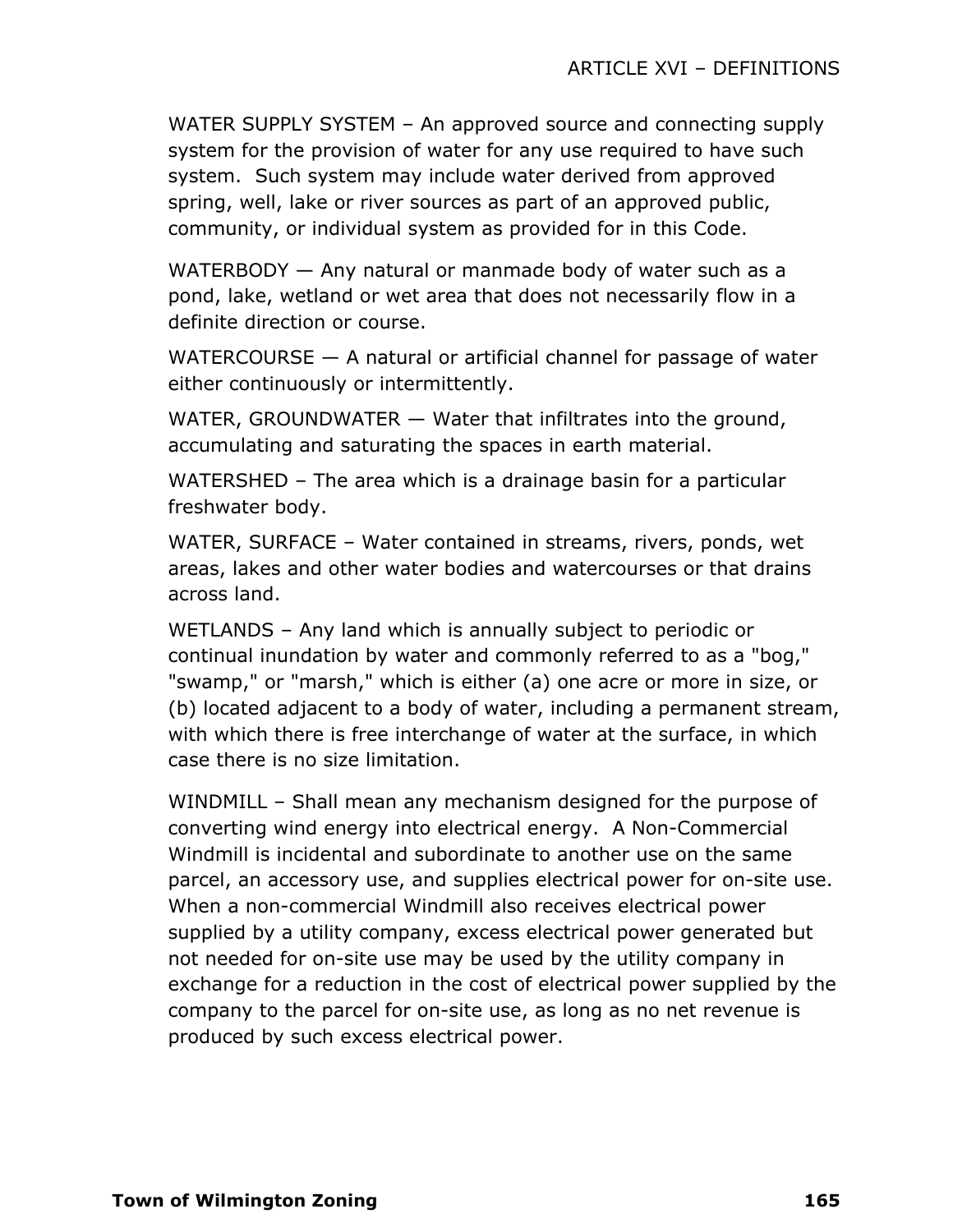# **ARTICLE XVII REPEALER, SEVERABILITY & EFFECTIVE DATE**

## **Repeal of Prior Zoning Ordinance**

The Ordinance entitled "Town of Wilmington Zoning Ordinance" adopted as of June 17, 1988, together with all changes and amendments thereto is hereby repealed and declared to be of no effect.

## **Severability**

If any clause, sentence, paragraph, section or part of this ordinance shall be adjudged by any court of competent jurisdiction to be invalid, such judgment shall not affect, impair or invalidate the remainder thereof, but shall be confined in its operation to the clause, sentence, paragraph, section or part thereof directly involved in the controversy in which such judgment shall have been rendered.

## **Effective Date**

This ordinance shall take effect 10 days after publication and posting, or immediately upon personal service as provided by  $\sim$  133 of the Town Law.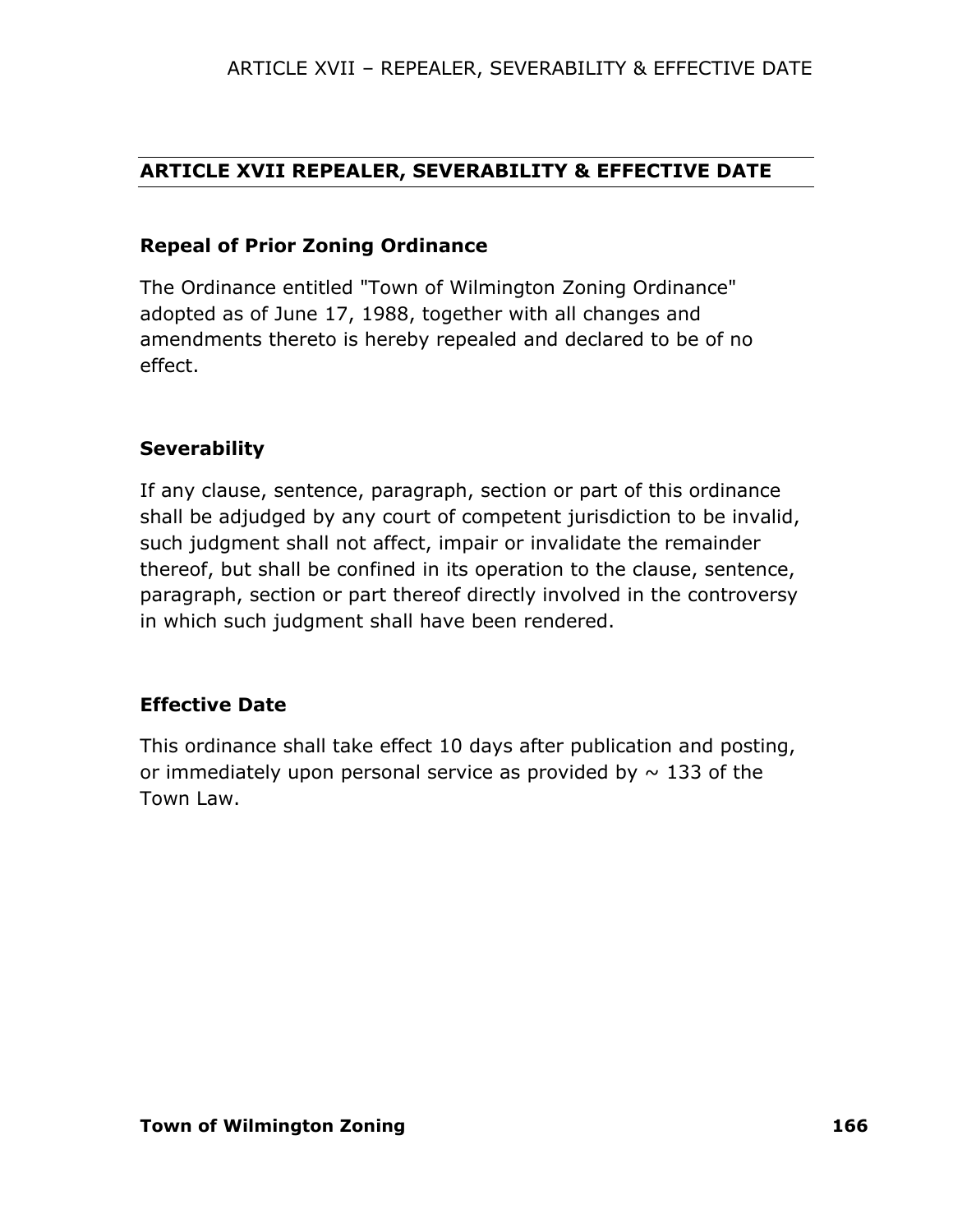## **APPENDIX A- DEVELOPMENT CONSIDERATIONS**

The following types of considerations shall be applied, to the extent that they are applicable, in a manner that reflects the size, nature and public interest as these factors relate to any use or project considered under the Subdivision, Planned Development, Special Permit or Site Plan Review processes of this Code.

Adequate information shall be submitted and the responsible Town body shall evaluate the types of development considerations outlined following in order that any undue adverse impact on the natural, physical, social and economic resources of the Town may be avoided. The accompanying Zoning Map is a partial inventory of these features, depicting those most readily mapped natural resource considerations to assist in this assessment.

### **General Development Considerations**

- A. The proposed use or project shall be reviewed to determine:
	- (1) The need for the proposed project, including any market or feasibility study that may be appropriate to the proposed project.
	- (2) The extent to which the proposal is consistent with the stated purposes of the Comprehensive Plan and the process according to which the use or project is being considered.
	- (3) The relationship of the proposed project to the standards of the existing zoning district including, but not limited to, overall density and types of uses to be accommodated.
	- (4) The relationship of the proposal to the existing land use make-up and character of areas immediately adjoining or likely to be impacted by the proposal.
	- (5) The relationship of any principal and accessory building(s) on the proposed site to one another and to other structures and uses in the vicinity as well as to the natural features of the site and historic sites or structures in the area.
	- (6) The provision for satisfactory accommodation of all utilities including surface runoff, water supply, sanitary sewage disposal, and any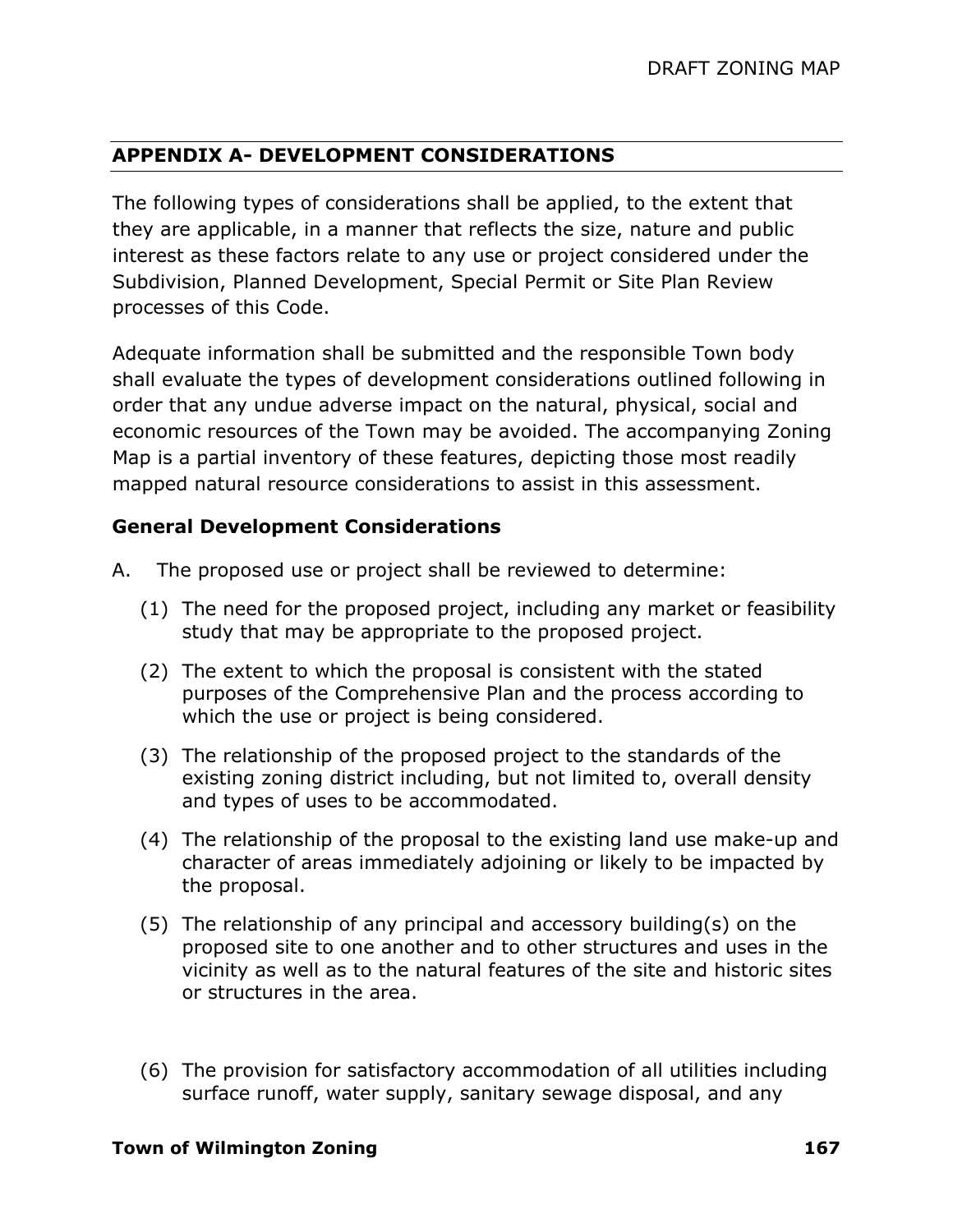others that may be anticipated or necessary.

- (7) The provision for open space and any appropriate recreational facilities in the proposed project, including adequate assurances for their maintenance and continuation.
- (8) The amount of traffic to be generated and the provisions for adequately handling such volumes, as well as traffic circulation features within the site including the amount of, location of, and access to automobile parking and any service areas.
- (9) The overall sensitivity of the proposed project to the neighborhood and the site and its provision for the location, size and type of any signing, lighting and landscape features.
- B. It shall be the objective of the reviewing body to take into account whether or not the proposed use or project satisfies, to an appropriate degree, the objectives of the Comprehensive Plan and this Code relative to the factors outlined above, and based on their findings, and on the additional development considerations which follow, to render their determination accordingly.

#### **Natural Resource Considerations**

The recognition and satisfactory accommodation of important natural and physical limitations and opportunities of the site will be determined and will include consideration of and likely impact on the following:

- (1) Ground and Surface Water Characteristics including water quality, supply, recharge, flow and run-off patterns, water table, sedimentation, siltation and eutrophication.
- (2) Land Forms, Elevation and Slope including aesthetics, slippage, erosion, fragile ecosystems and drainage patterns.
- (3) Soil and Subsurface Characteristics including absorption qualities, erosion, depth to bedrock and water table and mineral resources.
- (4) Forest and Vegetative Cover including commercial forest lands, visual factors and screening, exposure to erosion and wind-throw, wildlife habitat and rare plant communities.
	- (a) Air Quality including levels of pollution, prevailing wind